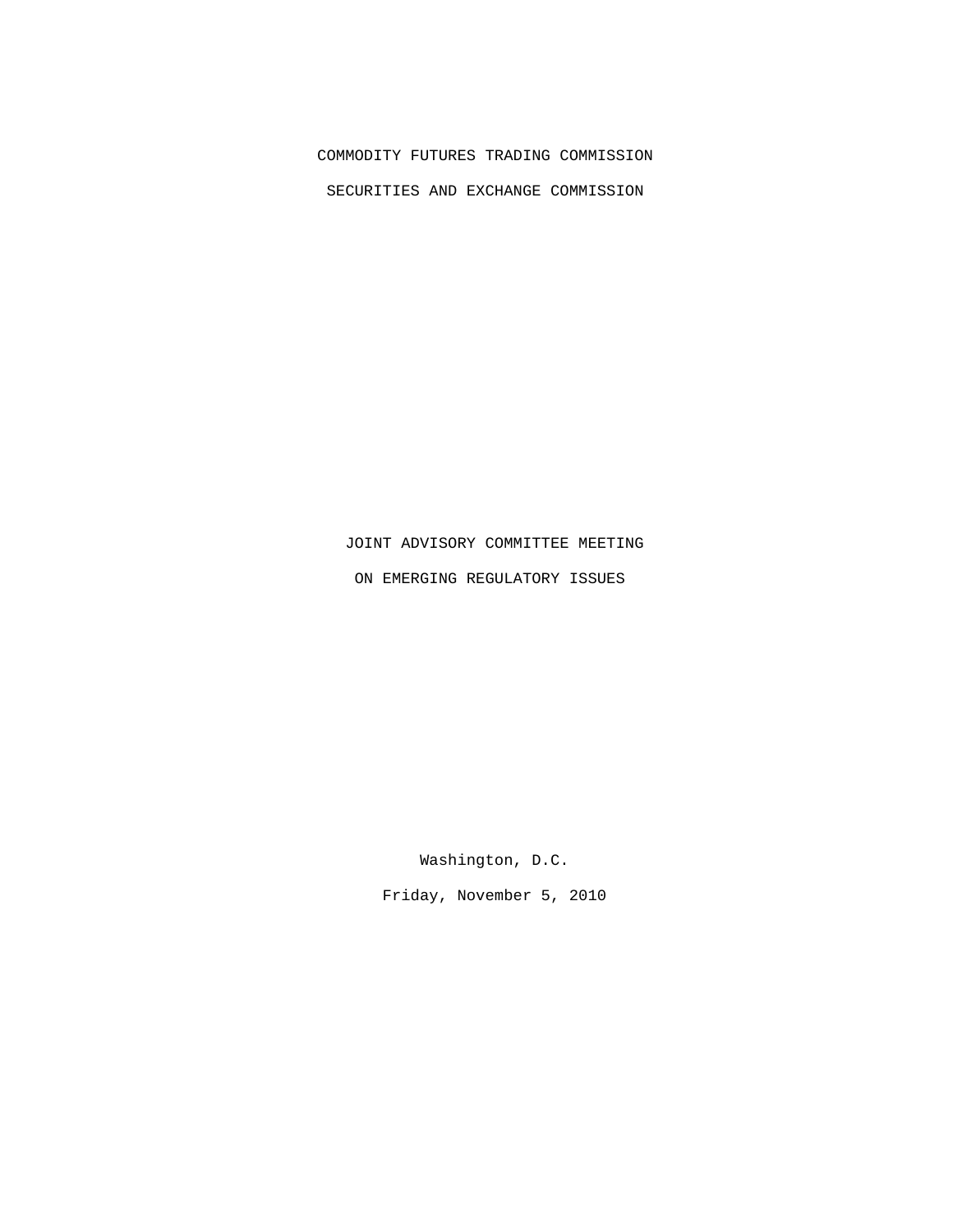1 PARTICIPANTS:<br>2 GARY GENSLER 2 GARY GENSLER<br>2 Chairman, Cor Chairman, Commodity Futures Trading Commission 3 3 MARY SCHAPIRO<br>4 Chairman, Secu 4 Chairman, Securities and Exchange Commission 4 5 JIM MOSER<br>5 Commodity 5 Commodity Futures Trading Commission 6 6 GREG BERMAN<br>7 Securities 7 Securities and Exchange Commission 7 8 BART CHILTON<br>8 Commodity Fut 8 Commodity Futures Trading Commission 9 9 MICHAEL DUNN<br>10 Commodity Fut 10 Commodity Futures Trading Commission 10<br>11 11 Advisory Committee Members:<br>12 BROOKSLEY BORN 12 BROOKSLEY BORN<br>13 JACK BRENNAN 13 JACK BRENNAN<br>14 RICK KETCHUM 14 RICK KETCHUM<br>15 MAUREEN O'HAI 15 MAUREEN O'HARA<br>16 SUSAN PHILLIPS 16 SUSAN PHILLIPS<br>17 DAVID RUDER 17 DAVID RUDER<br>18 JOE STIGLITZ 18 JOE STIGLITZ<br>19 Other Partic: 19 Other Participants:<br>20 ROBERT COOK 20 ROBERT COOK<br>21 DAN GRAY 21 DAN GRAY<br>22 ANDRE KIP 22 ANDRE KIRILENKO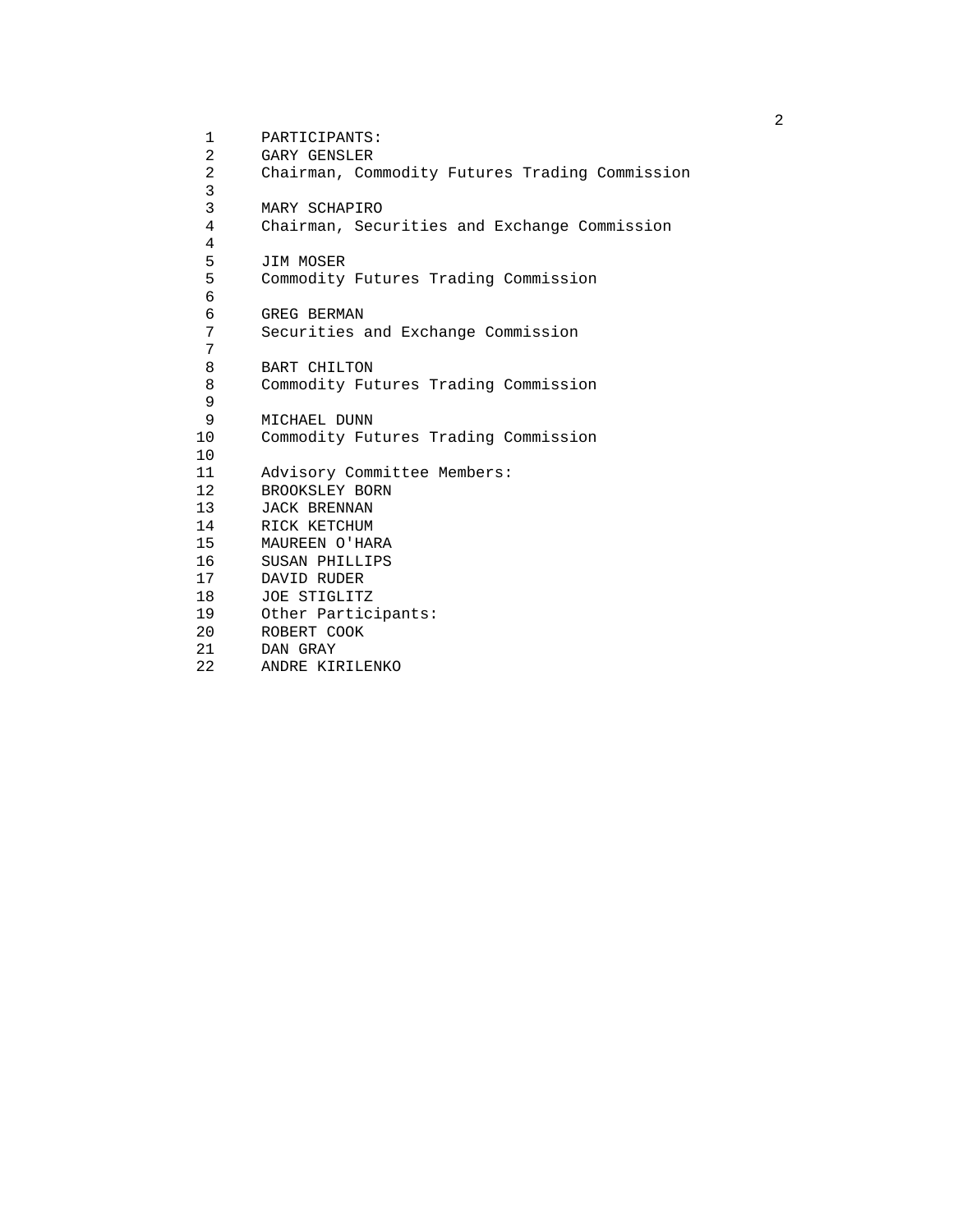| 1  | PARTICIPANTS (CONT'D): |         |         |          |          |         |
|----|------------------------|---------|---------|----------|----------|---------|
| 2  | SCOTT O'MALIA          |         |         |          |          |         |
| 3  | STEVE SHERROD          |         |         |          |          |         |
| 4  | DAVID SHILLMAN         |         |         |          |          |         |
| 5  | ELSIE WALTER           |         |         |          |          |         |
| 6  |                        |         |         |          |          |         |
| 7  |                        |         |         |          |          |         |
| 8  |                        | $\star$ | $\star$ | $^\star$ | $^\star$ | $\star$ |
| 9  |                        |         |         |          |          |         |
| 10 |                        |         |         |          |          |         |
| 11 |                        |         |         |          |          |         |
| 12 |                        |         |         |          |          |         |
| 13 |                        |         |         |          |          |         |
| 14 |                        |         |         |          |          |         |
| 15 |                        |         |         |          |          |         |
| 16 |                        |         |         |          |          |         |
| 17 |                        |         |         |          |          |         |
| 18 |                        |         |         |          |          |         |
| 19 |                        |         |         |          |          |         |
| 20 |                        |         |         |          |          |         |
| 21 |                        |         |         |          |          |         |
| 22 |                        |         |         |          |          |         |
|    |                        |         |         |          |          |         |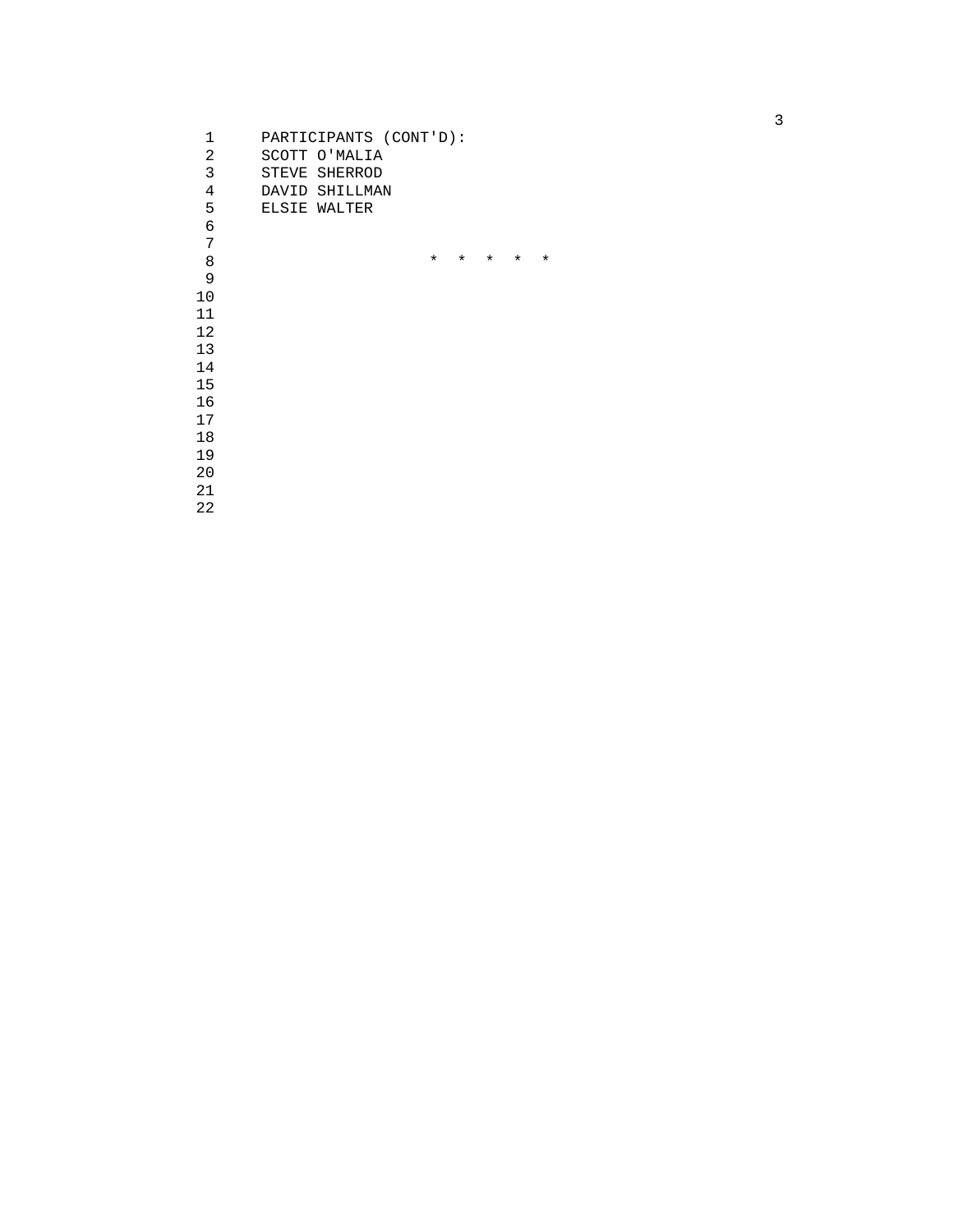1 P R O C E E D I N G S 2 (9:05 a.m.) 3 CHAIRMAN GENSLER: I want to welcome 4 everybody. Good morning. And call this, the 4th 5 Meeting of the Joint Advisory Committee on 6 Emerging Regulatory Issues, to order. The date is 7 November 5, 2010. This meeting is held in 8 accordance with the Government in Sunshine Act. 9 We're joined by the distinguished members of the 10 Advisory Committee. I think here with us today, 11 Susan Phillips, David Ruder, Maureen O'Hara, Jack 12 Brennan, Brooksley Born, and Rich Ketchum. What I 13 don't know is, do we have some committee members 14 on the phone? 15 MR. STIGLITZ: Yes, this is Joe 16 Stiglitz. 17 COMMISSIONER CHILTON: Mr. Chairman, 18 Bart Chilton, too. 19 CHAIRMAN GENSLER: All right, I know 20 that we have some commissioners on the phone as 21 well, Bart Chilton, but do we have any committee 22 members on the phone? Robert Engel was maybe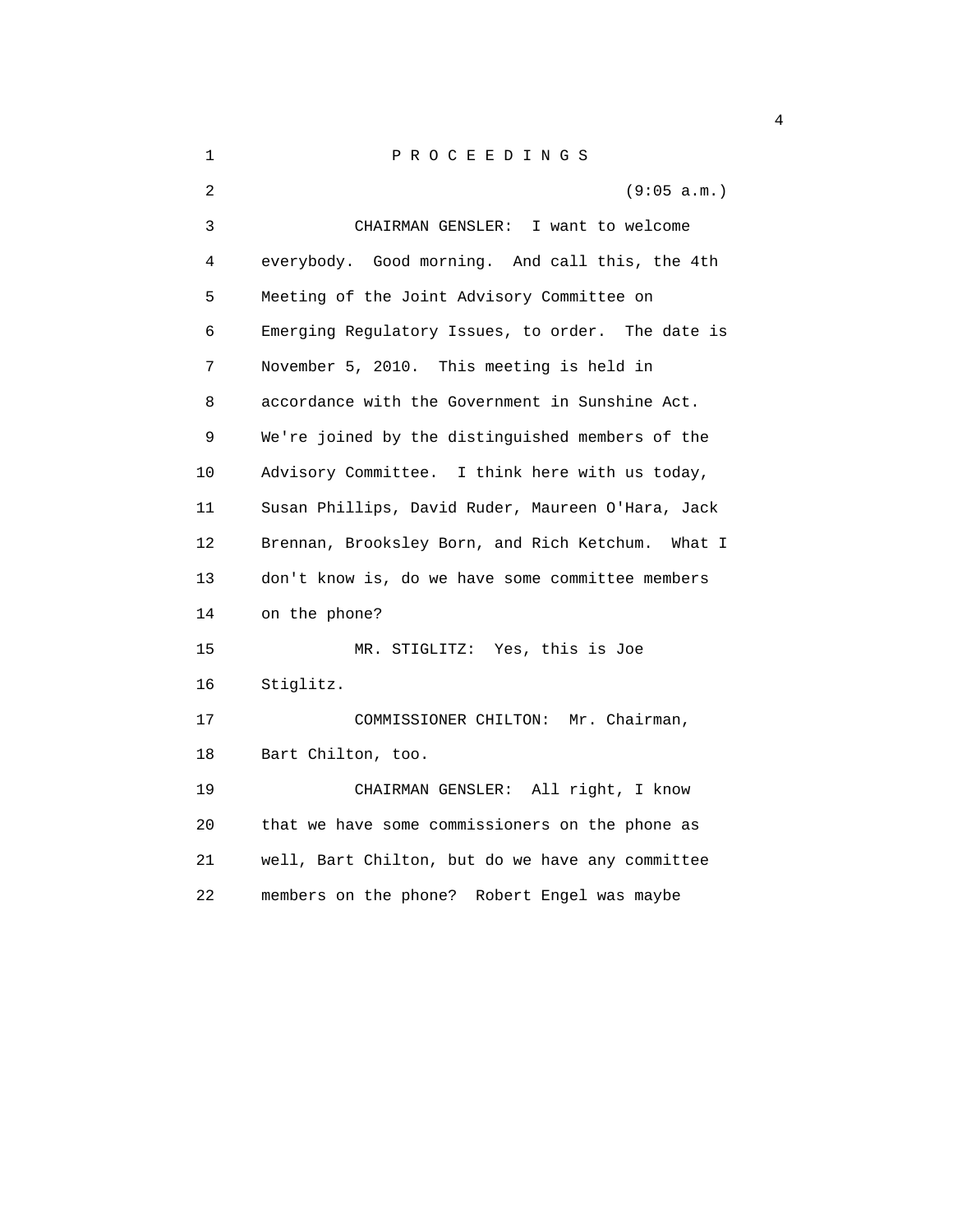1 going to be joining us as well.

 2 MR. STIGLITZ: Joe Stiglitz. 3 CHAIRMAN GENSLER: Oh, Joe Stiglitz is 4 on the phone. Thank you. Good to hear you, Joe. 5 And -- oh, I see, actually Rob Engel is out of the 6 country and unfortunately unable to join us. And 7 as we've done at our prior meetings of this 8 committee, my co-chair, Chairman Shapiro, and I 9 will share the presiding officer duties today. 10 First I'd like to offer Chairman Shapiro 11 the opportunity to make some opening remarks. 12 Chairman Shapiro. 13 CHAIRMAN SHAPIRO: Thanks, Gary. Let me 14 offer my thanks to all the committee members as 15 well for being with us today and express our 16 really tremendous appreciation for all you're 17 doing to help us on these issues. 18 When we last met, the staffs provided 19 you with a briefing and an update on their 20 investigation into the events of May 6th, and then 21 last month, as you all well know, the staff 22 completed their final report and presented it to

 $\sim$  5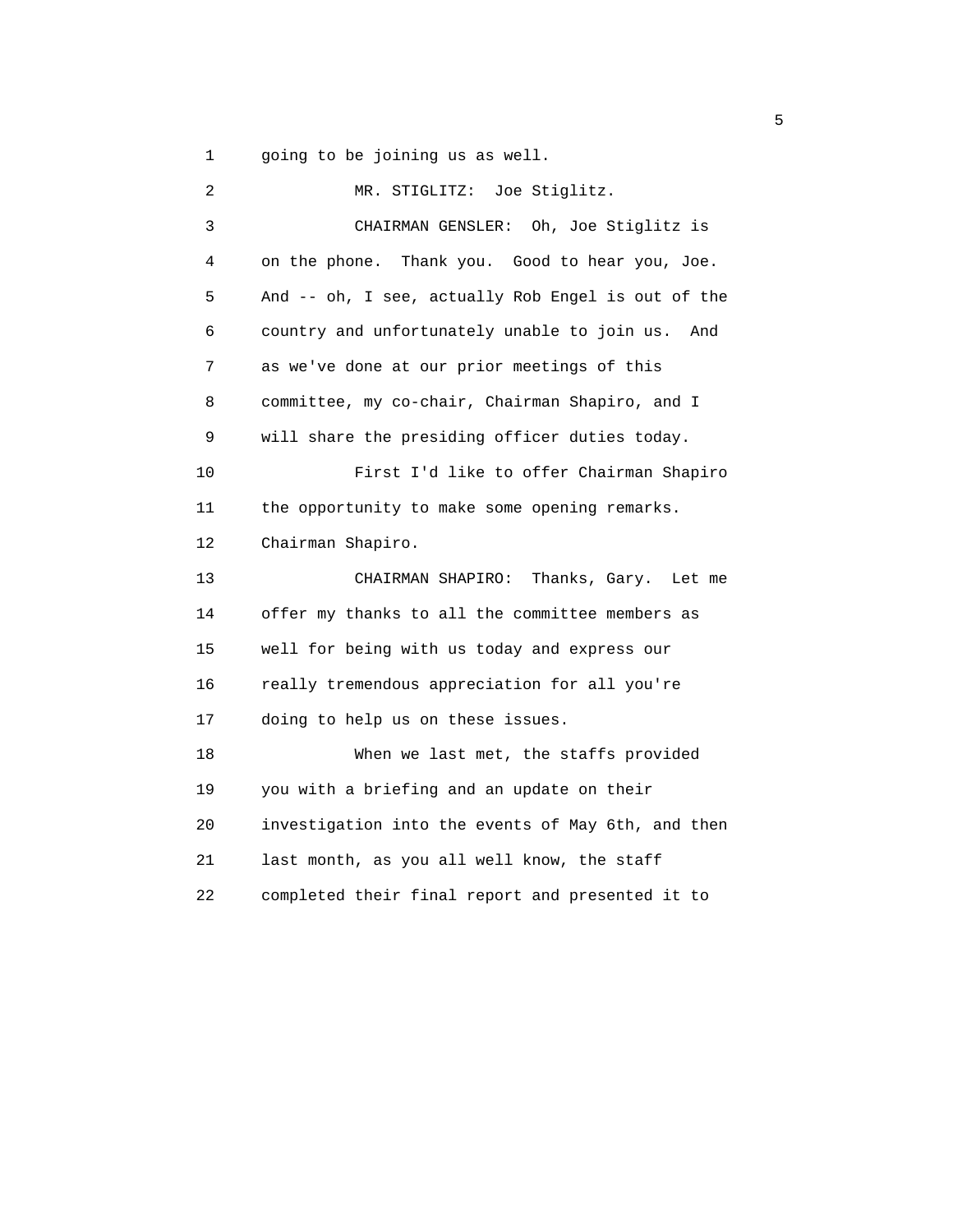1 the two subcommittees for which it was prepared. 2 As you know, the report was not intended to 3 provide policy recommendations. Rather we asked 4 that the staffs provide a detailed account of the 5 events of May 6th, both to identify what happened 6 that day and to really inform ongoing policy 7 discussions. That report has been widely 8 recognized as providing the authoritative 9 analysis, and as I hope the committee will discuss 10 today, a lot of additional food for thought as we 11 move forward. 12 Now that you all have had time to review 13 the staff findings, I very much look forward to 14 hearing your views and what areas of focus you 15 think deserve the most attention from all of us. 16 I want to be sure that we're doing 17 everything we can to reduce the likelihood of 18 another May 6th. Already this past summer the SEC 19 approved a pilot program by the National Exchanges 20 and FINRA to pause trading in a security when its 21 price moves more than 10 percent in 5 minutes.

22 Initially limited to stocks in the S&P 500, these

 $\sim$  6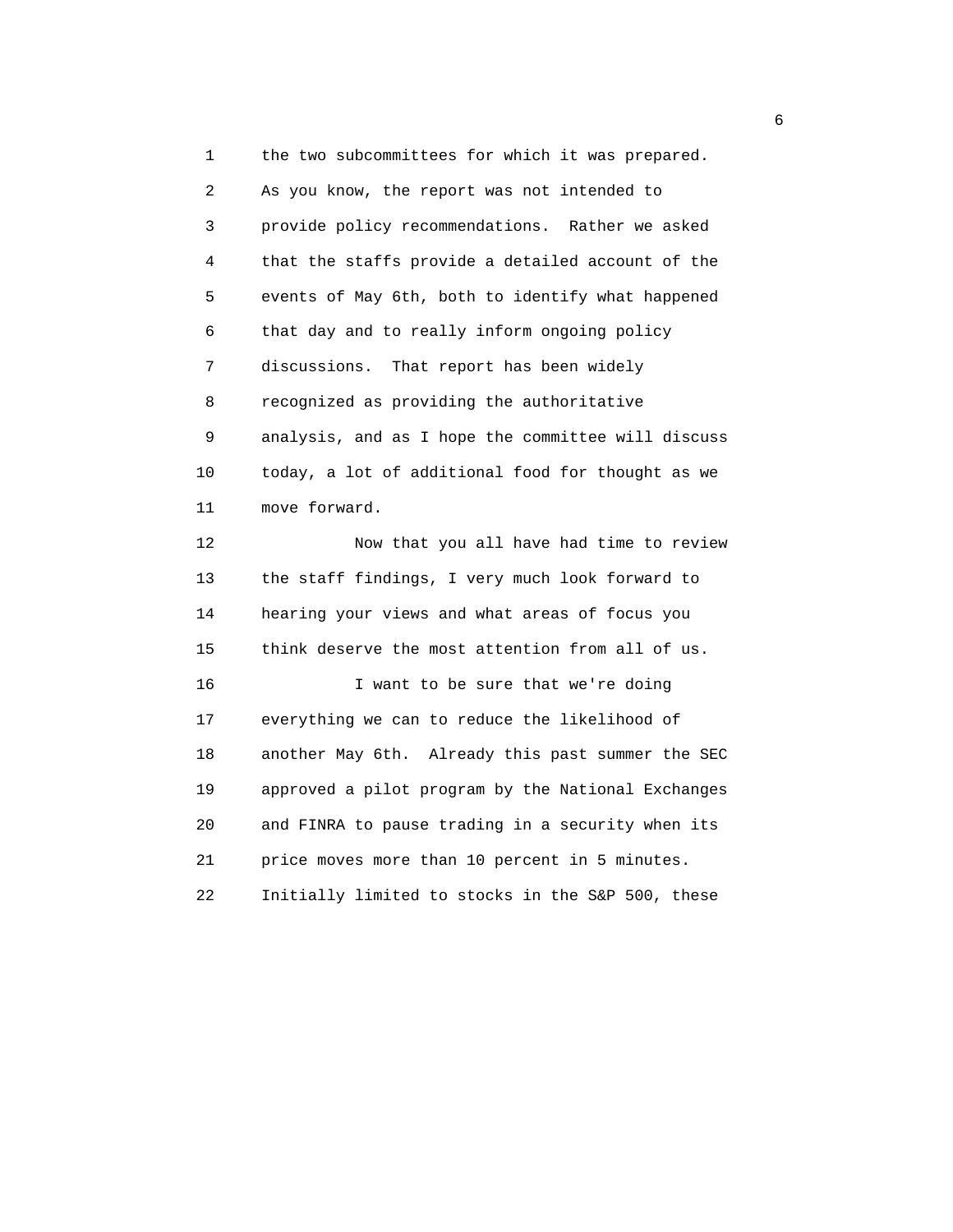1 circuit breakers were expanded to include Russell 2 1000 stocks and several hundred exchange traded 3 funds in September.

 4 The SEC also approved market making 5 rules providing clarity when erroneous -- clearly 6 erroneous trades will be broken, and the staff 7 will be shortly approving rules regarding the use 8 of stub quotes as well as considering revising the 9 parameters for market wide circuit breakers. And 10 the staff continues active discussion with the 11 exchanges about modifying the single stock circuit 12 breakers to incorporate a limit up/limit down 13 banding mechanism.

 14 All of these rules are interconnected, 15 both within the equities markets and across 16 equities and futures markets. This 17 interconnectedness lies at the foundation of many 18 of our other market structure initiatives at the 19 SEC as well and so I'm particularly interested in 20 your thoughts on these important topics. 21 Thank you, and I'll turn it back to

22 Chairman Gensler.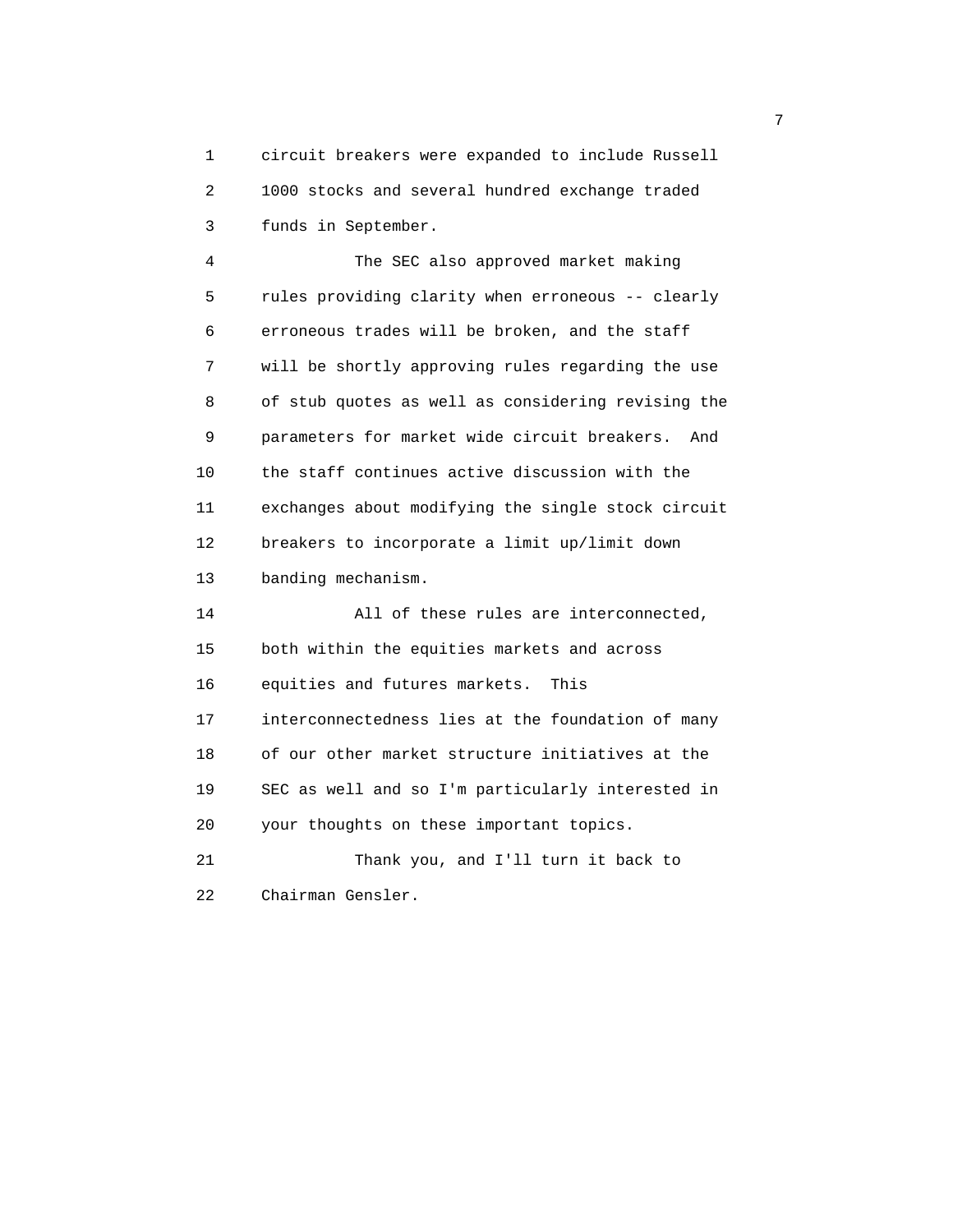1 CHAIRMAN GENSLER: Thank you, Chairman 2 Shapiro for those remarks. I'll make a few 3 remarks myself and then turn it over to the 4 presenters and the committee.

 5 I'm pleased to join Chairman Shapiro in 6 welcoming the members of the Joint Committee. I 7 would also like to thank Chairman Shapiro and her 8 fellow commissioners and all of the staff of the 9 SEC on their ongoing work with regard to May 6th, 10 but not only that, but also on the strong 11 collaboration that we have with regard to 12 Dodd-Frank and all that our two sets of 13 commissioners and staffs are doing together. 14 I'd also like to thank the staff at the 15 CFTC for all their hard work and planning this 16 meeting and furthermore I'd like to thank and 17 introduce -- I know that Commissioner O'Malia is 18 here. I think either Commissioner Summers and 19 Commissioner Dunn will be joining us and I know 20 that Commissioner Chilton is on the phone because 21 we heard that earlier. Is that right still?

22 COMMISSIONER CHILTON: Yeah, I'm here,

en andere de la provincia de la provincia de la provincia de la provincia de la provincia de la provincia del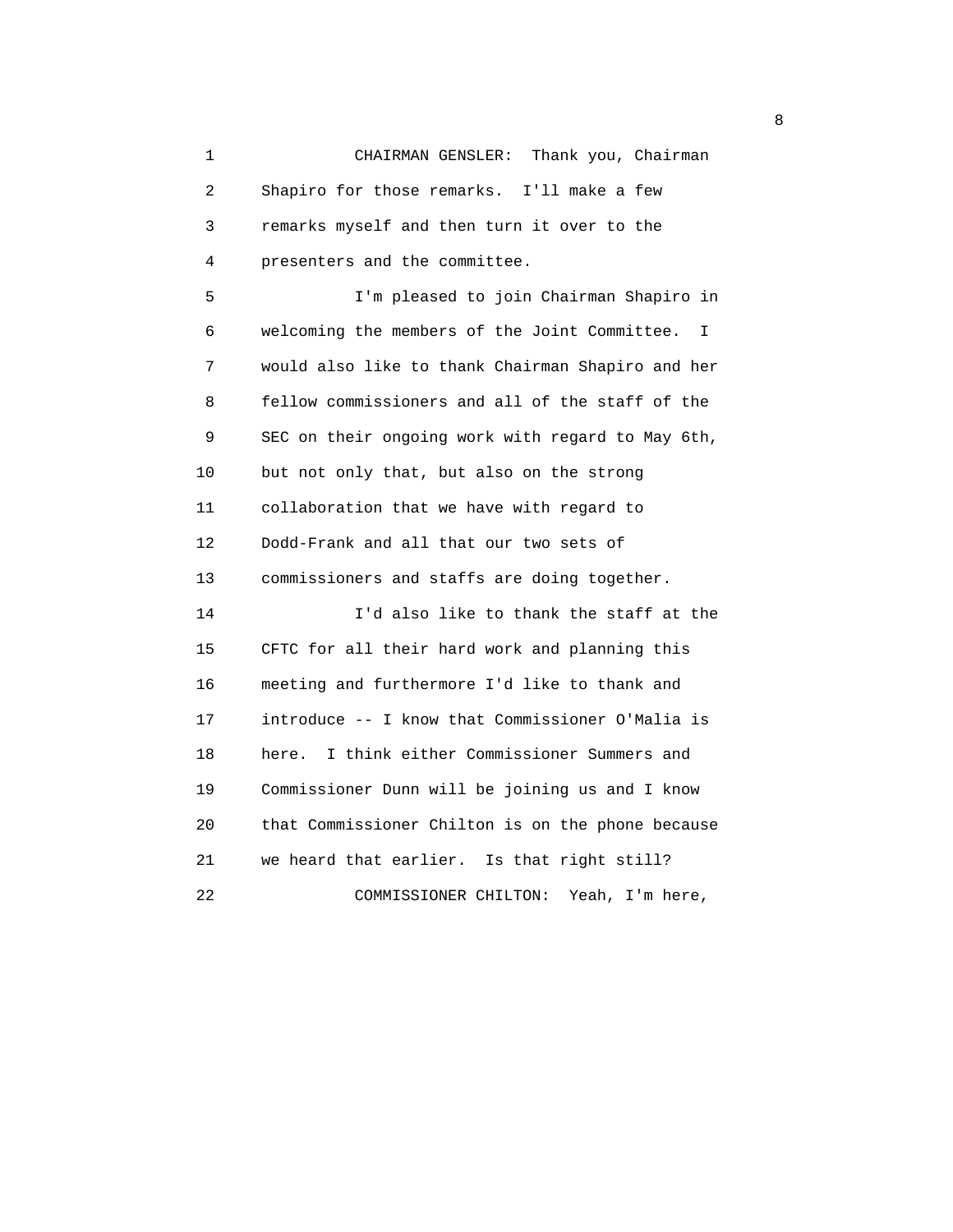1 Mr. Chairman.

| 2  | Terrific. And I know<br>CHAIRMAN GENSLER:          |
|----|----------------------------------------------------|
| 3  | this is a busy week for all of us, so it's         |
| 4  | possible that Jill and Mike are unable to join us  |
| 5  | just given all our rule writing and the FIA expo   |
| 6  | still going on in Chicago.                         |
| 7  | Since the Joint Advisory Committee last            |
| 8  | met, the CFTC and SEC staff did release this       |
| 9  | supplementary report, I think it was October 1st,  |
| 10 | and as outlined in the joint report there were at  |
| 11 | least three chapters to the event, first, the very |
| 12 | fragile market environment that came into that     |
| 13 | day, mostly out of Europe and the news events.     |
| 14 | Secondly, the liquidity crisis in the E-Mini       |
| 15 | futures contract and related index securities.     |
| 16 | And then thirdly, the liquidity crisis in the      |
| 17 | individual securities, sort of the breakage after  |
| 18 | that.                                              |
| 19 | Today's meeting is primarily for the               |
| 20 | committee to hear of the work of its two           |
| 21 | subcommittees and have an opportunity, as a full   |
| 22 | group, to have an open discussion about May 6th    |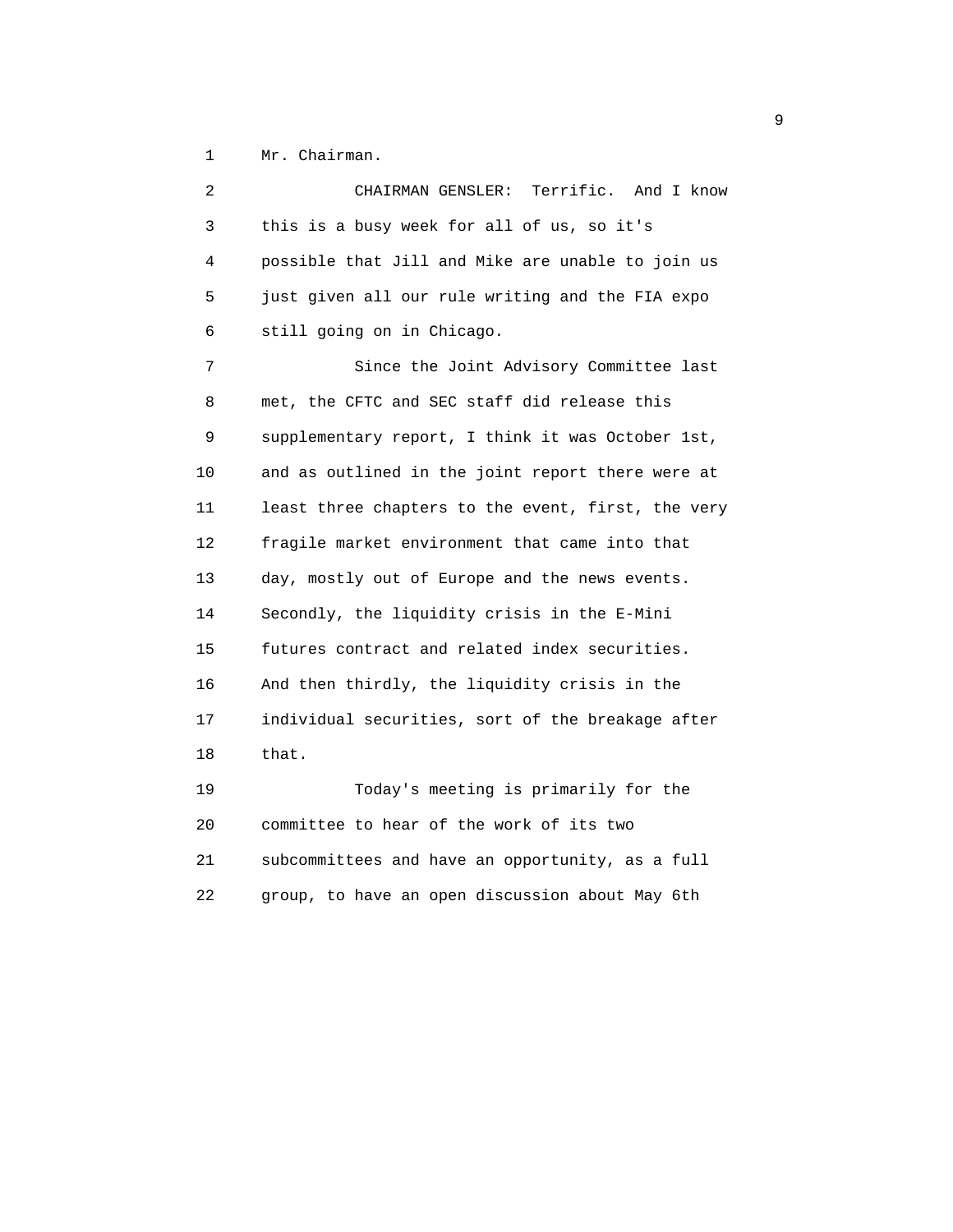1 and their thoughts on what changes should be made 2 to ensure the markets work best for the investing 3 and hedging public.

 4 Before we hear from the subcommittees we 5 will receive a brief update from the staff, not 6 only on the supplementary report, but also on some 7 of the recent rule proposals of each of our 8 commissions.

 9 Some of the ideas that I look forward to 10 hearing from this expert panel is, foremost, I'm 11 interested in what the committee's views are on 12 how we protect the market integrity, both in light 13 of May 6th, but also in light of the changing 14 technology of the marketplace.

 15 Secondly, and maybe more specifically, 16 what, if any, additional risk protection should we 17 consider with regard to the use of algorithmic and 18 high-frequency trading. And I do say, what, if 19 any, but I would like to have your thoughts. 20 Third, should we require exchanges in 21 executing brokers to update risk mechanisms? They 22 have many risk mechanisms in place now, but should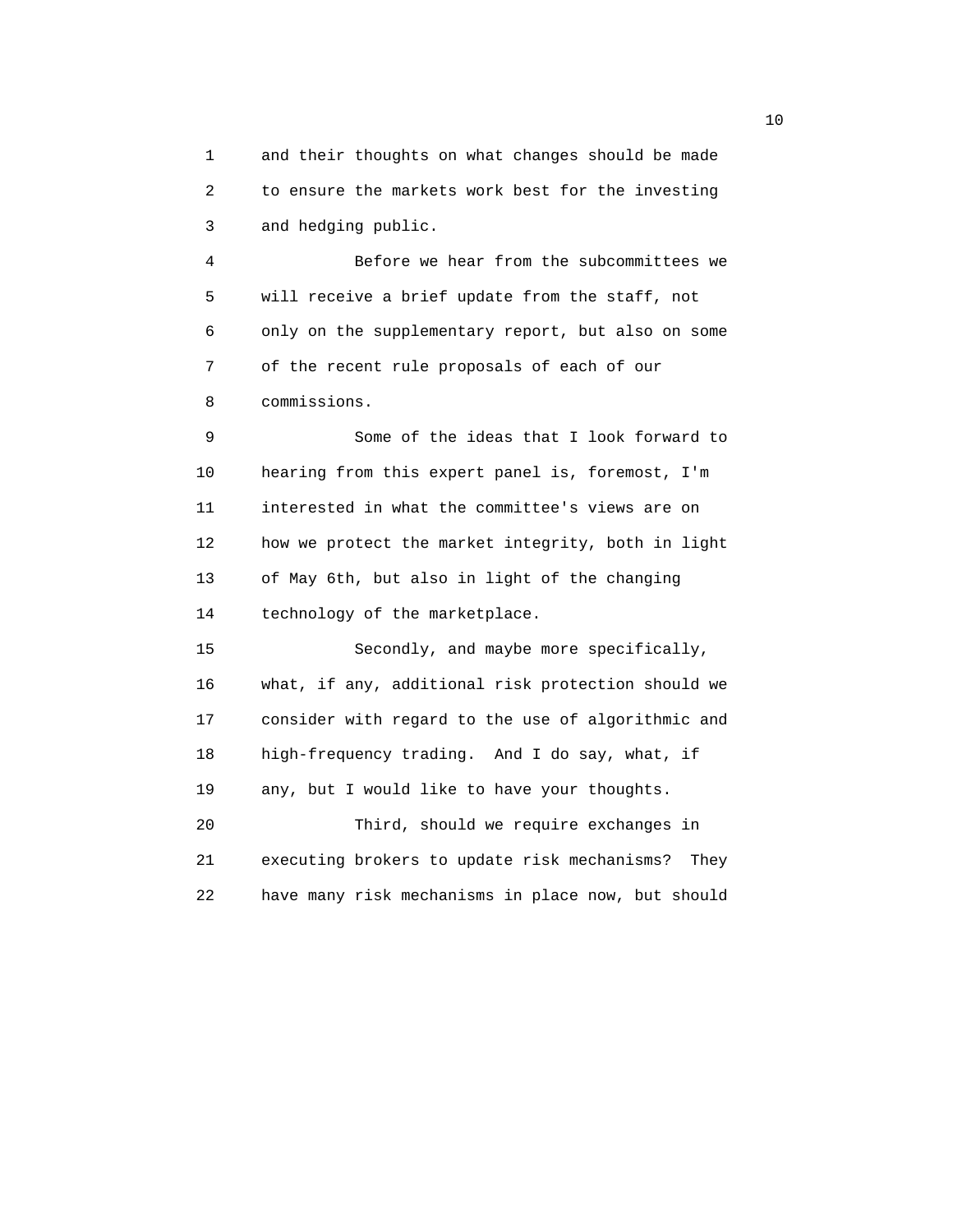1 we ask them to update them and rules particularly 2 for market pauses? We have market pauses, of 3 course, in the futures marketplace, but should 4 they be updated in any way in the pilot program 5 that the SEC has? 6 And then lastly, what are the 7 committee's views on just the variety of actions 8 that we've taken recently whether it's the 9 Advanced Notice of Proposed Rulemaking that we've 10 put out on disruptive trading practices, or of 11 course your views on the pilot program, or any of 12 the actions that we've taken recently. 13 Today's discussion will be open and 14 candid. I know the committee has not formed its 15 final recommendations. This is part of a 16 deliberation process but I would hope that your 17 deliberations continue abreast and promptly and we 18 could get your thoughts soon. 19 So, with that, again, I want to thank 20 Chairman Shapiro and the SEC, my fellow CFTC 21 commissioners and staff, and so forth. I think I 22 turn it back?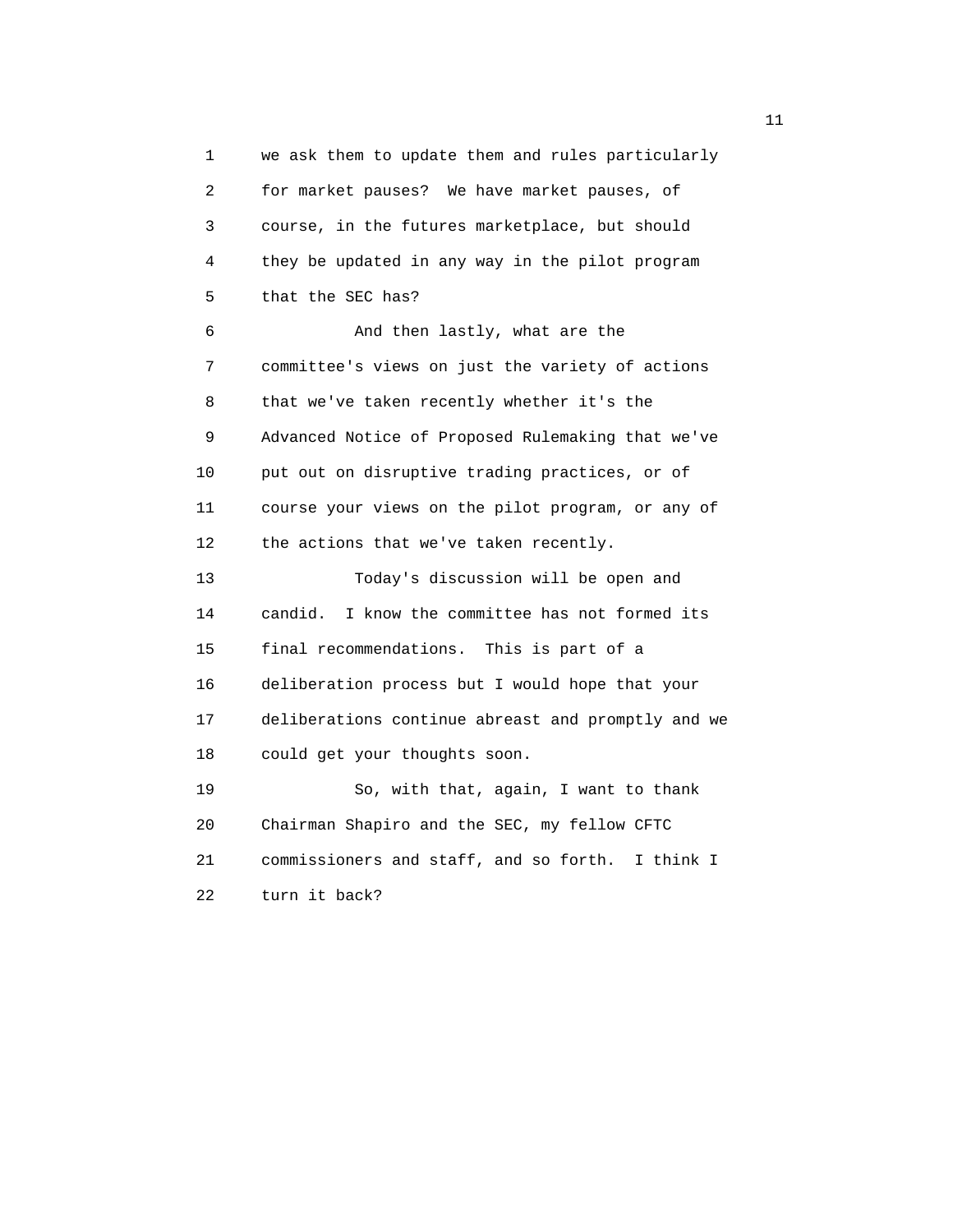1 CHAIRMAN SHAPIRO: Yes, thank you. 2 Thanks, Gary. Today we are pleased also to be 3 joined by SEC Commissioner Elise Walter, who I 4 will add is a former general counsel of the CFTC 5 and so back on familiar territory, and of course 6 by the staff of the CFTC and the SEC who worked 7 tirelessly on the report issued back in May, but 8 also the one issued most recently on October 1st, 9 and did, I think, a really outstanding job, and 10 you have all of our tremendous appreciation for 11 that effort.

 12 In addition to a brief discussion of the 13 response to the report, they're going to provide 14 us with information concerning the most recent 15 actions by the two agencies regarding the matters 16 raised in the report, and then in addition, we'll 17 also hear reports from both the subcommittees, as 18 Gary said, on cross-market linkages and on 19 pre-trade risk management and then the full 20 committee will have the opportunity to discuss 21 potential recommendations and how we might move 22 forward.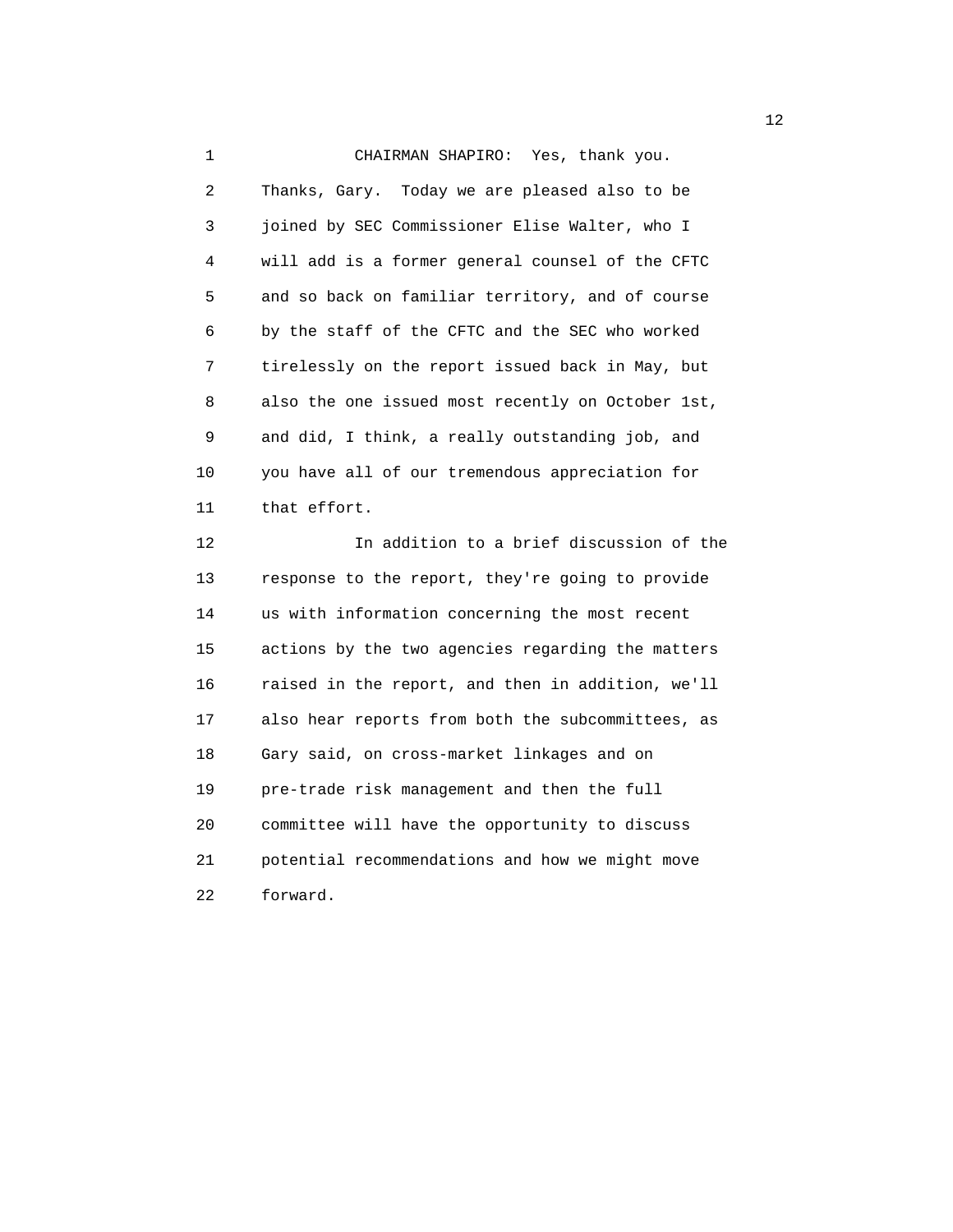1 So, with that, let me introduce Gregg 2 Berman of SEC and Andre Kirilenko of the SFTC to 3 walk us through current initiatives. 4 MR. KIRILENKO: Thank you, Chairman 5 Shapiro, Chairman Gensler, members of the Joint 6 Advisory Committee, and commissioners of the CFTC 7 and the SEC. Thank you very much for the 8 opportunity to be here. 9 The purpose of my presentation today is 10 not to describe for the public -- already had a 11 good chance to absorb about the report, but to 12 touch on some of the broad themes and clarify some 13 of the issues that might be useful for the 14 subsequent discussions of the Joint Advisory 15 Committee. 16 As Chairman Gensler said, and as the 17 report has laid out, the events of May 6th can be 18 grouped into three broad themes, one is the 19 overall market uncertainty, the second is a large 20 cell program event in E-Mini, and the third is the 21 propagation of volatility to other markets and 22 securities.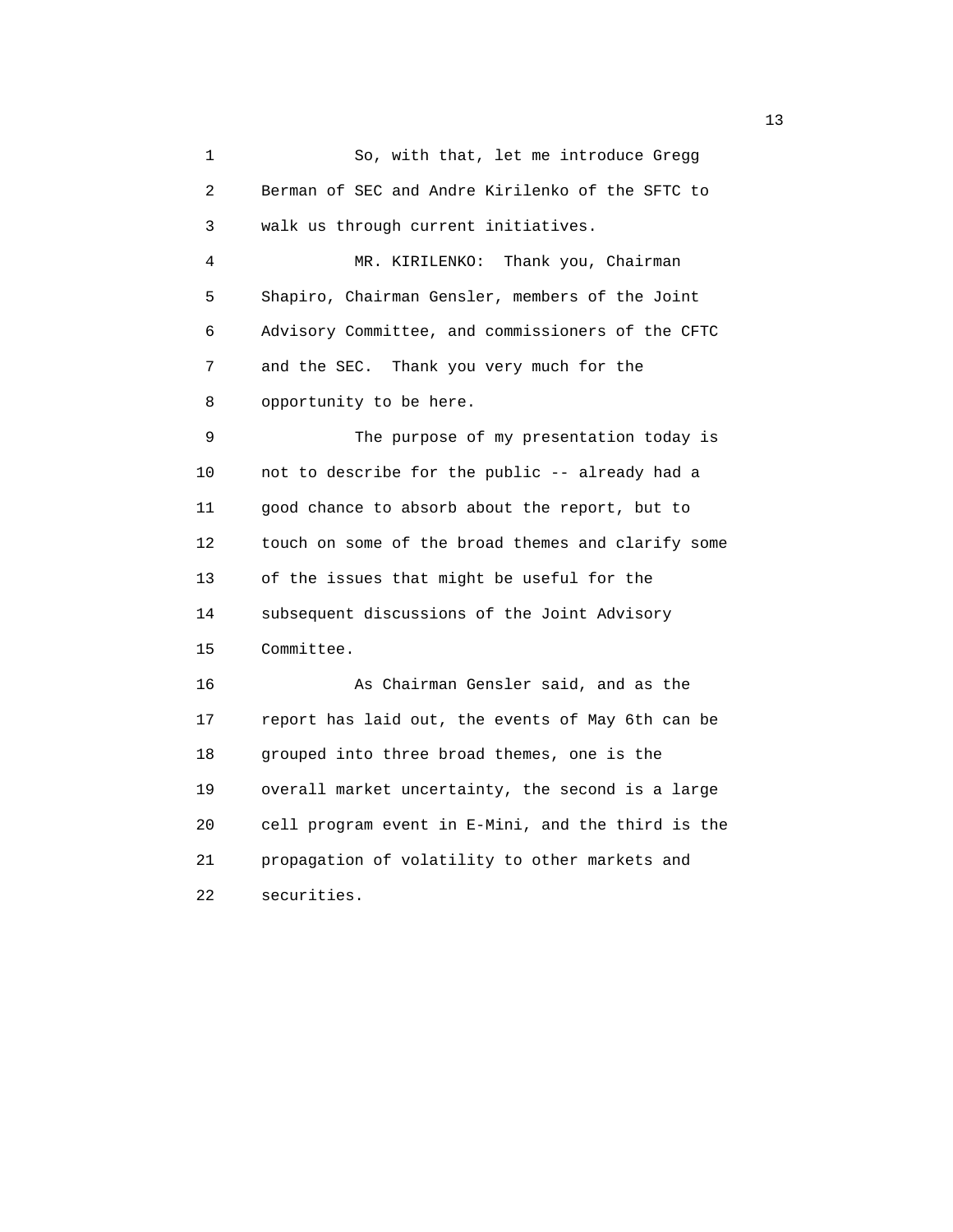1 I will specifically focus on the 2 liquidity event in the E-Mini. As a reminder, the 3 joint staff report stated that a large fundamental 4 trader chose to execute a cell program of 75,000 5 E-Mini contracts via an automated execution 6 algorithm, that was programmed to feed orders into 7 the E-Mini market to target an execution rate of 9 8 percent of the trading volume calculated over a 9 period of time but without regard to price for a 10 time.

 11 This statement is based both on the 12 analysis of audit trail data and on several 13 detailed conversations with the executor and 14 broker of the large-scale program. As background 15 I'd like to remind you that the extraordinary 16 detailed information that -- about business 17 transactions and positions of market participants 18 that was included in the report, was included to 19 the request of Congress. Congress explicitly 20 requested the staffs of the two agencies to 21 include in their report sufficient information and 22 detail to the extent and only to the extent that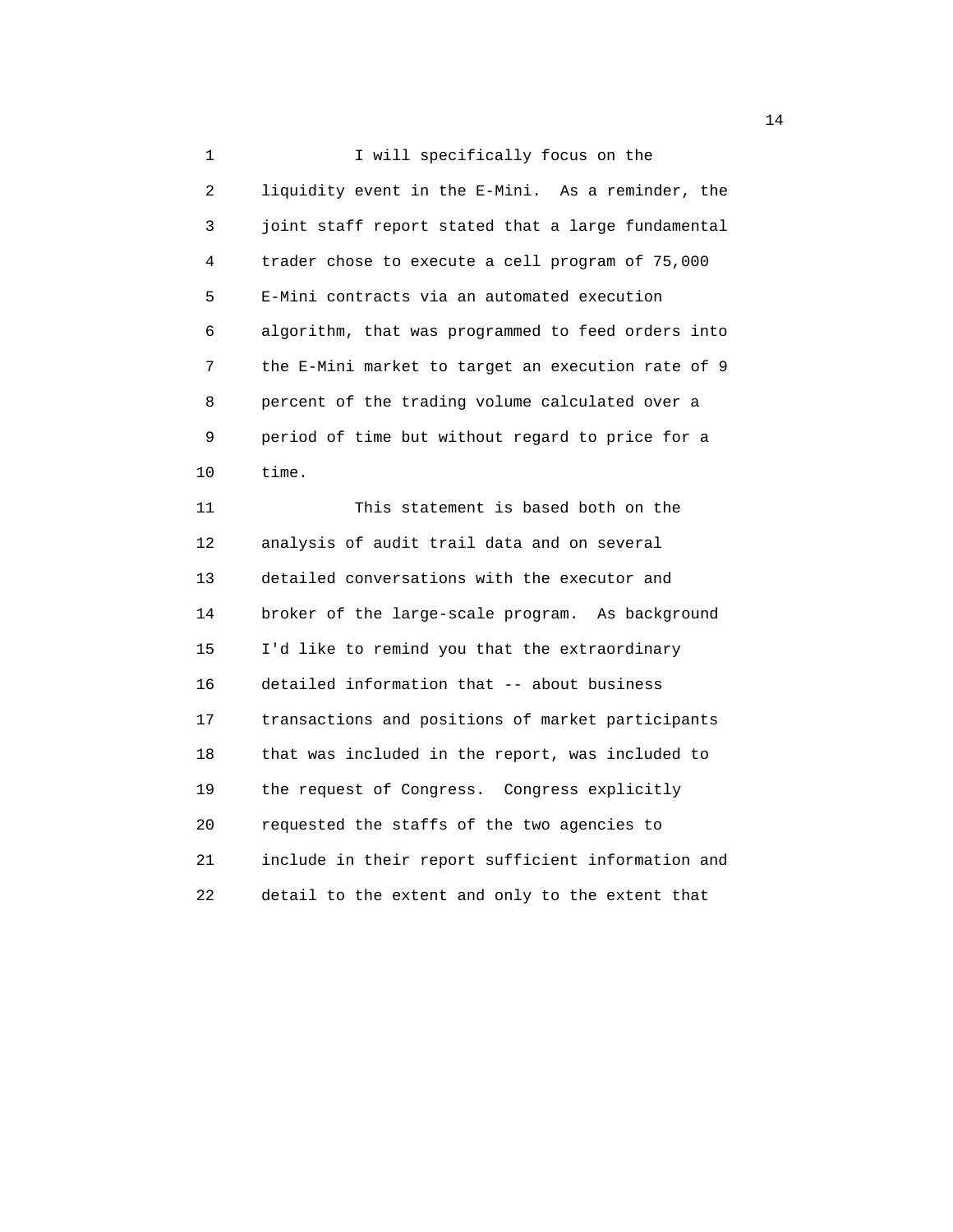1 such information is necessary to provide an 2 accurate and complete description of the May 6th 3 events and their causes.

 4 For clarification purposes, however, it 5 might be appropriate to say that the statement 6 without regard to price or time should not be 7 interpreted as a (inaudible) to saying that the 8 automated execution algorithm did not use 9 information about transaction prices or times when 10 it submitted or modified sequences of orders. The 11 automated execution algorithm is designed to feed 12 limit orders, a limit order must specify price. 13 The algorithm is also designed to calculate and 14 recalculate limit order prices and quantities over 15 specified periods of time. With the statement 16 "without regard to price or time" means is that 17 the trader did not use an effective overall price 18 or time limit for the execution of the sell 19 program.

 20 While automated execution algorithms may 21 permit traders to use such features, this trader 22 elected not to use a price limit and also did not

the contract of the contract of the contract of the contract of the contract of the contract of the contract of the contract of the contract of the contract of the contract of the contract of the contract of the contract o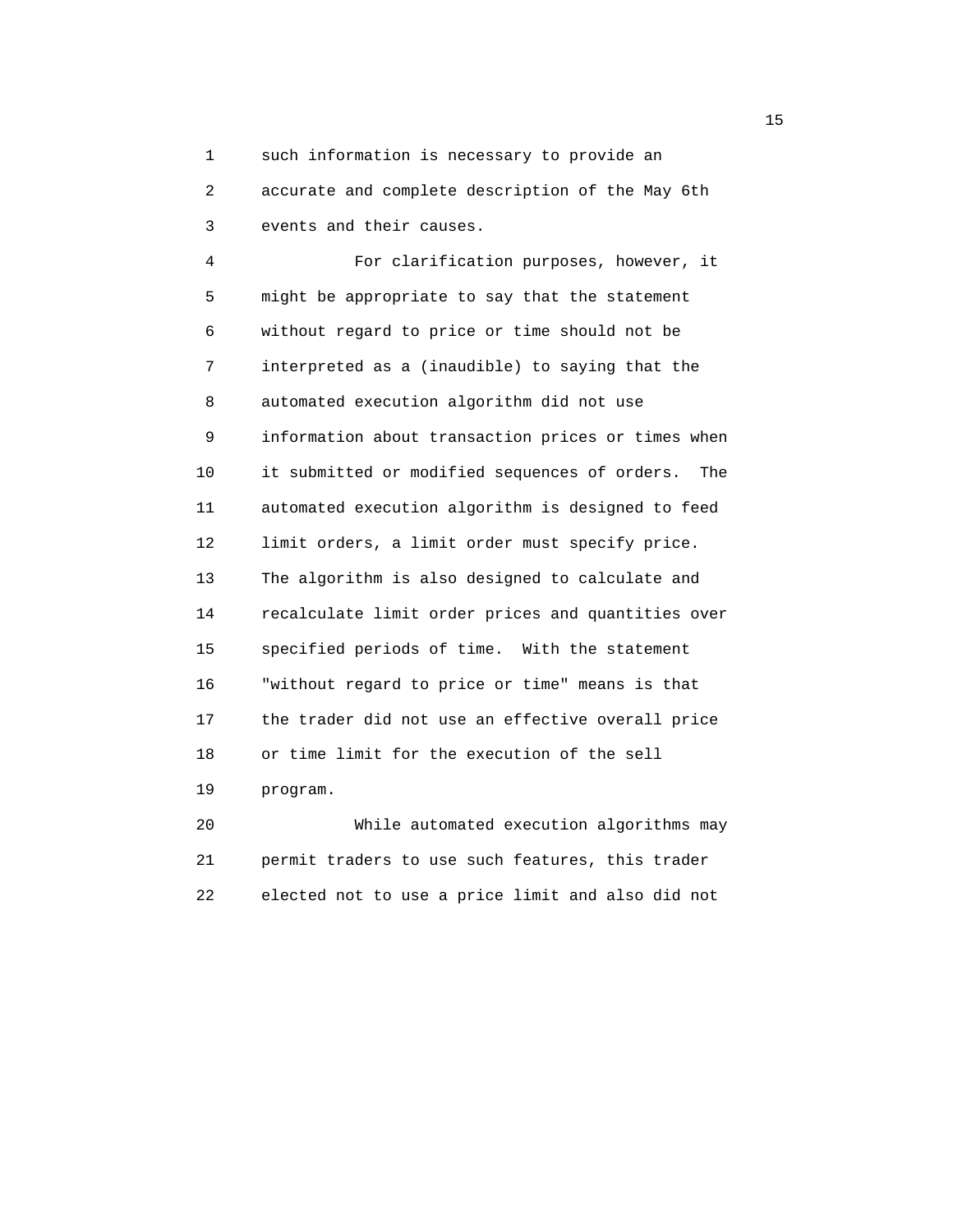1 establish a minimum time period for the execution 2 of the order.

 3 This automated execution algorithm 4 executed orders against other market participants. 5 The staffs have collected significant quantitative 6 and qualitative information about the activity of 7 market participants who were active on May 6th, 8 including high-frequency traders, market makers, 9 fundamental traders, and cross-market arbitrages. 10 The staffs participated in a number of 11 conversations with high-frequency traders and 12 other market participants and has the data and 13 analytics to exactly describe who and how provided 14 and took liquidity in the E-Mini market. 15 The larger trader and other market 16 participants traded on the CME's Globex, an 17 electronic limit order market. The staffs had a 18 number of conversations with the CME and other 19 exchanges regarding the details of the risk 20 management functionality designed to deal with 21 extreme price movements. Examples of such 22 functionality include trading pauses and price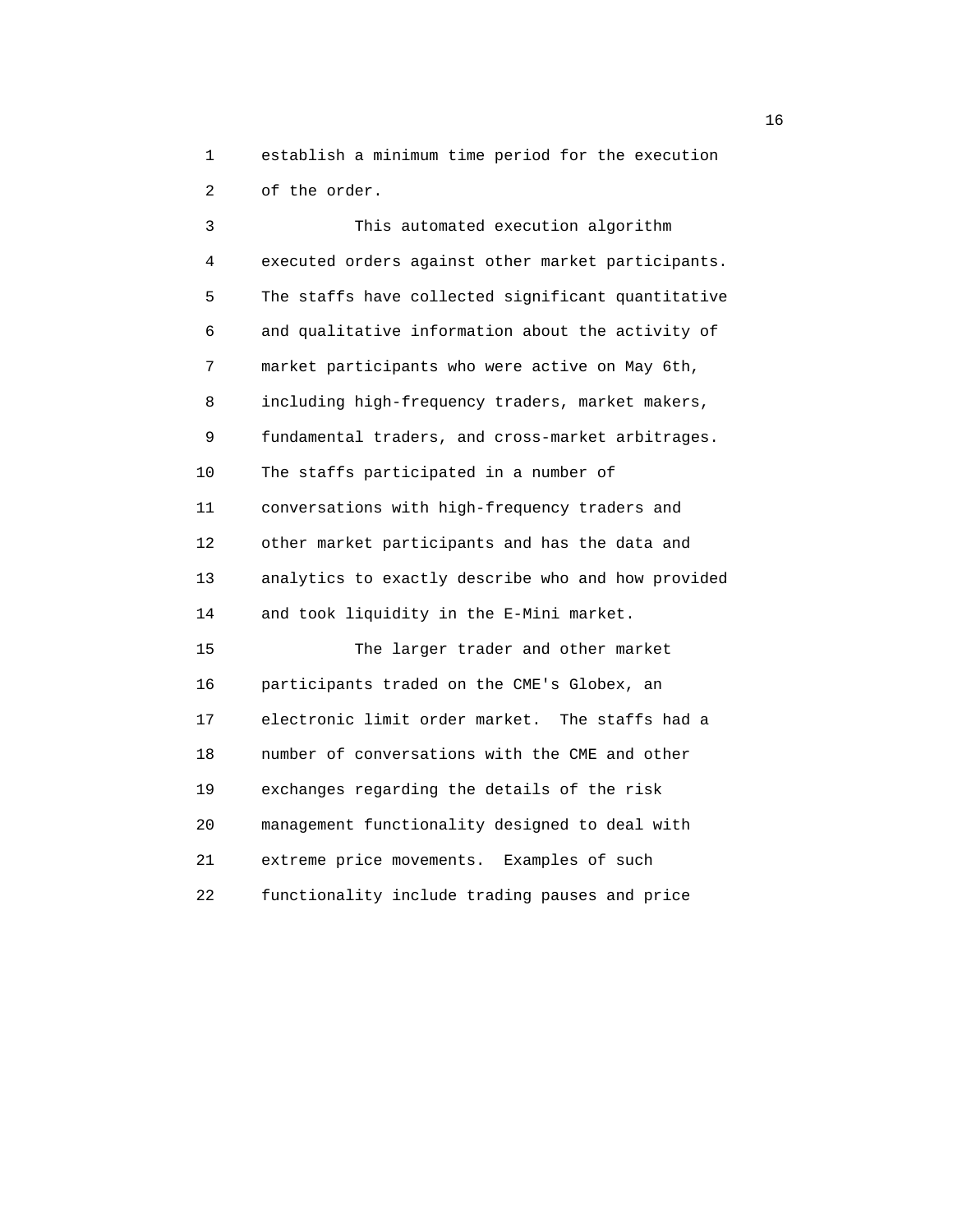1 quantity bans on the orders that are allowed to be 2 submitted.

 3 As a result, the staffs have a very good 4 understanding how the price impact of a large sell 5 of them cascaded to other markets and individual 6 securities and the large role liquidity providers 7 and liquidity takers played in that process. 8 I will now turn the floor to my 9 colleague, Gregg Berman, from the SEC. 10 COMMISSIONER BERMAN: Thank you, Andre. 11 For the equity side of the markets I'd like to 12 spend a few minutes highlighting some of the 13 larger themes that came out of our report and 14 relating those themes to some of the actions, 15 either recently taken by the SEC or that are 16 currently underway. 17 The first big theme comes of course from 18 the linkages between the futures and the equity 19 markets. As we know both from data and from 20 interviews, as the E-Mini declined on May 6th -- 21 on the afternoon of May 6th, market participants 22 were buying E-Mini and selling equivalent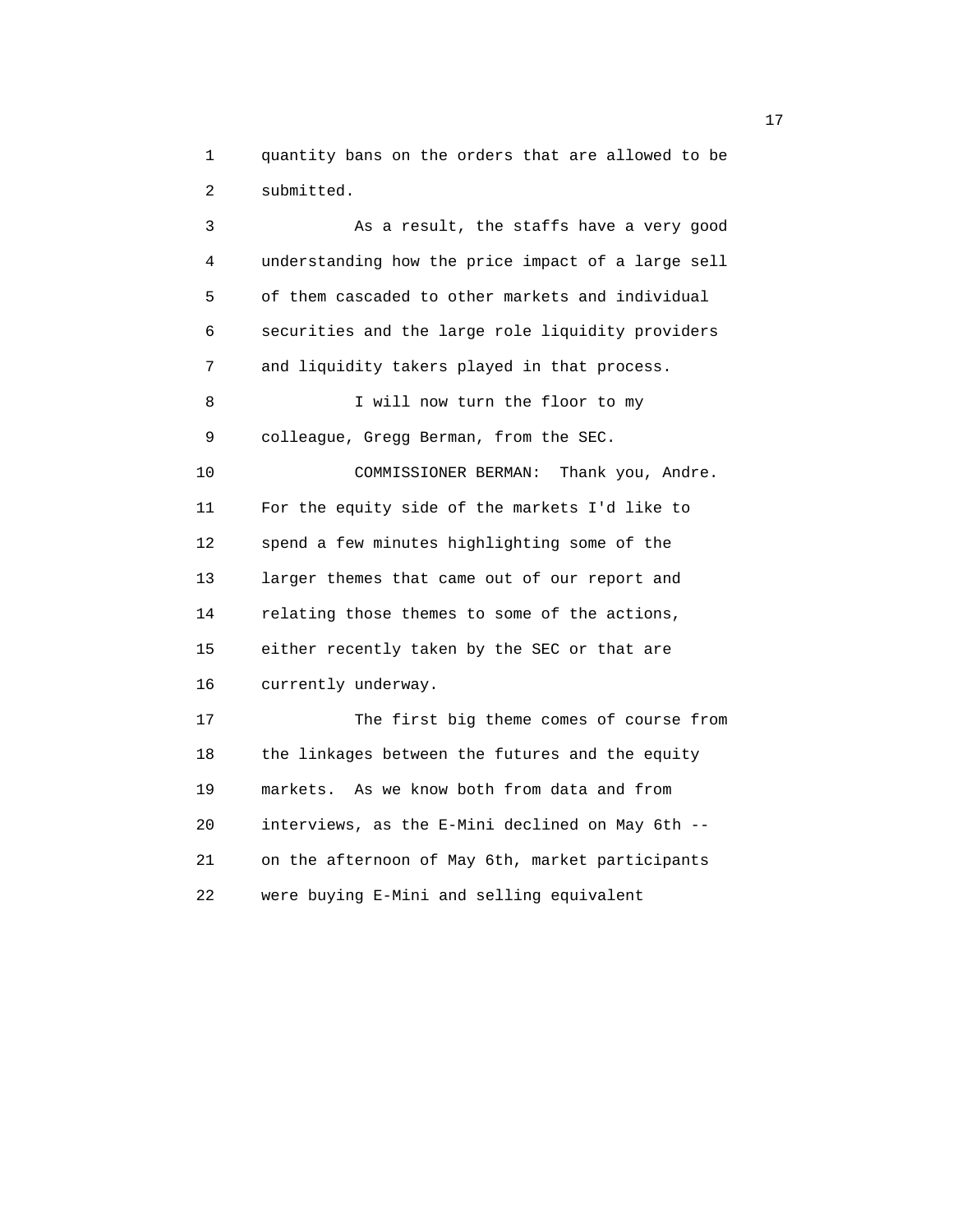1 exposure, either through ETFs or through

2 individual baskets, of stocks.

 3 Those linkages kept the two markets in 4 sync and as one declined, so did the other. 5 Market pauses or market wide circuit breakers were 6 not triggered on that day and one would imagine 7 that under times of severe stress that's exactly 8 when we would need such triggers. So, one of the 9 first actions that we've been taking is working 10 both with market participants throughout the staff 11 of the SEC and the staff of the CFTC on revisiting 12 market wide circuit breakers. 13 Some of the ideas that we are 14 considering include changing the levels at which 15 the circuit breakers are triggered, changing the 16 time parameters that caused the circuit breakers 17 to trigger, and even considering possible changes

18 to the index that triggered the circuit breaker

20 Committee has also spent a lot of time thinking

21 about this and we very much look forward to their

19 themselves. I know that the Joint Advisory

22 thoughts on this matter.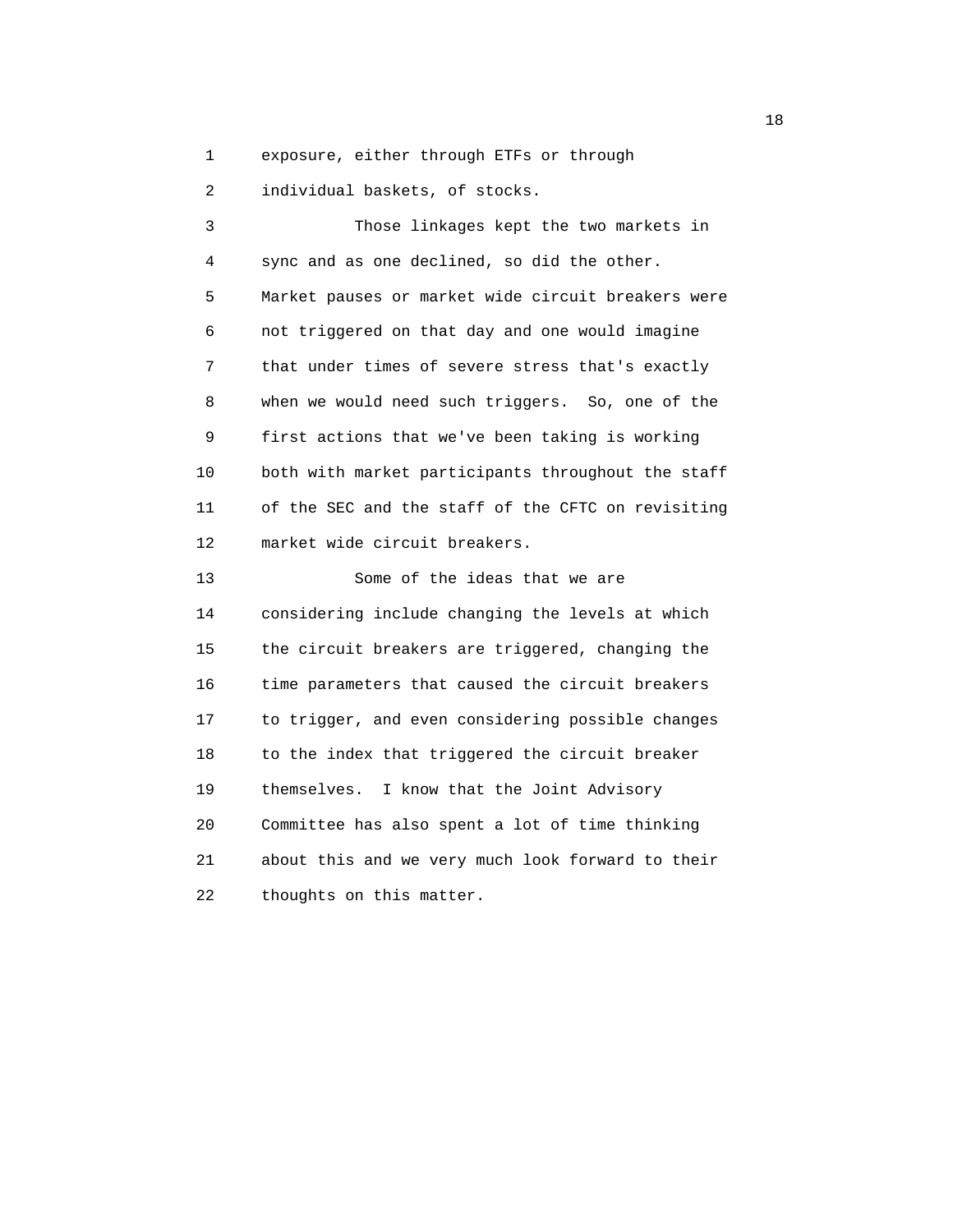1 The second big theme that came out of 2 the report was that liquidity providers and market 3 makers, internalizers in the equity markets, all 4 pulled back. Some of the reasons that were given 5 for their pull back were quite varied, included 6 the fact that there were rapid price moves that 7 caused automated stops in systems. The ability to 8 trade securities under very volatile circumstances 9 was a concern, so market makers pulled back 10 because of that. The ability to trade ETFs and 11 tie the price of an ETF to the price of the 12 underlying stocks was also a concern during times 13 of volatile movements. Becoming too long as 14 market prices fell and in certain securities as 15 market prices rose, becoming too short, was also a 16 concern. We use the phrase catching the 17 proverbial knife or standing in front of a moving 18 train caused market makers to pull back. Rapidly 19 changing PNLs, intra-day PNLs caused them to 20 pause. Concerns about broken trades caused them 21 to pause, and a number of market participants said 22 that they had feared some unknown cataclysm that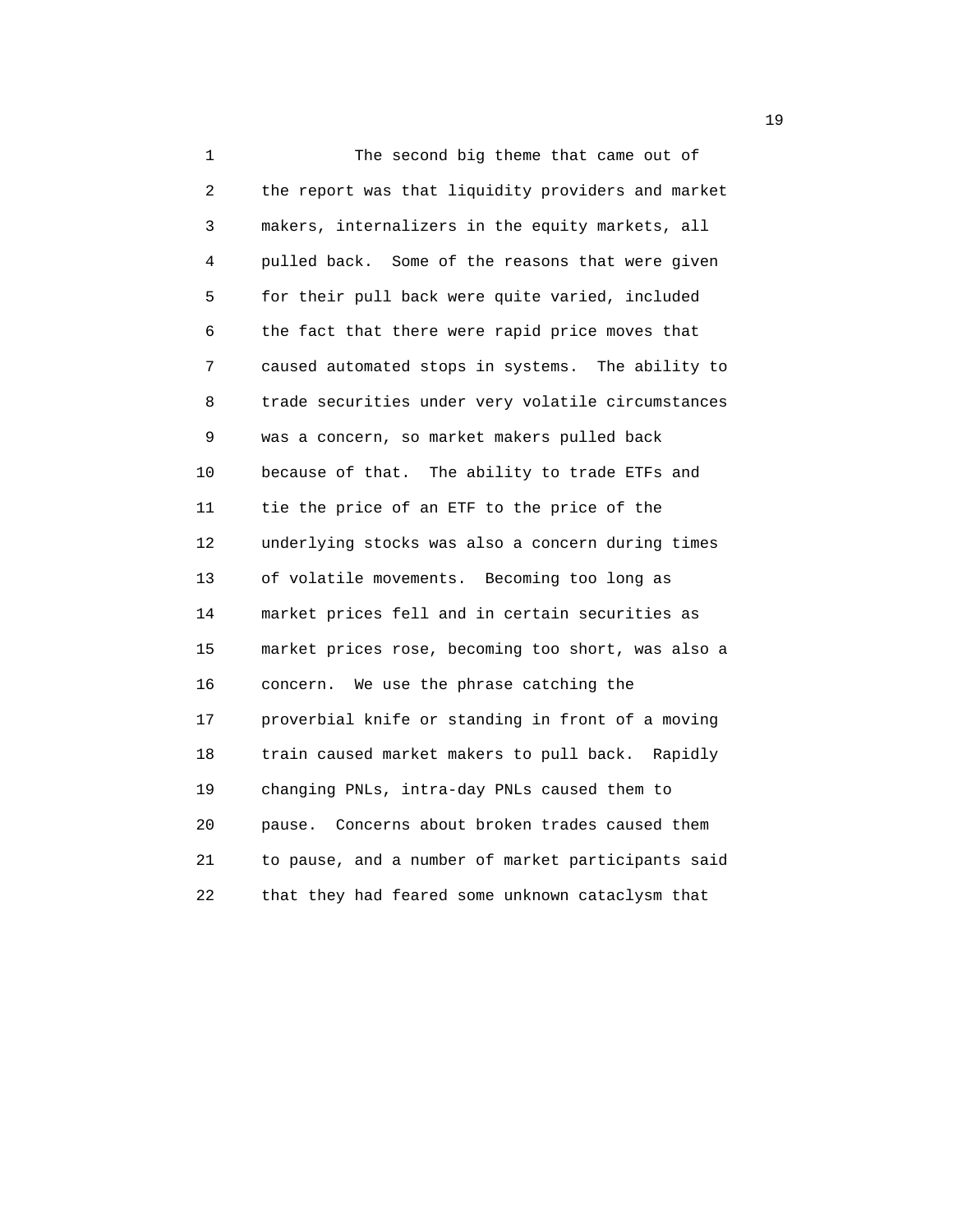1 was causing prices to move so fast and just chose 2 to basically sit out the rest of the afternoon.

 3 All of those different themes might lead 4 to different policy in order to address those, but 5 the one thing that we do know is that when trading 6 occurs under circumstances where the market makers 7 pull back, you get very disorderly prices. So one 8 of the first things that we've done at the SEC is 9 put in individual market circuit breakers, 10 individual stock circuit breakers. As the 11 chairman has mentioned, those circuit breakers 12 have been rolled out to not just the S&P 500 13 stocks, but to the stocks in the Russell 1000 as 14 well as to a bunch of underlying ETFs. 15 Clearly erroneous trades were also a

 16 factor on that day, both the trades that were 17 broken and the concerns about market participants 18 that trades would be broken, and uncertainty in 19 what those levels would be, would the trades be 20 broken, would the trades not be broken. Market 21 participants do not like to trade if there is a 22 potential that the trade itself will be broken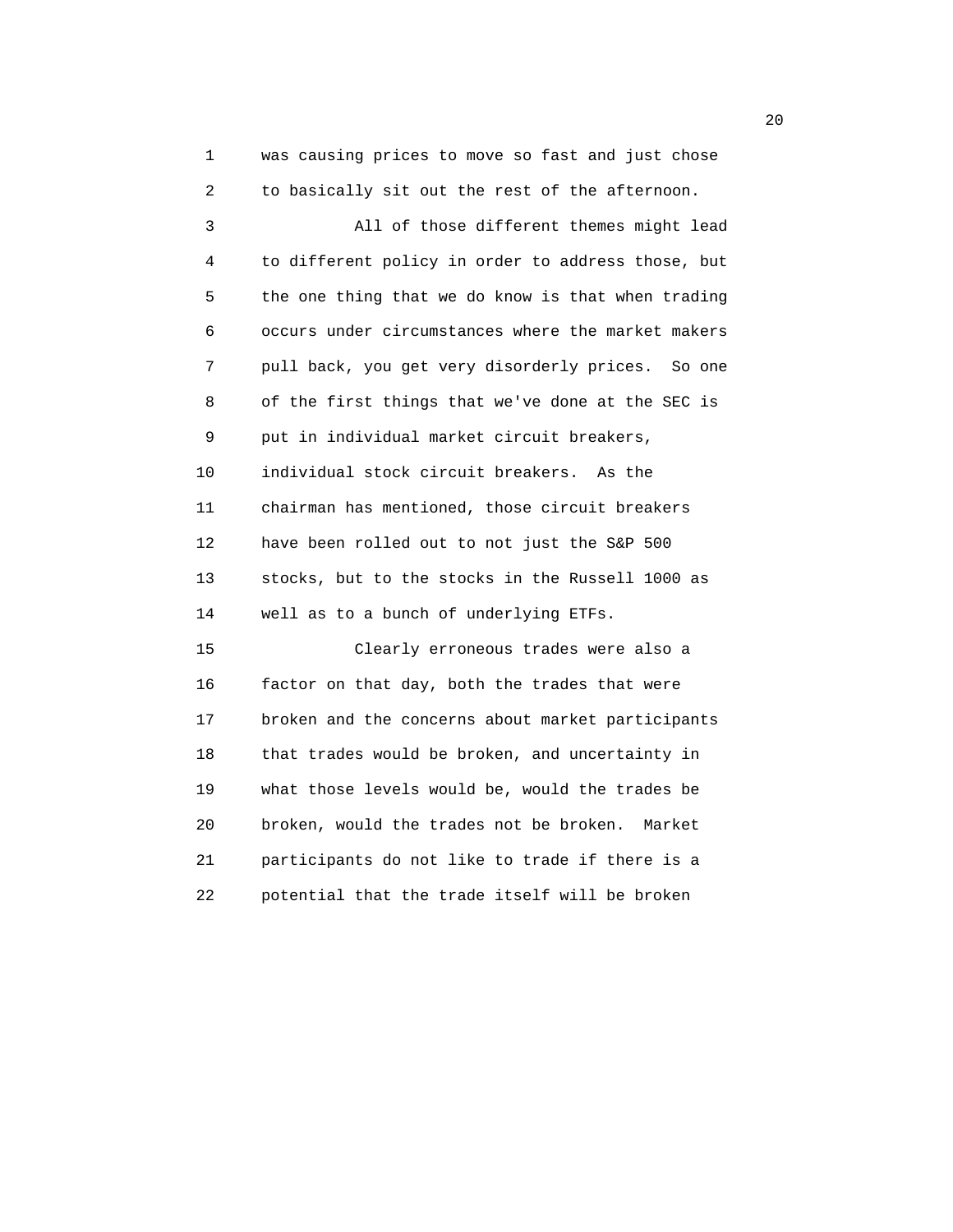1 because they're trading both sides of the market 2 at the same time.

 3 So, from those themes come both the 4 rules on clearly erroneous trades and rules on 5 circuit breakers.

 6 The third theme that came out was that 7 trades were certainly executed -- some trades, at 8 least -- at very absurd prices of a penny or a 9 tenth of a penny or even one- one hundredth of a 10 penny. The big issue there is the use of stub 11 quotes which are automated quotes that are 12 provided by either the exchanges or the market 13 makers when they pull back.

 14 We have forthcoming rules from the 15 exchanges and FINRA to address just this -- just 16 this case of stub quotes. The rules basically

 17 describe parameters by which stub quotes, or which 18 quoting bans can be used in order to prevent 19 prices from falling as rapidly as they did, and 20 those rules, I think, we will see in the upcoming 21 weeks. 22 The fourth large theme has to do with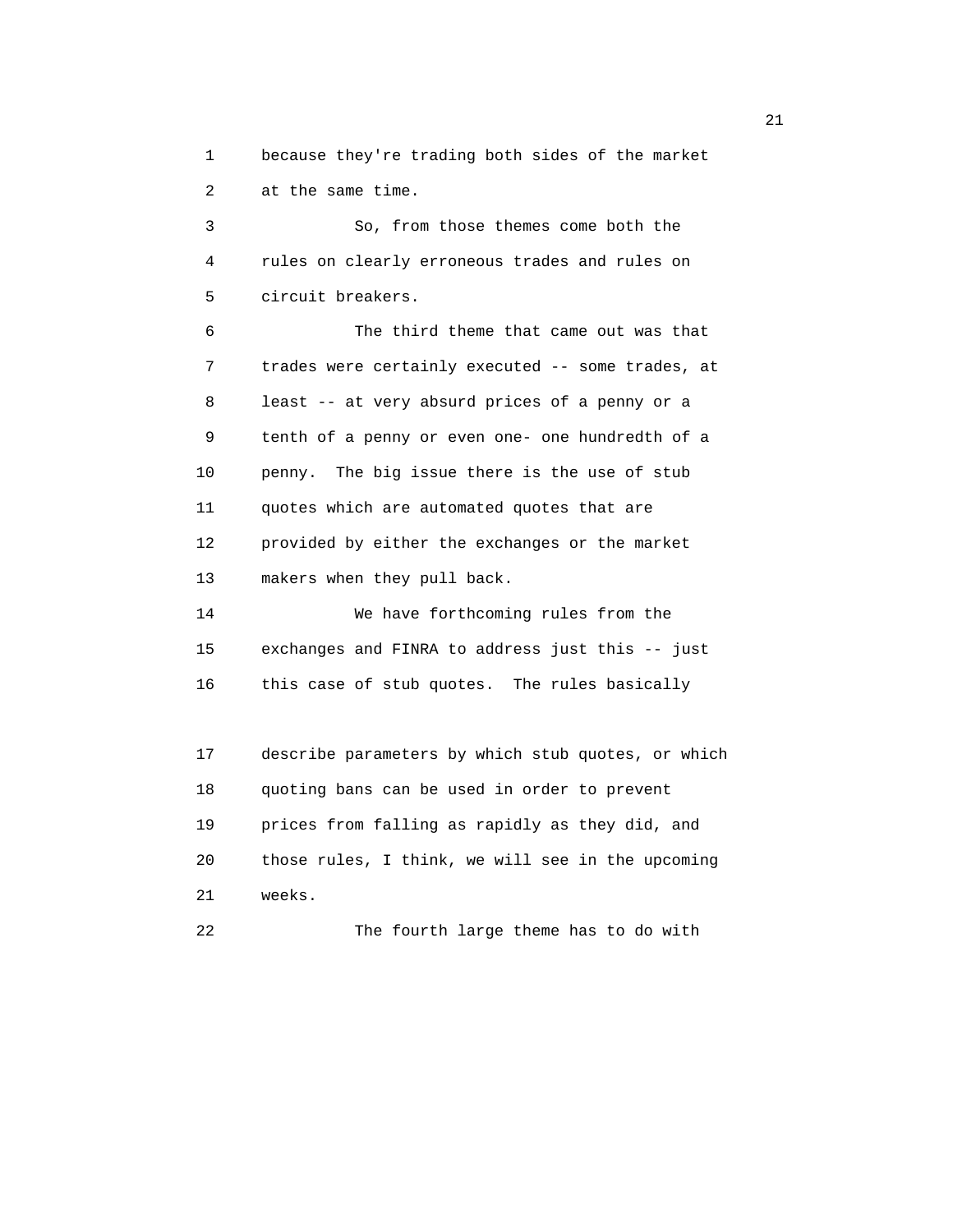1 high- frequency traders. The report that we 2 provided was not a discourse on high-frequency 3 trading or on mechanisms of market structure, but 4 we did highlight, at least on May 6th, some of the 5 behavior of high-frequency traders. High 6 frequency trading has been a highlight, certainly, 7 in the press and in fact there was a piece on 8 high-frequency trading on 60 Minutes a few weeks 9 ago.

 10 There are lots of different views about 11 high- frequency trading in the market but what we 12 have found, at least on May 6th, is that the 13 situation is perhaps a little more complex and 14 nuanced than we might have thought. During the 15 afternoon of May 6th, high-frequency traders were 16 both providing significant amounts of liquidity, 17 but also taking significant amounts of liquidity 18 and on a volume basis, approximately half of their 19 orders take liquidity and half of their orders 20 provide liquidity.

 21 We do not have evidence that suggests 22 that they had triggered or they had caused or

22 and 22 and 23 and 23 and 23 and 23 and 23 and 23 and 23 and 23 and 23 and 23 and 23 and 23 and 23 and 24 and 25 and 25 and 26 and 26 and 26 and 26 and 26 and 26 and 26 and 26 and 26 and 26 and 26 and 26 and 26 and 26 an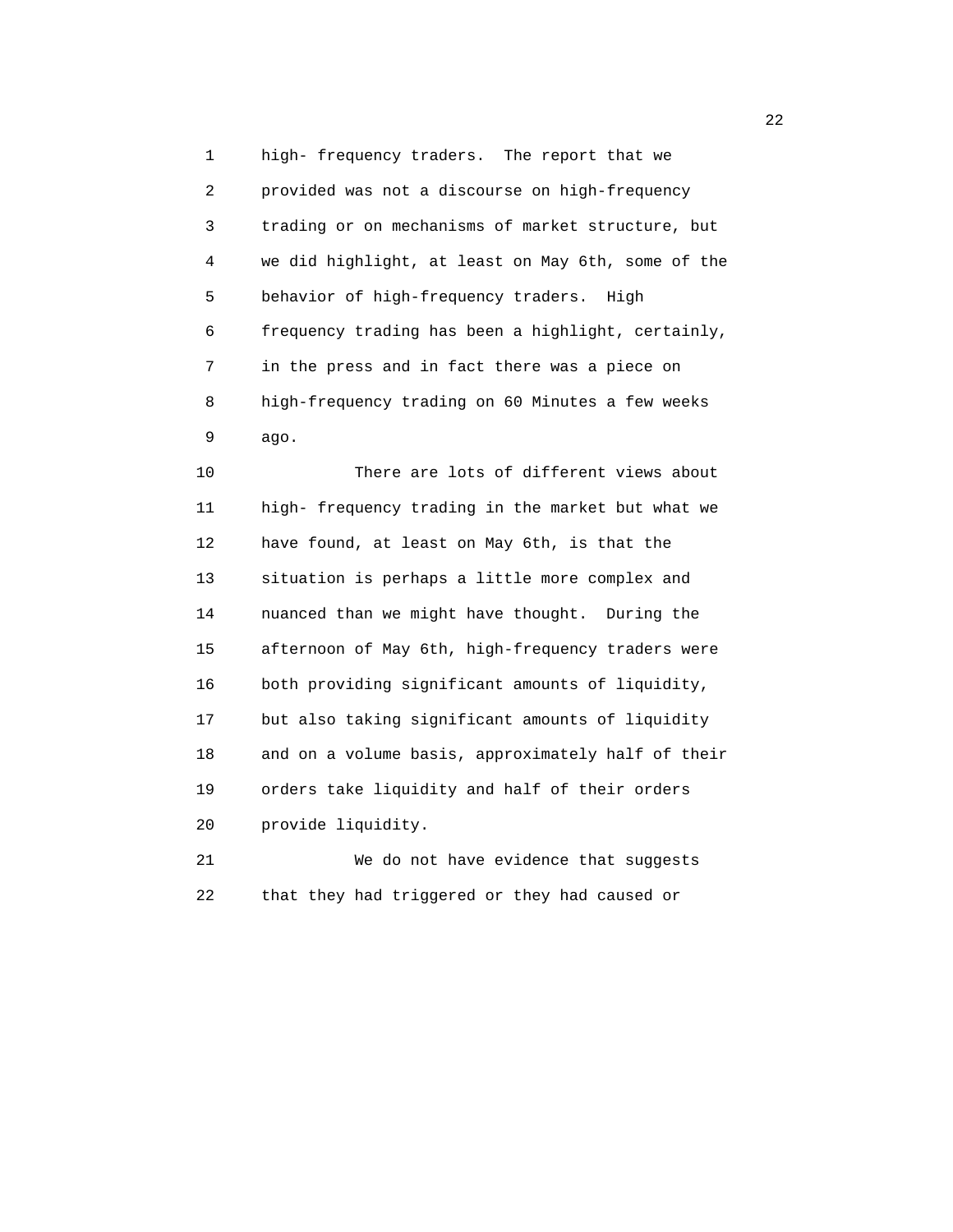1 created a wave of selling, but we also do not have 2 evidence that they have prevented the wave of 3 selling from continuing or stabilized prices. 4 They basically traded. They traded on the way 5 down, they traded on the way up, and they traded 6 along with the rest of the market. They traded 7 with a high frequency, hence the term 8 high-frequency traders.

 9 After the market declined and on the way 10 back up, some of the high-frequency traders sat 11 the rest of the afternoon out or withdrew some of 12 their liquidity, others actually increased the 13 amount of trading that they did. So, again, it's 14 a very nuanced circumstance and I don't think we 15 can classify all HFTs as either being in one 16 bucket or a second bucket.

 17 We spent a lot of time rebuilding the 18 order books. It took many months to rebuild the 19 order books in the equities markets. That meant 20 going through each exchange as well as the fees 21 from FINRA looking at all the buy orders, the sell 22 orders, and putting together a comprehensive view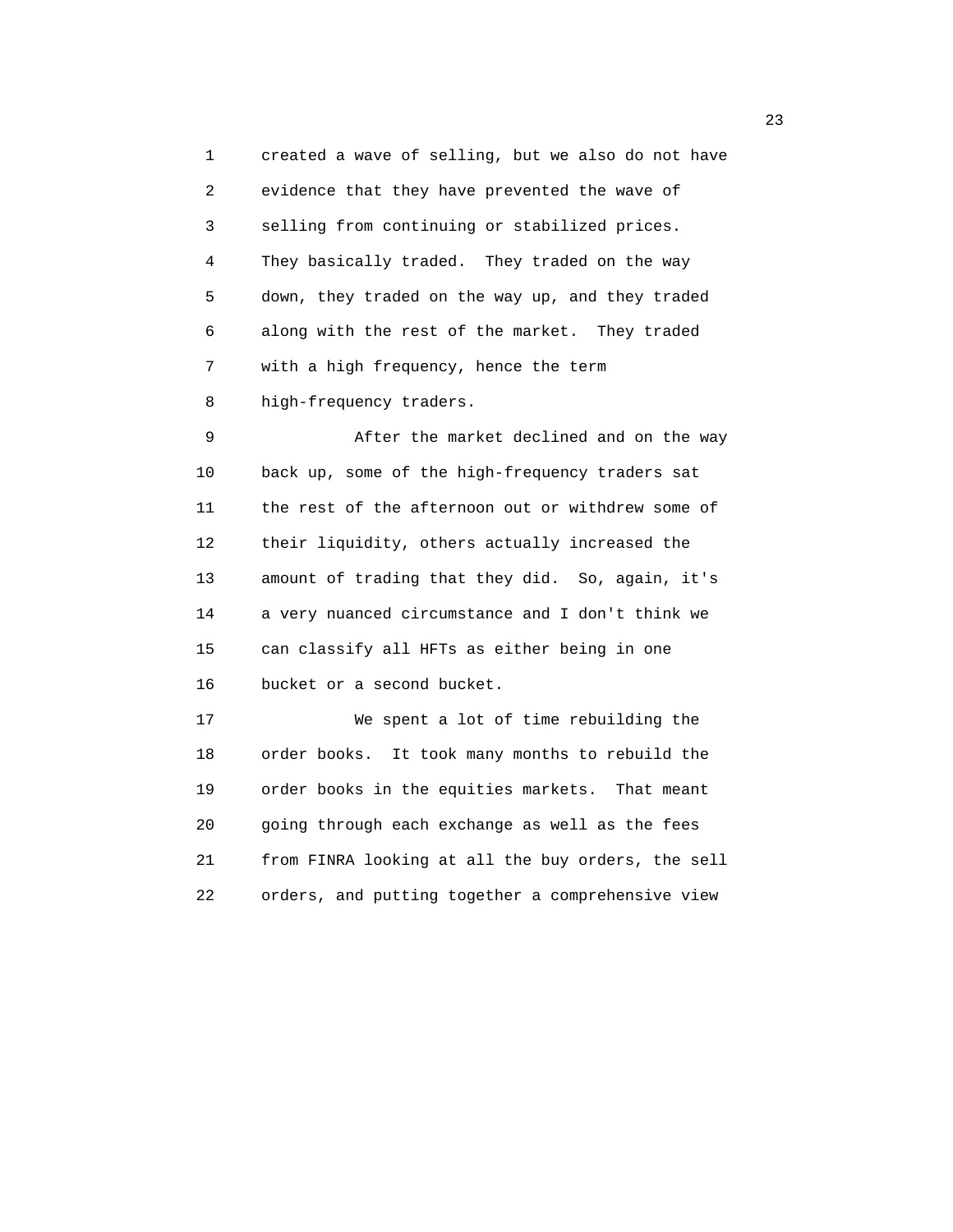1 of what the market looked like. Overall we did 2 not see a liquidity crisis in the stock market 3 that somehow proceeded or started that morning. 4 It was really -- the liquidity crisis was a result 5 of market participants who were pulling back that 6 afternoon.

 7 The most important thing, I think, that 8 we actually learned from rebuilding the order 9 books was just how hard it is to rebuild order 10 books in the equity markets and why it actually 11 took so long in order to do that. To try to 12 address some of those issues in the future and to 13 allow us to have a much quicker response and a 14 better handle, perhaps even in real time, there 15 are a number of forthcoming rules, such as the 16 consolidated order trail and large trader 17 reporting that will allow the SEC to gather 18 information in or at near real time in order to 19 make these types of tasks a lot easier. 20 In addition, we have recently gone to 21 the market with an RFI or request for information, 22 for venders who provide tools that allow the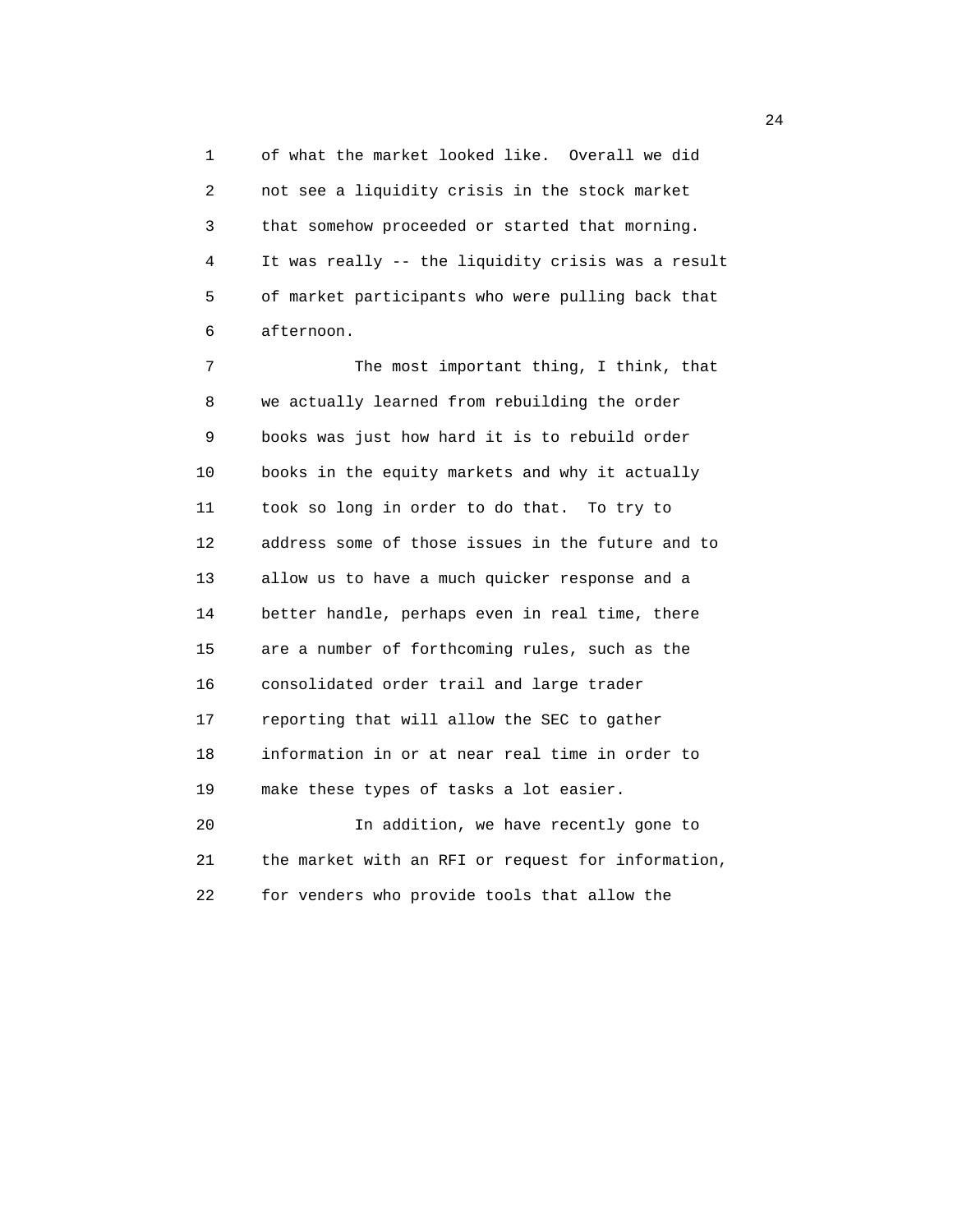1 aggregation of order books, in real time, to come 2 into the SEC, make some presentations so that we 3 can get a sense of what tools are available with 4 the possibility of procuring such tools in the 5 future.

 6 We also spent a significant amount of 7 time in the report -- both in the preliminary 8 report and the final report -- on some of the 9 disparate nature of trading at different venues. 10 In particular we spent time on understanding 11 exactly how the New York Stock Exchange use of 12 liquidity replenishment points work, so-called 13 LRPs. LRPs are bans that are designed to pause 14 trading in individual stocks if the price moves 15 beyond certain pre- specified limits.

 16 In general, I think we had mixed 17 reactions from different participants. Most of 18 the participants that we spoke to said they had no 19 problems with routing around New York Stock 20 Exchange as the stocks themselves and the quotes 21 went slow. However, the fact that there were so 22 many LRPs triggering that afternoon certainly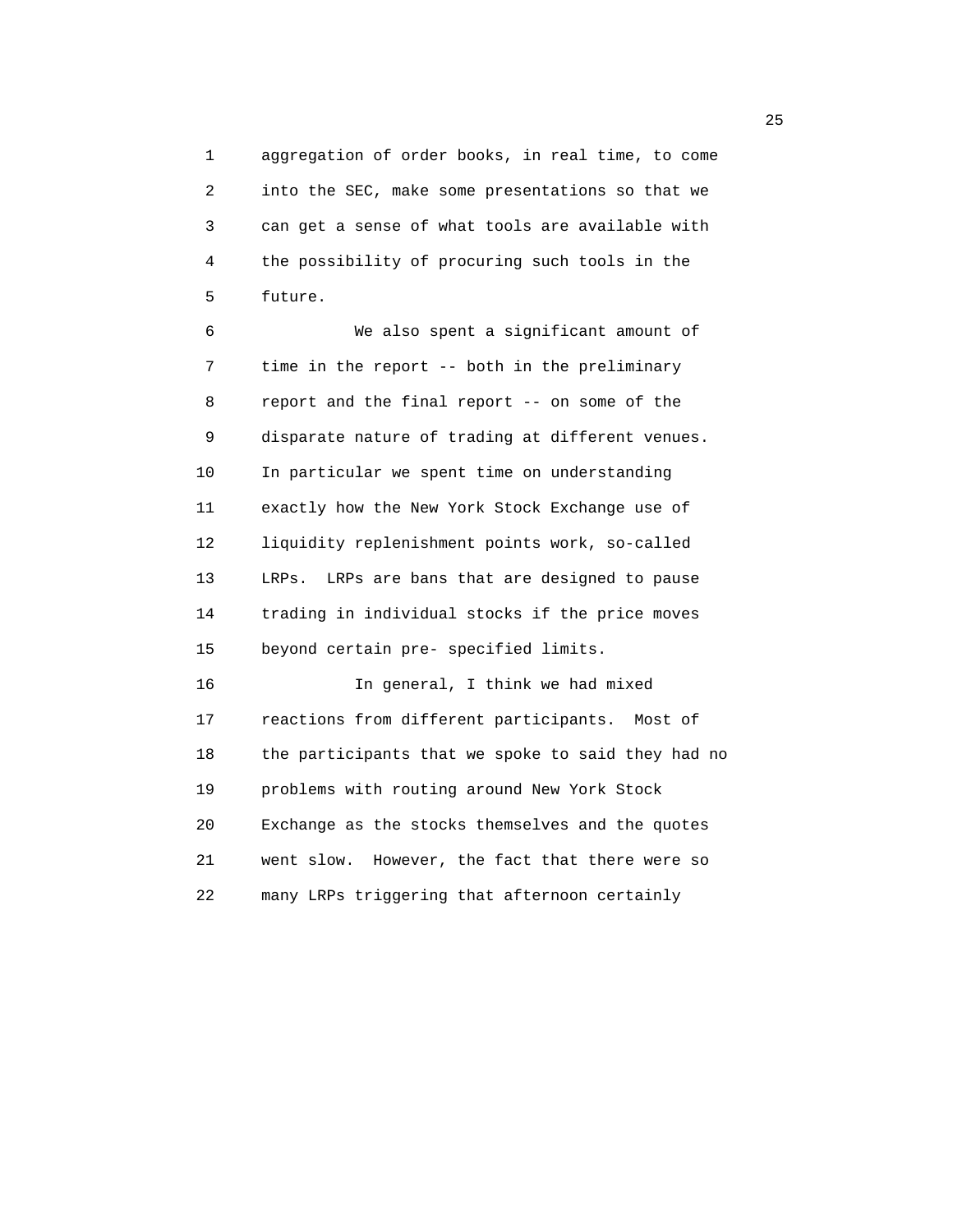1 contributed to the fact that people really got a 2 sense of -- the market participants got a sense of 3 just how volatile their circumstances were. 4 For the majority of stocks that have 5 broken trades, LRPs were not an issue because 6 those are not traded on the New York Stock 7 Exchange, not listed on the New York Stock 8 Exchange. But for those trades -- for those 9 securities that had broken trades, we had found 10 that most of the securities did not have 11 sufficient liquidity on the New York Stock 12 Exchange to have absorbed the trading that 13 ultimately lead to stub quotes. But some did, so 14 it's not 100 percent that there was no effect. 15 There was most likely a small effect for at least 16 some of the stocks. 17 Perhaps more importantly in thinking 18 about LRPs was not what happened on May 6th, but 19 how do we generalize LRPs, perhaps to things that 20 we might do in the future? Specifically, we have 21 learned a lot about how circuit breakers work and

22 operate during the pilot program that we've had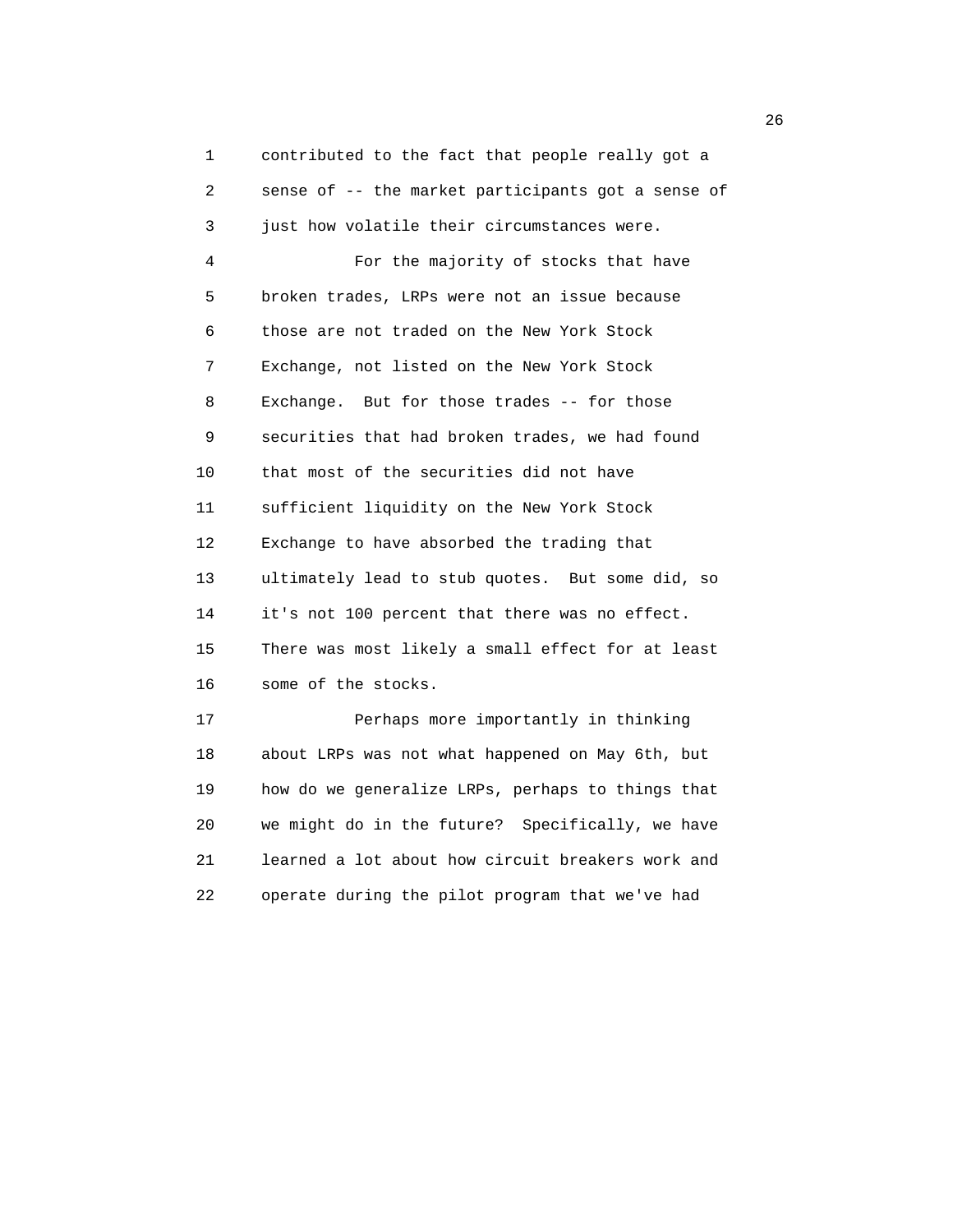1 over the summer by carefully examining every one 2 of the circuit breakers, the circumstances that 3 lead up to any of the circuit breakers that have 4 triggered. I believe about a dozen circuit 5 breakers have been triggered since the pilot 6 program went into effect.

 7 If we couple the information that we 8 learned from that with what we learned about 9 different trading practices at markets about 10 banding and about LRPs leads us to formulate some 11 next generation circuit breakers that are focused 12 more on limit up/limit down, how do we prevent a 13 stock from going into a circuit breaker mode 14 before the price moves instead of after the price 15 moves. So, limit up and limit down is something 16 that we've been considering both at the SEC as 17 well as with a number of industry participants and 18 as a bonus, limit up/limit down also should 19 directly address things like stub quotes and 20 clearly erroneous trades.

 21 The last large theme, I think, that 22 comes out of the report is the use and the high

27 and 27 and 27 and 27 and 27 and 27 and 27 and 27 and 27 and 27 and 27 and 27 and 27 and 27 and 27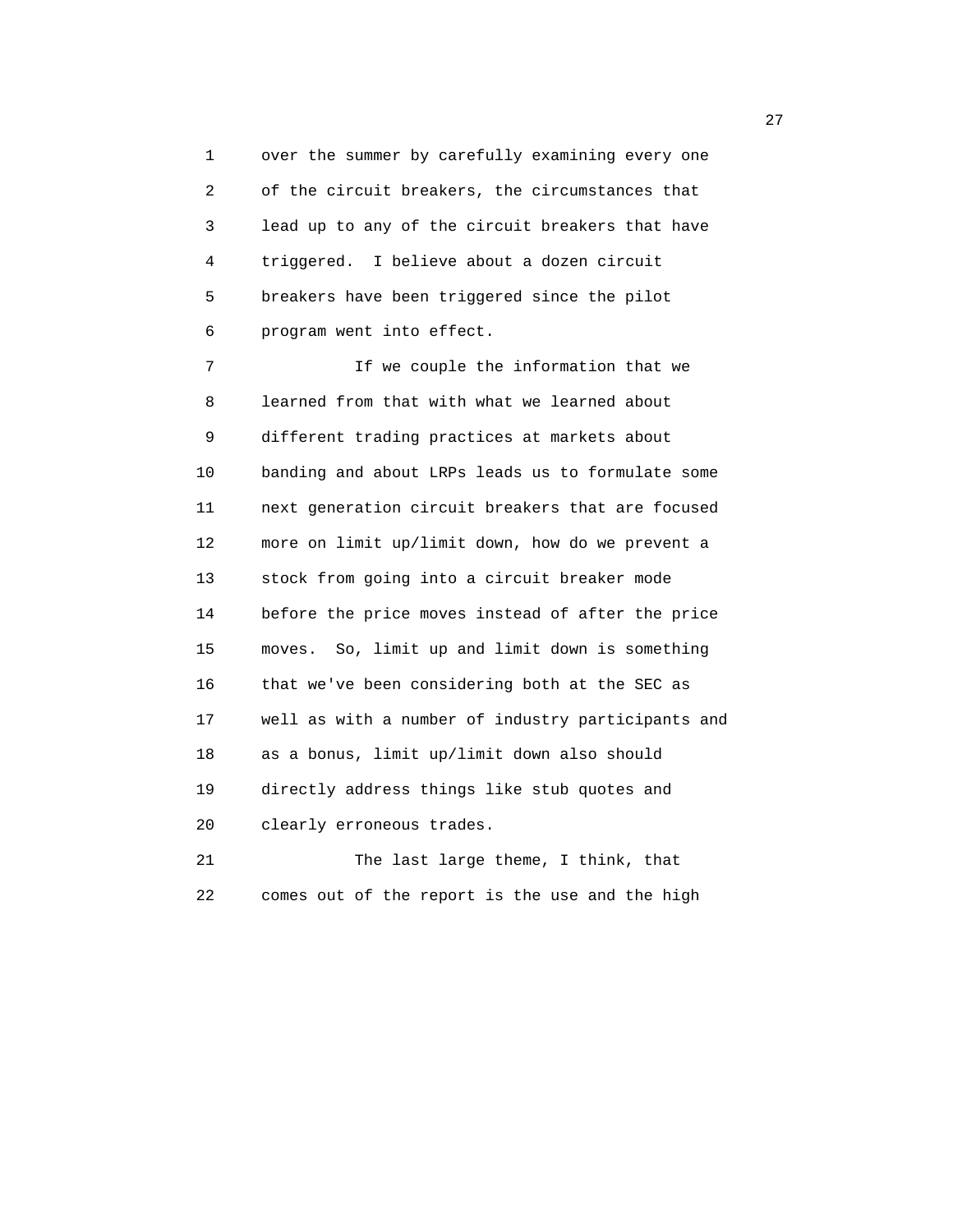1 bars that people have around data. What we have 2 -- what we did observe was that there were delays 3 on the public feeds, the consolidate quotes and 4 the consolidated tape feeds, on May 6th and while 5 that may have affected users directly of those 6 feeds, we also found that many of the market 7 participants who are providing liquidity choose to 8 use the direct feeds from the exchanges 9 themselves, the so-called proprietary feeds. 10 Nevertheless, folks who use, and market 11 participants who use the CQS and CTS have to know 12 that those feeds themselves are extremely reliable 13 and that there are no delays. 14 We worked very carefully with the 15 exchanges on trying to understand the source of 16 the delays that occurred on that day and we do not 17 have any data or evidence at this point to suggest 18 that one or more parties purposely flooded the 19 market with quotes for the express purpose of 20 trying to delay. We believe that the delays were 21 caused by servers that were not yet upgraded and 22 general very high volumes of traffic as people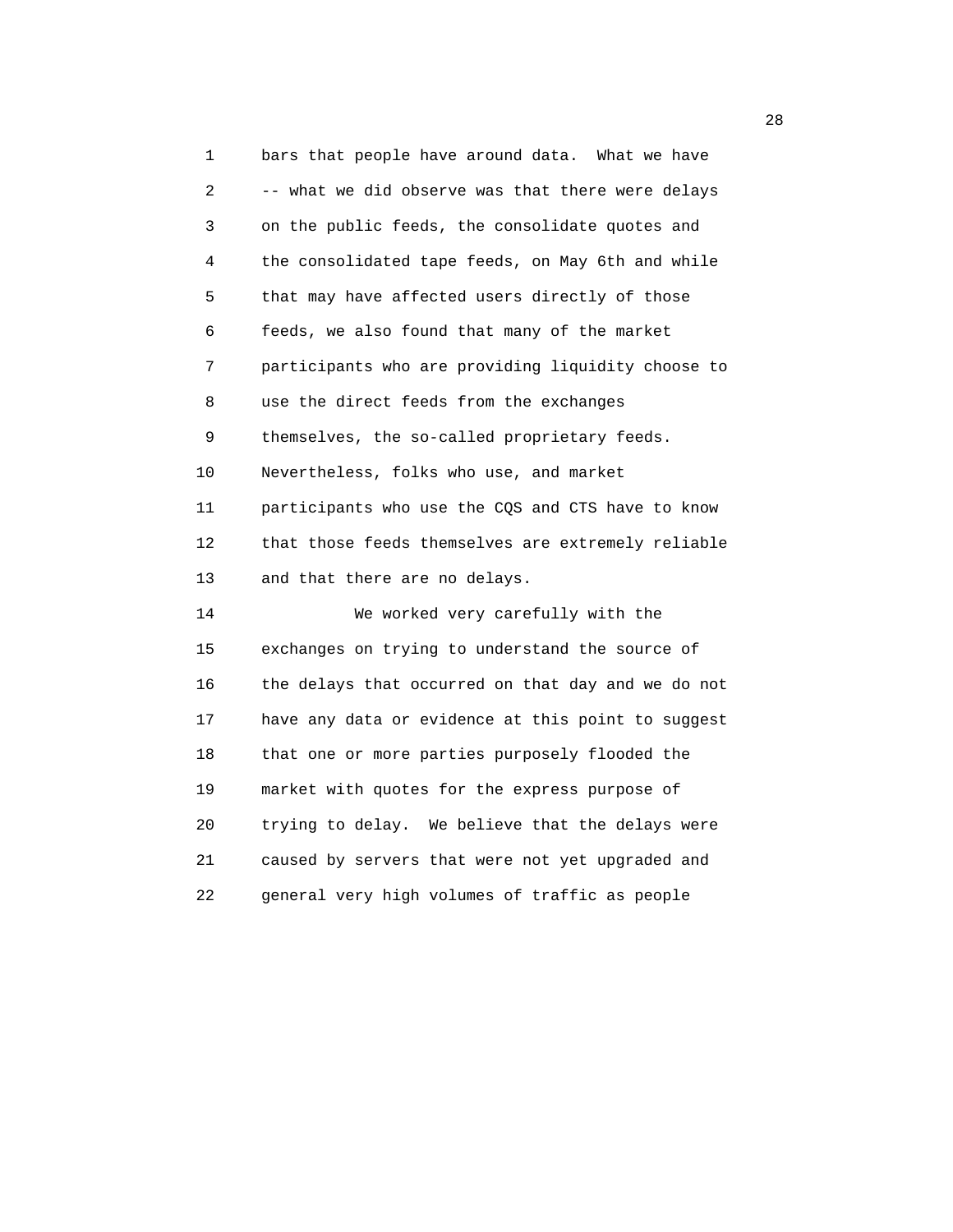1 were trying to trade during very, very disruptive 2 market conditions.

 3 Nevertheless, over the summer and 4 continuing, we have worked with the exchanges in 5 trying to not only revisit May 6th, but also look 6 at other days of very high quote traffic to try to 7 ensure that the exchanges and the SROs have the 8 capacity, to make sure that they can handle any of 9 the quote traffic that comes out there, as well as 10 looking at any potential quoting practices that 11 might be manipulative.

12 **In order to address some of those**  13 issues, we have thought about not only the RFI 14 that we have so that we can see the data in real 15 time in things like consolidated audit trail and 16 large trade reporting that will help us examine 17 what parties are doing what, but as recent as 18 yesterday, I think, or two days ago, the SEC 19 passed rules regarding sponsor access by which 20 algorithmic trading can occur through a broker in 21 a form that is no longer completely naked, where 22 the trades go in directly but that the broker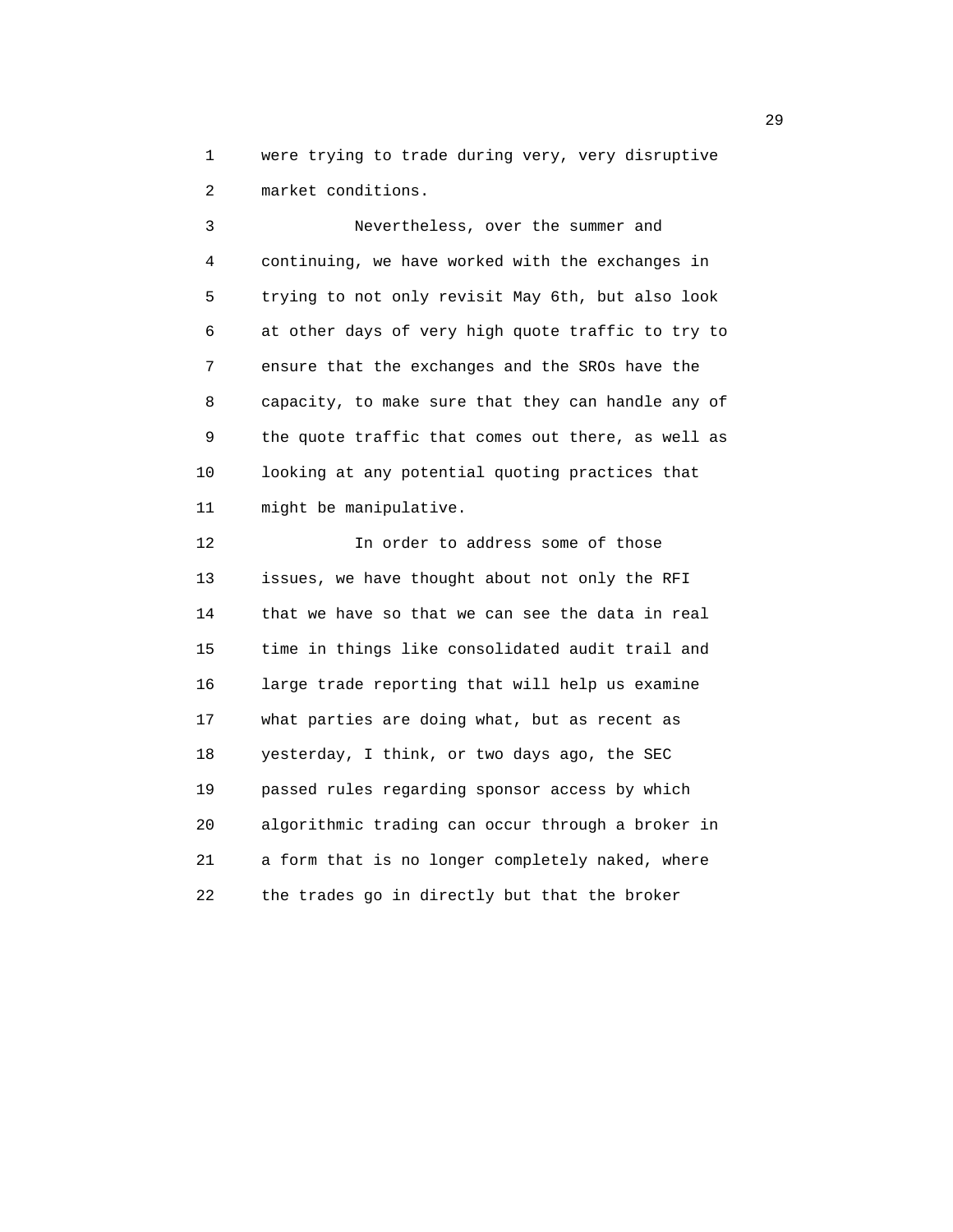1 would actually have some responsibilities and 2 oversight about ensuring certain risk management 3 and other procedures to have some oversight about 4 those algorithms themselves. 5 Thank you. 6 CHAIRMAN GENSLER: Steve? 7 MR. SHERROD: Thanks, Greg. I'm going 8 to briefly summarize two actions taken by the CFTC 9 last week. In the first action the CFTC approved 10 a proposed rule that would expand the prohibition 11 of market manipulation of swaps. Generally the 12 proposed rule makes it unlawful for any person to 13 defraud another in connection with any swap. 14 Further, the proposed rule makes it unlawful for 15 any person to manipulate or attempt to manipulate 16 the price of any swap. 17 In the second action, the CFTC approved 18 an advanced notice of proposed rulemaking on 19 disruptive trading practices. Congress amended 20 the Commodity Exchange Act to expressly prohibit 21 certain trading practices that Congress determined 22 were disruptive of fair and equitable trading.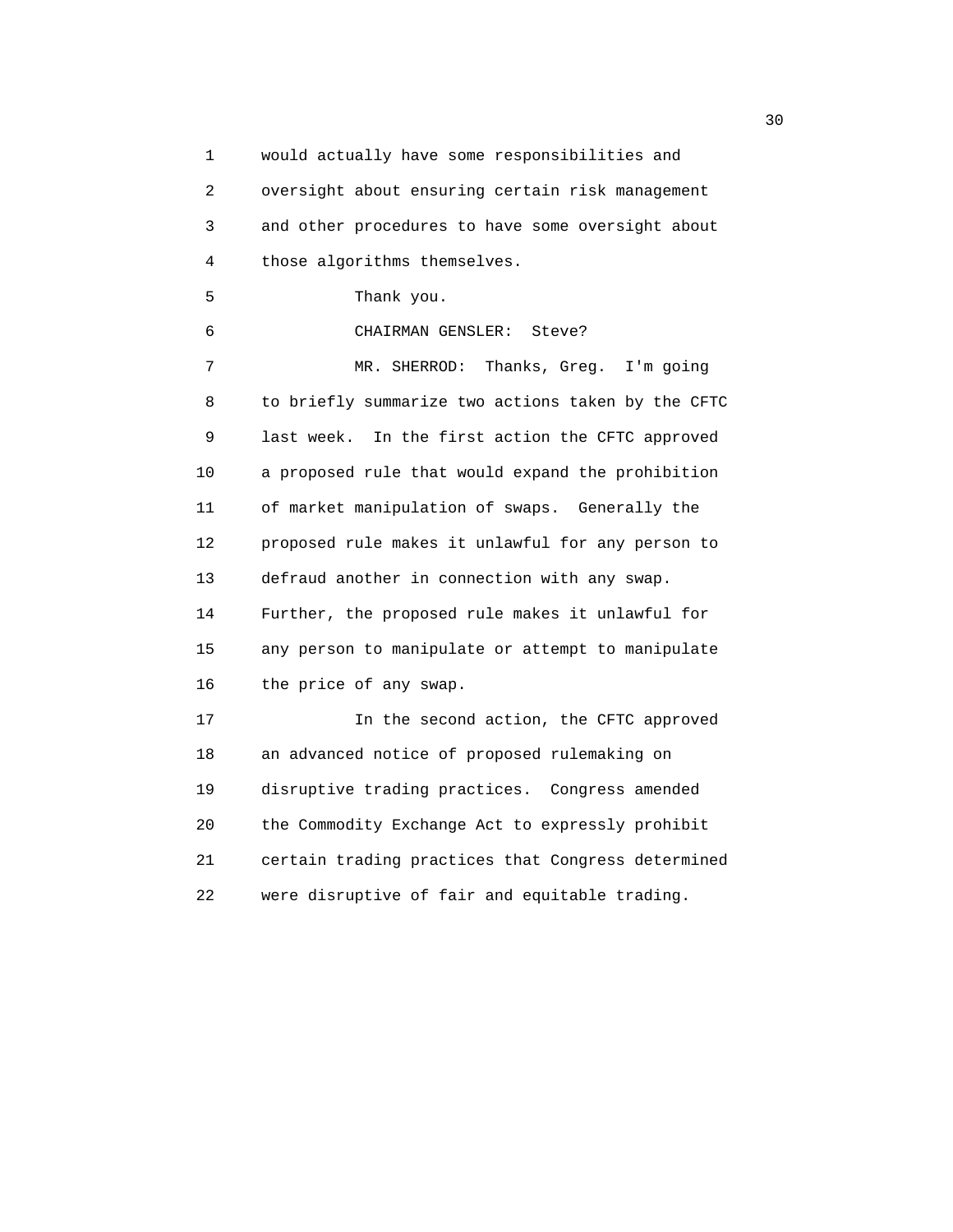1 The amendments make it unlawful for any person to 2 engage in any trading practice or conduct on or 3 subject to the rules of a registered entity that, 4 one, violates bids or offers; two, demonstrates 5 intentional or reckless disregard for the orderly 6 execution of transactions during the closing 7 period; or three, is of the character of, or is 8 commonly known in the trade as spoofing, that is, 9 bidding or offering with the intent to cancel the 10 bid or offer before execution.

 11 Congress also granted the Commission 12 authority to promulgate such rules and regulations 13 as, in the judgment of the Commission, are 14 reasonably necessary to prohibit any other trading 15 practice that is disruptive of fair and equitable 16 trading. The notice encourages the commoners to 17 address a number of specific questions, I'll 18 provide you two: Should the Commission specify an 19 additional disruptive trading practice concerning 20 the disorderly execution of particularly large 21 orders during periods other than the closing 22 period? And second, should the Commission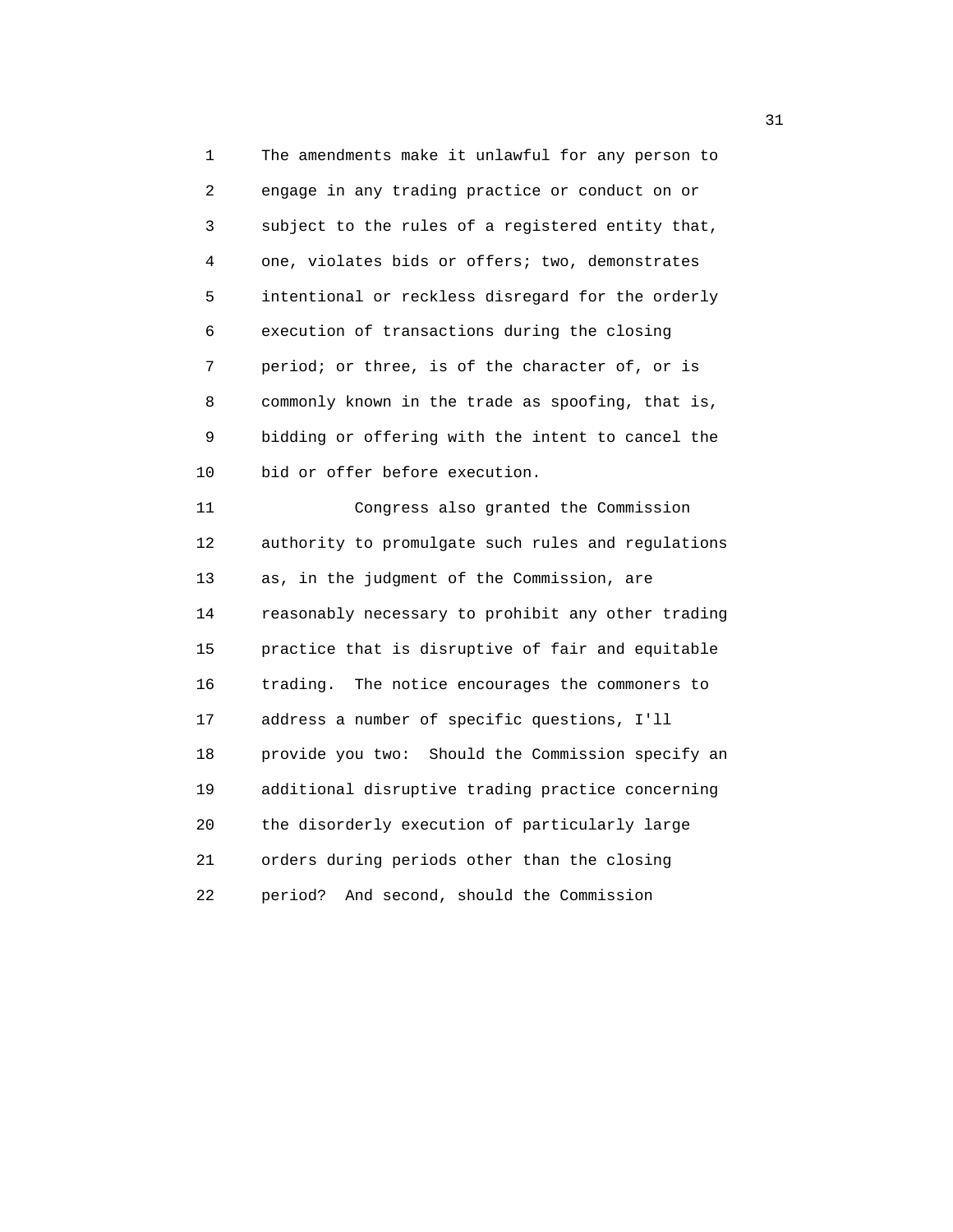1 promulgate additional rules specifically 2 applicable to the use of algorithmic trading 3 methodologies and programs that are reasonably 4 necessary to prevent the algorithmic trading 5 systems from disrupting fair and equitable 6 trading? 7 That concludes my summary. 8 CHAIRMAN GENSLER: And I think that 9 concludes the panel. And so I want to thank Gregg 10 and Andre and Steve and it was really -- as an 11 opportunity, I just wanted to give our committee 12 members an opportunity to ask questions and have a 13 discussion with our staff and then after that 14 we'll go to the subcommittees. 15 Susan? 16 MS. PHILLIPS: I didn't quite follow the 17 point you were making about the fees. What was it 18 you were -- the point you were trying to make with 19 the fees? 20 COMMISSIONER BERMAN: Sure, so this 21 refers to the pricing feeds for trades and for 22 quotes that are accessible by the public directly,

 $\frac{32}{2}$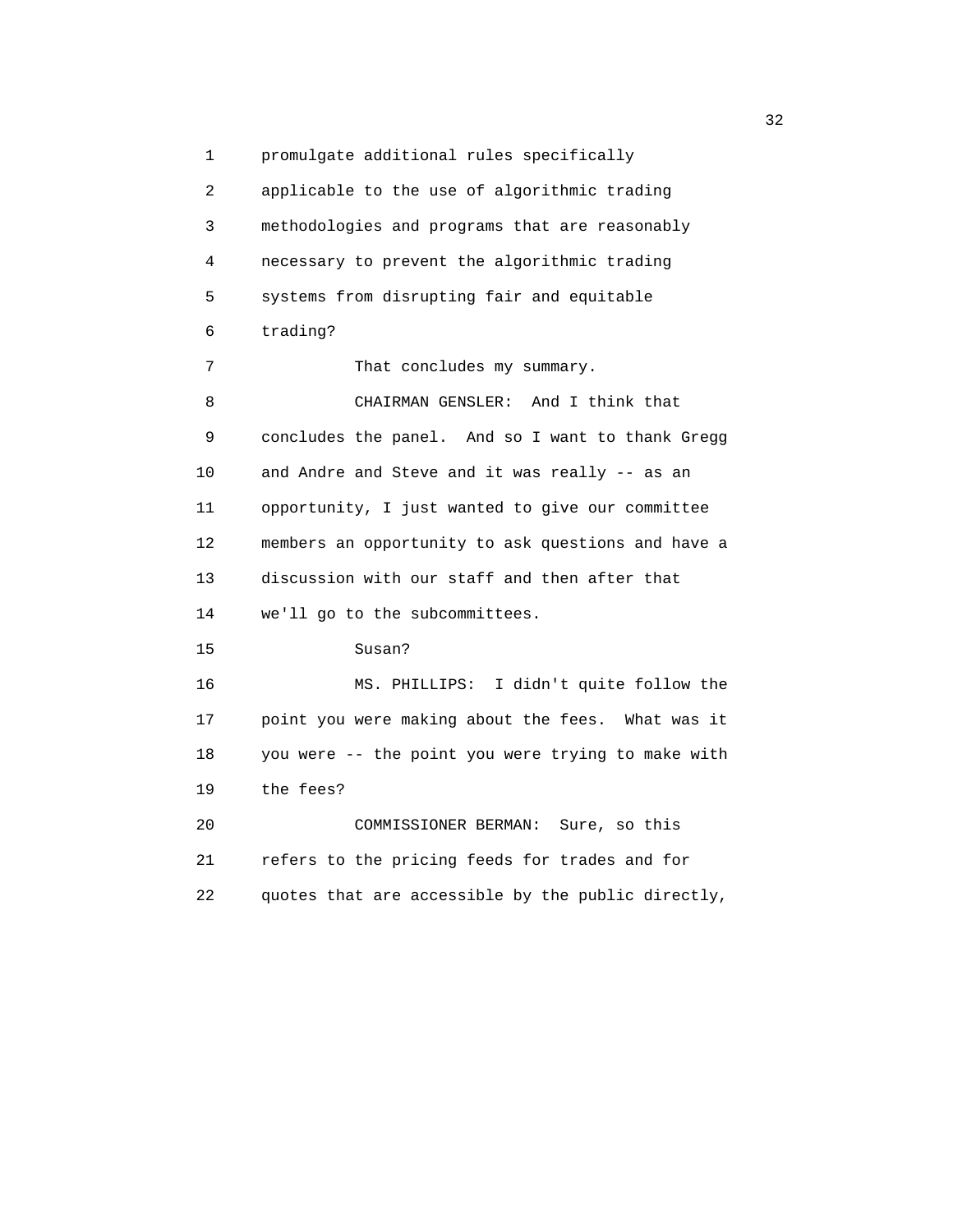1 the so-called consolidated tape. The consolidated 2 tape, trades on that tape were delayed for certain 3 symbols on the New York Stock Exchange on May 6th. 4 CHAIRMAN SHAPIRO: Gregg, I think -- 5 Susan, I think Greg said feeds, F-E-E-D-S, not 6 fees. 7 COMMISSIONER BERMAN: Oh, I'm sorry. 8 Oh, feeds as opposed to fees. 9 CHAIRMAN SHAPIRO: I think that's the 10 source of the confusion. 11 MS. PHILLIPS: I could not get the 12 connection. 13 CHAIRMAN SHAPIRO: I can see why. 14 CHAIRMAN GENSLER: Maureen? 15 MS. O'HARA: Andre, I just wanted to 16 follow up on the role that the large trade played 17 in precipitating the crash. As I read your 18 report, it seemed as if the report was saying that 19 perhaps this is the straw that broke the camel's 20 back, that there were already liquidity issues in 21 the markets that day and this large trade came 22 along and obviously we can't replay history and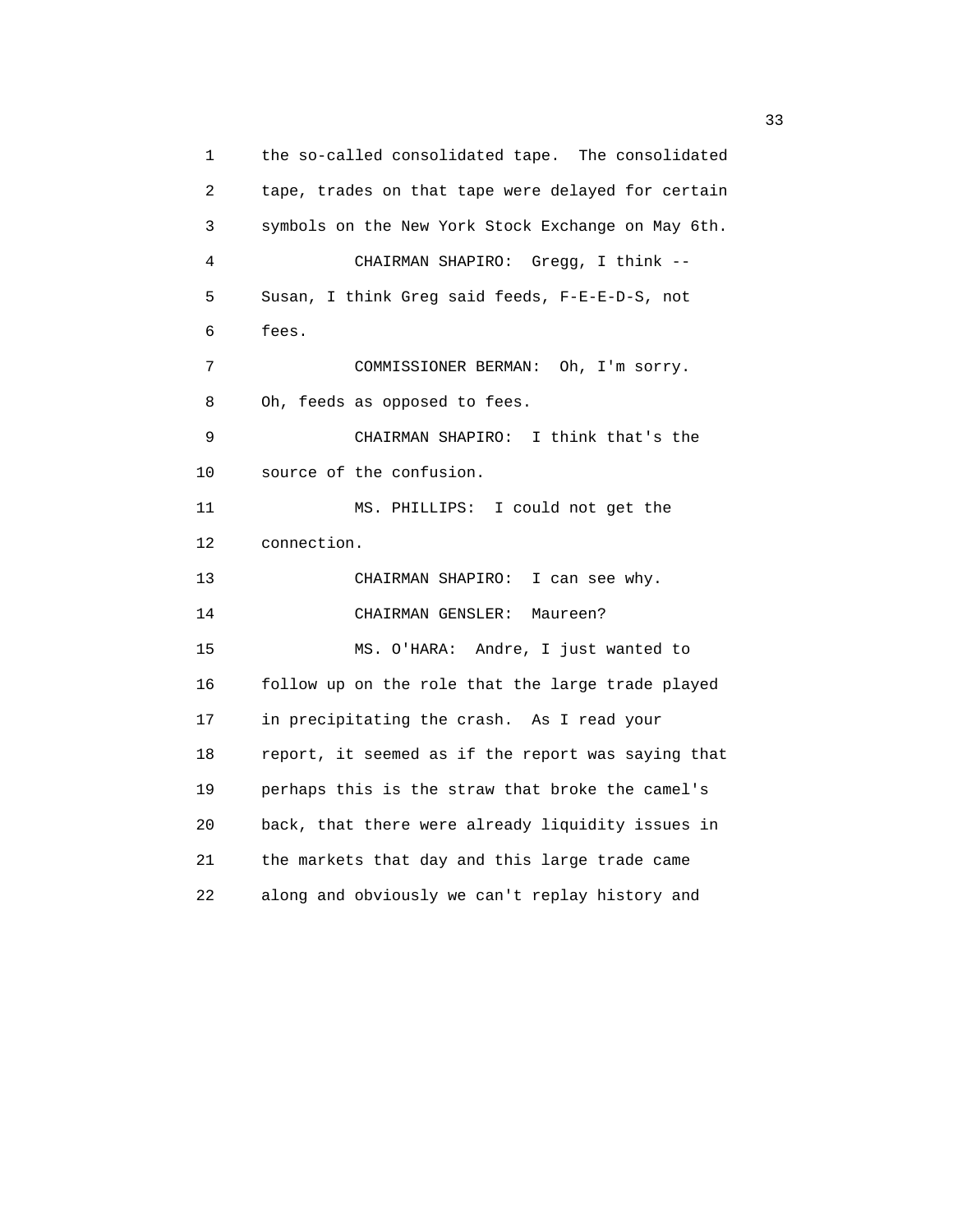1 said, if that trade never happened, we would -- 2 may have not had a crash, but is it the case that 3 that interpretation is correct or is it the case 4 that your view is that that trade is in fact the 5 cause of the crash or just more correlating with 6 the beginning of the crash? 7 MR. KIRILENKO: Thank you, Maureen.

 8 There were 15,000 trading accounts trading on that 9 day in the E-Mini. One trading account, as we say 10 in the report, conducted the largest change in 11 that position of the year up to that point in a 12 matter of 20 minutes, which happened to coincide 13 with the onset of the extreme move in volatility. 14 We did examine the execution profiles of pretty 15 much all trading accounts -- all of them -- all 16 thousands of them -- and we grouped them into 17 categories, because some of them behaved very 18 similarly and, therefore, it was justified to put 19 them into categories, and then we looked at how 20 they interacted.

21 The way that, as you know, these markets 22 work, and the way that this particular trade was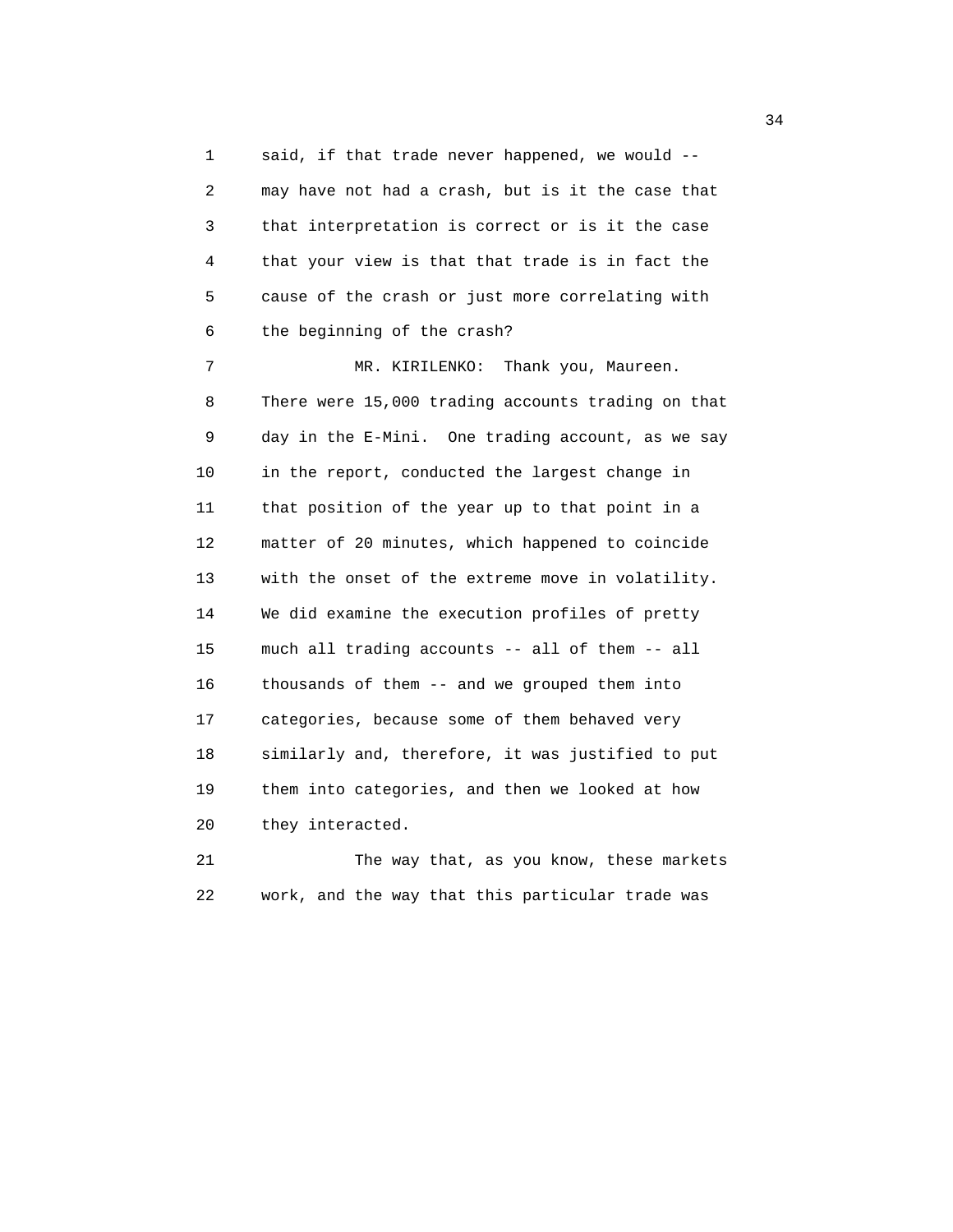1 done, as the report states, was done through an 2 automated execution program. An automated 3 execution program is designed, they're generally 4 designed not to be disruptive. However, under 5 some circumstances -- or generally this automated 6 execution programs are also designed to take the 7 market as given so they assume that the market is 8 moving where it's moving and by doing what they're 9 doing, they're going to have an impact, but not 10 necessarily move the market. 11 However, in some cases it might be that 12 what the -- an automated execution program is 13 doing is actually causing the movement in the 14 market to which it then starts to react. And this 15 is what we were trying to uncover and we found 16 some evidence that this is what might have 17 happened. 18 CHAIRMAN GENSLER: But can I just ask, 19 Andre, to stretch the analogy a little bit, but 20 this camel, was it thirsty and parched before the 21 weight of one trade was put on it? I think that's

22 Maureen's question because the report does say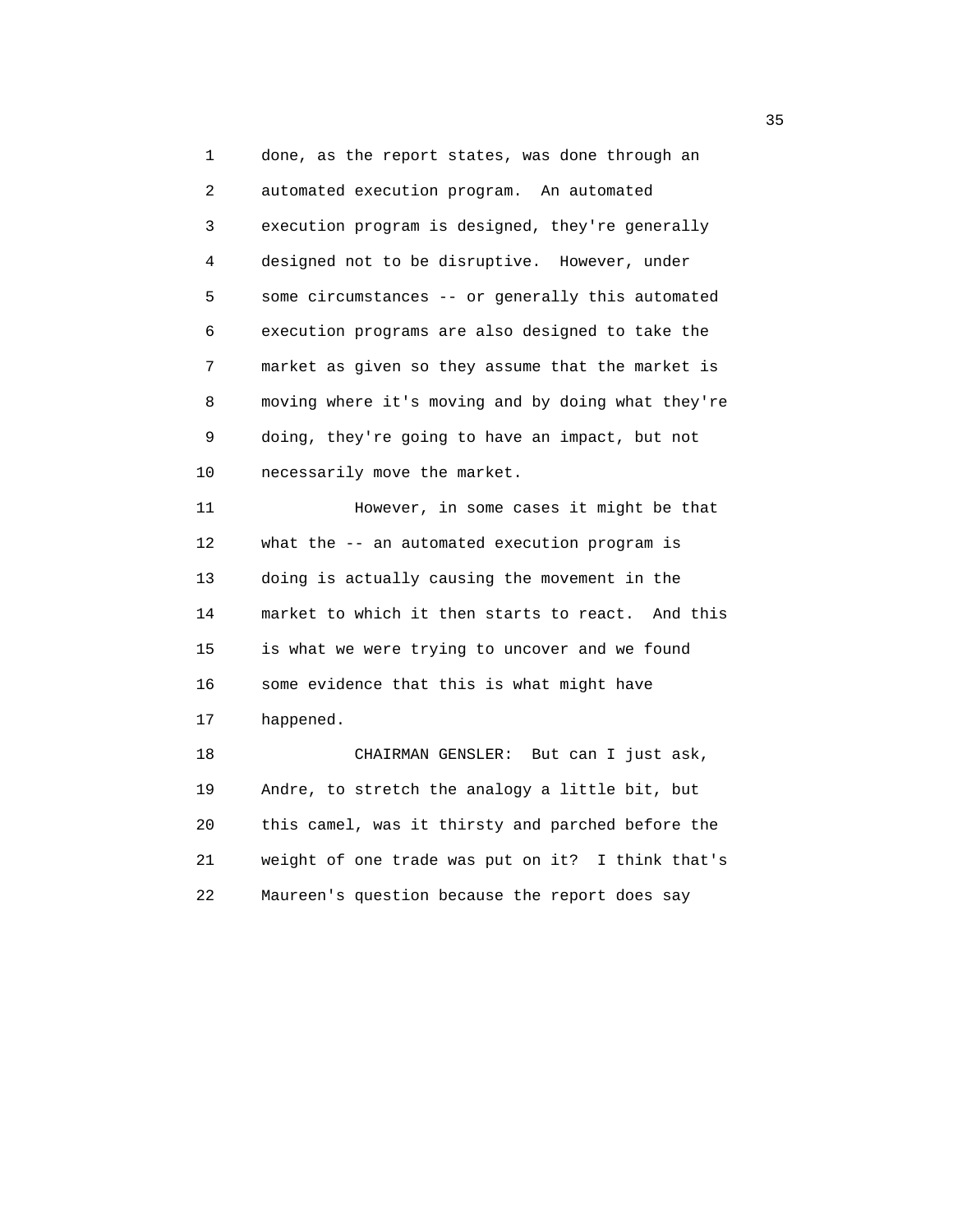1 that the order book and the E-Mini was about -- I 2 can't recall the exact numbers -- about half or so 3 was already dissipated. The volatility index is 4 measured either in the VIX index or elsewhere. It 5 was quite high. You had currency movements and 6 other movements in other markets that were pretty 7 significant before 2:30. So, how parched was the 8 camel before the extra weight was put on the back? 9 MS. O'HARA: I like that. 10 MR. KIRILENKO: The camel was pretty 11 parched. The camel was -- the camel may not have 12 been necessarily dying of thirst, but it was 13 pretty thirsty. 14 MS. O'HARA: It's a came problem, 15 clearly. 16 MR. KETCHUM: Gregg and Robert, perhaps 17 a follow up question. Starting with the 18 compliments with respect to both staffs and both 19 commissions because I think each of the actions, 20 as you'll see from the various buckets we see of 21 issues, I think, go directly to a variety of the 22 realities and frailties of our existing electronic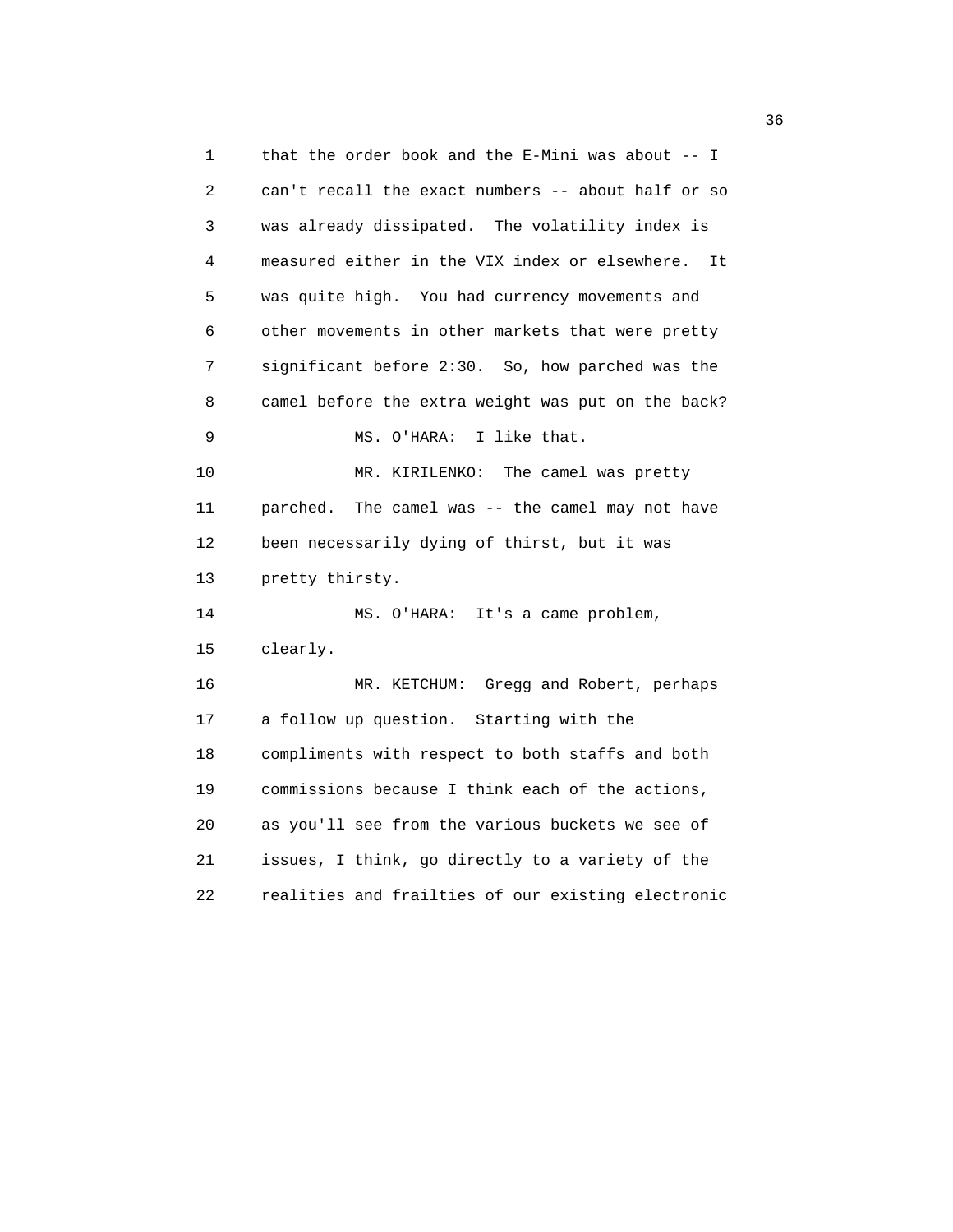1 market and I think both commissions have raised 2 and gone to precisely the right type of issues, 3 but you mentioned briefly your view that it may 4 well be appropriate to go beyond the initial 5 triage of market pauses with the clear benefits 6 they provide but some of the limitations from the 7 standpoint of slowing trading in times when it 8 turns out there really isn't serious imbalances 9 and also not controlling an error trade occurring 10 substantially away from the market. Since the 11 error trade only triggers the pause, it is not 12 stopped in itself, and you talked about variety of 13 modernized limit approaches that, if I understood, 14 would be in some way or another time-based and 15 time-based, volatility-based in a short timeframe. 16 I think the Commission has been right to 17 focus on pauses first, which is both 18 technologically easier to put in place, and from a 19 term-wise, far easier to both understand from a 20 market standpoint and to implement. Some of the 21 challenges -- I also agree that the Commission is 22 right to be pushing towards a more flexible and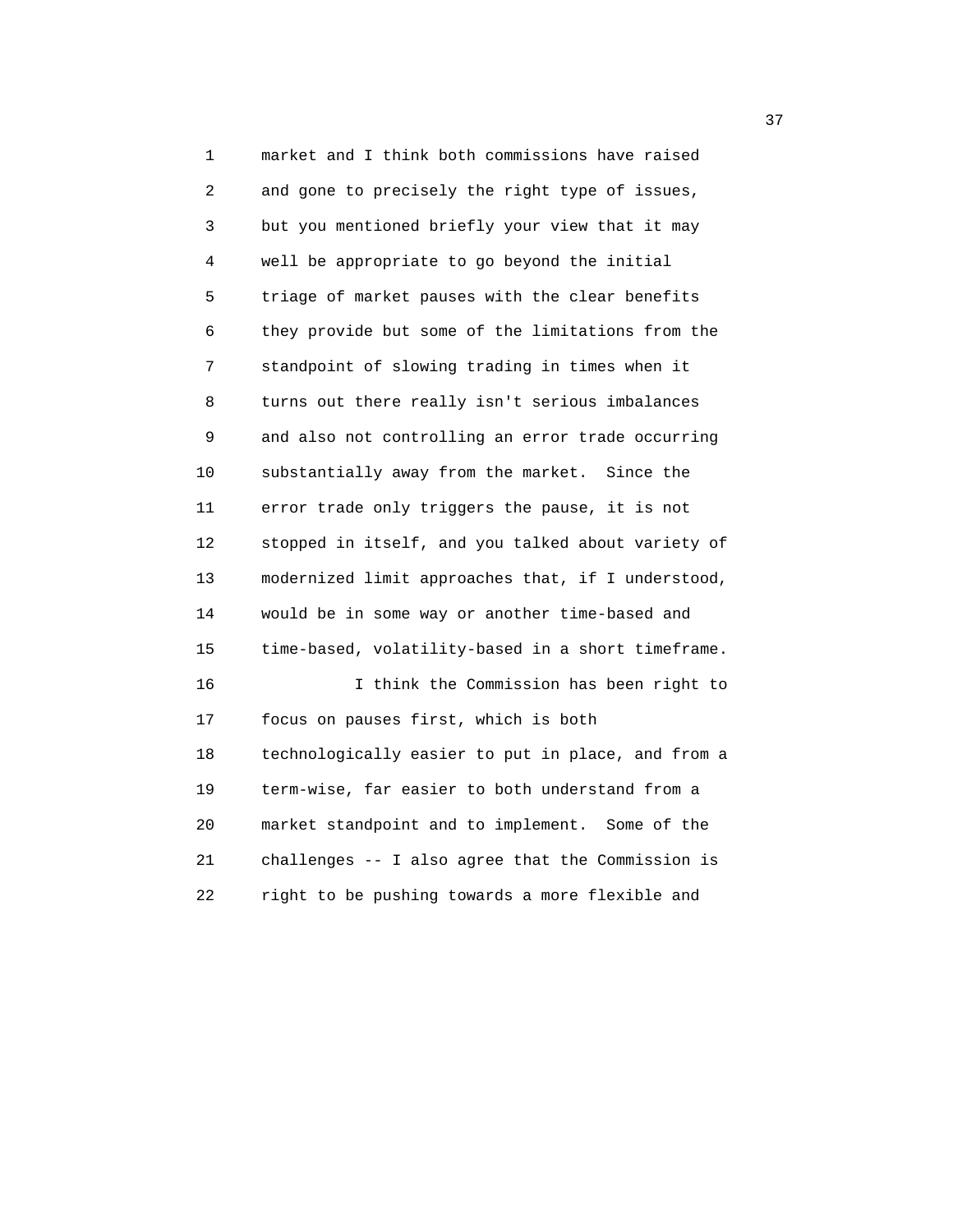1 more complete approach for the reasons I 2 mentioned, but the challenges of limits are both 3 being able to properly identify reference prices, 4 identifying how the market restarts in situations 5 where there are serious imbalances as opposed to 6 where it balances, and how to avoid simply a 7 cascading of limit on limit on limit and creating 8 in a slightly longer, but still very short time, 9 the similar volatility that we experienced on May 10 6th.

11 I can't pretend not to know -- I know 12 you've had conversations with the exchanges and 13 FINRA about some of those issues. Are you in a 14 position to elaborate anymore of your thoughts 15 about how those type of issues can be addressed 16 with respect to limits? Or is that still a matter 17 of, sort of, consideration and you're not to the 18 point of being able to discuss it? 19 MR. COOK: Well, Rick, I think you've 20 teed up a lot of the issues that we're working 21 through in connection with this discussion. There

22 are a number of complicating factors that you just

 $38<sup>3</sup>$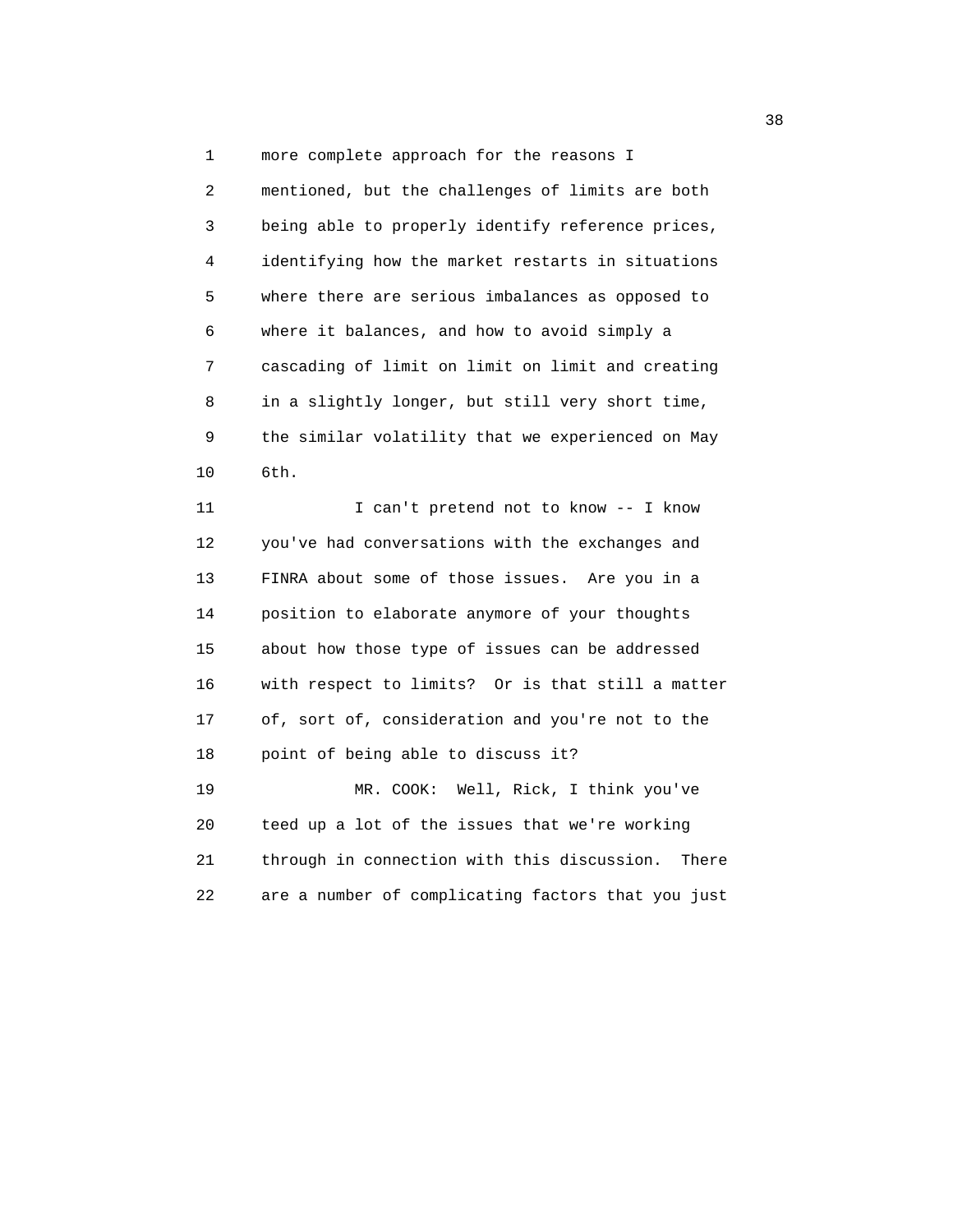1 identified -- how do you measure the reference 2 price, when do you decide to trigger the limit, 3 and when do you decide that it's actually -- the 4 limit is no longer really the right way to go, you 5 have to pause the market to reopen because the 6 trading interest has moved so far outside whatever 7 band you set for the limit, that there really 8 needs to be a reopening procedure. And, 9 importantly, how do you do this in a way that is 10 going to work as a practical matter and that 11 people will understand? Because you can get very 12 complicated here very quickly and we have a market 13 with all different types of participants, and we'd 14 like to have something that people will understand 15 how it works, can plan for how it will work. 16 But to go to your specific question, I 17 think it's a little premature now to try to frame 18 out some of the possible approaches here that 19 we're considering. We're in active dialogue, 20 though, and I think -- you know, I think one thing

 21 that would be good to emphasize is that there's 22 strong support and consensus, I think, among all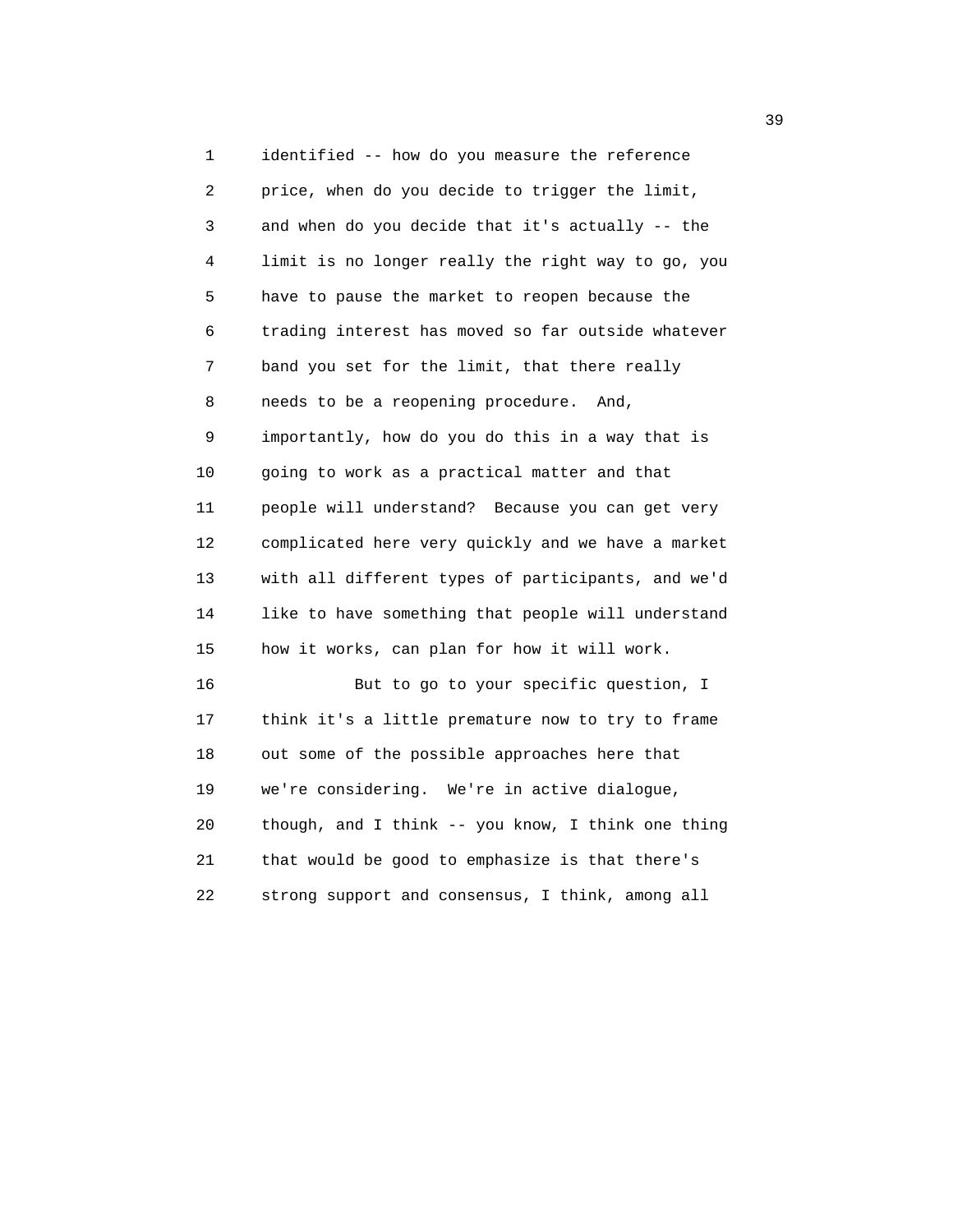1 the exchanges and all the relevant market 2 participants we've been talking to to do this, so 3 we're very optimistic that we'll find the right 4 approach. What we need to do and what we're 5 spending the time doing is to make sure that 6 whatever specific parameters we choose are the 7 right ones and can be implemented without too much 8 disruption. So, we're hoping to be bringing 9 something forward with the participation of the 10 exchanges in the relatively near future for people 11 to react to. 12 MR. KETCHUM: Thank you. 13 CHAIRMAN GENSLER: David? 14 MR. RUDER: Gregg, you talked about 15 market data and the proprietary feeds as opposed 16 to CQS. I heard from your discussion somehow or 17 other that you thought that there was some way to 18 bring these two feeds together, that there was 19 some way that CQS could catch up with the 20 proprietary feeds so that all the information came 21 to the market in the same place? 22 It's my understanding that that -- that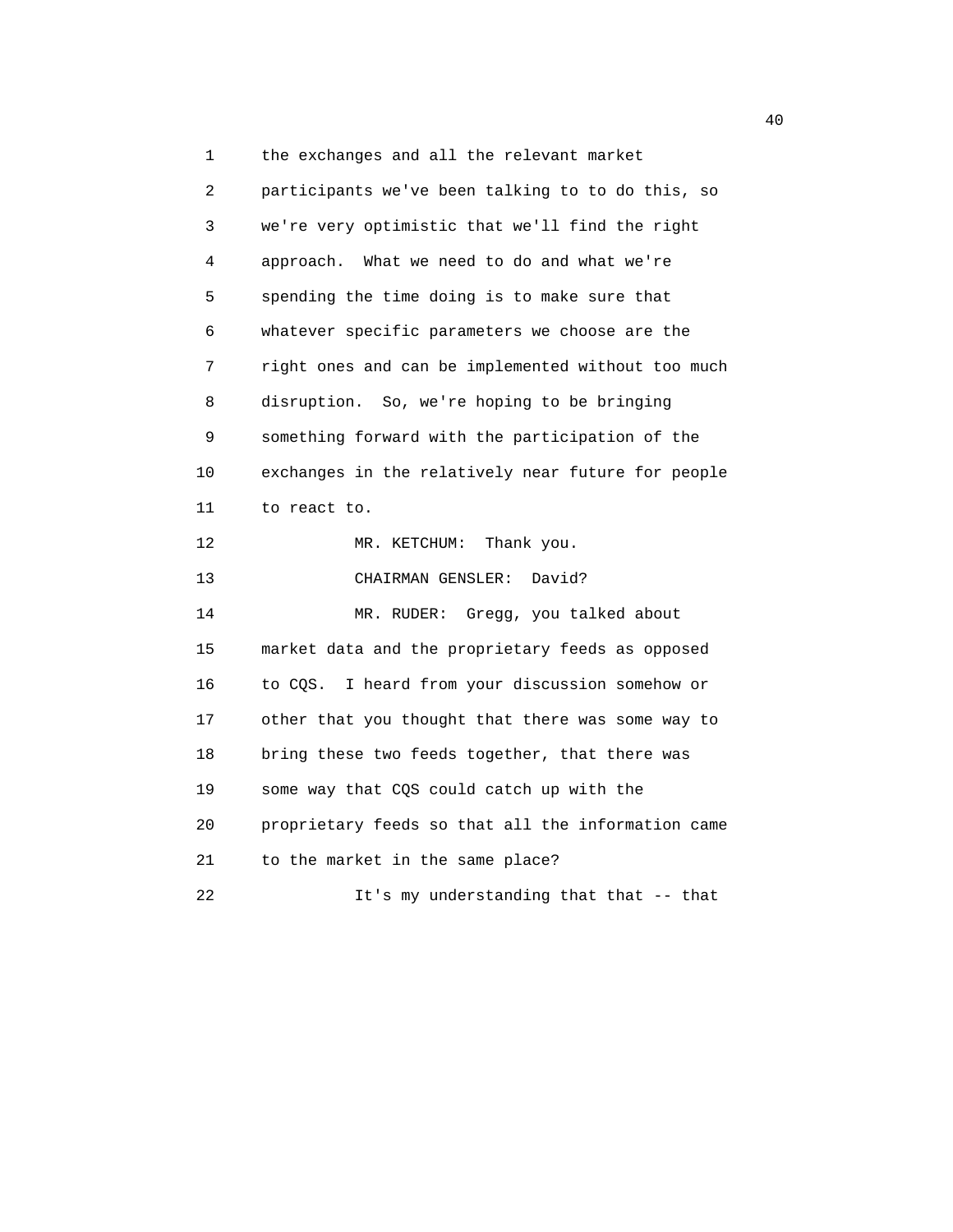1 given collocation proprietary feeds, that's not a 2 very likely result. Could you comment on that? 3 CHAIRMAN GENSLER: And Gregg, and just 4 as you -- could you explain what CQS, for the 5 public -- listening public, just if you could give 6 a -- thank you to former Chairman Ruder, but the 7 public might not know.

 8 COMMISSIONER BERMAN: Sure. So, the 9 exchanges have systems that are producing quotes 10 and trades and those are internal, they come out 11 of their matching engine when quotes are compared 12 and trades are produced. In addition to the 13 internal systems, the exchanges have feeds. Some 14 of those feeds only have exchange information. 15 So, on the New York Stock Exchange, on NASDAQ, 16 they have the quotes and the trades that are only 17 on that exchange. Those are what we would call 18 the proprietary feeds.

 19 In addition, every exchange in the SROs 20 are required to send trades that are occurring on 21 their exchange as well as quotes, but not all the 22 quotes, just the best quote, the best bid, and the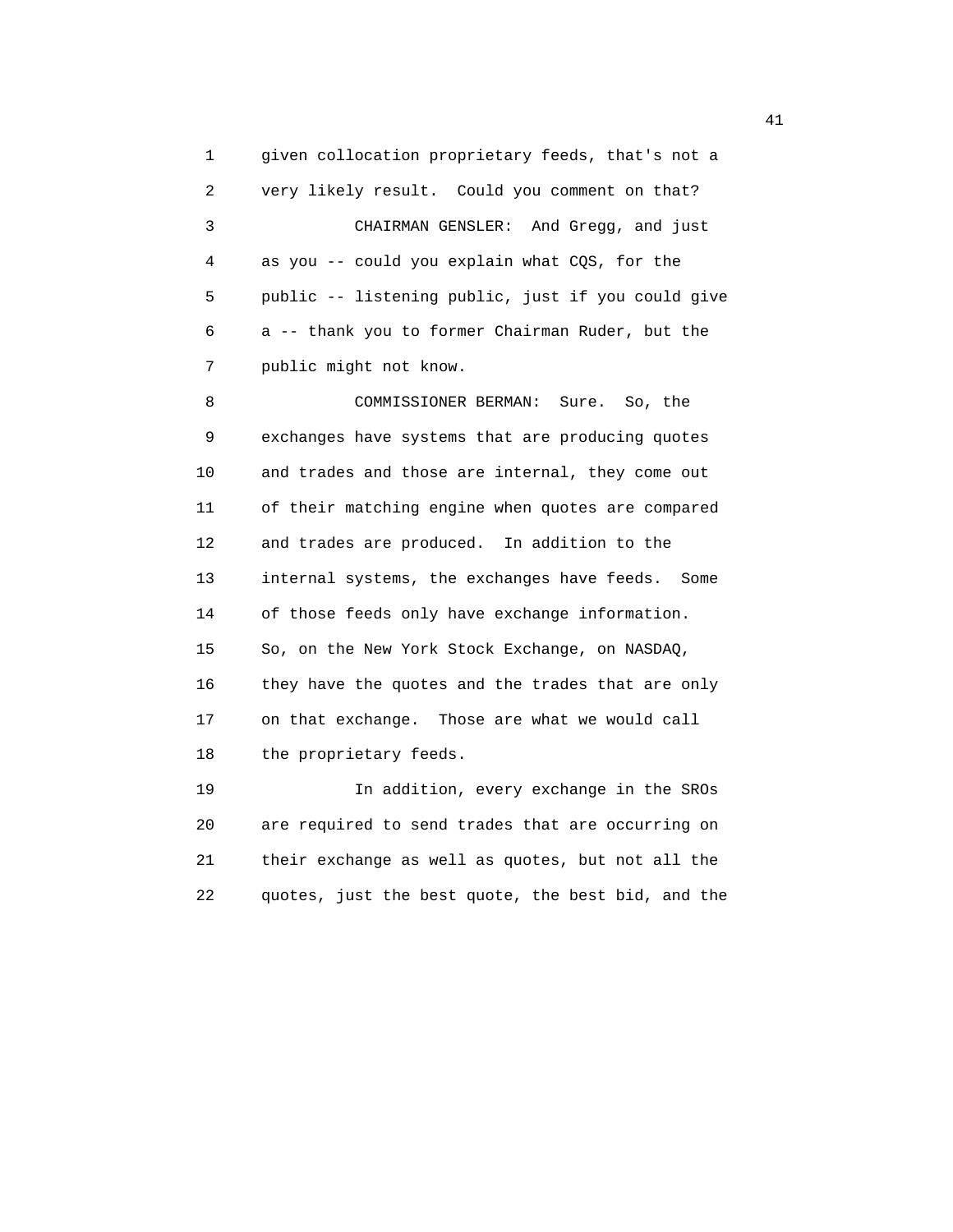1 best offer, to a central system that aggregates 2 the quotes and the trades from all of the 3 exchanges and FINRA at the same time. Those two 4 feeds are called the CQS and the CTS, for 5 consolidated quote system and consolidated trade 6 system, actually two separate feeds that are going 7 out to the market.

8 As a market participant, you can 9 subscribe to the proprietary feeds from every one 10 of the exchanges and you can see the depth of 11 books, you can see all the quotes, or you can gain 12 access to the CQS and the CTS, which contains the 13 same data except across all markets at the same

 14 time, but in limited scope, you don't see the 15 depth of the market itself.

 16 Regulation NMS basically provides 17 requirements that says every exchange, every SRO, 18 must make available data to the SIP, the plans 19 that support the CQS and CTS feeds at the same 20 time that they make data available to other market 21 participants.

22 So, there should be no delay between the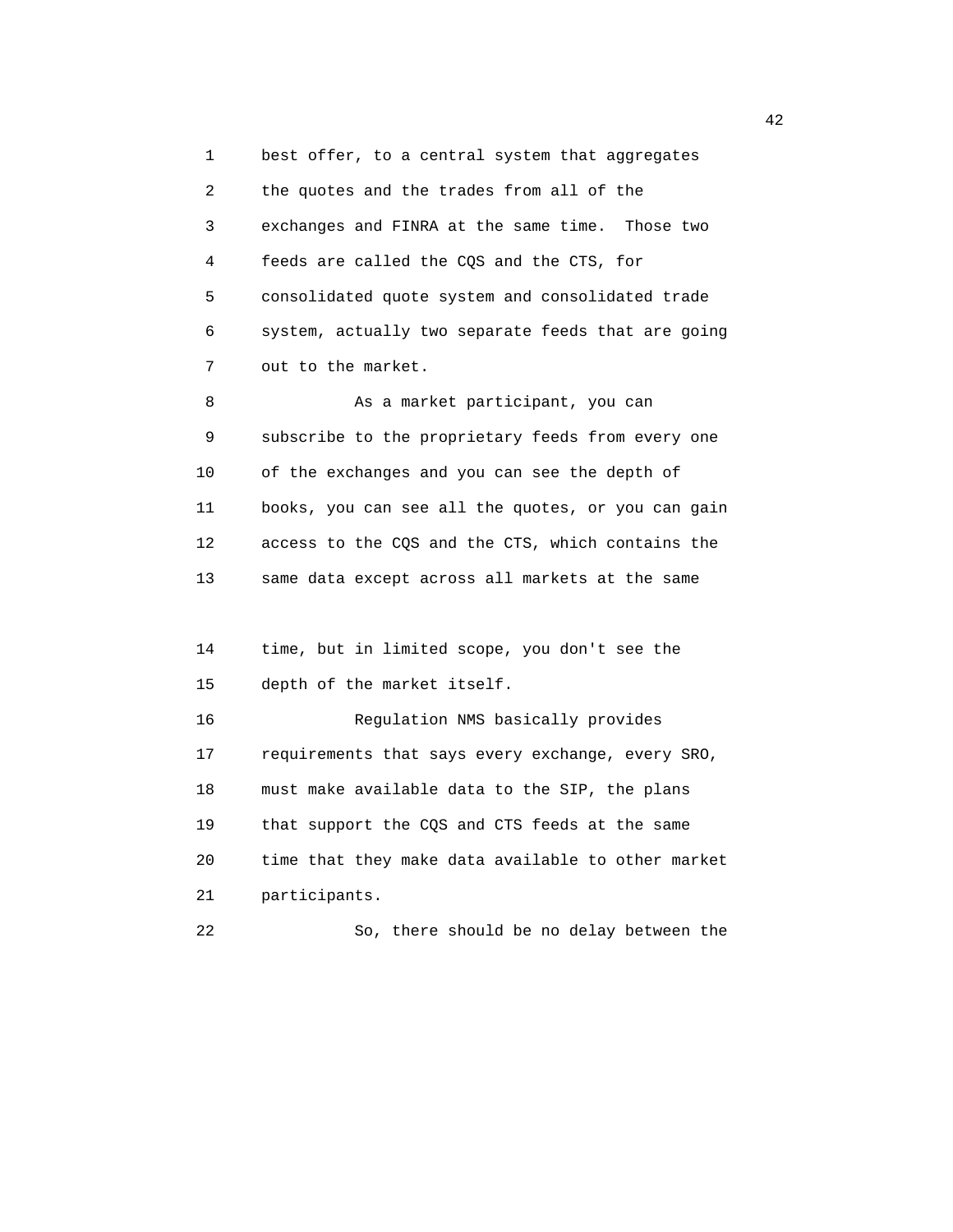1 information that goes out from an exchange on the 2 proprietary feeds and those that that can be 3 obtained from the CQS and CTS.

 4 Now, there are some technology delays 5 that are on the order of milliseconds, but what we 6 saw on May 6th was that the delays were on the 7 order of seconds and sometimes many seconds, and 8 that -- those are technology issues that can be 9 resolved.

10 MR. RUDER: That's not quite my 11 question. As I understand it the CQS has to bring 12 together all of the proprietary feeds in order to 13 get a common quote that -- NBBO quote that it 14 could put out to the market and that takes 15 sometimes up to two seconds, as I understand it, 16 whereas the proprietary feeds can take place in 17 milliseconds, and what I'm asking is whether 18 you're suggesting that there was some way to 19 bridge that gap, technologically or in other ways. 20 It seems to me that as I look at it, that that's 21 probably a fact of life that has to be accepted, 22 that there will be a difference in the speed of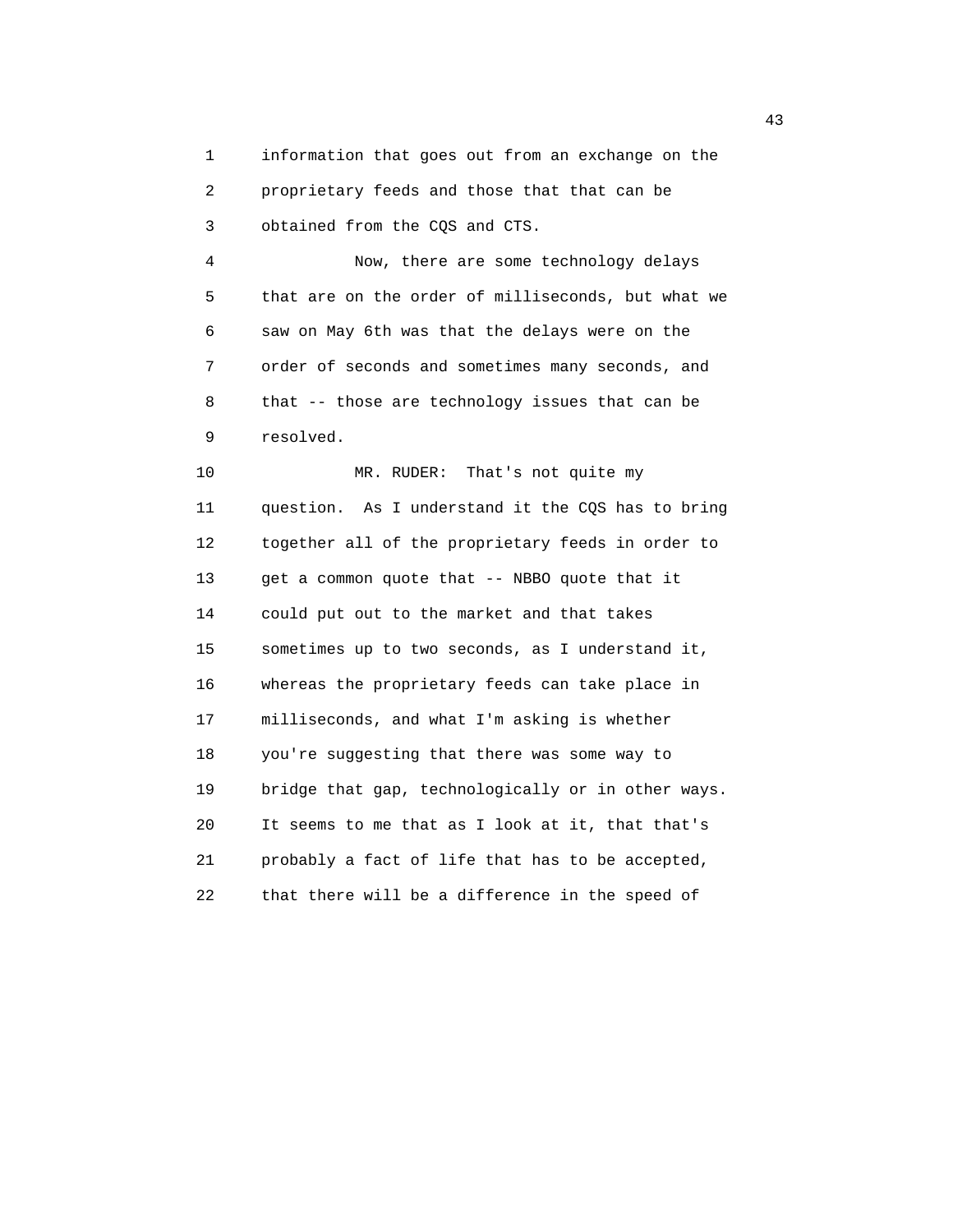1 those and we need to deal with that as a problem 2 rather than assuming that these can somewhat be 3 brought together.

 4 COMMISSIONER BERMAN: That's exactly 5 right. There will always be a delay because what 6 happens on the CQS and the CTS is an aggregation. 7 That takes time. However, the timing on that is 8 on the order of milliseconds, so the delays are 9 measured in fives and sixes and tens of 10 milliseconds, not seconds, so at a minimum we want 11 to make sure that the delay is at the level that 12 is technologically possible today, so there should 13 be no excuse for a two second or a three second 14 delay, but nevertheless, there will always be some 15 delay, but again that delay will be measured in 16 milliseconds.

 17 CHAIRMAN SHAPIRO: Could I actually 18 follow up on that? So, even if you had -- could 19 somehow guaranty dissemination to the public, 20 because it's the receipt of the information, I 21 think, is sort of the operative issue here, not 22 when the information gets to the SIP or gets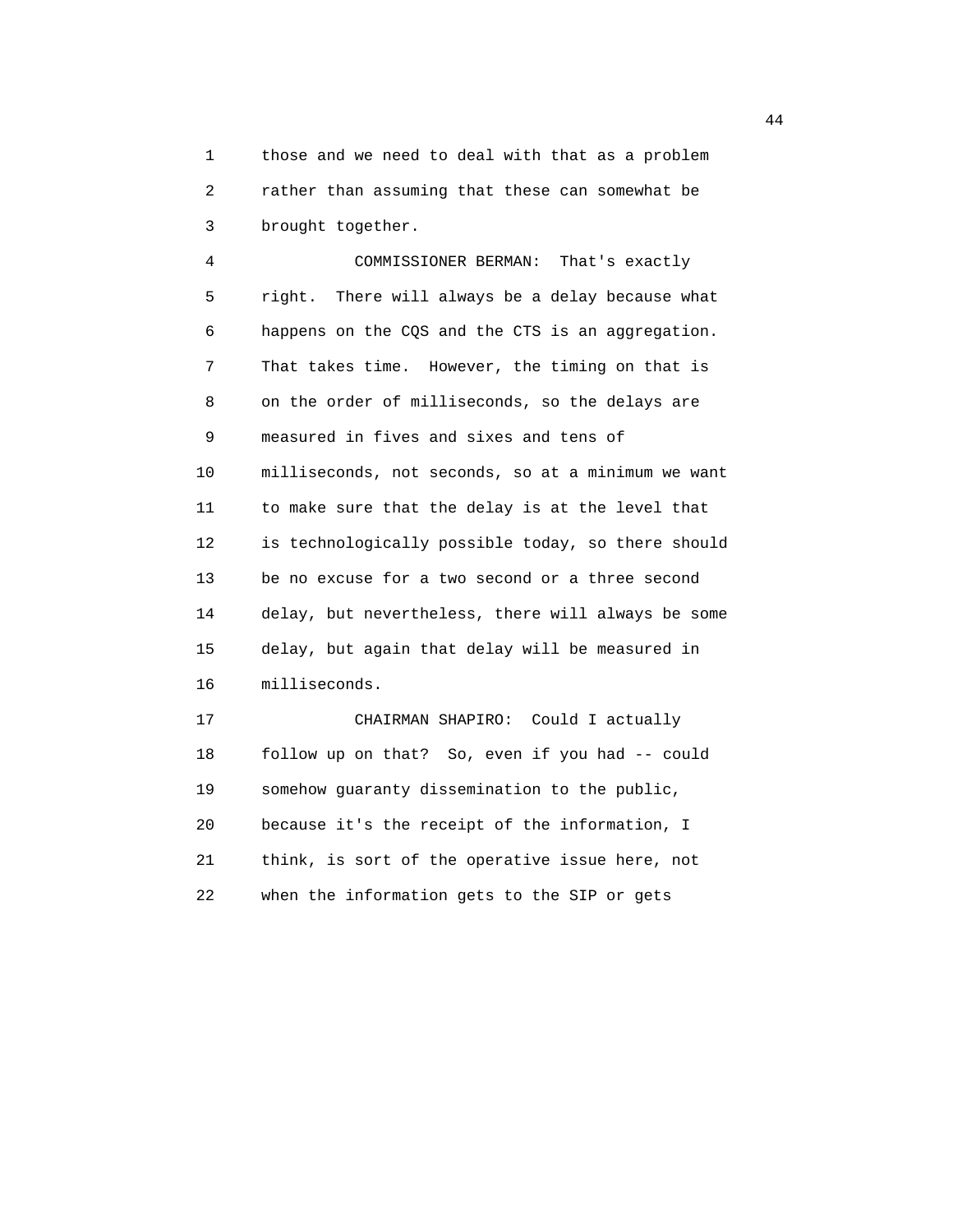1 disseminated, but it's when it's received by 2 either subscribers or market participants. Can 3 you -- is there anything you would do to ensure 4 that everybody received the information at the 5 same time and then could act on it and respond to 6 it quickly? Or because of things like 7 collocation, even if you had a rule that said that 8 information can't be disseminated until exactly 9 the same moment, whether it's from a proprietary 10 feed or a consolidated feed, collocation is still 11 going to give some entities a time advantage 12 because they'll receive the information a 13 microsecond faster? 14 MR. GRAY: It would be possible and this 15 was an issue that the Commission talked about in 16 its concept release on market structure that it 17 issued back in January. Right now, as Gregg said, 18 the rule is, exchanges can't provide the 19 information to their proprietary customers any 20 sooner than they provide it to the consolidator, 21 and the issue that the Commission asked for 22 comment about in the concept release was, should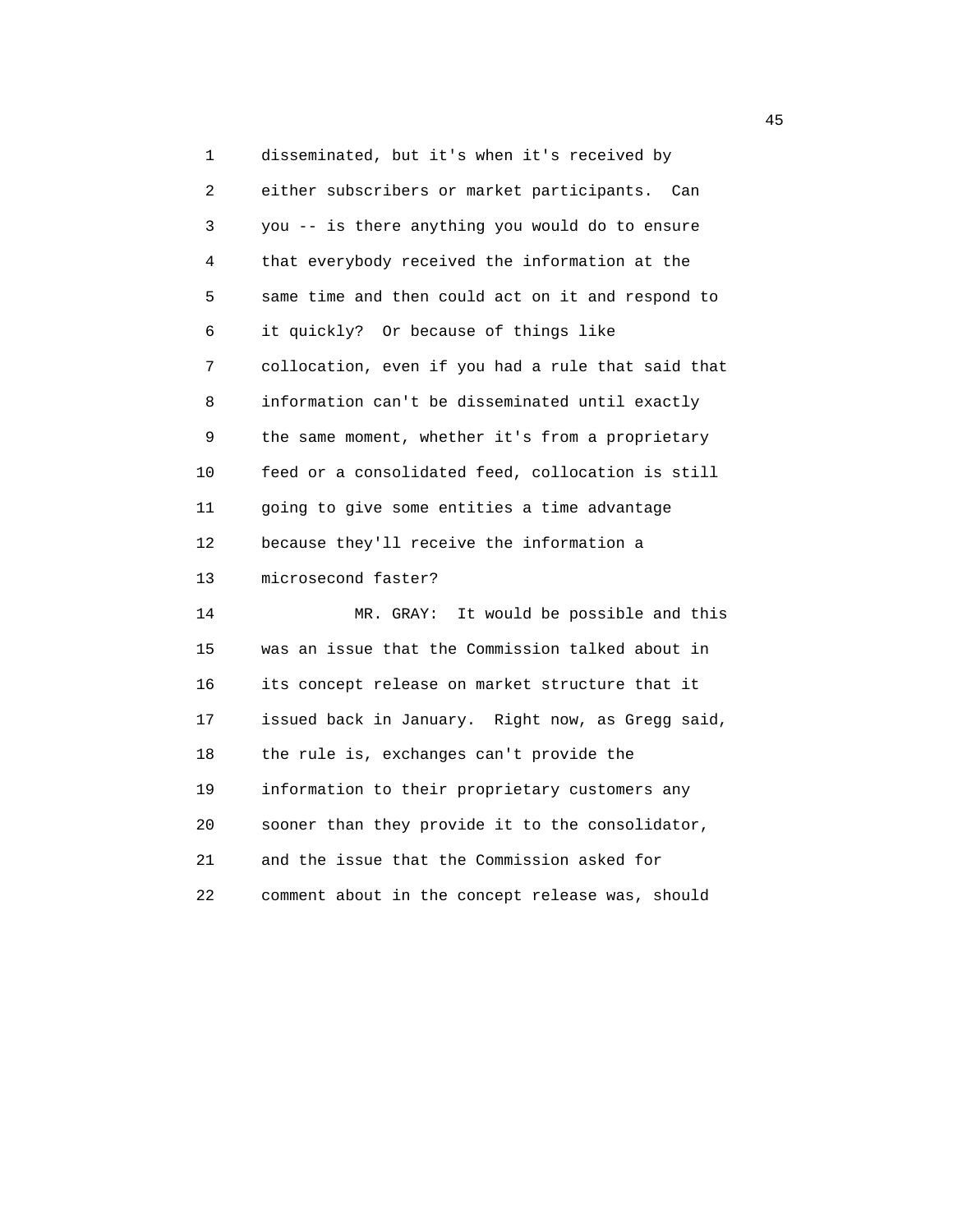1 the exchanges be told, delay releasing the 2 information to your proprietary customers until 3 it's clear that the information has had time to go 4 through the consolidator and get to the 5 individuals? And a lot of people commented on 6 that in various ways. 7 MR. BRENNAN: Would -- isn't an even 8 simpler answer to say, eliminate proprietary -- 9 eliminate the proprietary feed? Was that one you 10 looked at? Is that seen as anti-competitive or 11 anti-free market? But that would certainly solve 12 the problem of differentiated access, right? 13 CHAIRMAN GENSLER: But the proprietary 14 feed has greater depth of -- 15 MR. BRENNAN: I understand. I 16 understand. 17 MR. RUDER: That's still another 18 question, the depth of book question. If -- 19 whether we're talking here about the best quote 20 being disseminated to the public and the public 21 now does not get, as I understand it, the depth of 22 book feed that goes under the proprietary feeds.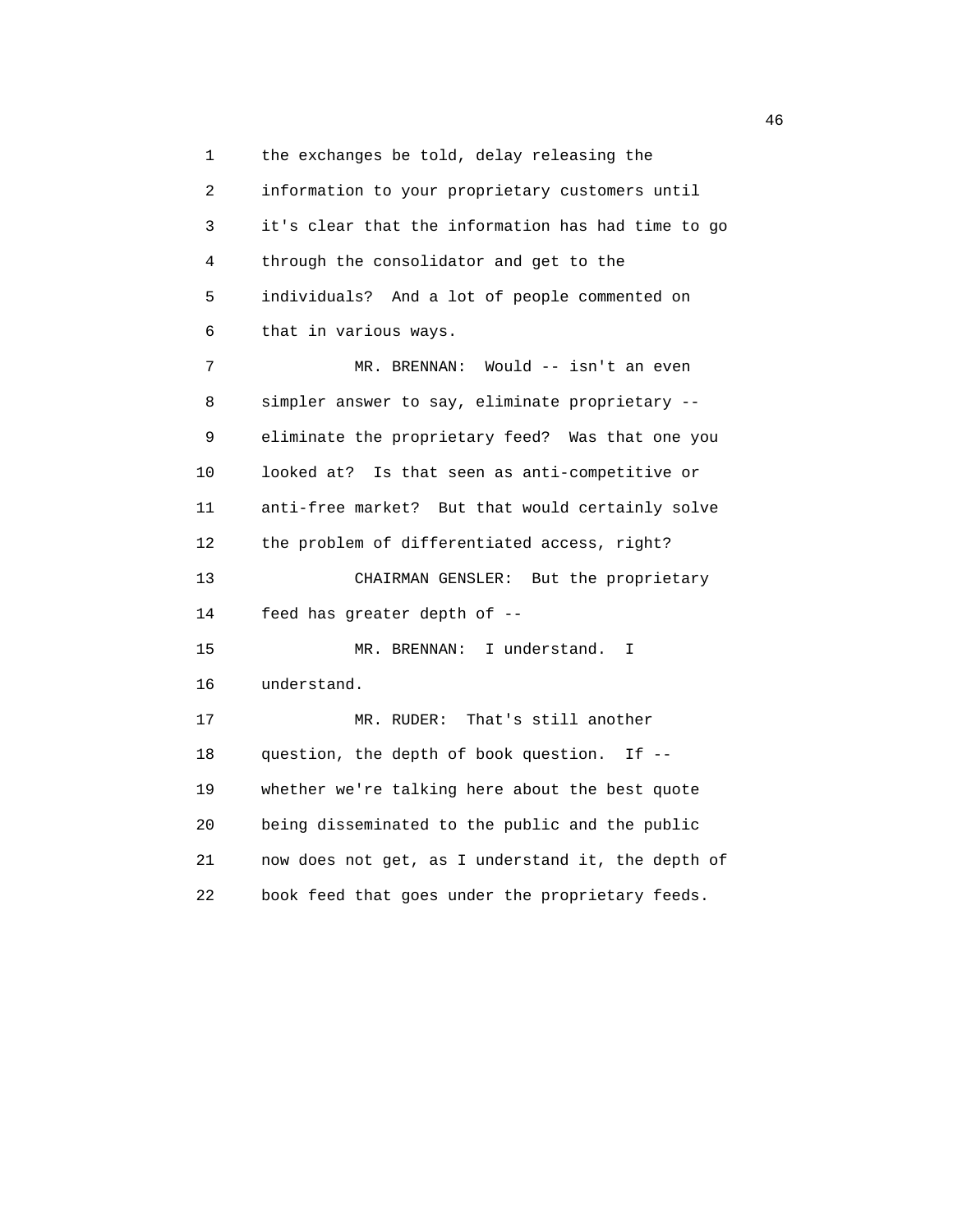1 MR. COOK: I think part of the question 2 here is what we're trying to solve for because I 3 think all this is correct, and you could say 4 theoretically that you can't distribute 5 proprietary feeds at all. You could try to put 6 some time delays and then people will try to game 7 around that and so if, for example, you say, well, 8 you can't collocate in the same building, people 9 will try to collocate a mile away or two miles 10 away, whatever, just outside whatever band you 11 put. I mean, I think most of the very active 12 traders in the markets and many of the traders who 13 are trading on behalf of customers who need the 14 speed, actually subscribe to these proprietary 15 feeds, so they have it. 16 The delay, while it can be relevant in 17 some circumstances, often is non consequential to

18 people who are not basing their trading strategy

22 strategy based on the consolidated feeds, it may

19 on, you know, that -- it doesn't depend on

20 milliseconds, so it really depends on your

21 strategy. If you're able to trade on your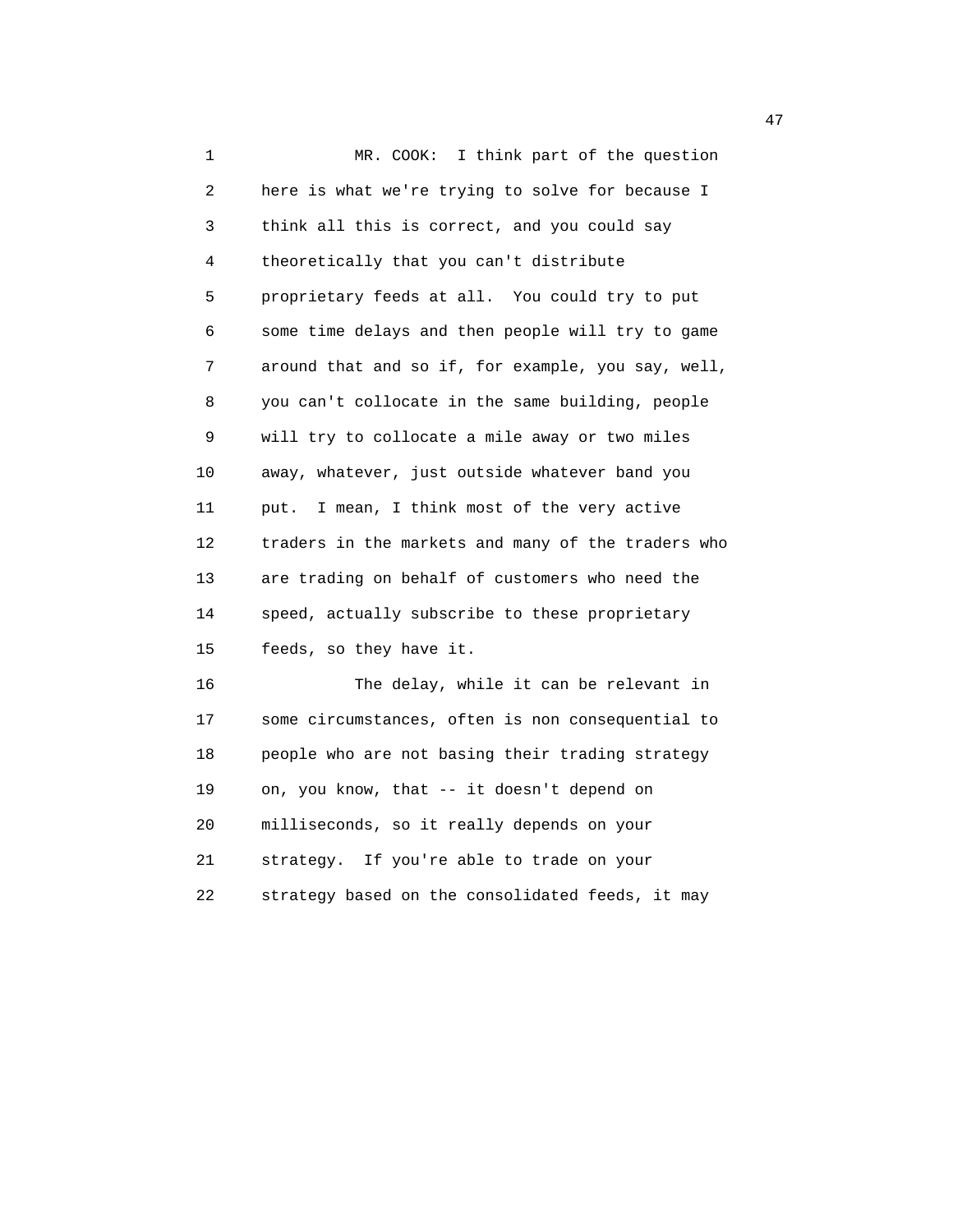1 not be worth it to you to pay some more for the 2 proprietary feeds but on the other hand some 3 people find it useful to get those feeds to put 4 together the depth of order book. And so I think 5 there are competitive issues here at play. There 6 are commercial issues for the exchanges, in this 7 role, venders of data that are important to their 8 commercial strategy, and I think -- and it is 9 important, though, to recognize that for many 10 people this delay -- many people maybe -- many 11 people who may be trading, this delay really isn't 12 that significant, doesn't really impact their 13 trading strategy. 14 CHAIRMAN GENSLER: Maureen? 15 MS. O'HARA: Can I just follow up a 16 moment on this? So, one could think about the 17 fact that there is a vector of information here, 18 some of which, the price for example, is something 19 that would be relevant for every trader, some of 20 which orders of magnitude of the book are not 21 relevant for every trader. How difficult -- or is 22 it infeasible -- to sort of make rules that say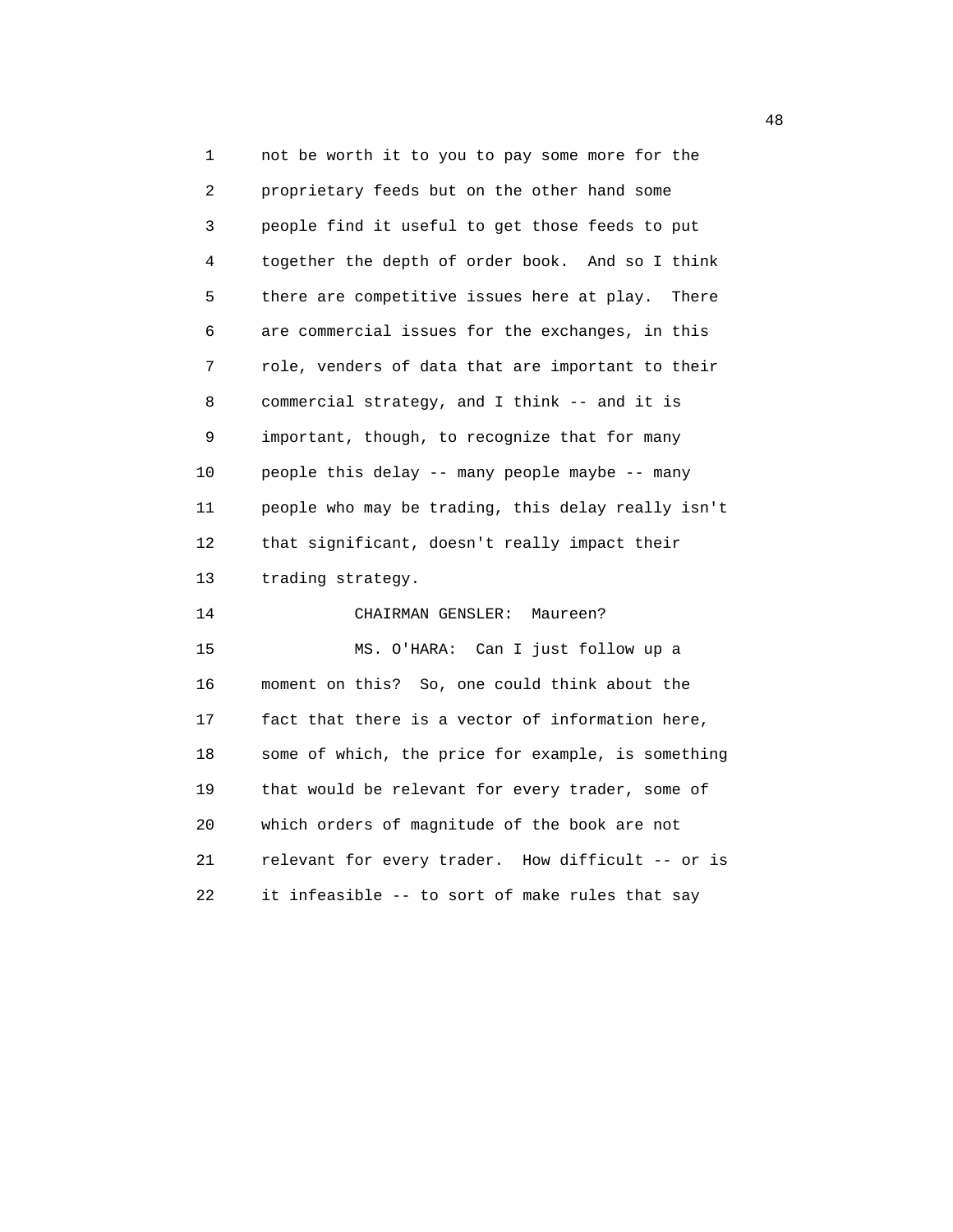1 that the price per se, the execution prices, all 2 have to be available at the same time but the 3 other information could be disseminated more 4 quickly? 5 I'm just trying to think about the fact 6 that not all information has value but some does, 7 and is there any way -- have you considered, sort 8 of, breaking this problem down into pieces and 9 saying the price data has to be all the same but 10 the quotes and other depth data could be allowed 11 to coexist? 12 CHAIRMAN GENSLER: Maureen, can I ask -- 13 when you say price data -- 14 MS. O'HARA: Trades, the executed 15 trades. 16 CHAIRMAN GENSLER: The executed trades, 17 what's called the transaction data rather than the 18 quote data. 19 MS. O'HARA: The transaction data, 20 right. 21 COMMISSIONER BERMAN: From a technology 22 standpoint, it's certainly possible and in fact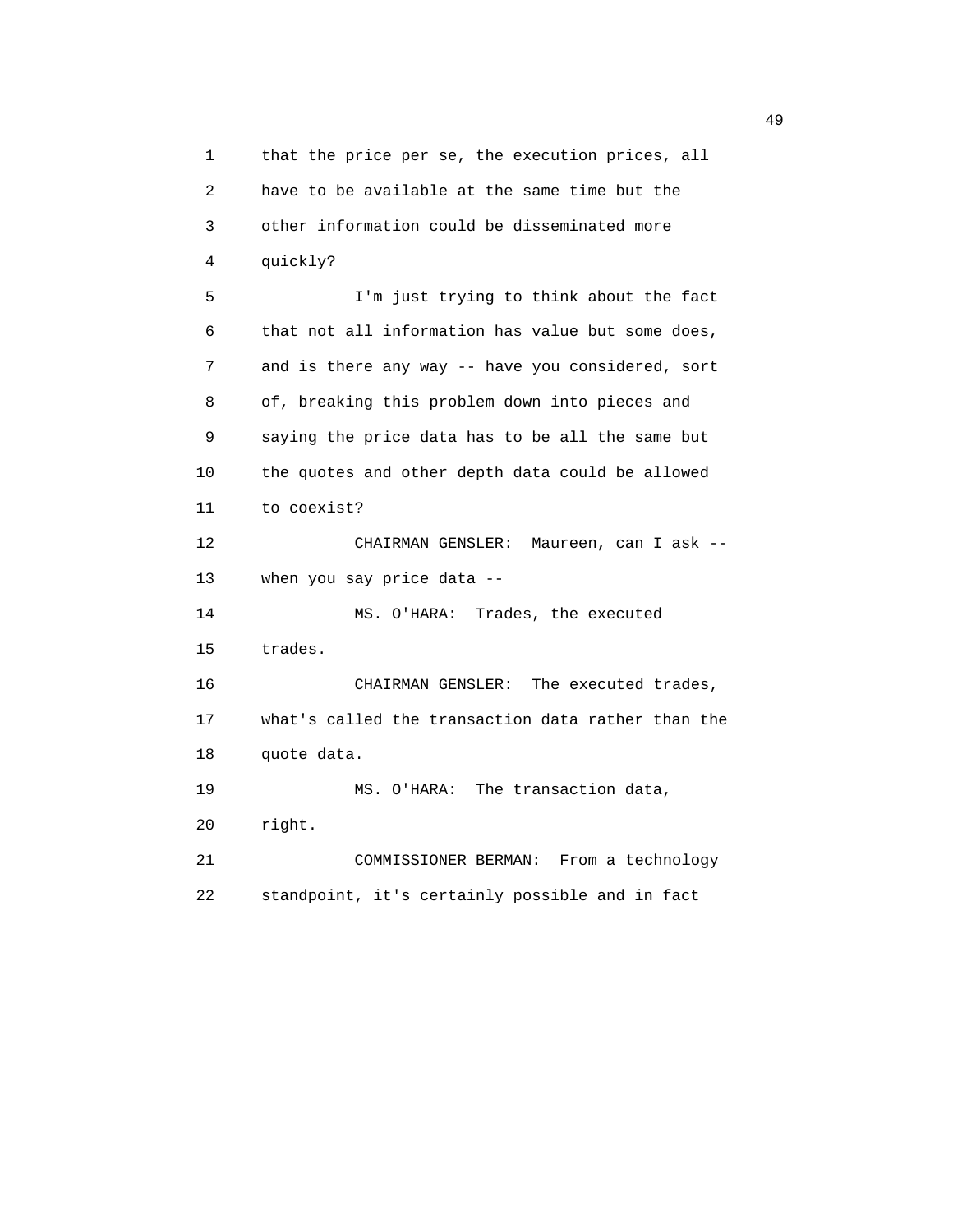1 there are two separate feeds, one of the trades 2 and one of the quotes. In fact, one of the 3 challenges that we had in the analysis of May 6th 4 is actually tying those together. To the extent 5 that participants are relying on the price to 6 determine what quotes they want to put in, they 7 will also be relying on quotes on the other side 8 of the market, so if we do have delays between 9 those two, we would have to think about what are 10 the implications for people who are making markets 11 to be able to determine, what quote do I want to 12 place if they're seeing prices of actual 13 transactions that have been delayed? 14 MR. KETCHUM: Just to follow up on that, 15 Maureen. It seems to me, if I understand the 16 question -- I may not -- that their fundamental 17 complexity gets very hard. If you segregated out 18 the top of book feed for every marketplace and 19 every trading system that had a quoting obligation 20 and you just provided the back book feed, the 21 remaining information as proprietary information, 22 the trouble is that the order that is identified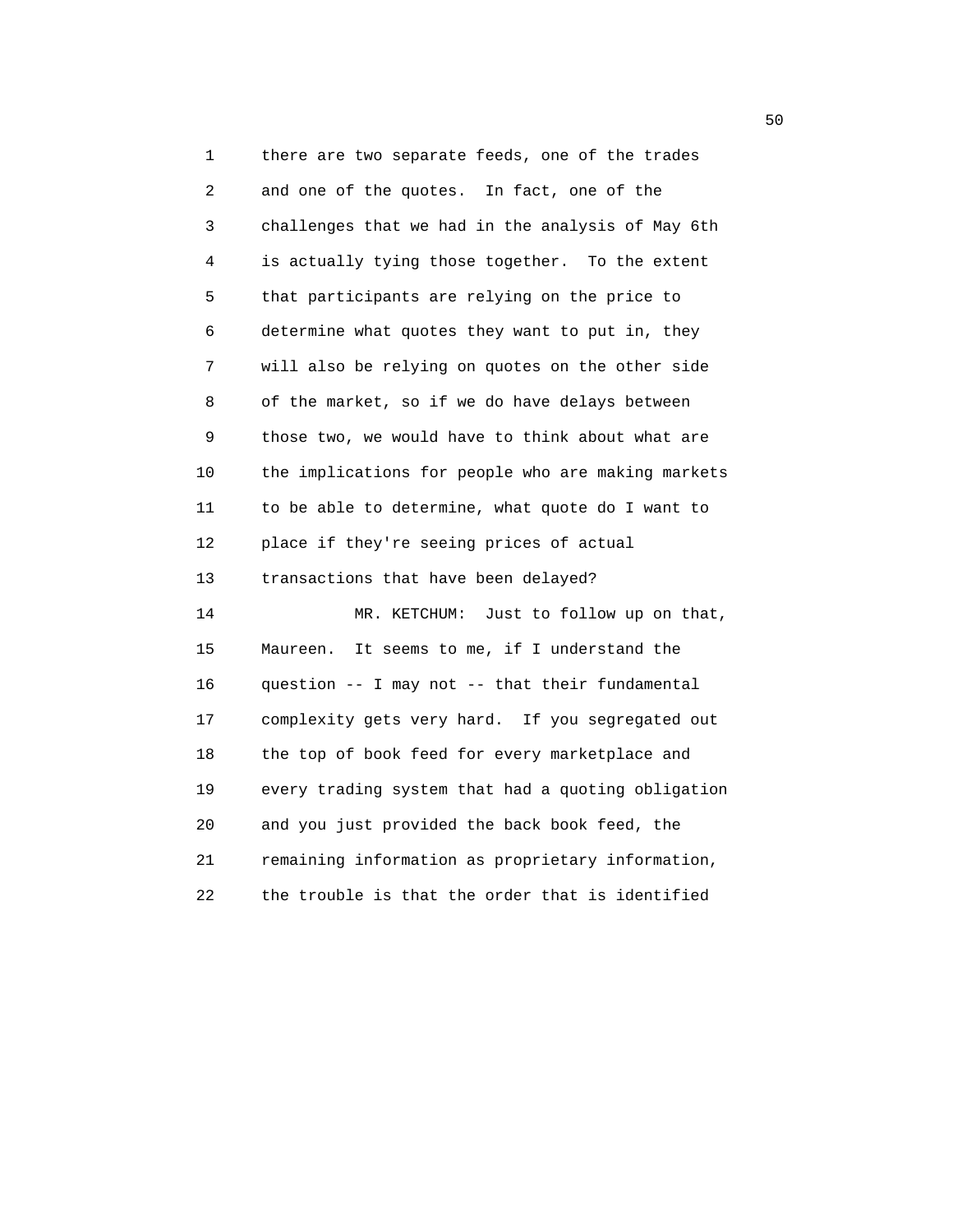1 as the best quote, given the latency issues, is 2 going to be different, so you're going to have 3 best bid information and best offer information 4 that's not consistent with the depth of book that 5 you're showing at the same time because it's going 6 to be nanoseconds to a second delay depending on 7 volume and the rest, so it's sort of hard, I would 8 think, to detach the top of the book from the rest 9 of the book if you're really getting -- because 10 otherwise you're not going to get the actual feel 11 at that instant as to what the book composition 12 is.

 13 CHAIRMAN GENSLER: Brooksley? 14 MS. BORN: Well, let me just raise a 15 slightly different topic. I was interested in 16 what the report had to say about the algorithm 17 that was used by the trader that seems to have 18 triggered or acted as a stimulus for the flash 19 crash and I wondered if the staff knows whether 20 that algorithm that has neither price limits nor 21 time limits is commonly used, widely used in the 22 marketplace or whether it's proprietary to just a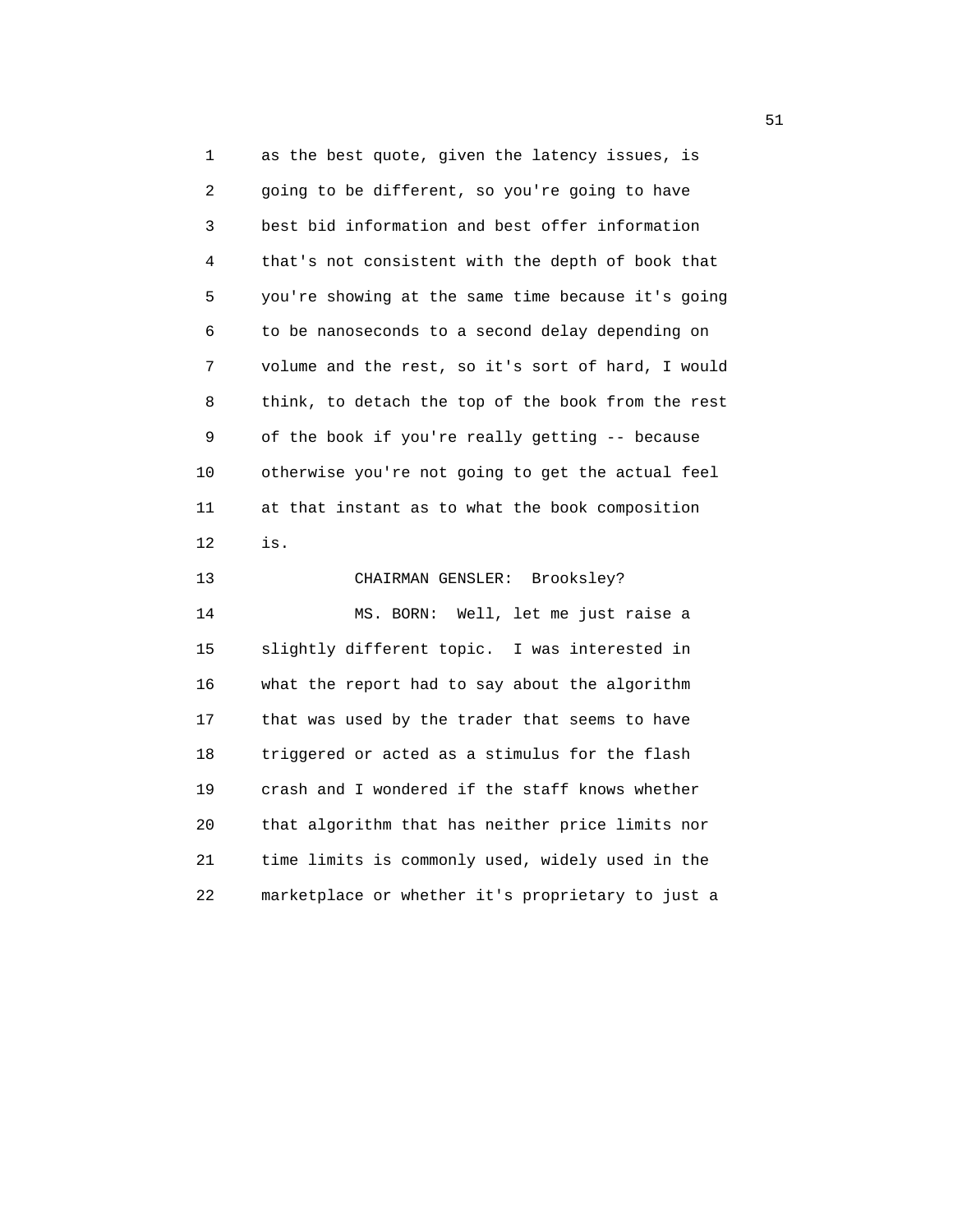1 few traders or executing brokers, and whether

 2 there has, in the past, been any study of 3 algorithms and whether or not they can be limited 4 to assure orderly trading.

 5 MR. KIRILENKO: Thank you very much for 6 this very important and thoughtful question. We 7 have been engaged in discussions with market 8 participants who provide automated execution 9 services. We've looked at this specific algorithm 10 and we've also looked at other automated execution 11 algorithms and the -- each one of these algorithms 12 consists of a number of moving parts and some of 13 these moving parts are set in motion by the 14 customers who set parameters so that as these 15 parts start moving, some of these moving parts are 16 preset within the box that is part of the 17 algorithm. 18 What we were trying to discern in our 19 understanding of the automated execution 20 algorithms is whether or not there is capacity for 21 an algorithm -- automated execution algorithm

22 specifically, that is, just for background,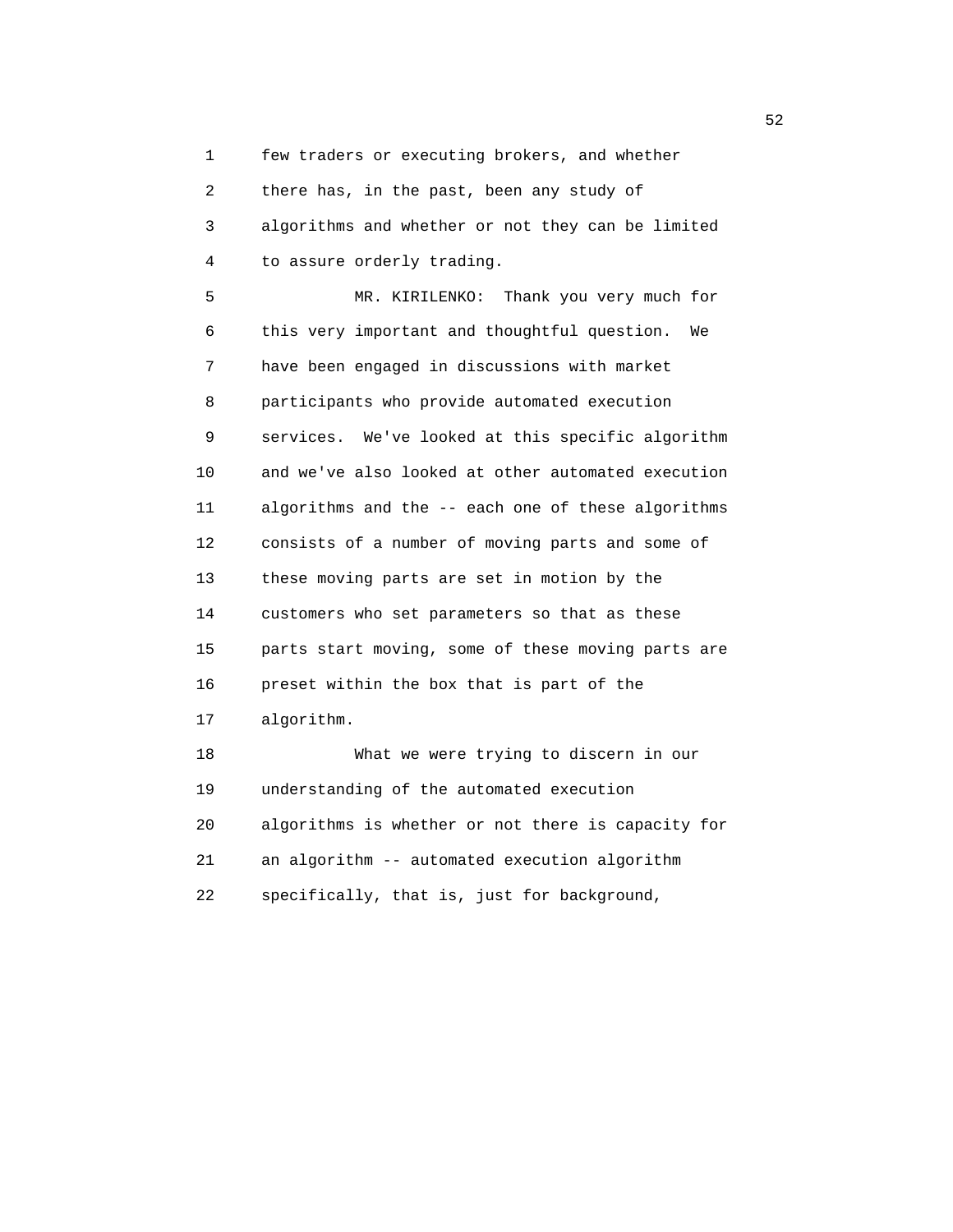1 automated execution algorithms are designed 2 typically to take a trade, typically a large 3 trade, and split it into a sequence of smaller 4 trades so as to minimize market impact. 5 So, it could do it, depending -- these 6 algorithms could do it by taking into account the 7 actual prices at which they execute, they could 8 also try to target a proportion of market 9 activity, for example, volume. They also could 10 look at depth. They look at -- they often 11 randomize times at which they submit orders so as 12 not to be detected by other market participants. 13 What we were specifically looking for is 14 whether or not there is capacity -- or still are 15 looking for, whether or not there is capacity was 16 in automated execution programs to cascade and 17 that is a very active area of inquiry, and this is 18 the area of inquiry that feeds into our -- some of 19 the issues that, hopefully, the Joint Advisory 20 Committee would also consider, which is what is 21 the role of the executing brokers in provision of 22 automated execution services.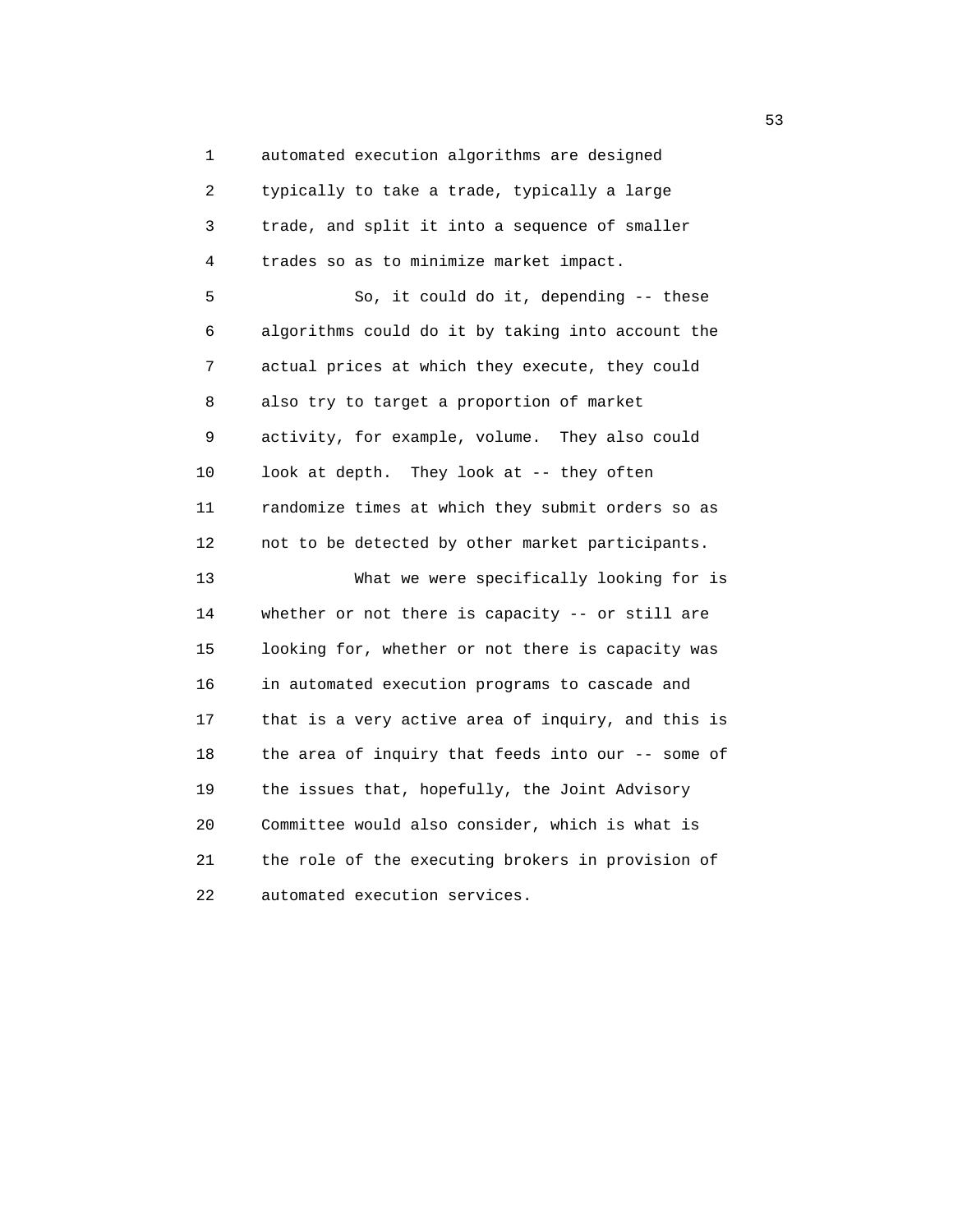1 CHAIRMAN GENSLER: Andre, maybe if I can 2 -- this may be the question that -- how common is 3 the use of automated execution algorithms that 4 don't limit price or time? I mean, other than the 5 -- of course they always look at the price of the 6 last trade, but don't have an overall price band 7 or time band? I think that was -- 8 MR. KIRILENKO: We looked at the large 9 trades in the E-Mini. Large, and by large I mean 10 that trades of the same size or larger, that 11 occurred in the previous 12 months, and as the 12 report states, that was the only time when an 13 algorithm that did not take into account, did not 14 set an overall price limit or time limit, was 15 used. 16 MS. BORN: For these very large trades? 17 MR. KIRILENKO: For large trades. 18 MS. BORN: So, you haven't studied 19 whether it's used for smaller trades? 20 MR. KIRILENKO: We have conducted 21 conversations, we've had numerous conversations 22 with executing -- this particular executing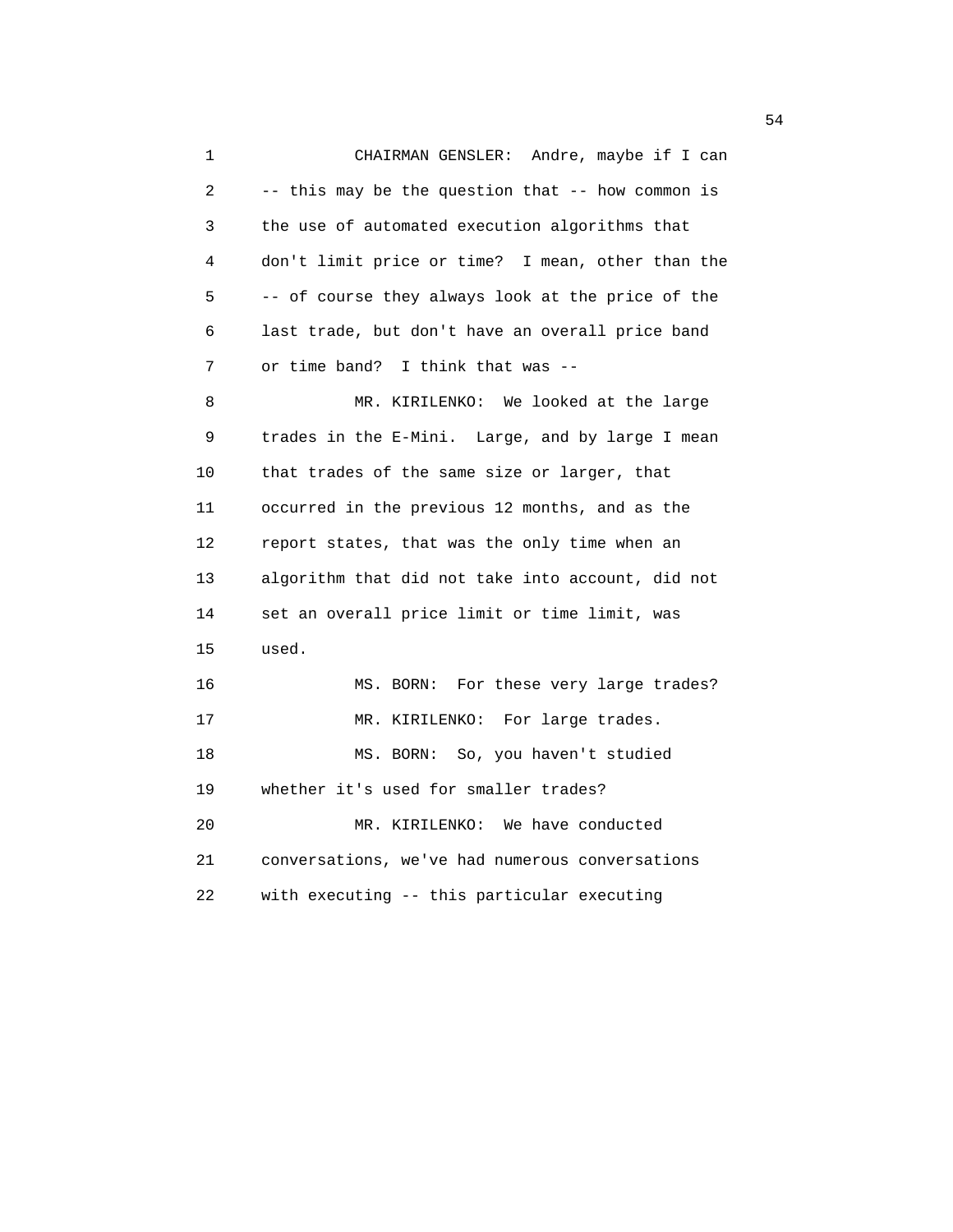1 broker, and this type of algorithm, they did not 2 provide specific statistics, but it is not widely 3 used.

 4 MR. COOK: I think the broader question 5 of understanding algorithms and the whole process 6 by which -- this is obviously so important in the 7 markets now because almost any trade being entered 8 into a high speed market like this needs to be 9 done through some form of algorithm if it's of -- 10 especially if it's of any size, because the whole 11 purpose of the algorithm is to be able to execute 12 the trade without influencing the market price, 13 and I think understanding -- the areas that we 14 would like to continue to understand better 15 include the whole process for the design/creation 16 of an algorithm, the way that it's made available 17 to customers, what kind of controls are around 18 that, what type of testing occurs, what kind of 19 disclosure occurs around the provision of 20 algorithms to customers so that they know. I 21 think these are useful areas for further inquiry. 22 They are somewhat picked up in the sponsored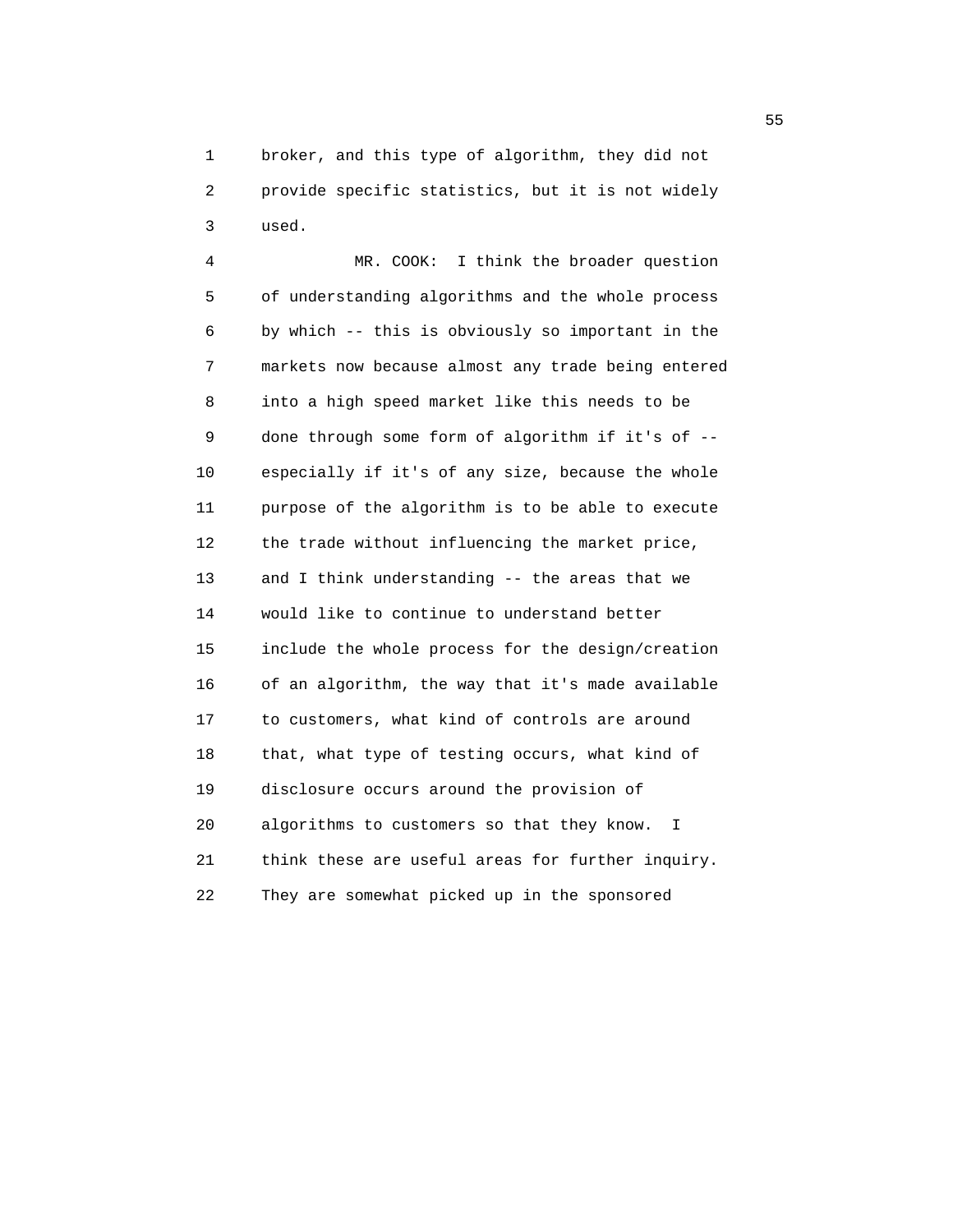1 access proposal that the SEC approved on Wednesday 2 with -- in a sense that there are obligations now 3 for firms who have market access or who provide 4 market access to somebody else, to make sure they 5 have reasonable policies and procedures to deal 6 with the issues such as error trades or trades 7 that exceed preset limits of some type.

 8 But it is an issue, I think, where we 9 have been studying it, we actually have a 10 taskforce at the SEC that was cross-divisional and 11 formed before May 6th to begin to look at some of 12 these issues and go out and meet with some of 13 these firms and talk to them about the trading 14 strategies they're using and the algorithms 15 they're using, and I know Dan and David have been 16 part of this. I don't know if you want to comment 17 on, more specifically to your question about how 18 prevalent some of these types of algos are, at 19 least as much as we've been able to learn to date 20 through our interviews with market participants. 21 MR. GRAY: Well, it's hard to say

22 exactly how often a particular type of algo is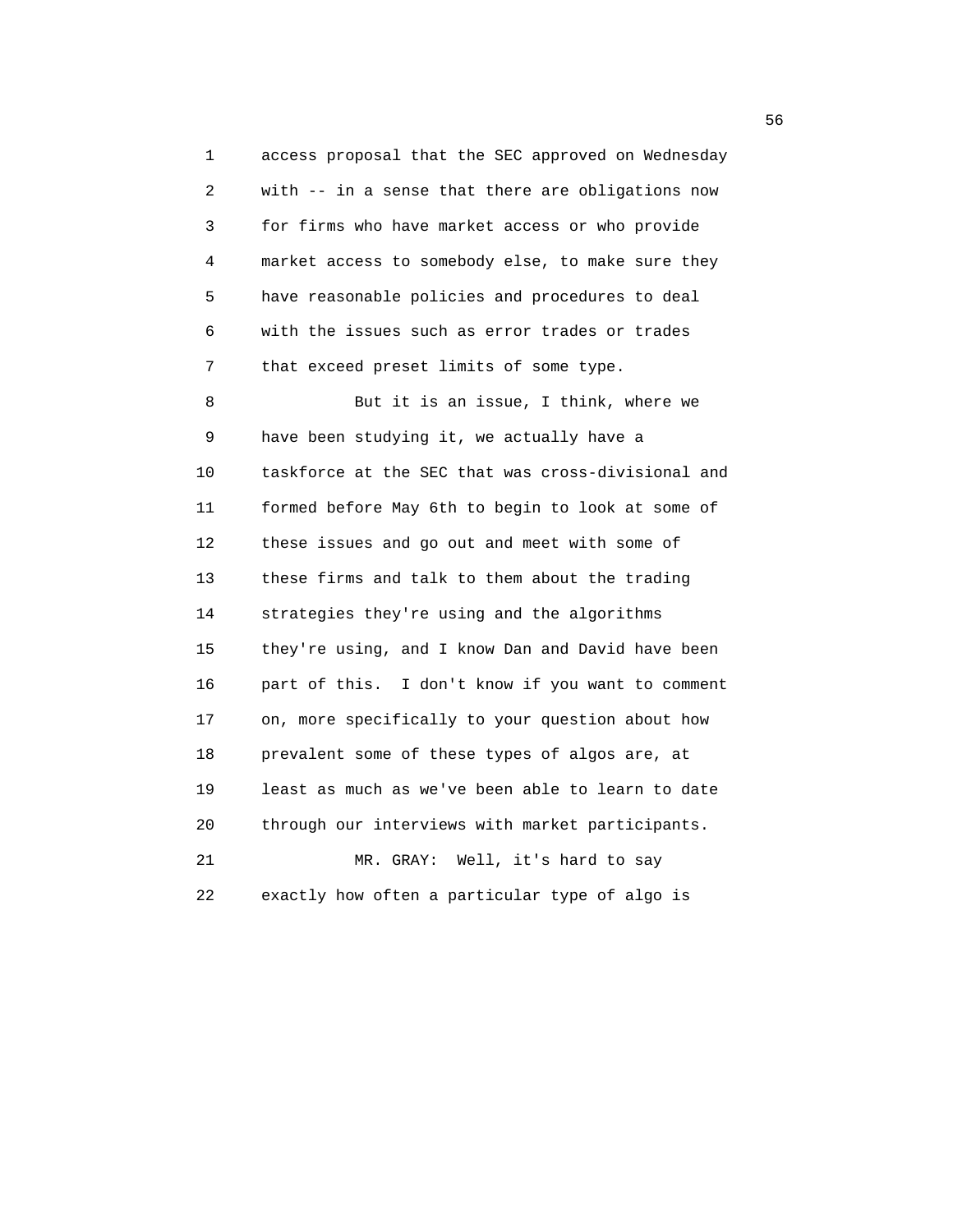1 used, but this participation algorithm, which is 2 just based on volume, is not unusual. It can be 3 often part of a suite, though I guess I would -- 4 it's understood that you should be careful how you 5 use an algorithm that doesn't have all of the 6 throttles that some of the other ones do. 7 CHAIRMAN GENSLER: That's really -- 8 staff will bail me out here, please, but as I 9 understand, it's that many of the execution 10 algorithms, a client has a choice to pick from a 11 suite of what is -- that Dan said is a throttle. 12 What is the limit? It's almost like doing a pull 13 down menu. I don't know if it was literally a 14 pull down menu, but so the client has a choice. 15 Do they want to set price? Do they want to set 16 time? Do they say, all right, I want to do 10,000 17 contracts over the course of the next three hours 18 randomized? Do I want to do it within 3 percent 19 or 6 percent or -- you know. So they have a 20 choice. The algorithm might have a number of 21 things programmed in and as I understand it, the 22 executing broker here didn't see specifically the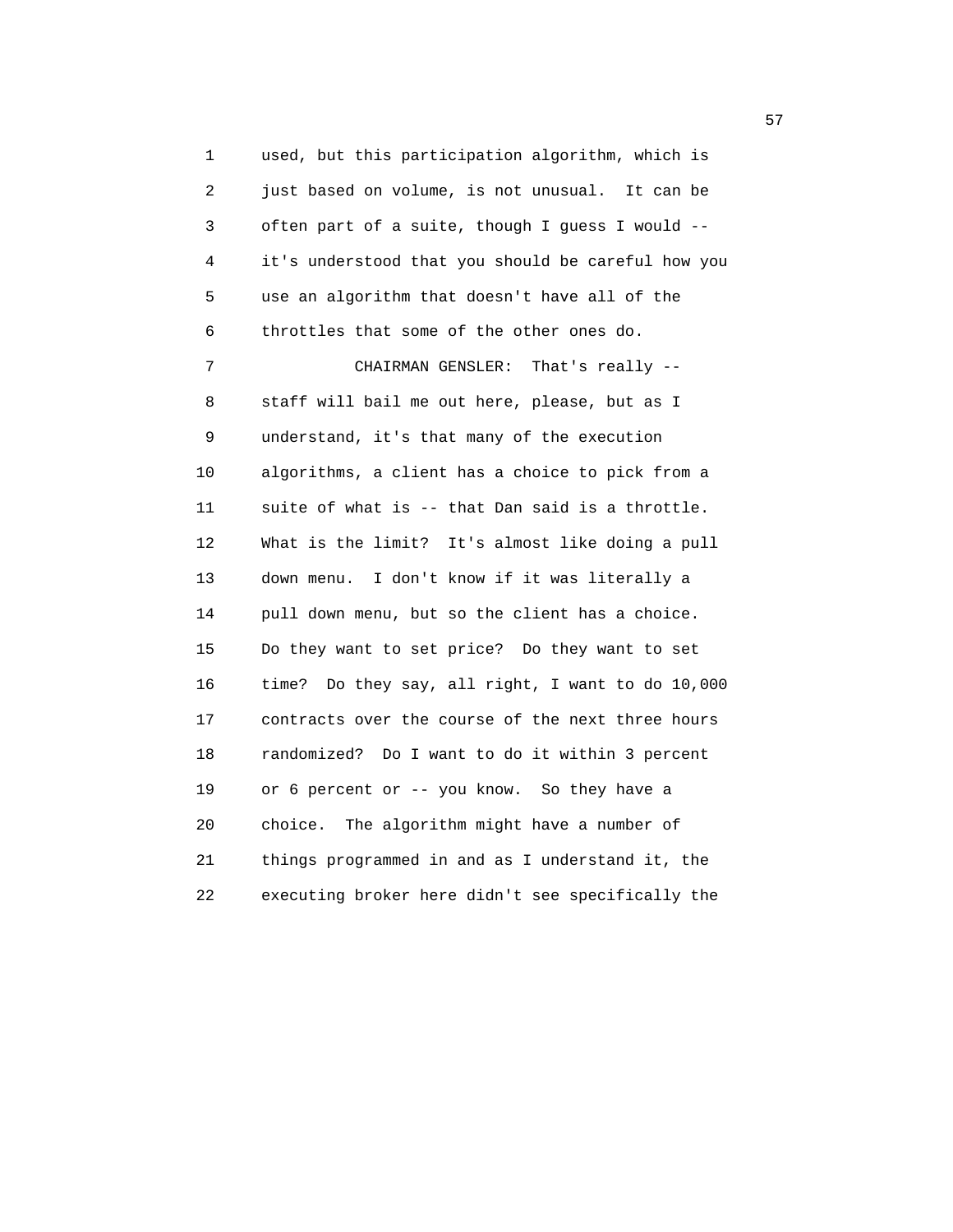1 choices the customer made, and as we understand 2 it, that is quite usual that the executing 3 broker's algorithm is -- the customer is using 4 that algorithm, it wants anonymity, so the 5 executing broker doesn't know which choices they 6 made, which throttles their limits. 7 MR. KIRILENKO: Right. I would like to  $8$  -- 9 CHAIRMAN GENSLER: Did I get that about 10 right? 11 MR. KIRILENKO: That's right, and I 12 would like to perhaps clarify a little bit that 13 the use of an algorithm versus the parameters, 14 which is what I was trying to say before -- versus 15 the parameters specified by the customer, so the 16 -- you know, it's often said that this particular 17 algorithm -- basically, many algorithms can be set 18 with certain parameters to do very similar things 19 even though the algorithms are very different. 20 So, an algorithm that takes -- 21 explicitly takes price into account, you can set 22 the prices so wide that it will not. The

 $58<sub>58</sub>$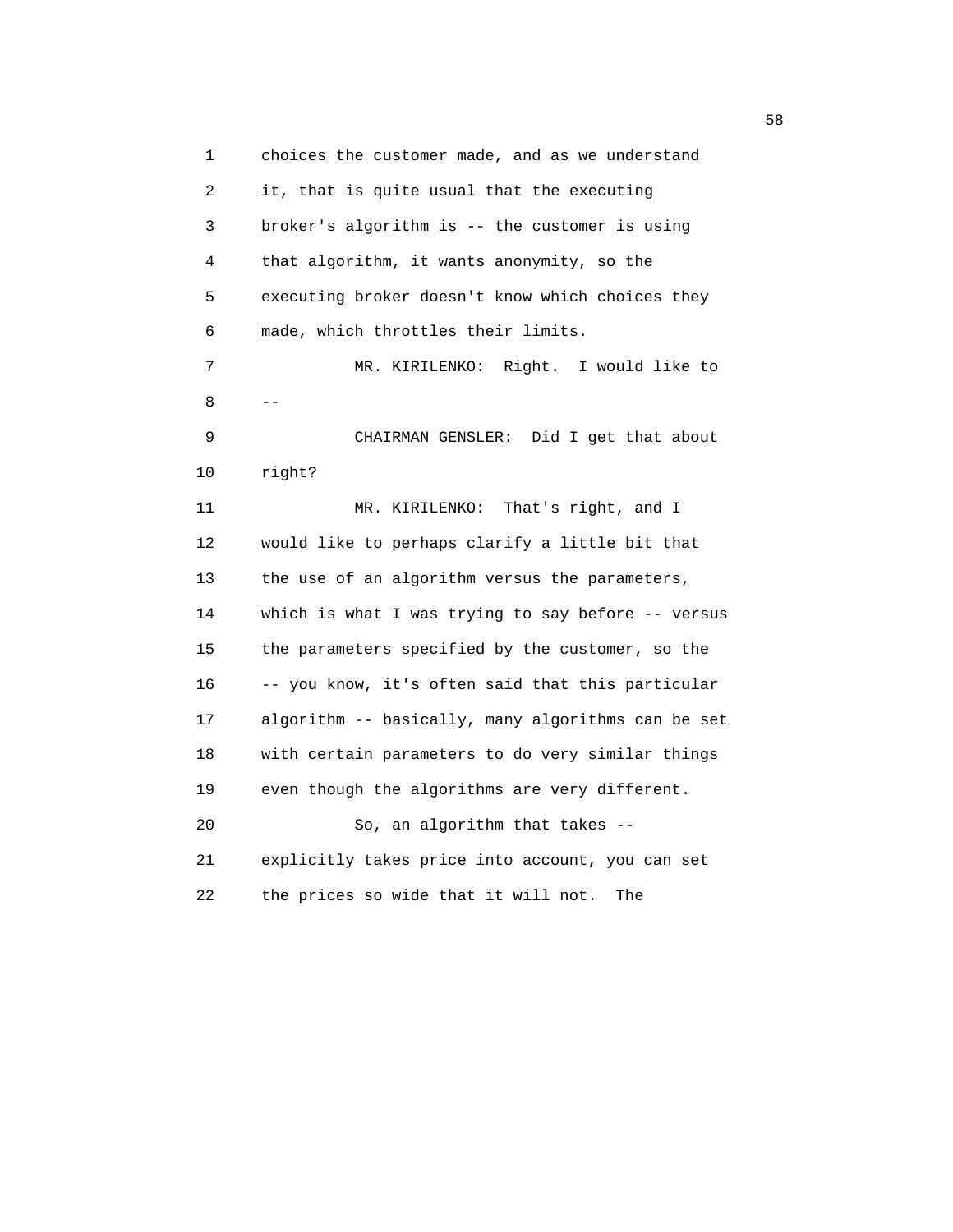1 algorithm that takes time into account, you can 2 set the time to a month and it will not. So, the 3 customer has a choice to set the parameters and so 4 the -- on May 6th, it was both the parameters that 5 were set and the algorithm that was used that are 6 important, and from that extent we're trying to 7 understand better what are the parameters and how 8 the particular combination of parameters, not just 9 the algorithms, that customers need to know about. 10 CHAIRMAN GENSLER: I'm sorry, Brooksley 11 and then Susan. 12 MS. BORN: So, currently, at least with 13 respect to this particular executing broker, there 14 is no kind of oversight of the customer's choices. 15 There isn't a review at any point of whether this 16 has been an appropriate use of an algorithm that 17 will not be disruptive to the market. Is that 18 right? 19 MR. KIRILENKO: I cannot speak on behalf 20 of the executing broker. Our limited 21 understanding is there are certainly risk 22 parameters in place prior to any of the customers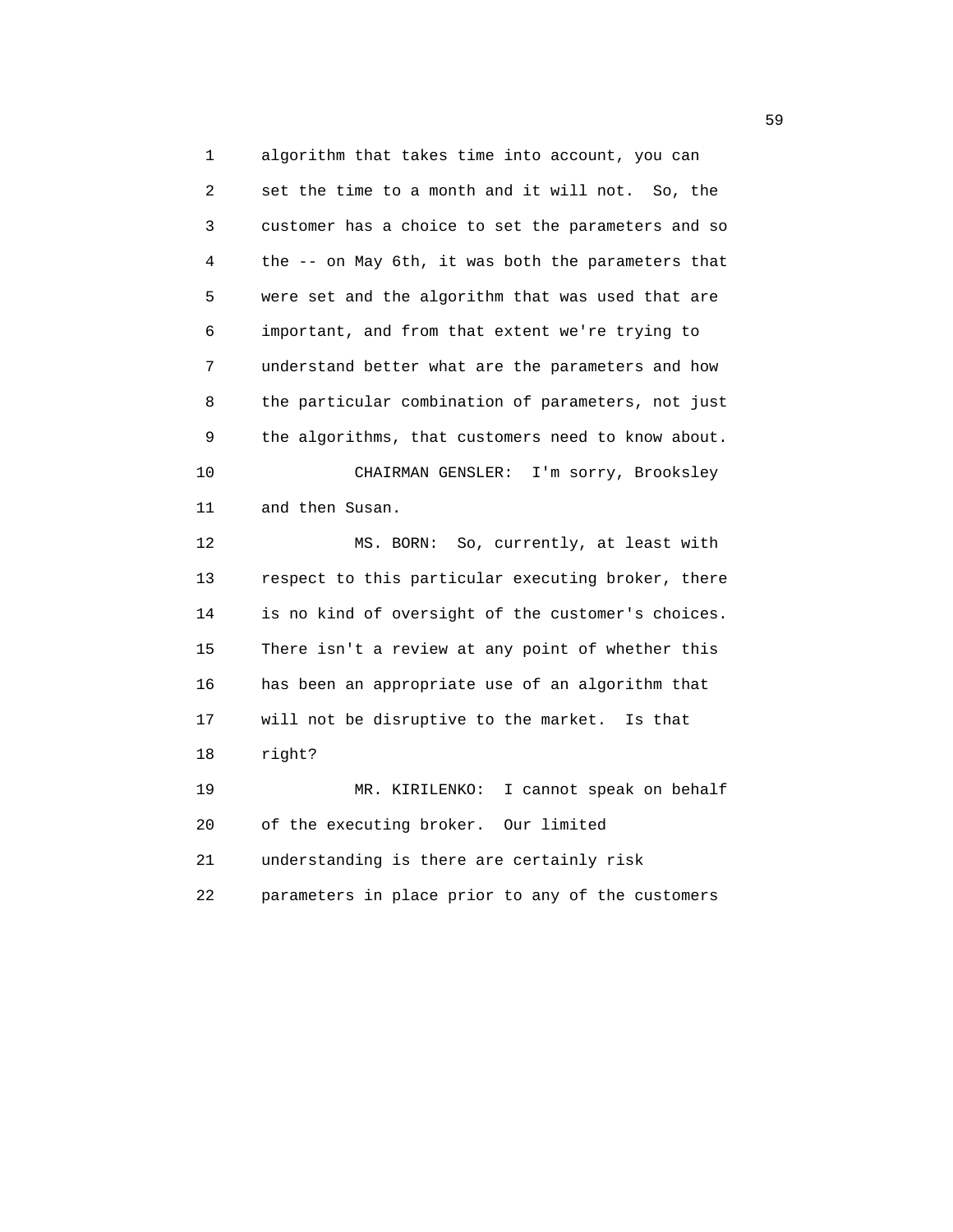1 could place any order or use any of the pipeline 2 used by the executing broker. These particular 3 customers must have accounts with executing 4 brokers, they also have limits on how much they 5 execute over what periods of time and what 6 executing brokers could do for them.

 7 Within those agreements there might be 8 very specific requests that customers may give to 9 executing brokers not to oversee their trades or 10 not to see how the trade has been executed. And 11 part of it, it could be easy to understand, is 12 that the customer may not necessarily feel like 13 disclosing its trading activity to an executing 14 broker in order not to be, for example, affected 15 by some other activity -- executing trading 16 activity that this executing broker may undertake. 17 Therefore, a customer wants to protect 18 what it wants to do in executing its large order, 19 for example. 20 CHAIRMAN GENSLER: Susan? 21 MS. PHILLIPS: I understand that you're

22 looking further into whether or not there should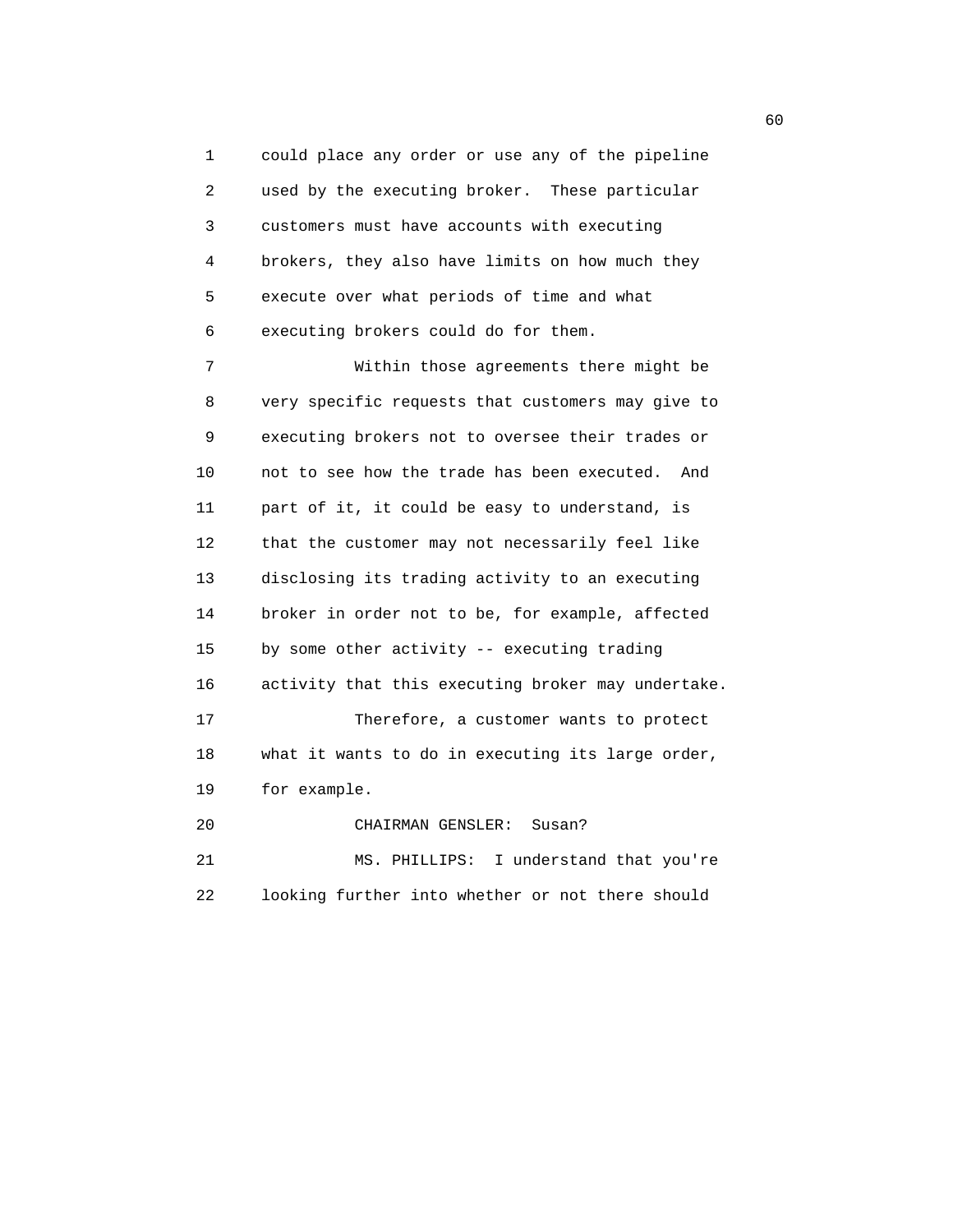1 be some kind of constraints, constraints on these 2 algorithms. I guess what I'm wondering is, are 3 there in existence now any best practices that -- 4 informal best practices -- that broker- dealers 5 should be following?

 6 COMMISSIONER BERMAN: At a recent 7 conference given by SIFMA, we actually heard a 8 panel on exactly that topic and I think today it's 9 quite varied. You'll have some brokers who 10 actually have throttles, they will override in 11 real time trading as it happens. You have others 12 who don't have those throttles, so I don't know to 13 the extent that there are best practices. From 14 what we've heard from some of those providing 15 algorithms, it is a competitive market and many 16 parties will use multiple algorithms by different 17 executing brokers, and as with all things, if they 18 find that there are throttles preventing them from 19 doing what they would like at one party, they may 20 go to a different party.

 21 Within that, one thing I'd like to 22 highlight and come back to something that Andre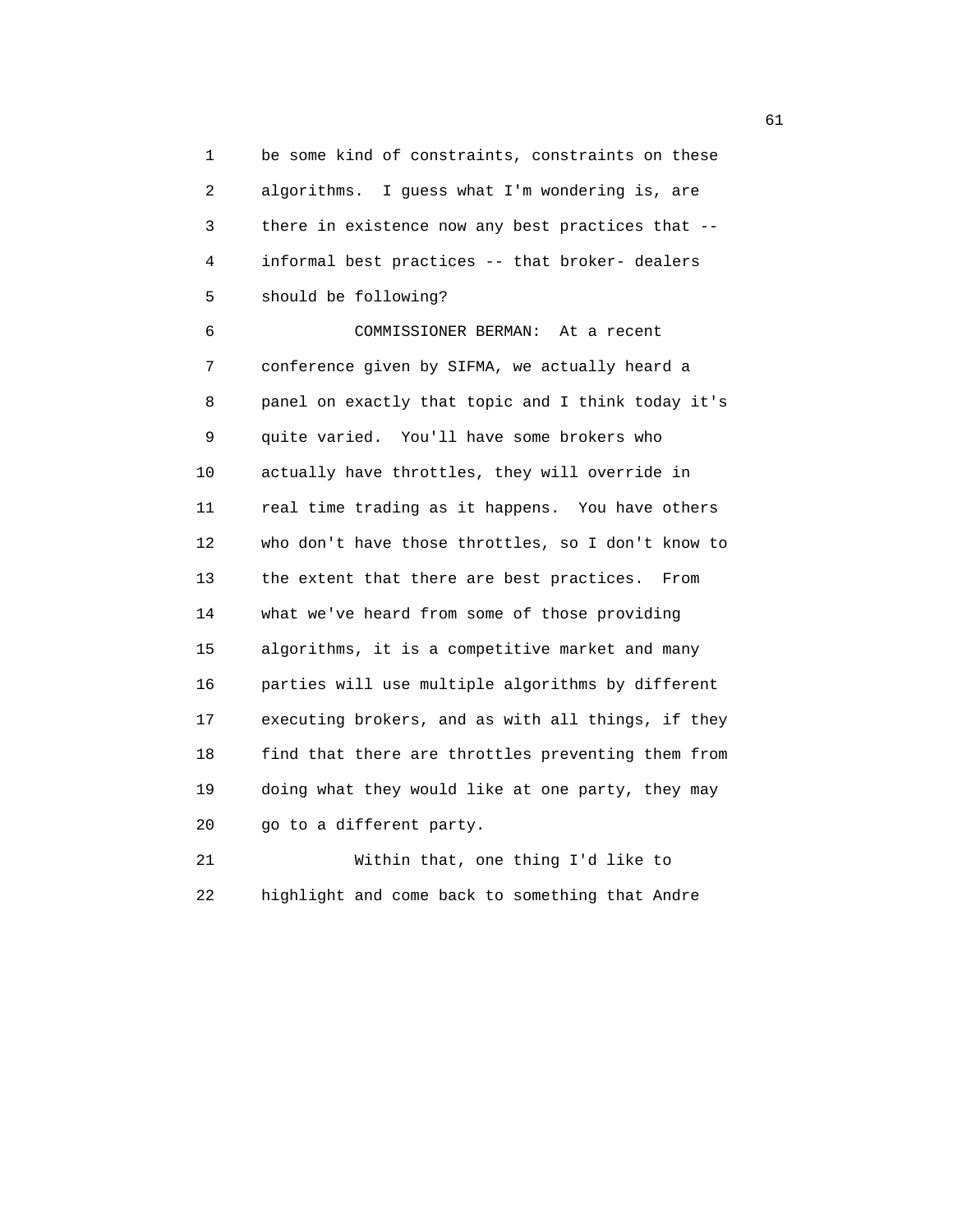1 said before, when we think about executing 2 algorithms, we normally think about feeding in 3 prices slowly so that you don't move the market, 4 but there is an added complication that has to do 5 with the other side of algorithms, namely 6 algorithms by parties who are not trying to 7 execute but are trying to respond to what the 8 market is doing, namely those that are generally 9 run by high-frequency traders. In addition to 10 feeding in information slowly so you don't disrupt 11 the market, you have to feed it in a way that 12 doesn't give you away, to show that there is an 13 algorithm. So, there's quite a bit of a feedback 14 going on that if someone can detect that there is 15 an algorithm on the other side, then the person 16 who is detecting the algorithmic trade can in turn 17 have an algorithm that plays off of that. That's 18 a recently new phenomenon, so it's obvious that 19 you want to feed something in slowly, not to 20 disrupt the market, but you also want to do that 21 in a way that doesn't cause the market to change 22 because of that algorithm itself.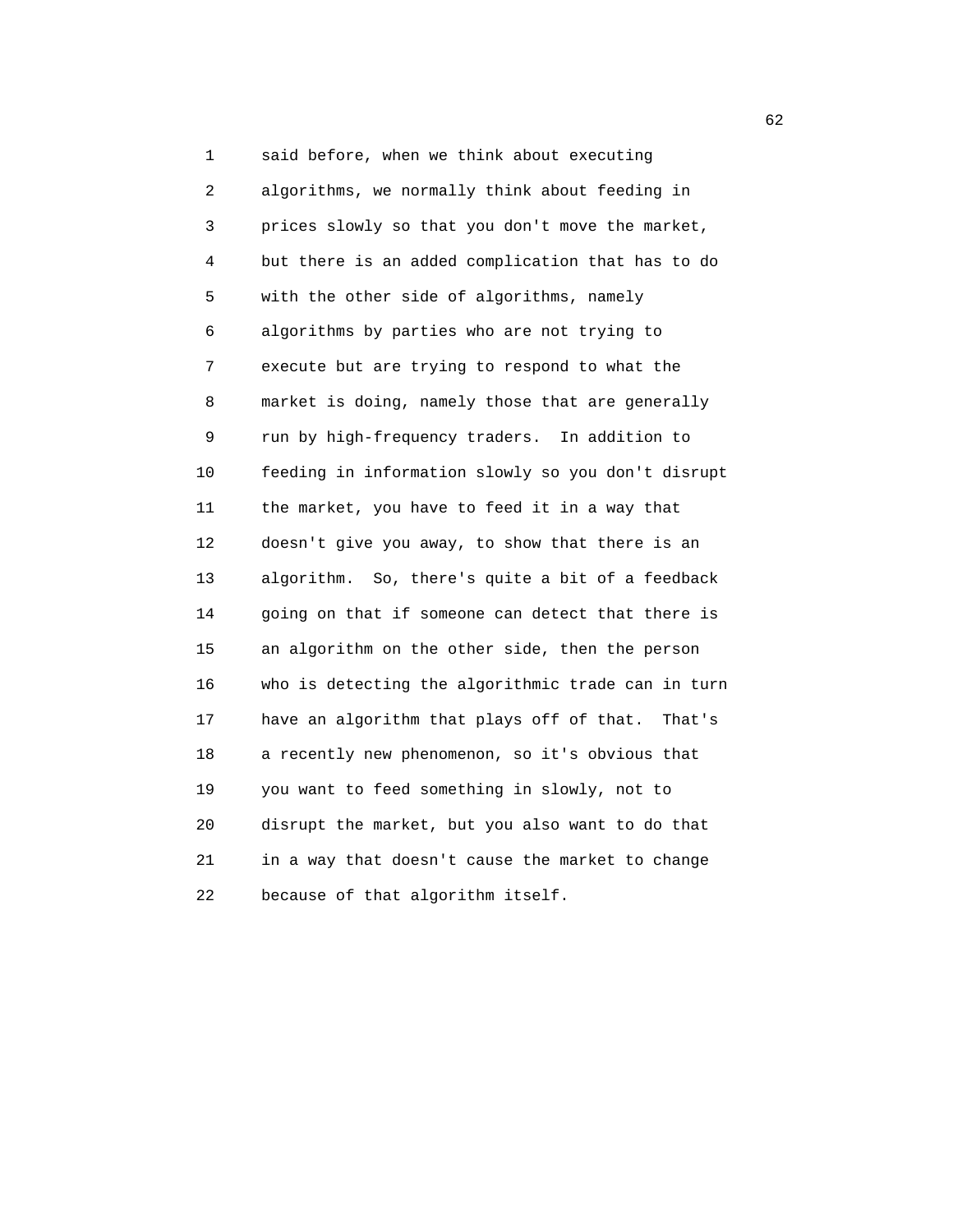1 CHAIRMAN GENSLER: I was just curious, 2 Robert or Gregg, the rule that was just adopted, I 3 guess two days ago, about sponsored access, does 4 that require the executing broker to filter the 5 choices, or is it like what we have currently in 6 the futures marketplace where there are many risk 7 filters, like our executing brokers have to make 8 sure you have the margin and the financial 9 resources, but in the futures market at least 10 currently the executing broker does not limit the 11 choices, these choices you're talking about? So, 12 that's my question, what did the SEC do in that 13 regard? 14 MR. COOK: Well, it does require that 15 the firm with market access, so the one who has

 16 the pipes into an exchange and is using those 17 pipes for its own trading or to offer a pipeline 18 for someone else to come through, have in place a 19 set of policies and procedures and supervisory 20 controls around providing that access to address a 21 range of issues including financial risk, risk of 22 error trades, that sort of thing. It doesn't get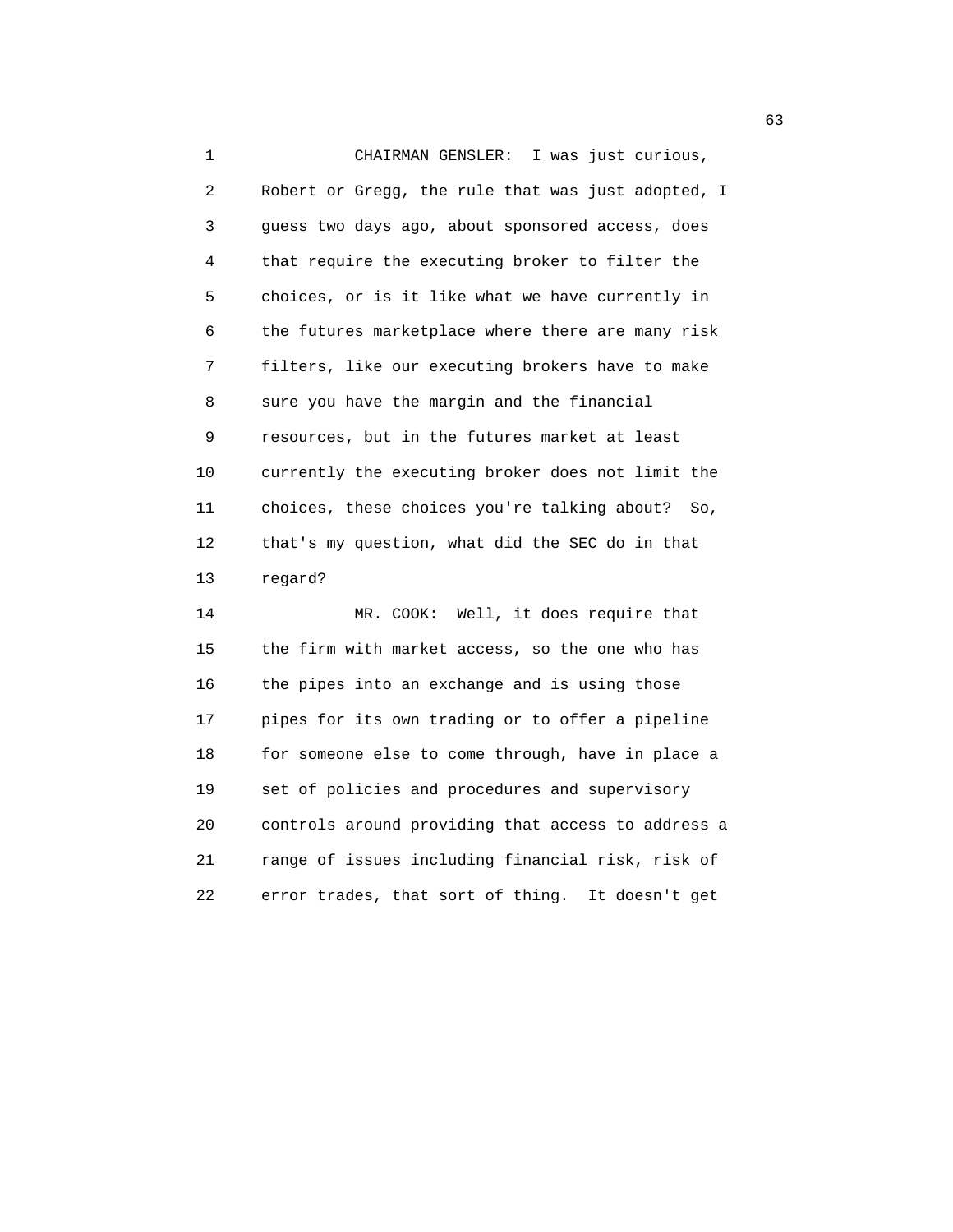1 -- the rule is not very prescriptive about saying 2 you can do this, you can't do that, but it does 3 require that all firms establish a baseline for 4 making sure that they have some reasonable 5 controls around error trades, for example, but it 6 doesn't limit the choices that a firm can provide 7 in terms of algorithms made available to its 8 customers.

 9 CHAIRMAN GENSLER: So, it sounds like, 10 though -- I mean, I'm sure that there are things 11 we can learn in our world, and we'll take a close 12 look at, particularly as we look at Dodd-Frank, 13 but it sounds like it's about financial resources, 14 or as in our world, margining and capability to do 15 margining, error trades, using the pipeline as 16 contrasted to a choice as to whether you limit a 17 large order by time or price.

 18 MR. COOK: Yes, but, you know, part of 19 having reasonable controls would be making sure 20 that you're not offering an algorithm that could 21 reasonably be foreseen as having a negative impact 22 on the participant or the market, so I don't want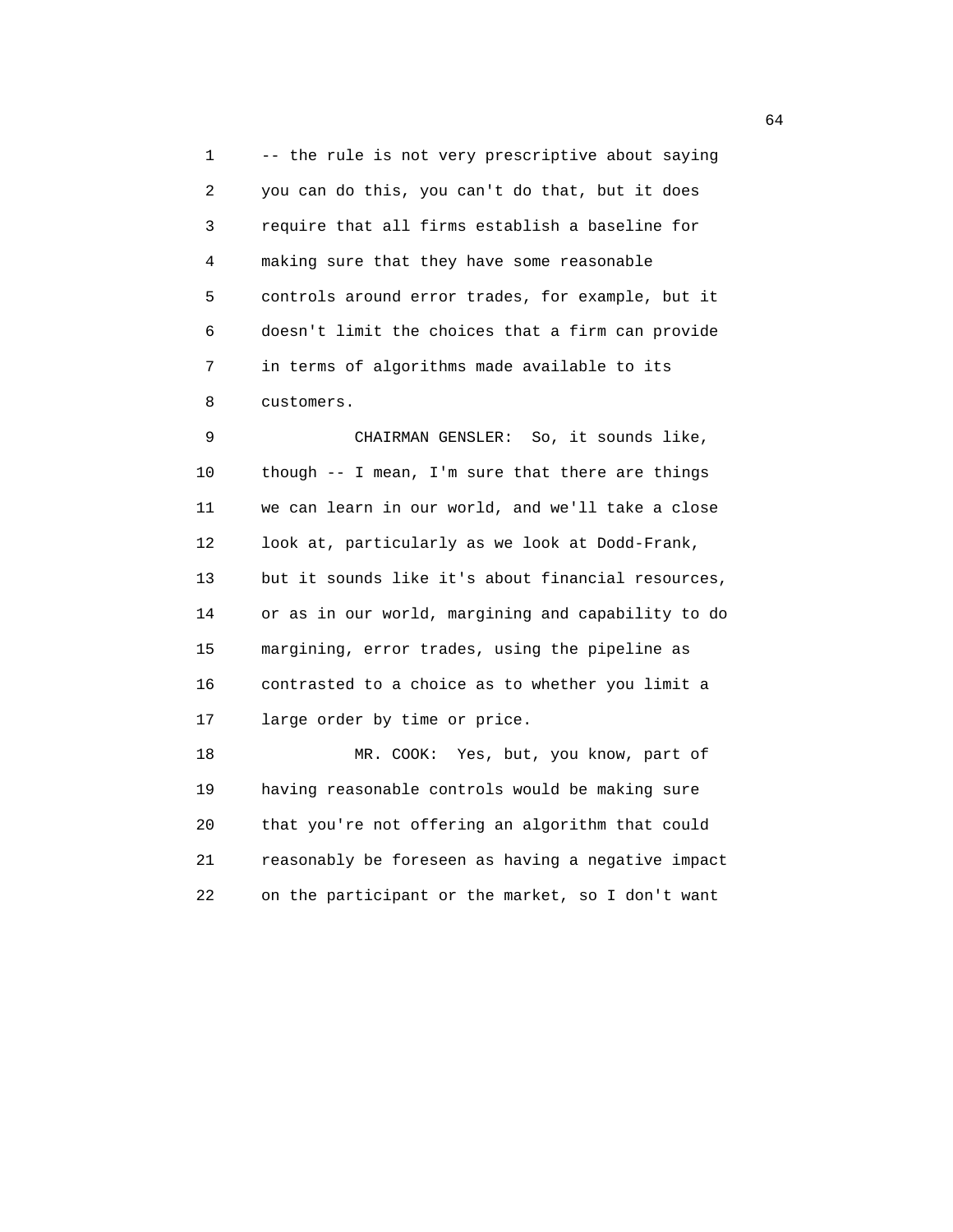1 to make it sound like it's just about --

 2 CHAIRMAN GENSLER: So, it could cover -- 3 it could cover the other area? 4 MR. COOK: Oh, yeah. 5 CHAIRMAN SHAPIRO: And it clearly is 6 about more than just financial and credit risk 7 issues. 8 MR. KETCHUM: If I could just add, 9 before the SEC's action this week, the exchanges 10 in FINRA had general supervisory rules that went 11 to this point, although not with the depth and 12 direction that the SEC rule will now put in place 13 and it certainly does look to control with respect 14 to error trades. It certainly looks to control 15 from the standpoint of risk standpoint. It looks 16 at the very edges with respect to controls on 17 things that could be viewed as disruptive although 18 generally at most focusing on that activity added 19 around a close or some unique event. As you note, 20 Chairman Gensler, the challenge of going beyond 21 that to directing with respect to individualized 22 choices as to when you use particularly algorithms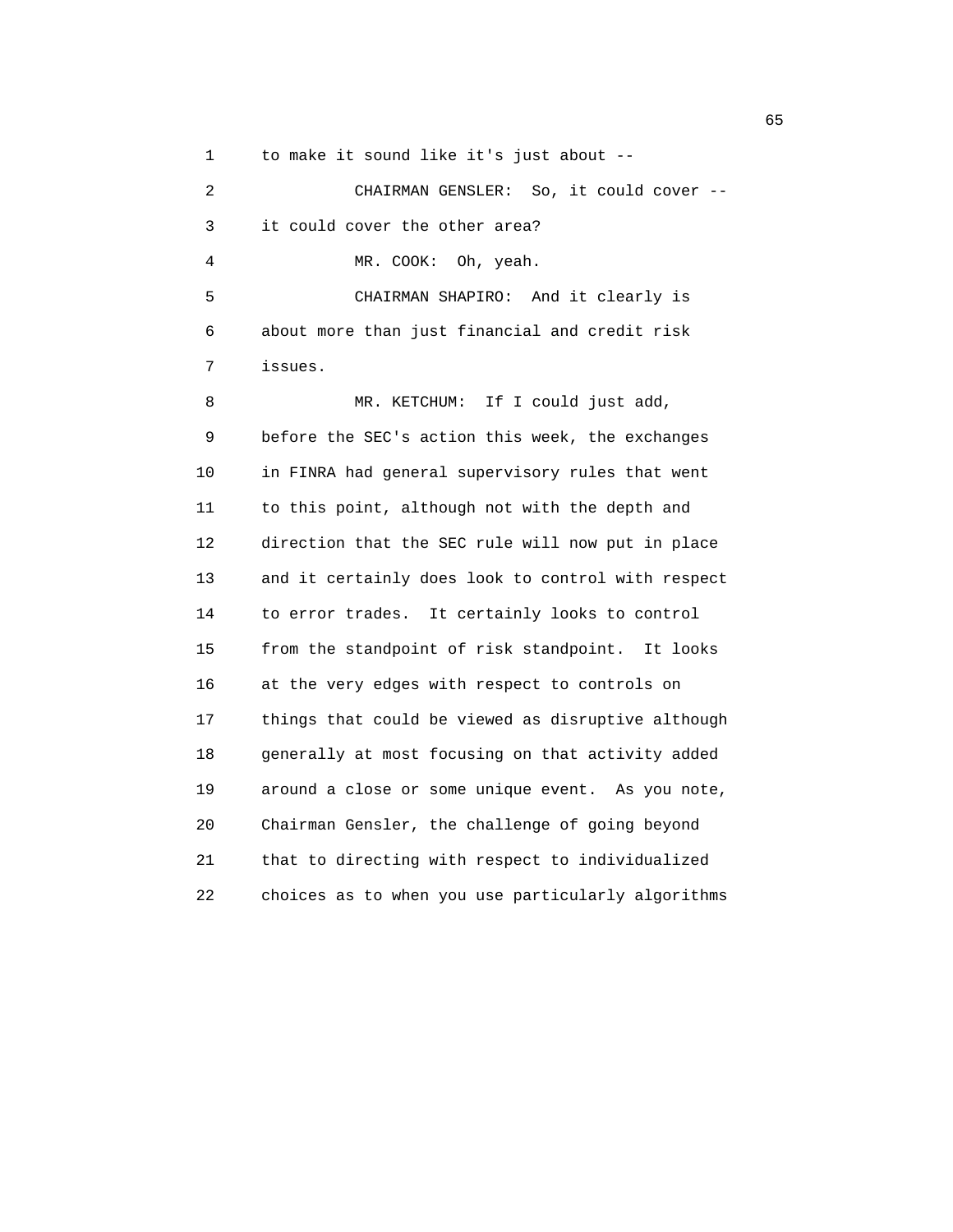1 and what controls you build in with respect to 2 stops and limits and a variety of other things, no 3 one has tried to implement that far other than 4 expecting careful supervision from the standpoint 5 of broker-dealers. So, it remains an area of 6 focus in our side as well as in your side. 7 MR. COOK: Just to give you an example, 8 and to pick up on Rick's point that, you know, it 9 was mentioned that we've had triggers of the 10 single stock circuit breakers and some of them 11 have happened because very large orders come in 12 and they are executed too quickly in a way that in 13 retrospect you'd say, well, that was kind of 14 foreseeable that we're going -- for example, if 15 you put in an order too quickly in an amount 16 that's many times the average daily trading volume 17 for a security and you try to execute within a 18 couple seconds amounts that typically are executed 19 over a couple days, that sort of control against 20 that type of algorithm or order entry, whether

 21 it's by algorithm or otherwise, are the sort of 22 controls that we're talking about requiring a firm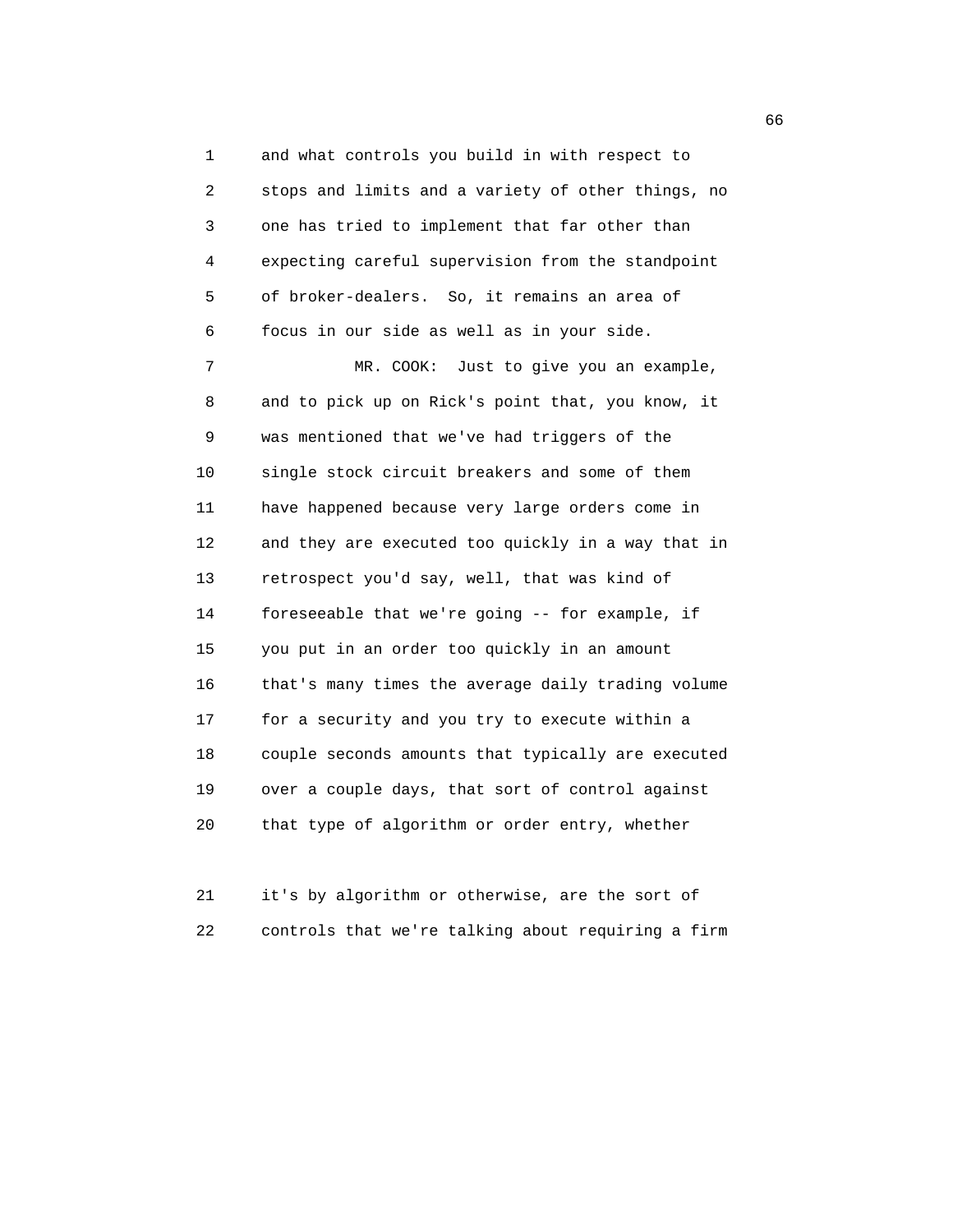1 that has access to a market to have in place to be 2 able to filter out those sorts of trading 3 activities.

 4 MR. KIRILENKO: May I just -- just very 5 shortly to some of the question that you ask. I 6 think that there has been a quite genuine desire 7 expressed to us by some of the executing brokers 8 for certainty, for some greater certainty in 9 parameters that they'd like us to consider. And 10 they say, well look, these are algorithms. Just 11 tell us what to program, we'll program it in. We 12 just need to know what to put into the box. Just 13 tell us.

 14 CHAIRMAN GENSLER: Maureen and then I 15 think what I'll do is -- you're going to stay at 16 the table, I think, but have the subcommittee's 17 report and then we'll continue the dialogue, but I 18 think based on the subcommittee, so it would be 19 helpful. But Maureen? 20 MS. O'HARA: I'd just like to return to

 21 a point that Gregg raised about the obligations 22 for executing brokers in general, and in the case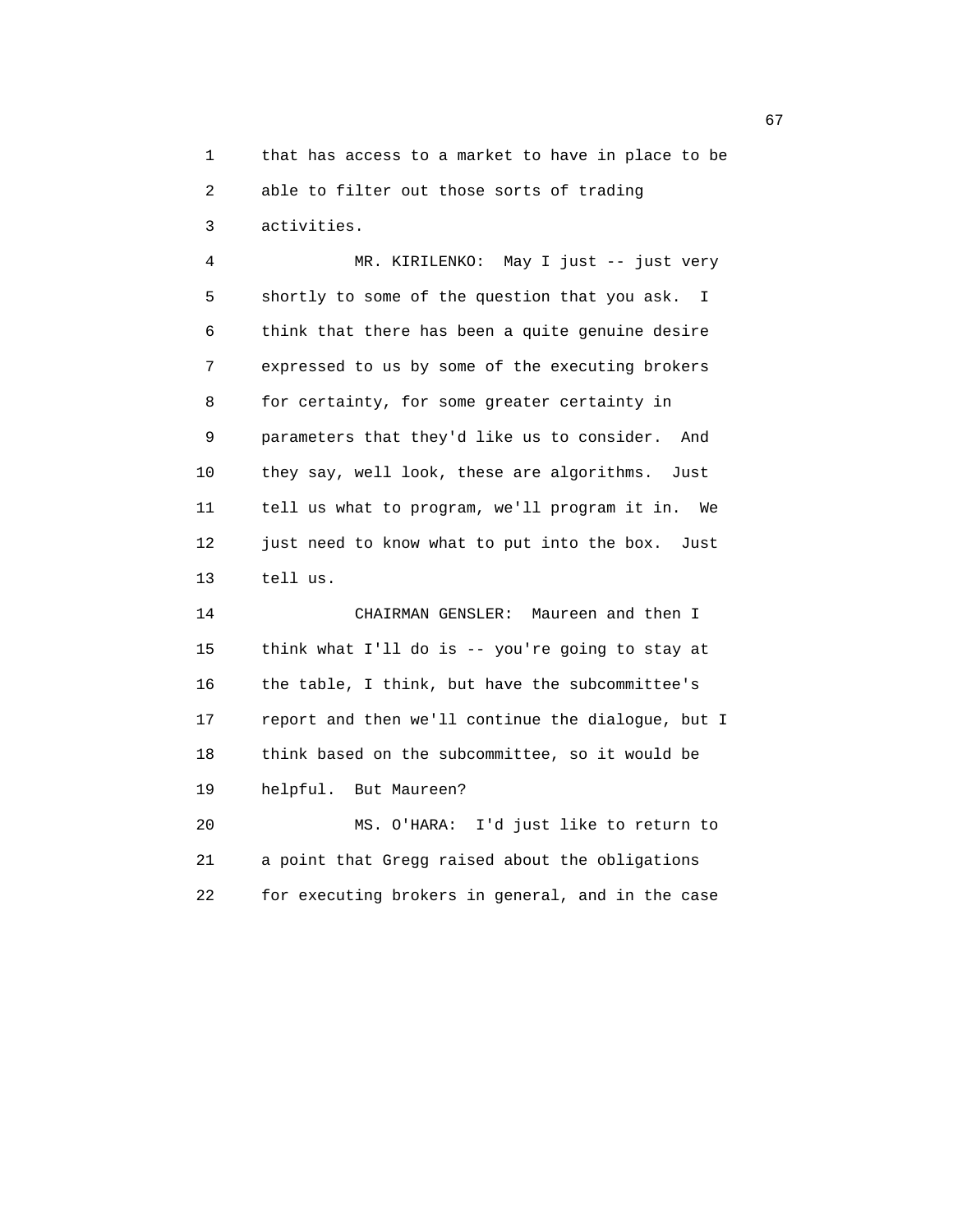1 of an algorithm where a customer has made a choice 2 of parameters, that seems like one issue, but 3 something that seemed troubling in the crash was 4 the routing decisions of brokers to apparently 5 send orders to venues that had nothing in their 6 books. And so the question of what is the best 7 execution obligations in worlds where brokers sort 8 of just route around venues to go to other venues 9 without sort of checking that at all? Do you have 10 any comments and feedback on that? 11 11 I mean, one of the issues that did seem 12 to leap out at this is that, you know, many of the 13 internalizers, for example, seem to have stopped 14 internalizing and just routed away, and it raises, 15 I think, very interesting questions about best 16 execution and what are the obligations. 17 MR. COOK: There are certainly 18 obligations from a best execution standpoint and 19 we spoke to a number of the internalizers about 20 their decision and how they thought through the 21 process. The way that it was described to us was 22 that they have algorithms themselves that are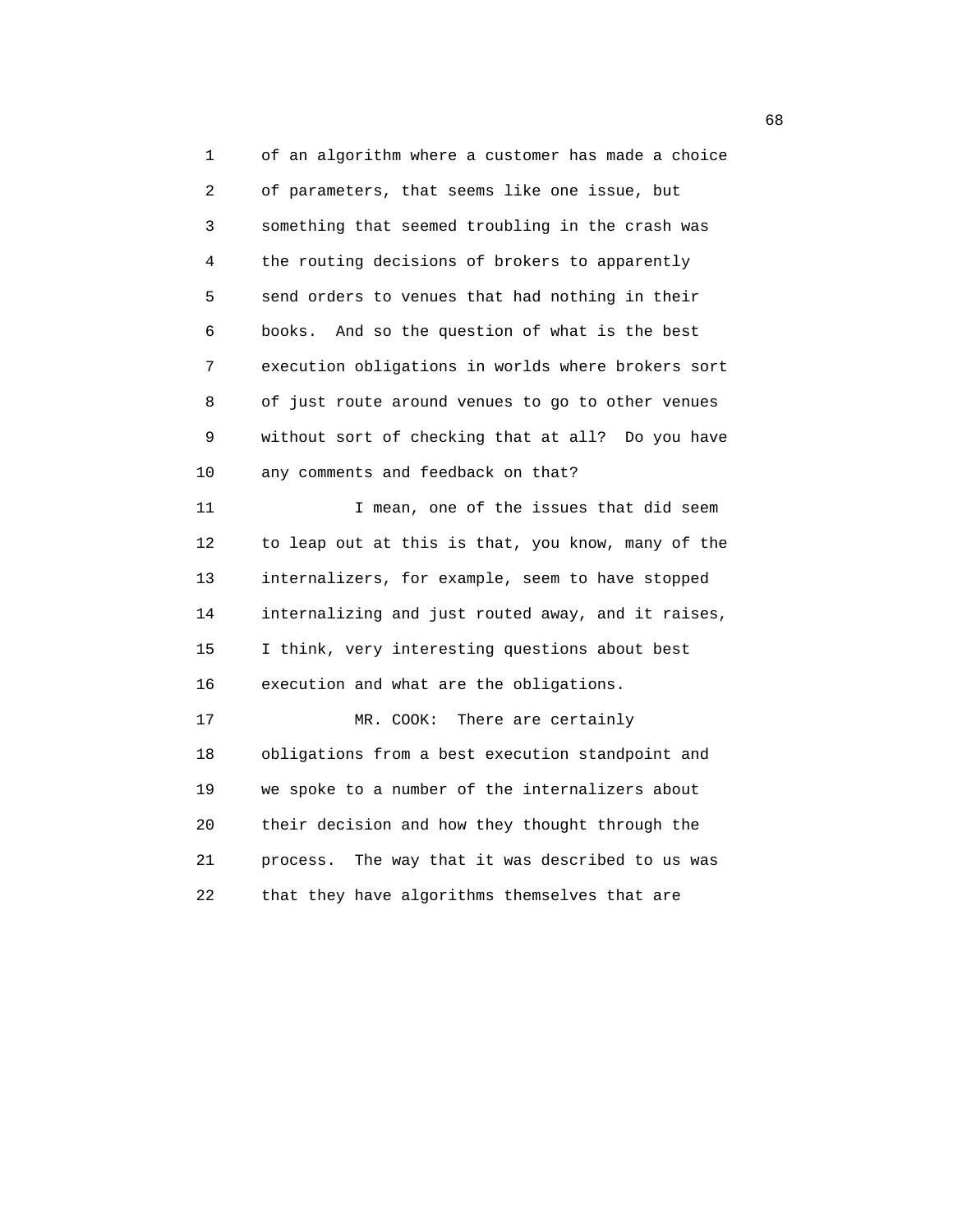1 taking incoming orders and based on their own 2 internal risk limits are going to process their 3 orders to the best that they can possibly do. The 4 best that they can possibly do when you get a 5 market order that says you must sell immediately 6 at this price, is to look out -- well, first, look 7 internally, would you like to buy the other side, 8 and if the answer is no, then to look out at the 9 different venues.

 10 So, they were cognizant of the fact that 11 they were taking a market order and they saw that 12 there was a price for 13 cents for a stock and 13 they would say, sell that stock for 13 cents. And 14 we asked about that, we said, well, why would you 15 do that, and I think they had a fair answer which 16 was, how can we not do that if we were instructed 17 to sell that immediately? We had programmed our 18 algorithms to do that already so there was no way 19 of stopping that from happening in real time. If 20 they wanted to have -- to get together and say, 21 should we really be selling something at 13 cents, 22 it would have been too late by that point.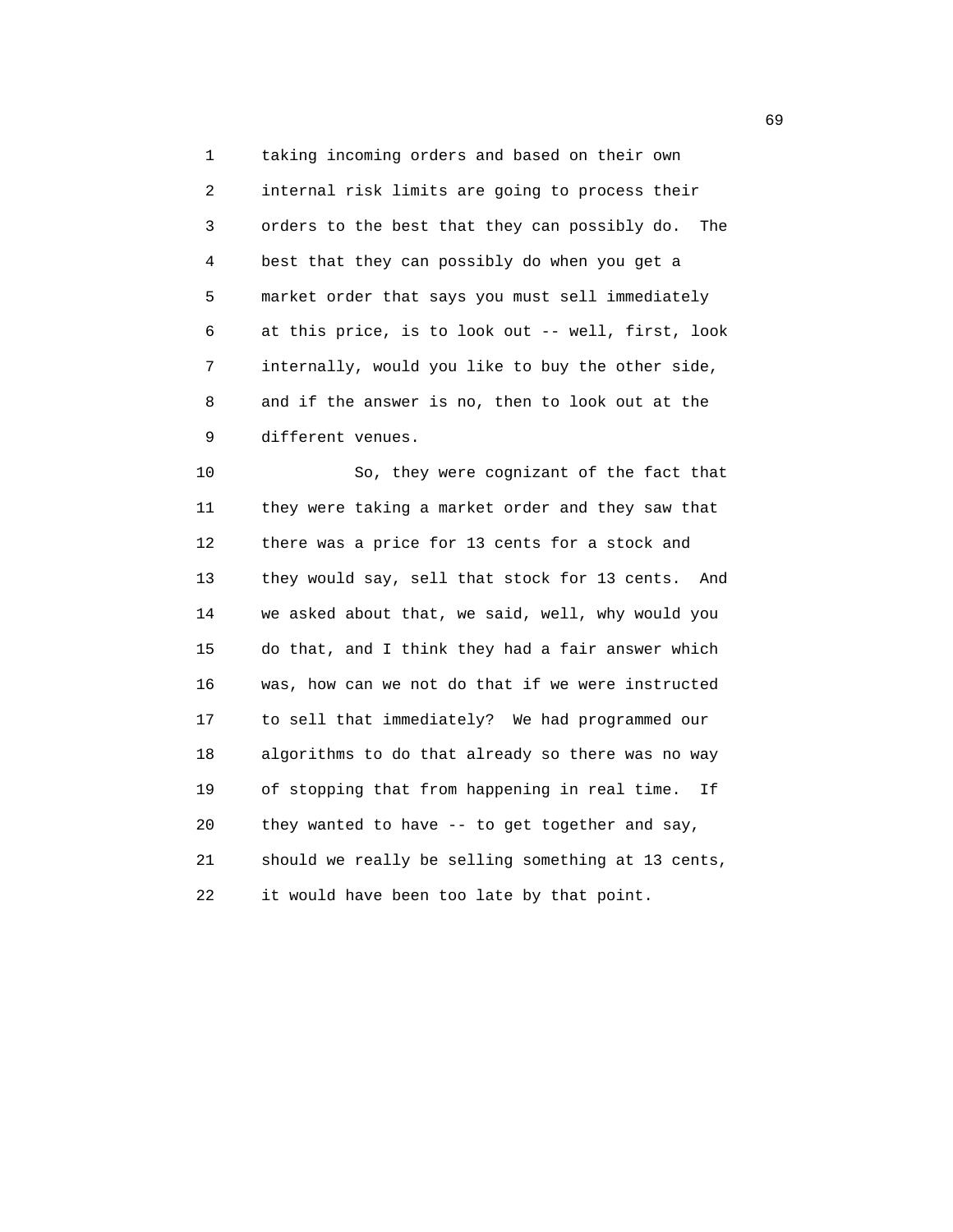1 The analogy that they gave us or the way 2 that they viewed this was, imagine the stock is at 3 \$40 and it suddenly plummets to \$20 and the 4 customer says sell at any price and we decide that 5 \$20 is -- it's a ridiculously low price, but the 6 market goes down to \$5 and stabilizes. Then the 7 market was at \$5, the customer now has a stock 8 that's worth \$5 even though he could have had it 9 for \$20, so part of the issue here was not that 10 the market went down, but that the market went 11 down and then it went back up at the same time and 12 people got caught in that whip saw. 13 So, it's a tricky problem, but it 14 certainly does speak directly to the best 15 execution responsibilities of broker-dealers. 16 CHAIRMAN GENSLER: I don't know if 17 Professor Stiglitz is on the phone and we haven't 18 heard or paused, but just before we go to the 19 subcommittees just to see if Joe has any 20 questions? 21 MR. STIGLITZ: I just have one question, 22 which is in terms of that rule. Why don't you use

not a construct the contract of the construction of the construction of the construction of the construction of the construction of the construction of the construction of the construction of the construction of the constr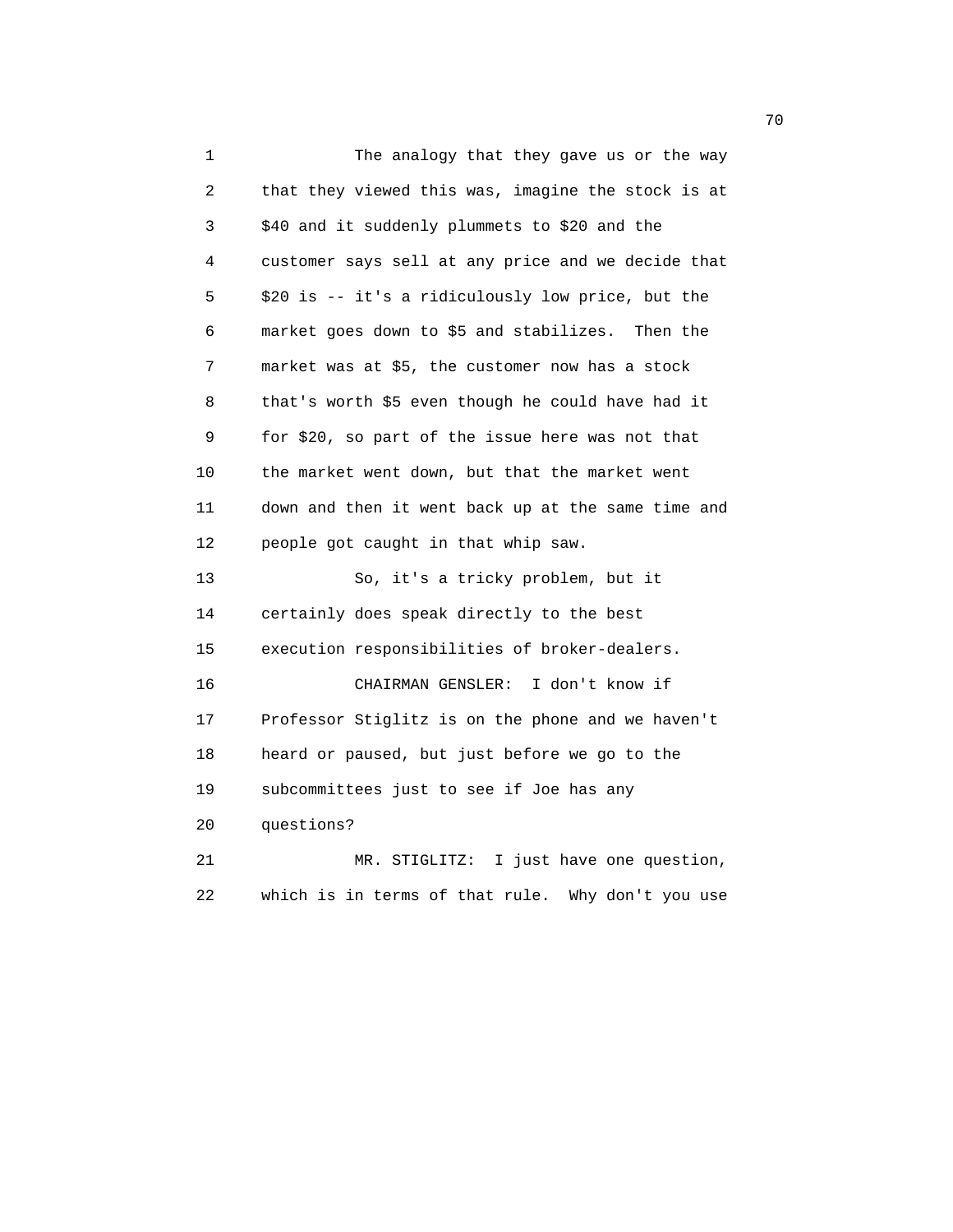1 price incentives to charge brokers for, say,

 2 erroneous trades so that they have incentives to 3 make sure that anything going through their 4 brokerage isn't erroneous? 5 MR. COOK: Well, it is something we 6 could consider doing. I mean, part of the problem 7 with the erroneous trade world is defining what is 8 erroneous under the circumstances. But there 9 certainly are incentives that we could take into 10 account including either charging them for it, and 11 frankly sometimes they are charged by their 12 customers who seek to be made whole. I think that 13 often happens. You could also not have a trade 14 rate process. 15 MR. STIGLITZ: Yeah. 16 MR. COOK: Sorry, go ahead, Professor. 17 MR. STIGLITZ: Oh, no, I understand. 18 It's just that what we're concerned here more is 19 the systemic effects on others, so it's not just 20 the effect on -- with the particular party, and in 21 fact was that on May 6th you did break a lot of 22 trades because you thought it was important for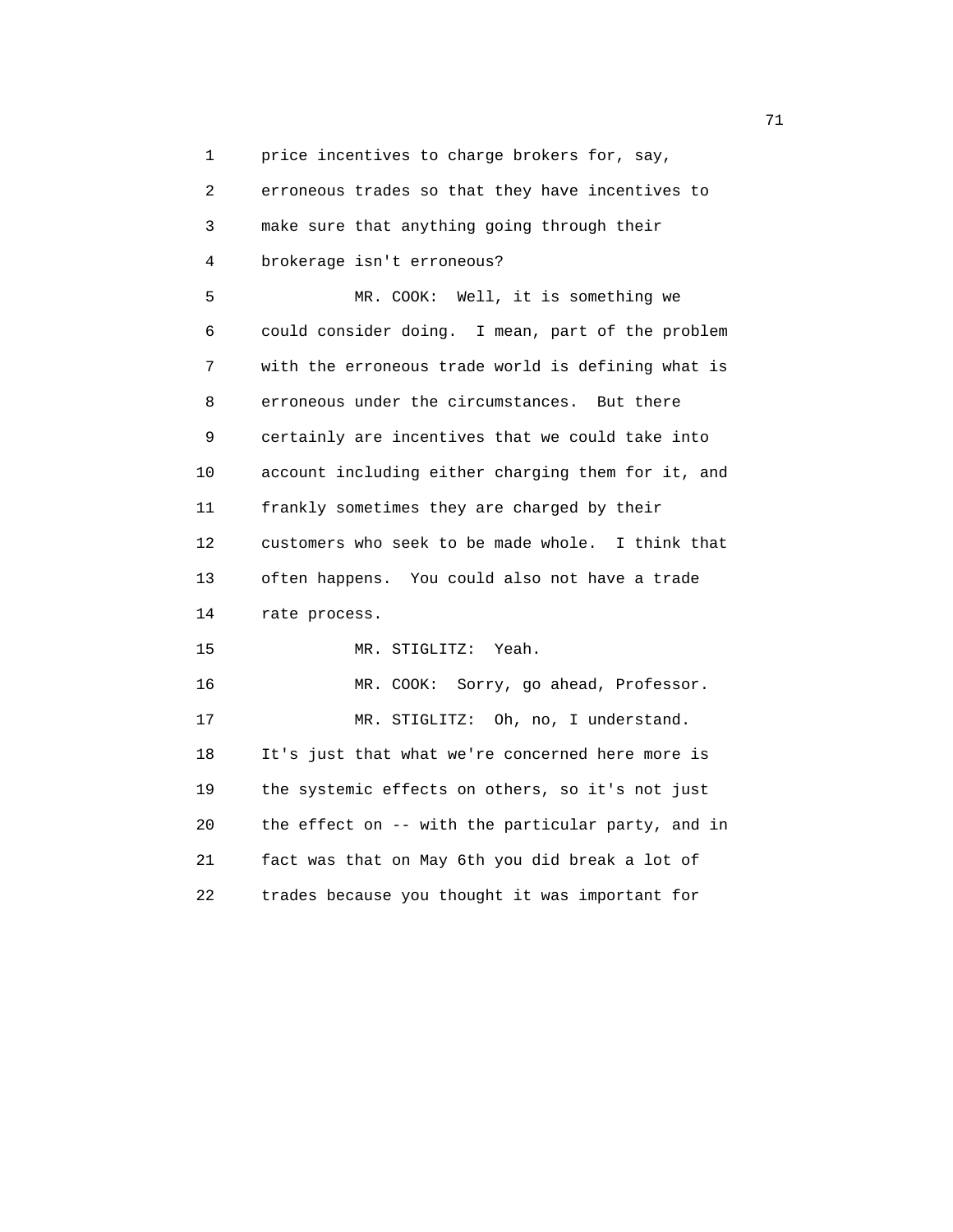1 the systemic -- for the system, and, therefore, 2 the fact that they hadn't designed systems that 3 would avoid that is indicative that the system 4 isn't working well when it's on the magnitude of 5 what occurred.

 6 CHAIRMAN SHAPIRO: I would just add, I 7 think, that with this new rule, I mean, the 8 ultimate paying the penalty is an enforcement case 9 and if reasonable risk management controls are 10 utilized and orders pass through those first, 11 there's always the option it takes a while and 12 it's a cumbersome process in some ways, but there 13 is the option for enforcement action against the 14 broker-dealer with the market access.

 15 MR. COOK: Yes, absolutely. The market 16 access rule is intended to raise the bar and give 17 us a standard against which we can hold brokers. 18 One of the issues with trying to come up with a 19 more particularized fee or charge is, who do you 20 charge and who and under what circumstances and 21 how much, because some people might argue that 22 this was not -- some events around May 6th were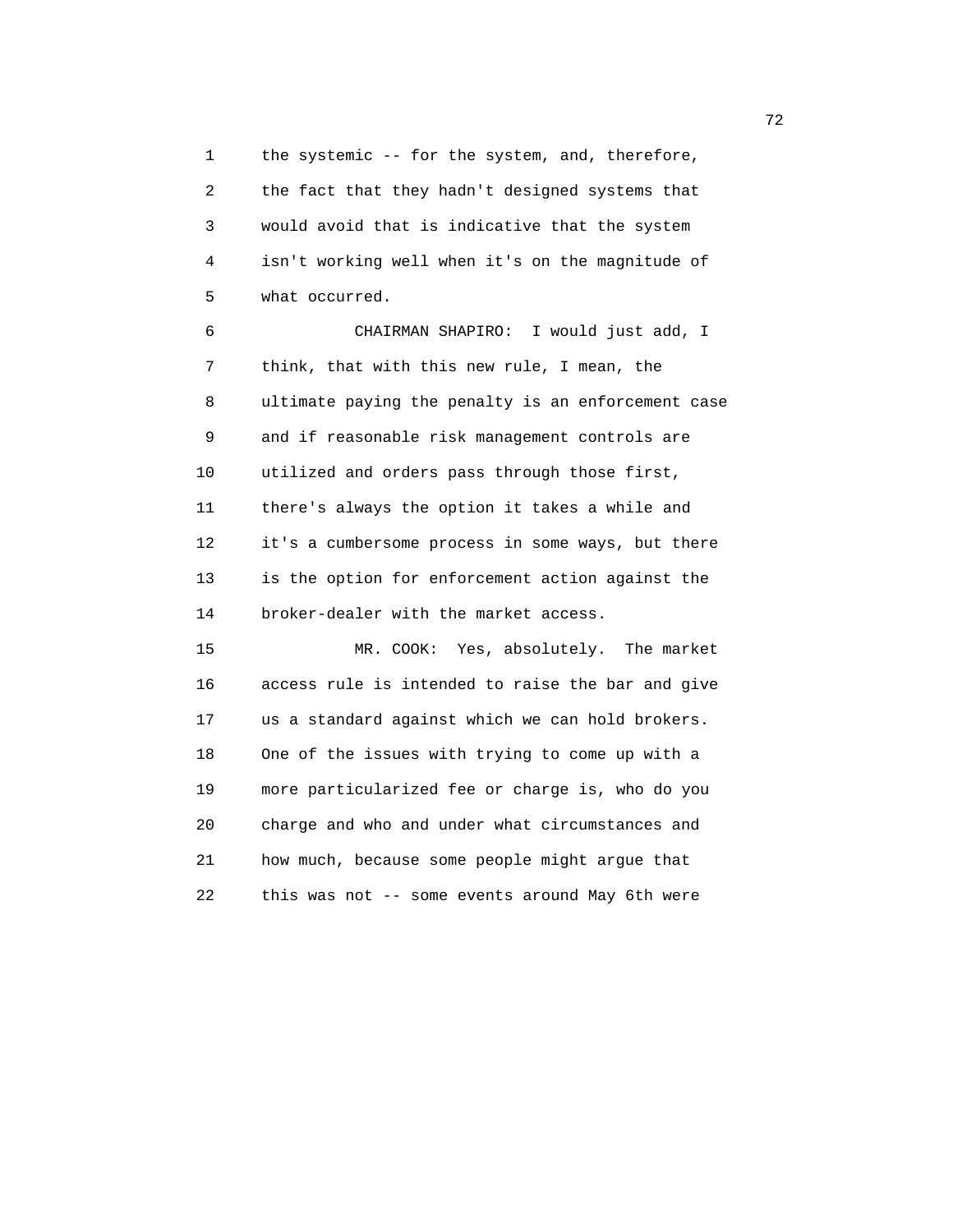1 not necessarily particular actors doing something 2 wrong, but they were responding to the signals 3 they were getting and it's really the system as a 4 whole that needs to be thought through, and I 5 think part of what our approach has been in terms 6 of the circuit breakers, moving to limit up/limit 7 down, the new proposal that we hope to approve 8 soon banning the posting of stub quotes, is to 9 narrow or eliminate the circumstances in which 10 you'd have erroneous trades, because that seems to 11 be the real policy objective in the first place. 12 CHAIRMAN GENSLER: I want to thank the 13 staff, but please stay. 14 As I think we noted at our last meeting, 15 we have two subcommittees of this group and it's 16 important that the public understand what those 17 groups have been doing and the transparency of the 18 subcommittees to report. We have a cross-market 19 linkages subcommittee, which I think Brooksley 20 Born, Jack Brennan, David Ruder, and Professor 21 Stiglitz, Joe Stiglitz on the phone, are on and 22 then we have a pre- trade risk management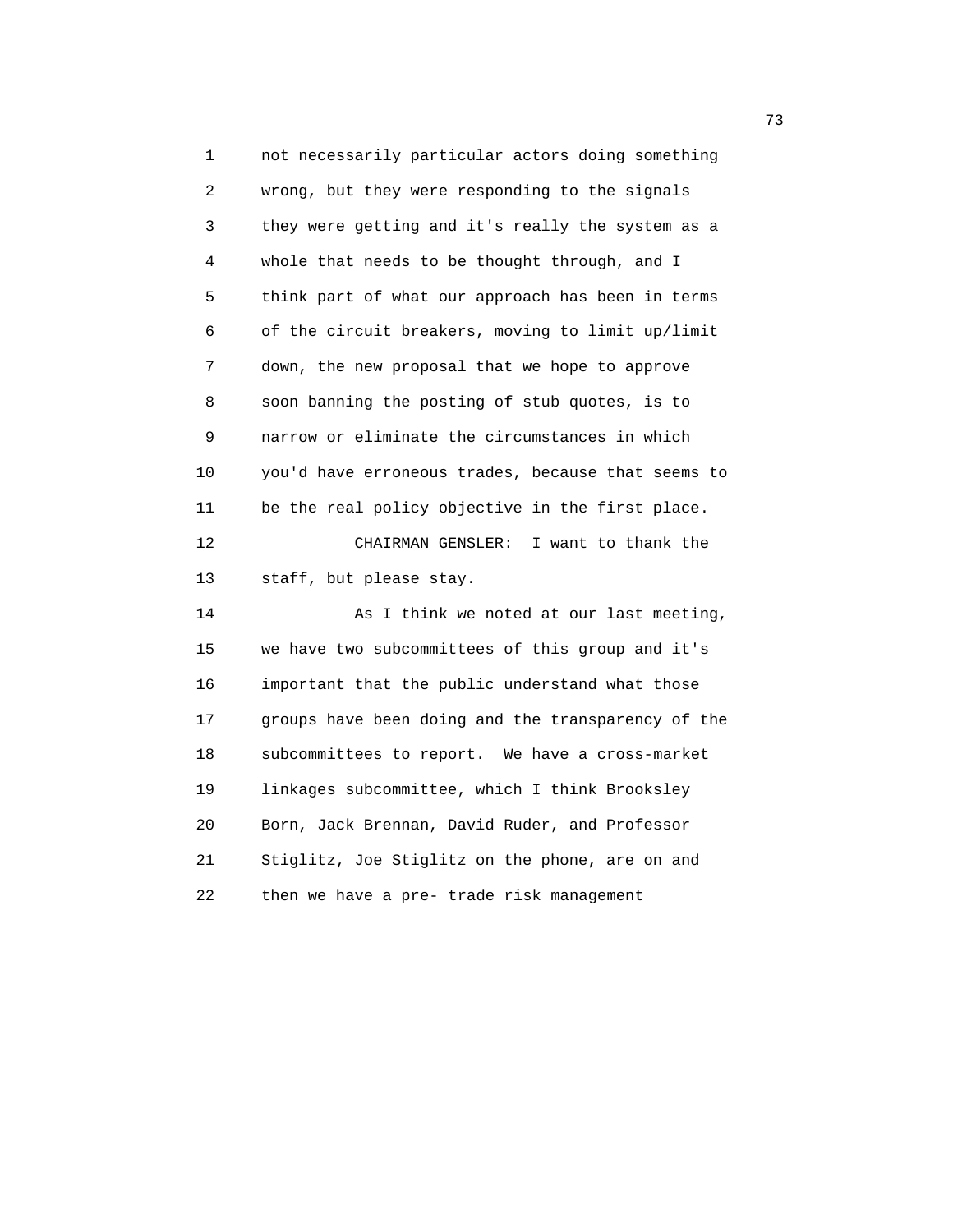1 subcommittee with Robert Engel, Rick Ketchum, 2 Maureen O'Hara and Susan Phillips. And Jack 3 Brennan and Rick Ketchum, in a remarkable show of 4 volunteerism, and an inability to step back when 5 others stepped back faster, are each leading each 6 of these subcommittees. I don't know if we'd go 7 so far as to say chair, but if you want the 8 titles, you can have them. 9 MR. KETCHUM: We don't want the titles. 10 CHAIRMAN GENSLER: But the leads of each 11 of these are going to report. They've had, I 12 think, numerous conference calls, but each of the 13 committees, consistent with Federal Advisory 14 Committee Act or what is known as FACA and the 15 Government In Sunshine Act will now report back to 16 this full committee, as they will in the future as 17 well. 18 I think Rick was going to go first, and 19 then Jack. Is that how it is? Rick? 20 MR. KETCHUM: Thank you, Chairman 21 Gensler. And you've accurately described what has 22 occurred. Our subcommittee has had a number of

74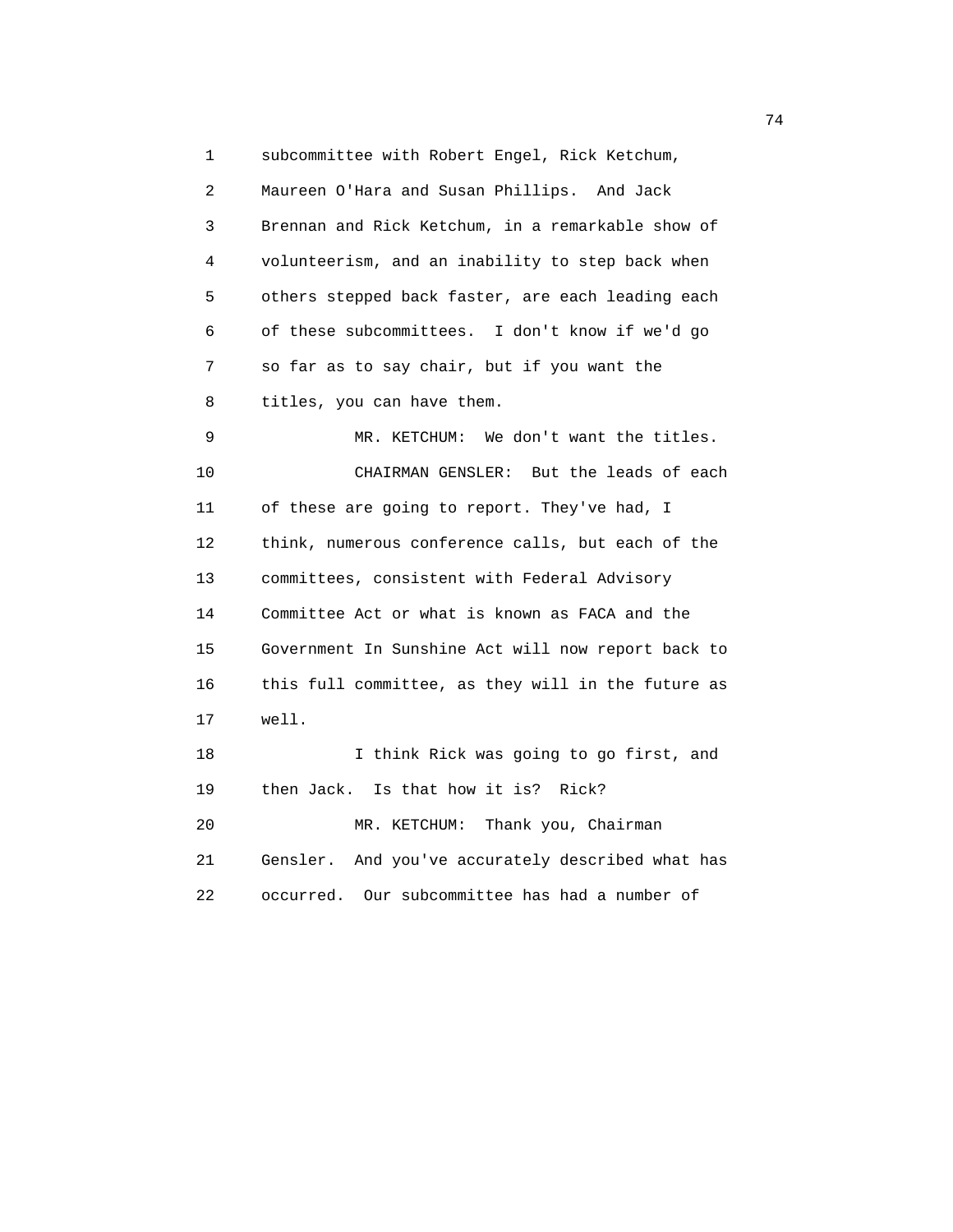1 phone conversations. Our purposes, again, as you 2 know, were limited. They were first to focus in 3 particular in attempting to clarify for our own 4 view, the market environment that existed on May 5 6th and exists today across the securities and 6 derivative markets. Secondly, to attempt to 7 identify issues. We both -- I think both 8 subcommittees attempted to start identifying 9 issues in its preordained area, but given the 10 nature and capabilities of the persons involved 11 and the interconnection to the issues, we 12 identified issues that crossed across the 13 boundaries of both subcommittees. So, in fact, 14 Jack and I are going to hand it back and forth in 15 looking at those issue identifications because in 16 both cases each committee identified in each of 17 the various, what I would say, buckets of issues, 18 similar issues. 19 Let me take, just for a minute, to give

 20 you our perception from our subcommittee of the 21 market environment, pass on to Jack for some of 22 his --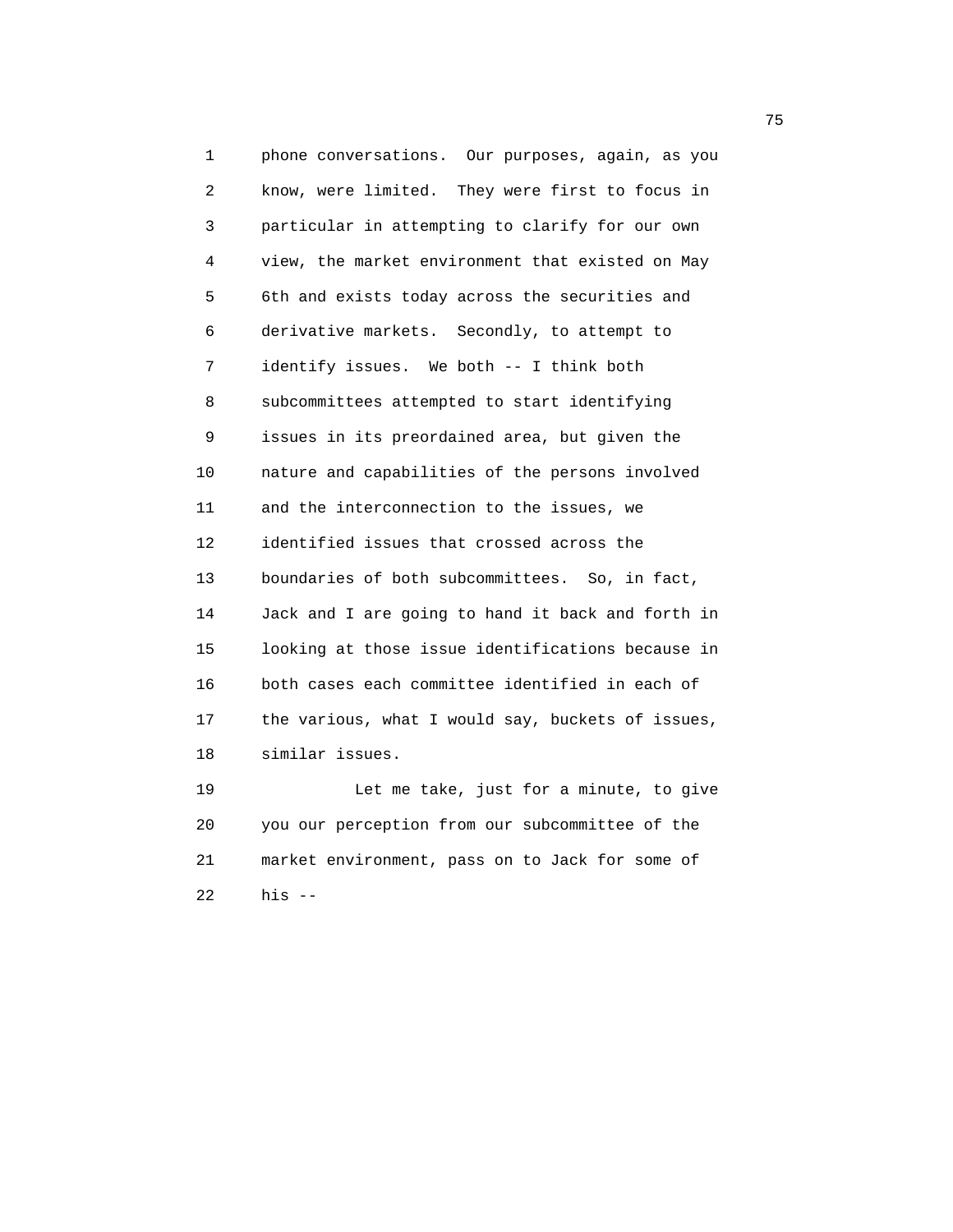| 1  | CHAIRMAN GENSLER:<br>What's the name of            |
|----|----------------------------------------------------|
| 2  | yours?                                             |
| 3  | MR. KETCHUM: Ours is the pre-trading               |
| 4  | issue subcommittee.                                |
| 5  | CHAIRMAN GENSLER: Okay, pre-trading                |
| 6  | issue subcommittee report.                         |
| 7  | Exactly. So, as a table<br>MR. KETCHUM:            |
| 8  | setting -- and then to pass on to Jack for the     |
| 9  | first sets of issues -- we looked, and I think the |
| 10 | Commission staff's excellent summary today as well |
| 11 | as, again, a further compliment for both the       |
| 12 | preliminary report and the final report for the    |
| 13 | care, detail, and thoughtfulness of it. I guess    |
| 14 | we see a few things with respect to the character  |
| 15 | of the market that is that we site neither         |
| 16 | positively or negatively but we think reflects the |
| 17 | marketplace and strongly argues for the            |
| 18 | consideration and attention that the two           |
| 19 | commissions have been clearly giving it.           |
| 20 | Those in first reflect as a result,                |
| 21 | starting from the equity market, which I love so   |
| 22 | much, conscious decisions of the Commission over a |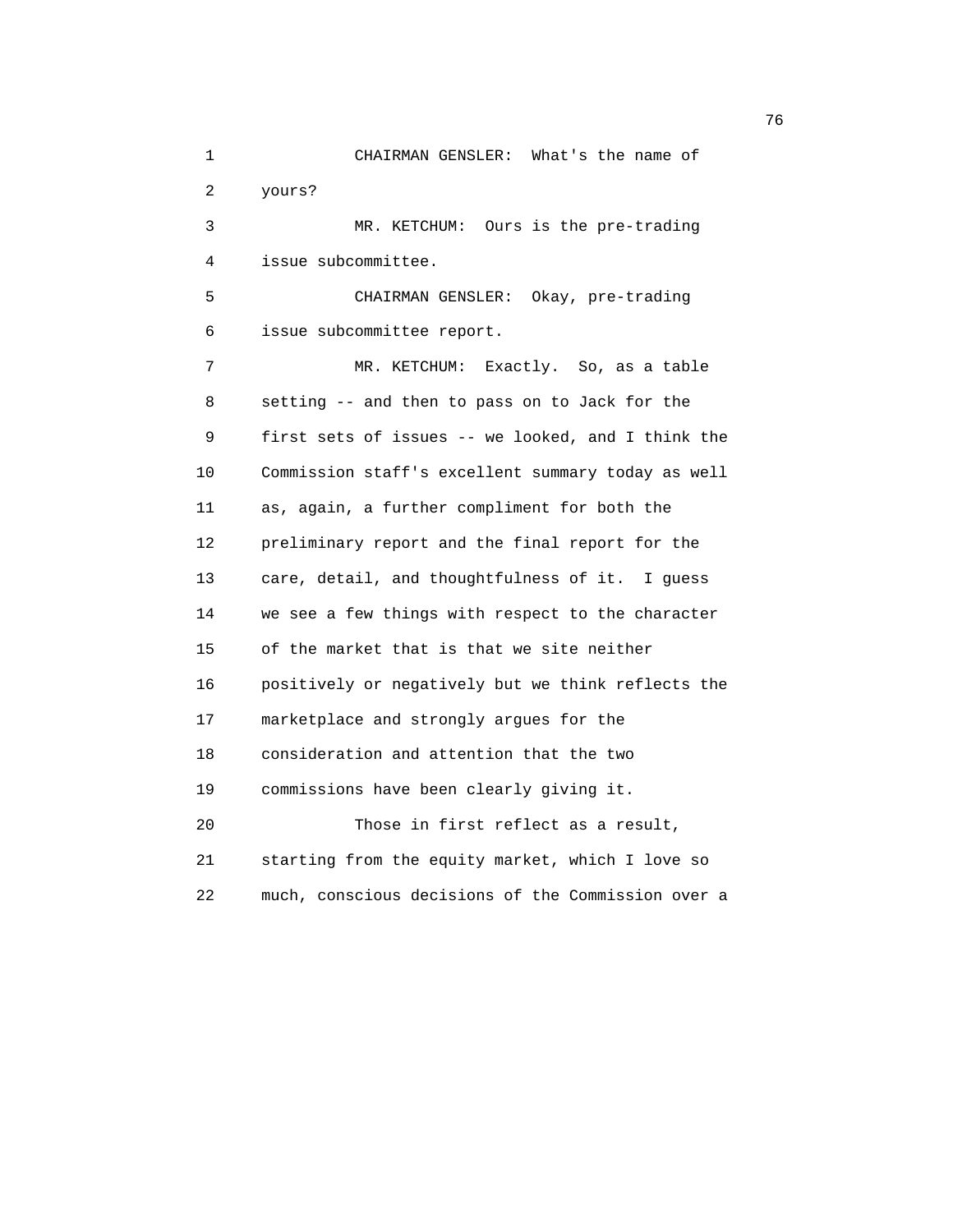1 period of time to encourage for very socially 2 useful reasons, both increased competition in the 3 marketplace for trading environments, quoting, and 4 orders, increased transparency of those orders, 5 and lower -- quite low barriers to entry that are 6 both reflected in the Commission's flexibility and 7 encouraging automated trading systems and 8 encouraging competition across exchanges and the 9 registration of new exchanges. 10 The result of that has been, on the 11 equity side, significant fragmentation that's 12 characterized with a variety of factors. First, 13 that fragmentation has included, as a result of

 14 conscious initiatives of the Commission, a degree 15 of the market that reflects -- that is generally 16 referred to in one way or another of dark pools, 17 but I think while it reflects some independent 18 trading, predominantly reflects dealer trading and 19 proprietary trading through either matching 20 systems or just interacting with customer order 21 flow of that firm or other firms, and that 22 percentage, which has always, in way or another,

ли в село в село во село во село во село во село во село во село во село во село во село во село во село во се<br>Постојата на селото на селото на селото на селото на селото на селото на селото на селото на селото на селото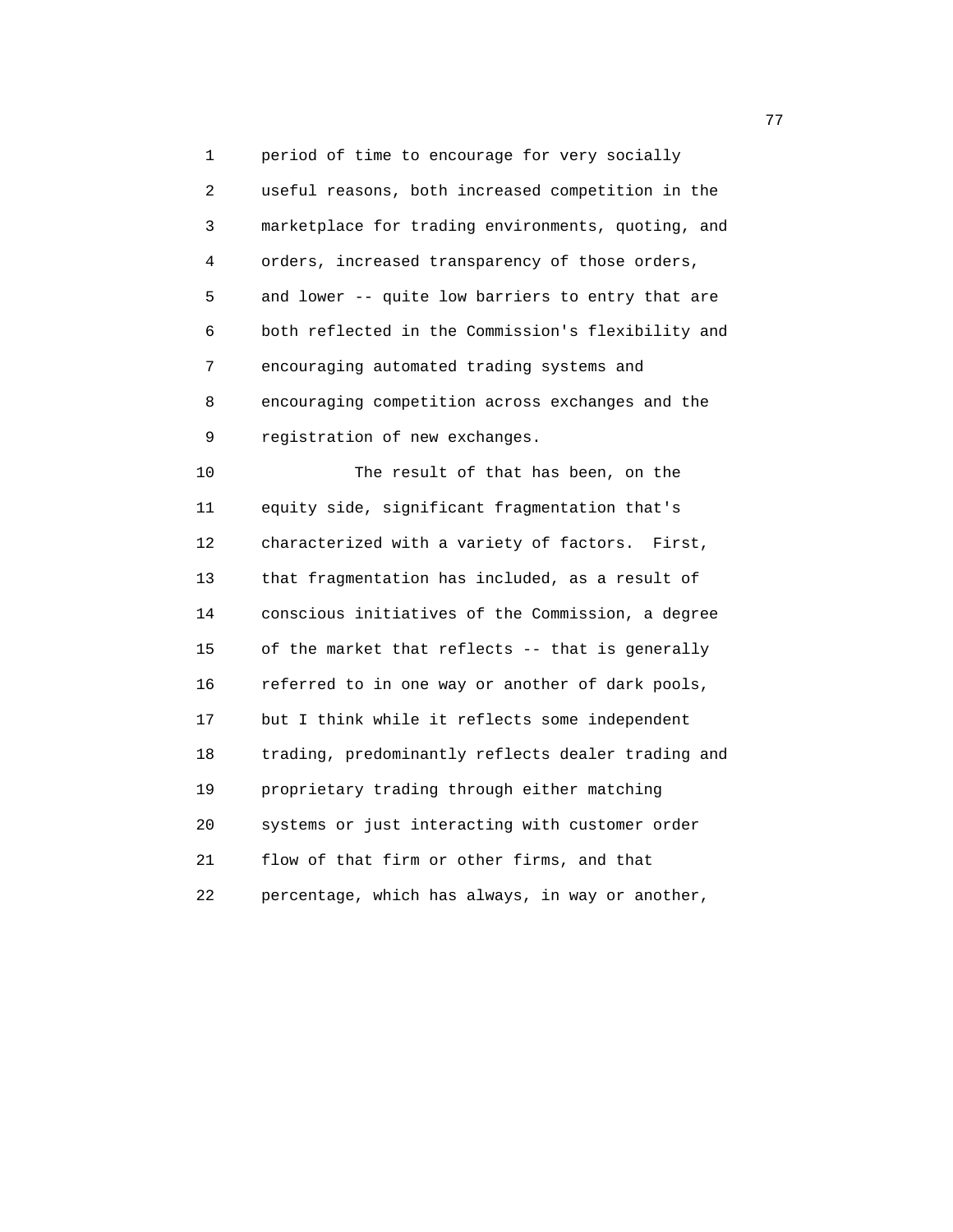1 existed in U.S. markets, has grown now to various 2 different calculations but certainly as described 3 in the report in some ways, to about 30 percent of 4 the transactions and perhaps more of the orders, 5 and as it was reflected earlier, the participation 6 of those dealers may vary and appears to from the 7 report, drops off considerably and leads to 8 routing into the organized transparent 9 marketplaces in time of pressure and volatility. 10 That fragmentation also results in a 11 commoditization of markets from a leverage 12 standpoint, from the standpoint that both markets 13 are quite constrained as to how they price their 14 services, how they encourage particular liquidity 15 providers to leave orders in their marketplaces, 16 and with that, the degree in which they have 17 flexibility to encourage market maker obligations 18 or any regular requirements for continuous quoting 19 at or around the marketplace because, again, the 20 substantial reduction of leverage that has 21 occurred in the electronic market environment. 22 That environment is also encouraged,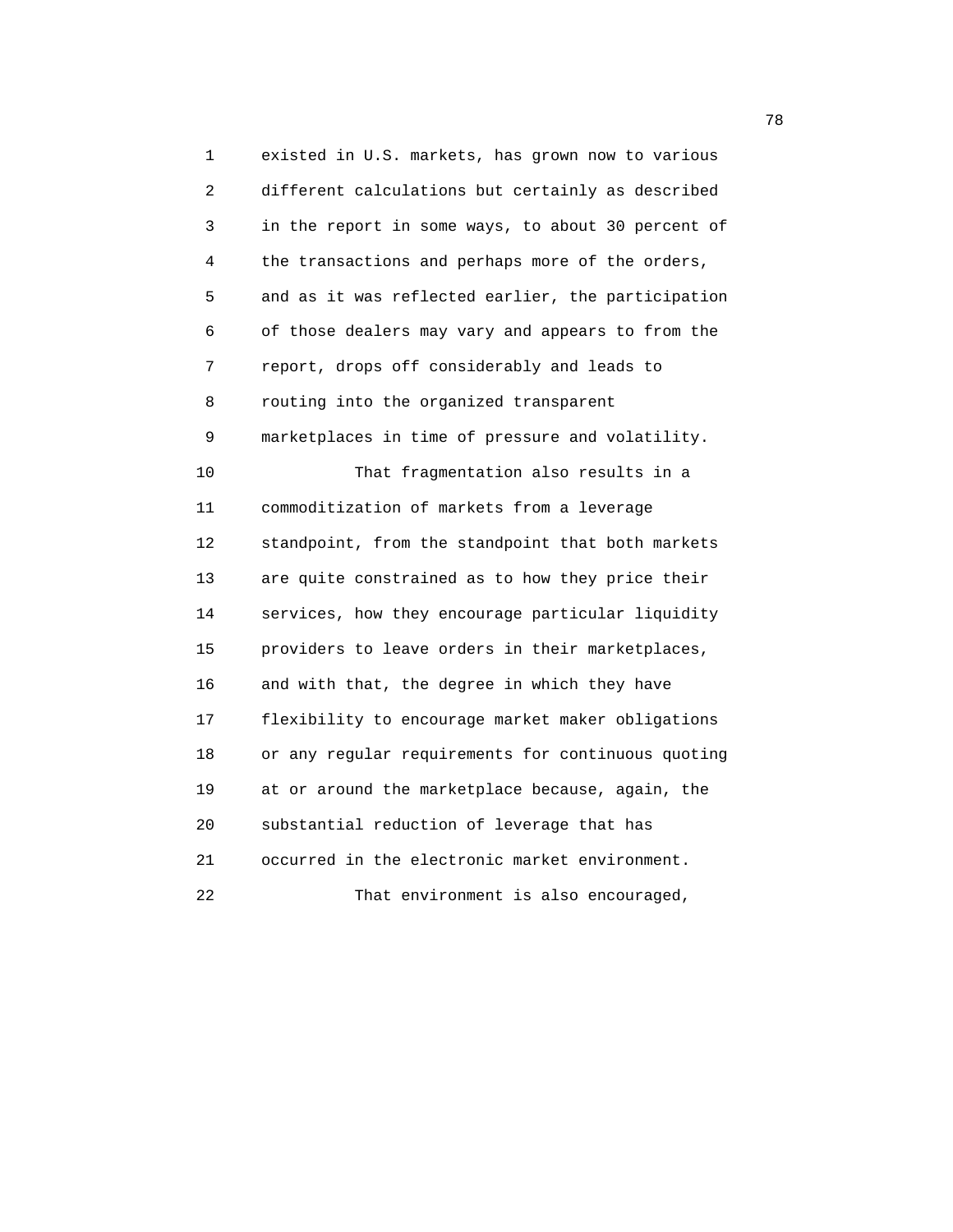1 both because of the fragmentation and because of 2 the flexibility the commissions provide, and 3 similarly on the futures side, the flexibility 4 that the CFTC's provided for an environment, to a 5 high degree levels of high-frequency trading and 6 electronic trading and that electronic trading, 7 again, providing a great deal of liquidity on many 8 occasions during normal times does have impacts 9 with respect to market operations. It creates 10 levels of message traffic that can result in 11 delays as was discussed here, particularly delays 12 at different times with respect to an inconsistent 13 issue with respect to the dissemination of 14 consolidated data as opposed to the individual 15 feeds of each particular market.

 16 In addition, that market structure is 17 characterized by -- again as been noted by the 18 staff and action's been taken by both commissions 19 to look at, a proliferation of algorithms driving 20 that electronic train, and that proliferation has 21 evolved from algorithms that were effectively 22 controlled by a limited number of large firms

ли в село в село во село во село во село во село во село во село во село во село во село во село во село во се<br>Постојата село во село во село во село во село во село во село во село во село во село во село во село во село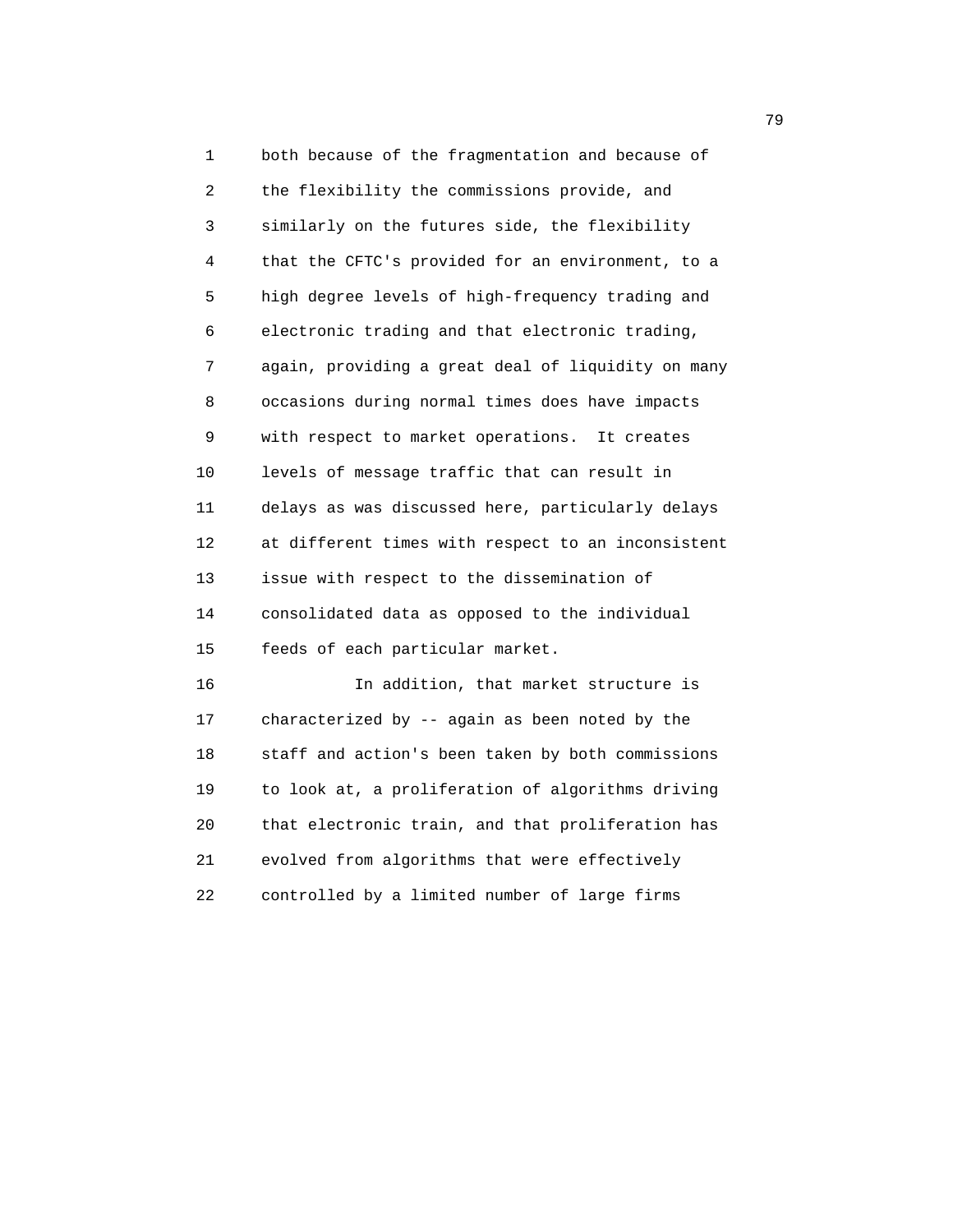1 shifting over time to a variety of vendors 2 providing those services shifting over time to, 3 for lack of a better word, the type of naked 4 access that exists across both broker-dealers and 5 non-broker-dealers directly collocating, and wide 6 varieties of separate algorithm, both development 7 and maintenance and control, exactly Chairman 8 Gensler, the point that you raised.

 9 None of that is described and intended 10 to describe from our subcommittee either from a 11 positive or negative position, but only a 12 reflection of the market that was sitting there on 13 May 6th or arguably for a period of years before, 14 and we believe that the conclusion out of that, 15 certainly that market structure or probably any 16 market structure that provides effective and easy 17 access to electronic trading, is that liquidity 18 problems are inherent difficulties in that 19 high-frequency world that do deserve the attention 20 of the commissions, not with any particular action 21 suggested in that way, but certainly a recognition 22 that in that type of world there will be a regular

en de la construction de la construction de la construction de la construction de la construction de la constr<br>De la construction de la construction de la construction de la construction de la construction de la construct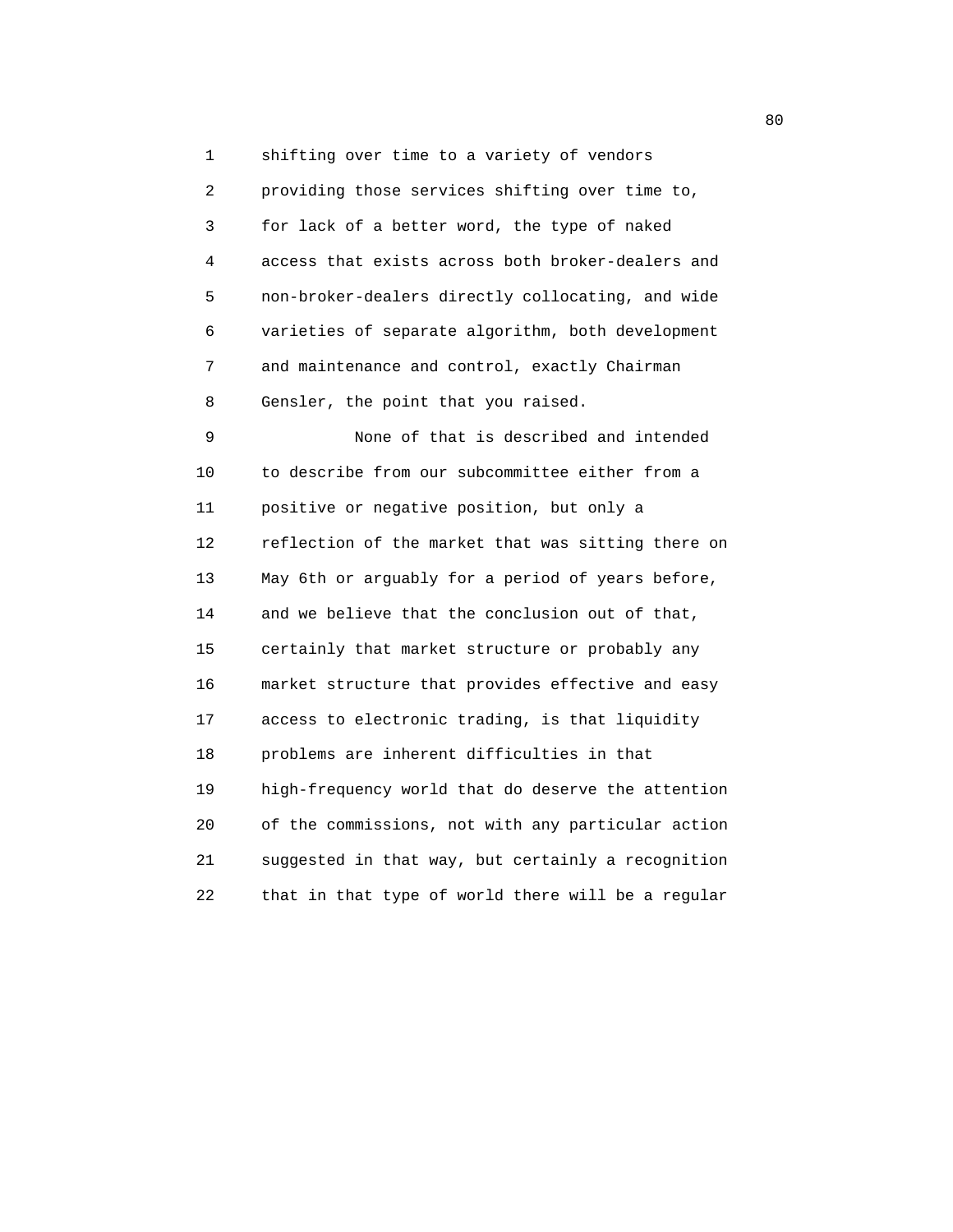1 challenge from the standpoint of liquidity

 2 problems that can result in very significant 3 market volatility and for reasons described in the 4 report.

 5 In addition, we think again, not 6 surprising and consistent with, I think, what 7 Gregg Berman said today, because of the speed of 8 trading, uncertainty becomes a major factor in 9 influencing the behavior of the market and that 10 the questions and risks of that, responses to that 11 uncertainty, are quite substantial because of the 12 ability to immediately either drive substantial 13 opportunistic trading into the market or remove 14 substantial buy or sell liquidity in an extremely 15 quick period of time that exists from an 16 electronic trading environment. 17 And finally, that very fragmentation and

 18 the reality of that electronic trading and the 19 fact that the interrelation between the futures 20 markets, options markets, and securities markets 21 have always been significant in the U.S.

22 environment. That electronic trading has made

experience of the state of the state of the state of the state of the state of the state of the state of the state of the state of the state of the state of the state of the state of the state of the state of the state of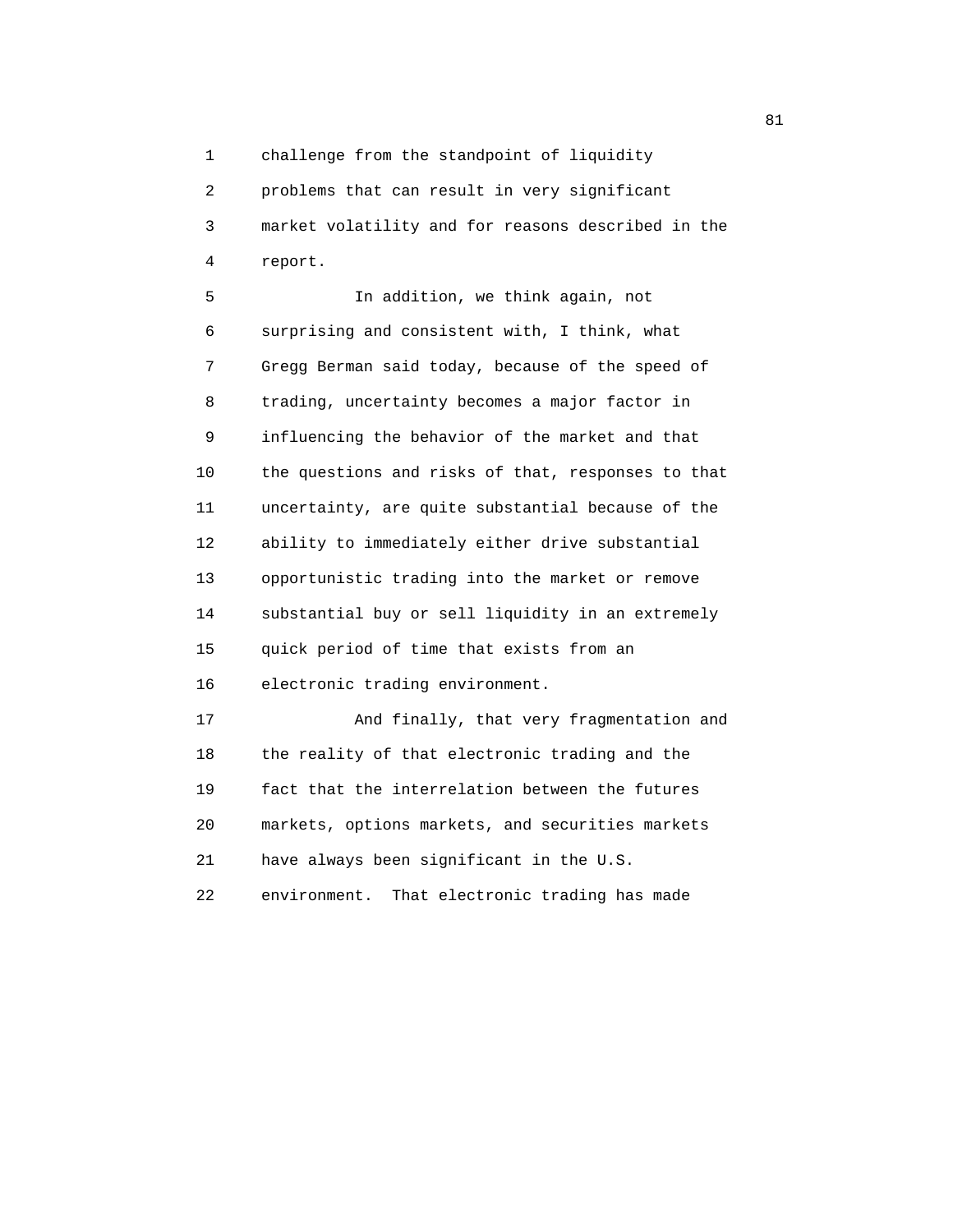1 that interrelation even greater and the importance 2 and issues of coordination across the agencies and 3 across the marketplace is even greater as well as 4 a recognition that electronic trading has allowed 5 efficient access to a wider variety of markets and 6 a wider variety of trading relationships so that 7 not only is it important to recognize that there 8 is interconnection across directly related markets 9 such as the E-Minis on the futures side, ETF 10 options on the S&P Future and the equity markets, 11 but also the relation in a less direct way as one 12 sees from the trading on May 6th across a wide 13 variety of asset classes from foreign currencies 14 and dollar relationships to gold, silver, and a 15 wide variety of other assets that in one way or 16 another trade in a direct or indirect relationship 17 with respect to equity markets. 18 All of that, we think, justifies the

 19 existence of the committee and the attention of 20 the SEC and CFTC and raises a series of issues 21 that we've tried to order from the standpoint of, 22 although they're interconnected in a variety of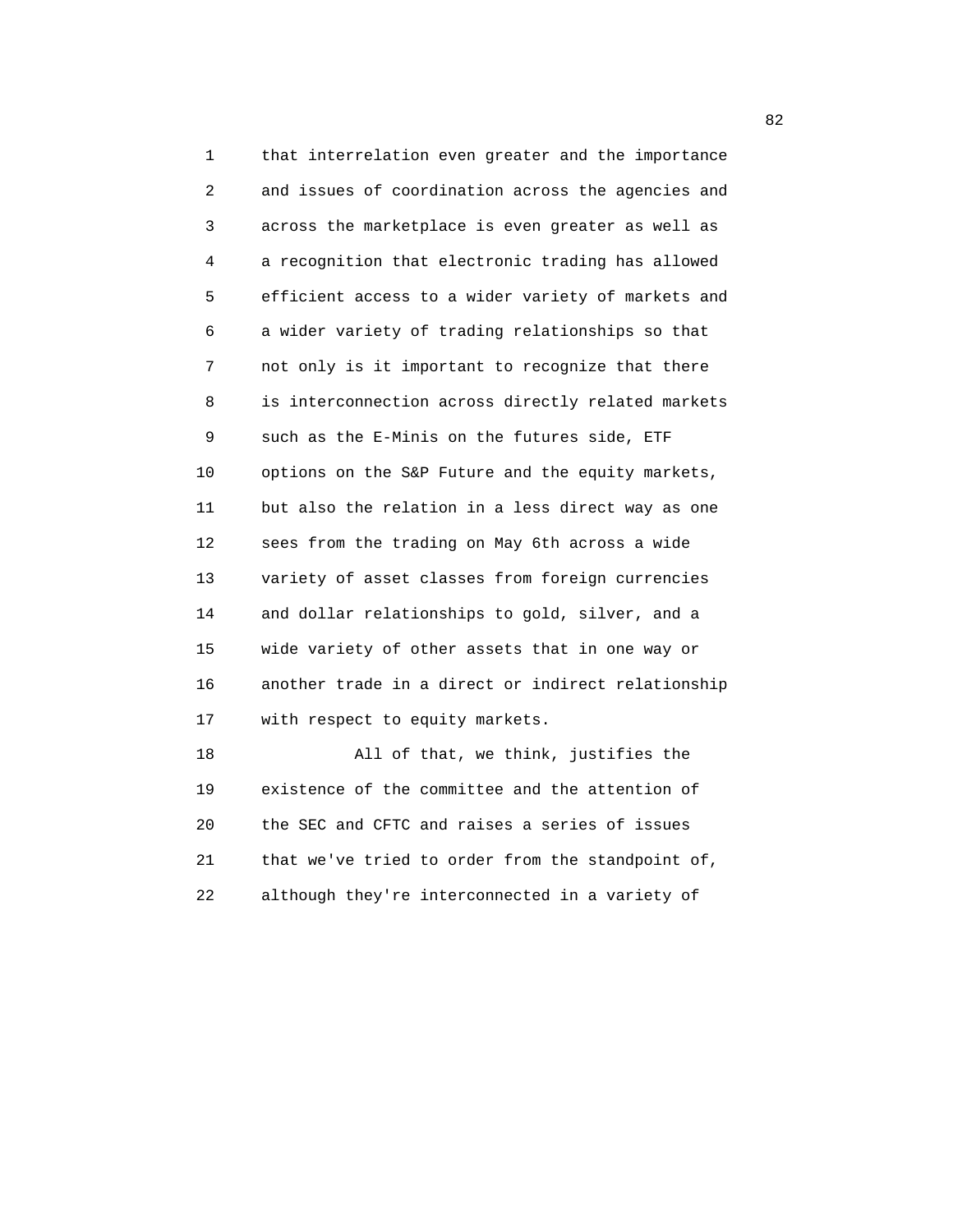1 ways, and with that, for the first couple buckets, 2 I'll pass it to Jack Brennan.

 3 CHAIRMAN GENSLER: Thank you, Rick, for 4 the committee report or at least part of it 5 because I gather we're going to go back, but Jack, 6 I gather you're probably the post-trade committee 7 then --

 8 MR. BRENNAN: We're cross-market 9 linkages and we do want to reiterate, one, the 10 thanks to the staff for terrific work. The sprint 11 from basics to the first report and then the 12 subsequent report with your final findings. It's 13 very impressive work, and congratulate the 14 commissions on the fast action, you know, the list 15 of actions that was presented this morning is very 16 impressive and not comprehensive and not final, 17 but really impressive, and so we think it's very 18 important to get at one of the key themes that our 19 committee has focused on -- our subcommittee has 20 focused on -- which is investor confidence, and a 21 lot of what we hear in all of this, you know, in 22 our deliberations, the issue of investor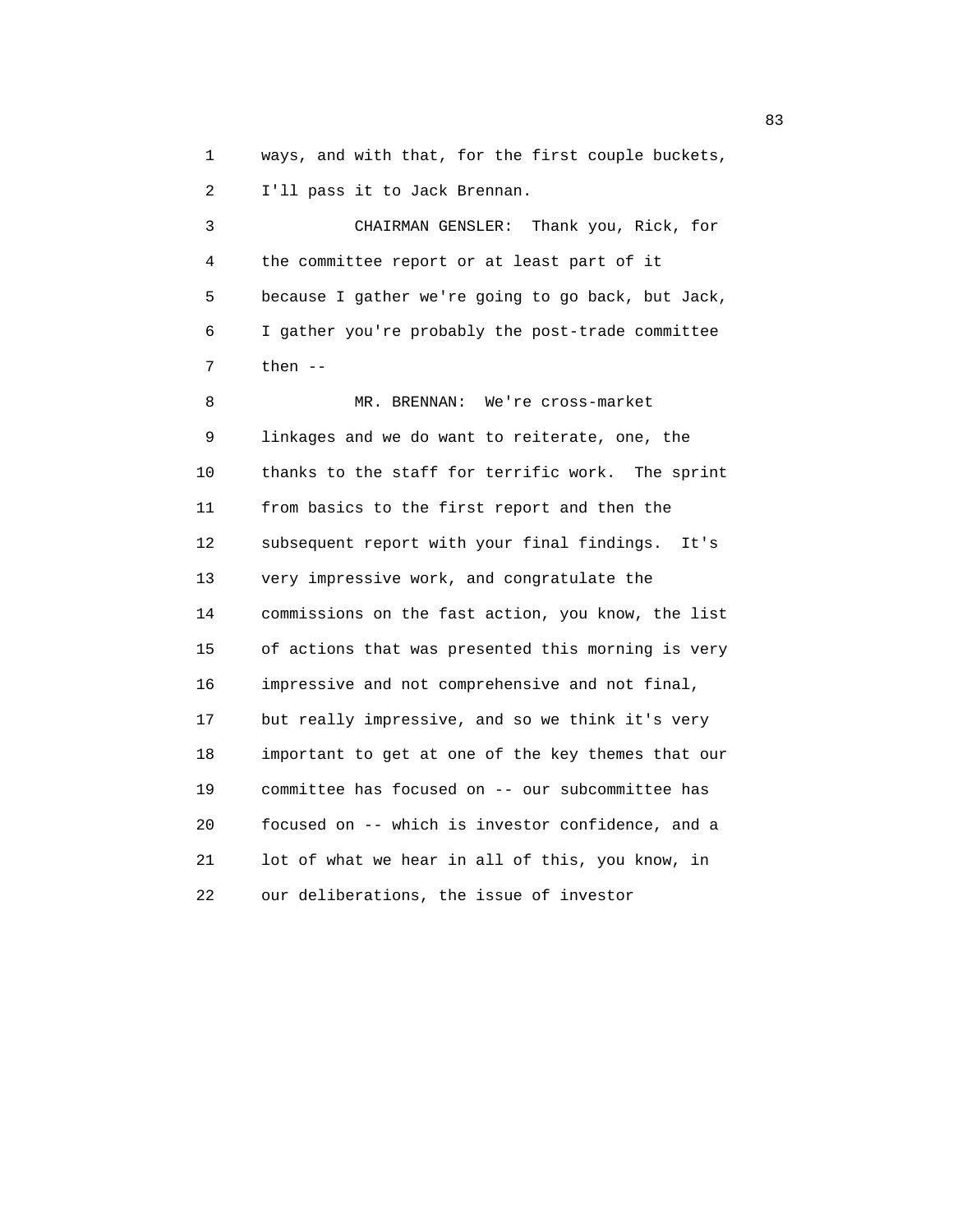1 confidence is very important as is -- and because 2 we started out at cross-market issues, sort of 3 regulatory mechanisms that I will spend a little 4 time on, too, today.

 5 Rick mentioned the third theme that sort 6 of colored our conversations which is, you know, 7 the interdependency, the automation, and the 8 highly connectedness among the markets that is, 9 you know, part of our lives today and we're not 10 going to go back to a different environment nor 11 necessarily would anybody want that, but it does 12 color the next two themes that I would expose from 13 our group, but they're really shared themes, as 14 Rick said. Much as you tried to herd us into 15 camel bins, we apparently had good springs and we 16 jumped out without that last straw on our backs. 17 MR. KETCHUM: Though jumped out entirely 18 independently and separately. 19 MR. BRENNAN: Yeah, thank you, Rick. 20 You're the regular, I'm not. 21 So, the first area that we'd like to

22 comment on, and it will seem a tad redundant, but

84 **84**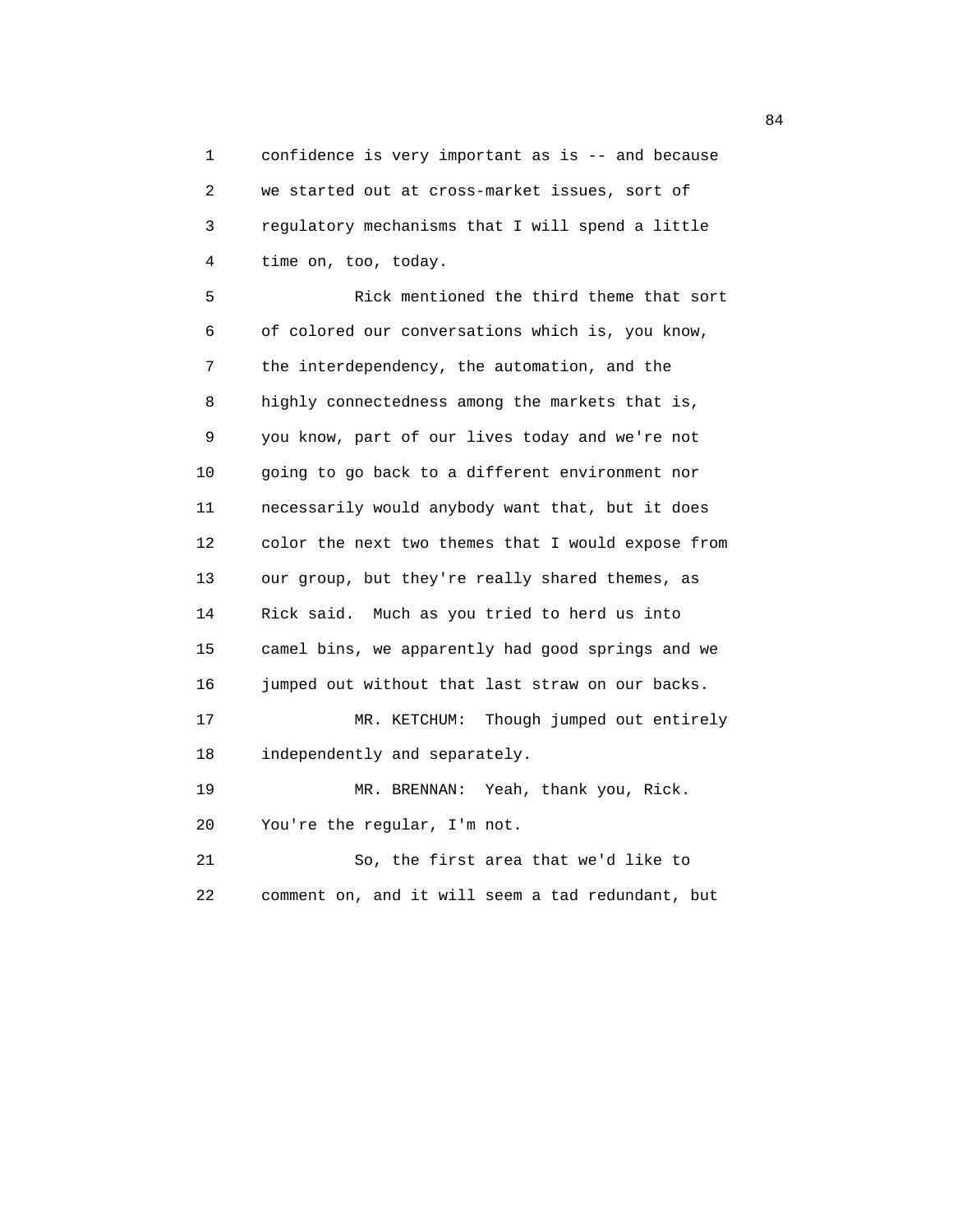1 I would call it reemphasis on some of the areas 2 you're already working on, and that is trading 3 halts and market pauses.

 4 Again, if you think of anything that 5 gets right at interconnectedness, and more so 6 today than ever and the most obvious place being 7 the spider, the E-Mini options markets, the 8 interconnectedness is very much there.

 9 So, again, you've addressed some of 10 these but we want to just share it where we went 11 at this -- the committee members went at this 12 independently, certainly, the issue of market 13 halts and cross-market halts. Robert, you were 14 just talking about it, but it's so important to 15 look forward, not back, from our standpoint with 16 respect to what are the metrics. Is the S&P 500 17 correct? Should it be the, you know, a far 18 broader index? And at what level does it get 19 triggered, how long, et cetera? And then, in a 20 sense, a more -- a broader question which is do 21 they make sense? Are cross-market halts the right 22 mechanism? Which leads to the second issue, which

en andere de la constantin de la constantin de la constantin de la constantin de la constantin de la constantin<br>En 1930, en la constantin de la constantin de la constantin de la constantin de la constantin de la constantin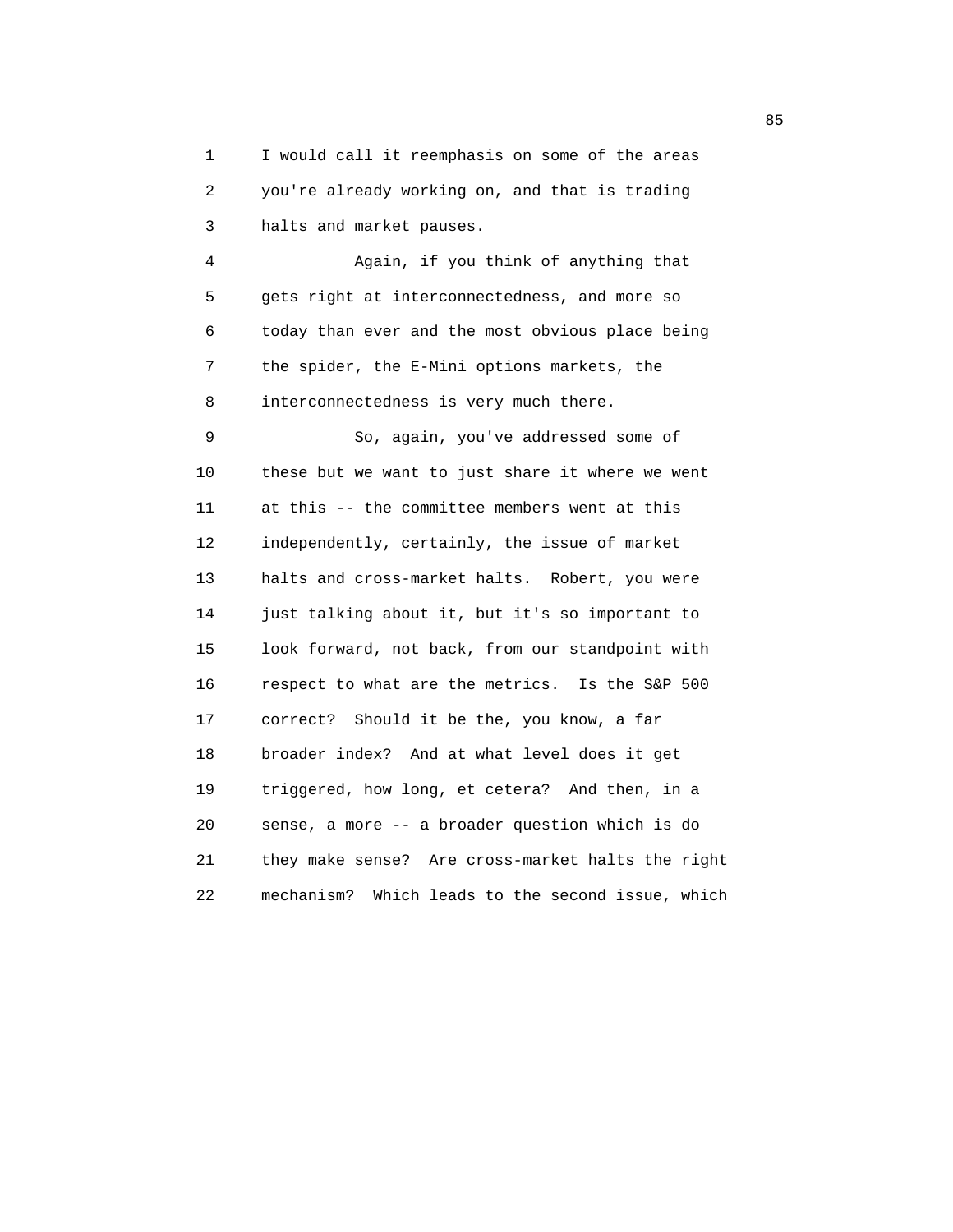1 is thematic, and again has been addressed here, 2 but very important from our standpoint, and that 3 is the whole issue of pauses versus halts and we 4 think as you look at the results of your work, the 5 staff work, and this came up in our first meetings 6 and it's come up continually, you know, is that 7 the new world? Are pauses -- particularly as it 8 relates to the stock markets -- the new world? 9 But is it implementable in an area where there are 10 40 trading menus for stocks? We think it deserves 11 an awful lot of attention because the 12 differentiated behavior of different markets 13 during May 6th, but symptomatic of where we are 14 today, makes it incumbent on us to look at a 15 different mechanism, much as we looked at a 16 different mechanism back in '87 and put the halts 17 in place. So, that's a critical issue that we 18 would like to see addressed further, we know you 19 will, in addition the whole cross-market issue, do 20 they make sense, and how.

21 The third issue, it gets more to the 22 mechanics of specifically the stock exchanges and

en de la construcción de la construcción de la construcción de la construcción de la construcción de la construcción de la construcción de la construcción de la construcción de la construcción de la construcción de la cons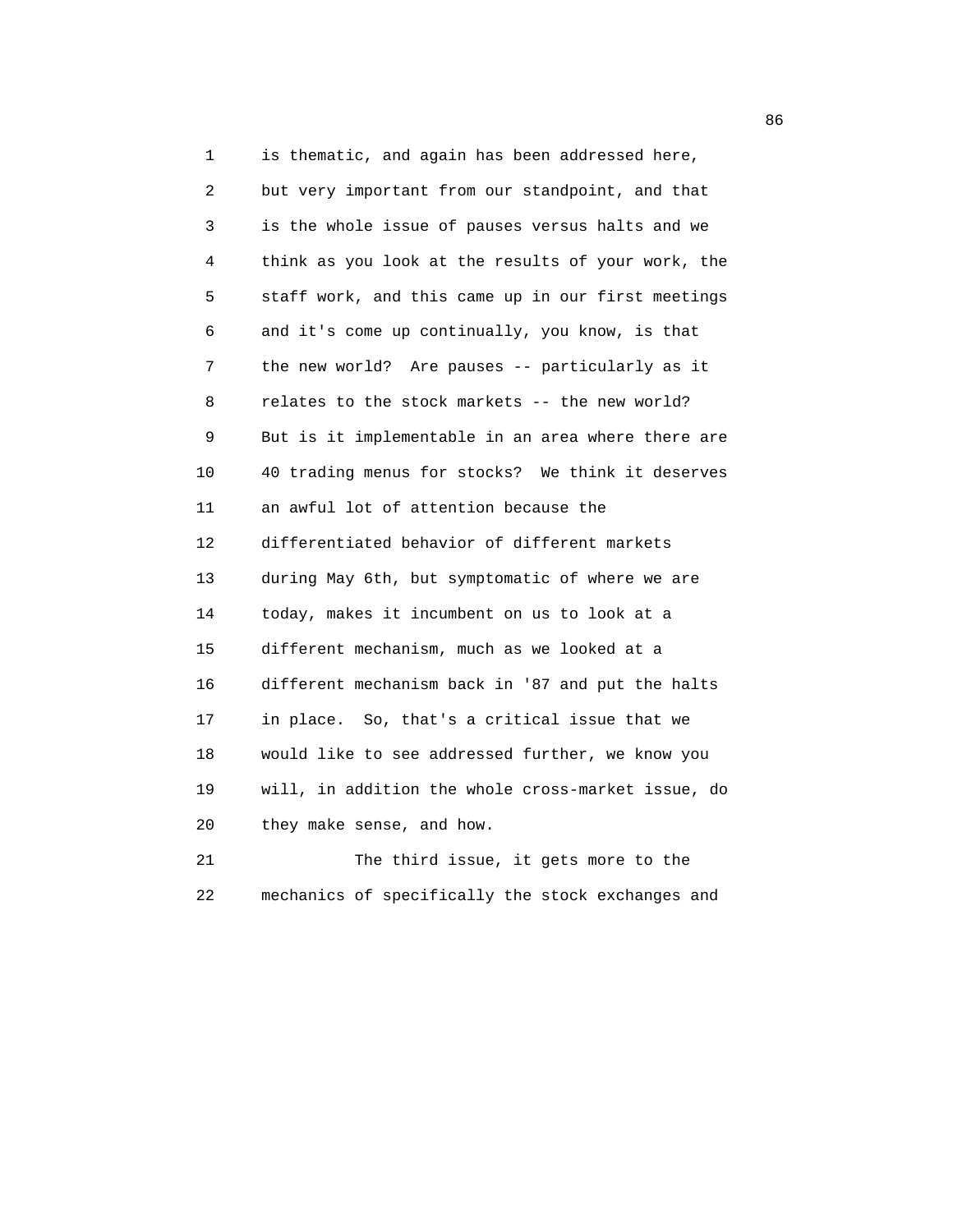1 that is LRP's self help. Again, I'll speak for 2 myself, not totally clear whether they were 3 beneficial, deleterious, didn't get as much play 4 in the second report as in the first report, but, 5 you know, simple question of they're recognizing 6 there are huge implementation challenges, but does 7 May 6th and what we learned from there raise 8 questions at the exchange level itself? 9 And then the final -- a final, not the 10 final -- we wouldn't assert that all of this is 11 comprehensive, but -- question specific to a 12 product type, which is ETFs. Very new and just 13 the question being asked which I know you've 14 asked, are there special rules needed or related 15 to broad market ETFs? Because their functional 16 characteristics are so similar to a product 17 regulated in other venue, obviously the futures 18 market, and again a market, as we've spoken about 19 in these committee meetings so far, that has 20 become very large and ubiquitous. 21 The last item, we obliviously, and we

22 know you will, and Robert you already alluded to

87 and 2012 and 2012 and 2012 and 2012 and 2012 and 2012 and 2012 and 2012 and 2012 and 2012 and 201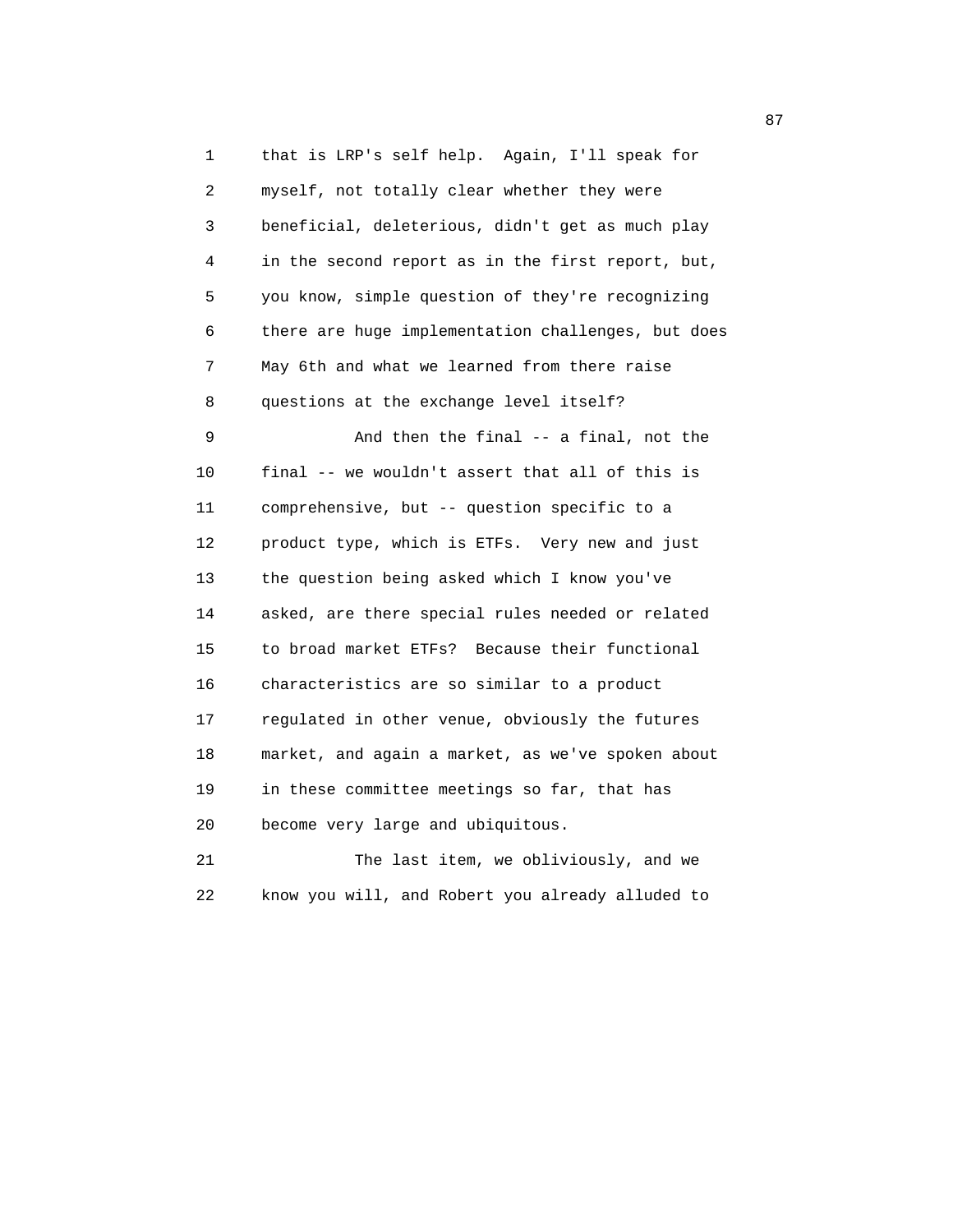1 it a bit, was the single stock futures -- single 2 stock circuit breakers. Terrific -- terrific 3 idea, both spiritually and actually when you 4 implemented them. The FINRA board would like to 5 take credit for making you do it, but that 6 wouldn't be quite legitimate, but we'd like to 7 think it -- since it went well, we'd like to take 8 credit for it, the governors of FINRA, but we 9 should, as you already said, are they working 10 right? Why? You know, are we fat finger 11 susceptible and other things? But an innovation, 12 in an instant in some ways, but sometimes they're 13 great innovations, so as a specific takeaway we'd 14 like to see that looked at. 15 That's the first, Chairman, theme that 16 I'd like to address on behalf, really, of both 17 committees independently. Thank you, Rick. The

 18 second one is -- and we've, again, addressed this 19 at a -- in your reporting out, and that is the 20 whole issue of market access and transparency, you 21 know, the theme of fair and equal access and how 22 do we think that plays out today in this highly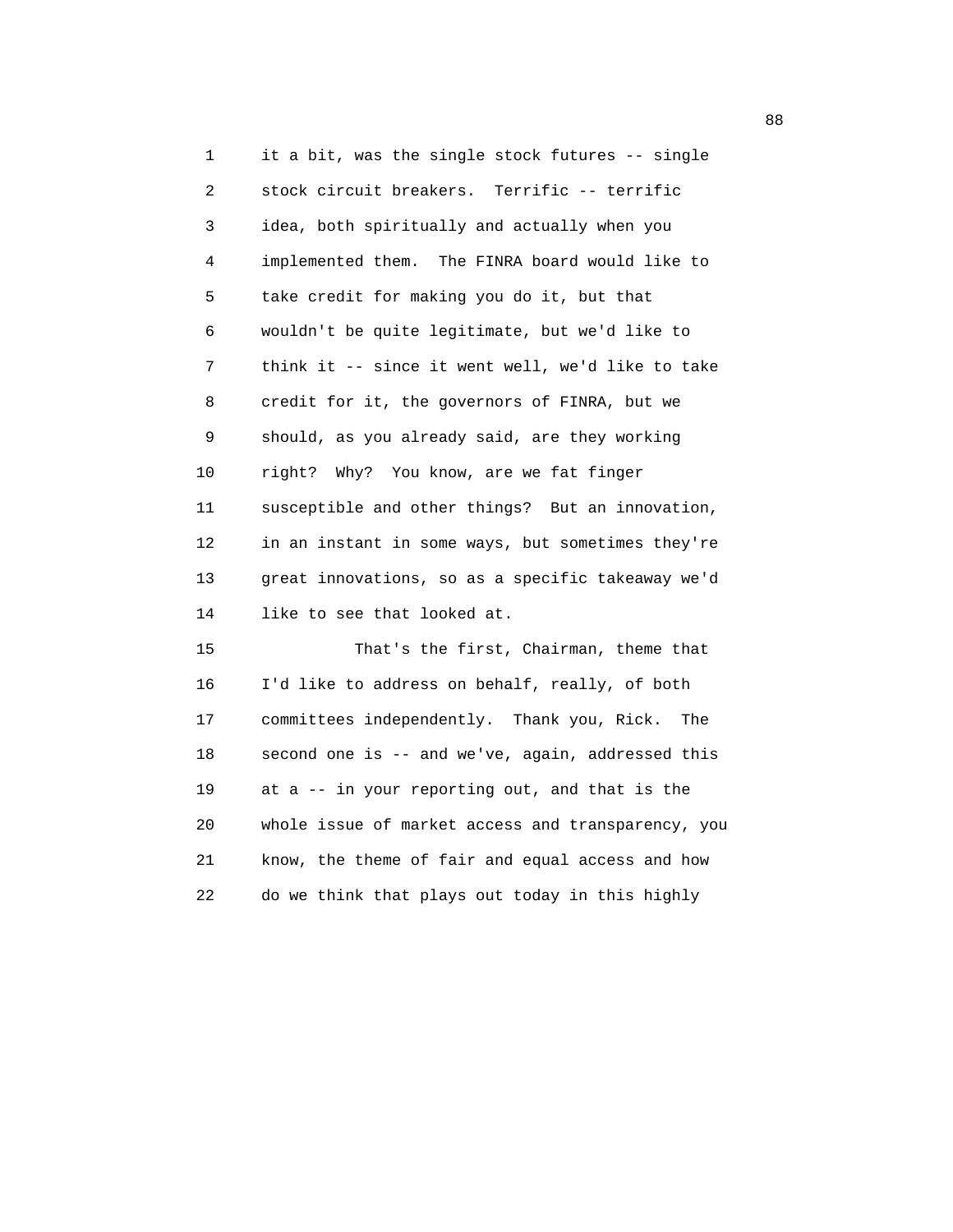1 interconnected market. You've already discussed 2 some of them and frankly as we were having our 3 last meeting, you were issuing a rule around 4 sponsored access and direct access. The questions 5 -- and this is, again, a question that will come 6 up in many areas -- that we think get highlighted 7 in this episode and in your work, is about 8 responsibilities that come with privileges and 9 it's not just with respect to this specific issue 10 of sponsored access and direct access, but I know 11 in our subcommittee's conversations it kept coming 12 up again and again and again. If you get a right 13 or you have a right or you're granted a privilege, 14 what are the responsibilities that come with it? 15 And have our sense of, what are the 16 responsibilities, kept up with the evolution of 17 the privileges that have been granted? And, 18 again, a similar theme comes up in collocation. 19 You know, I think it's safe to say we don't expect 20 anybody to roll back the clock and, you know, 21 Robert, you mentioned, so it's a mile -- you want 22 to be a mile away, if we say you have to be a mile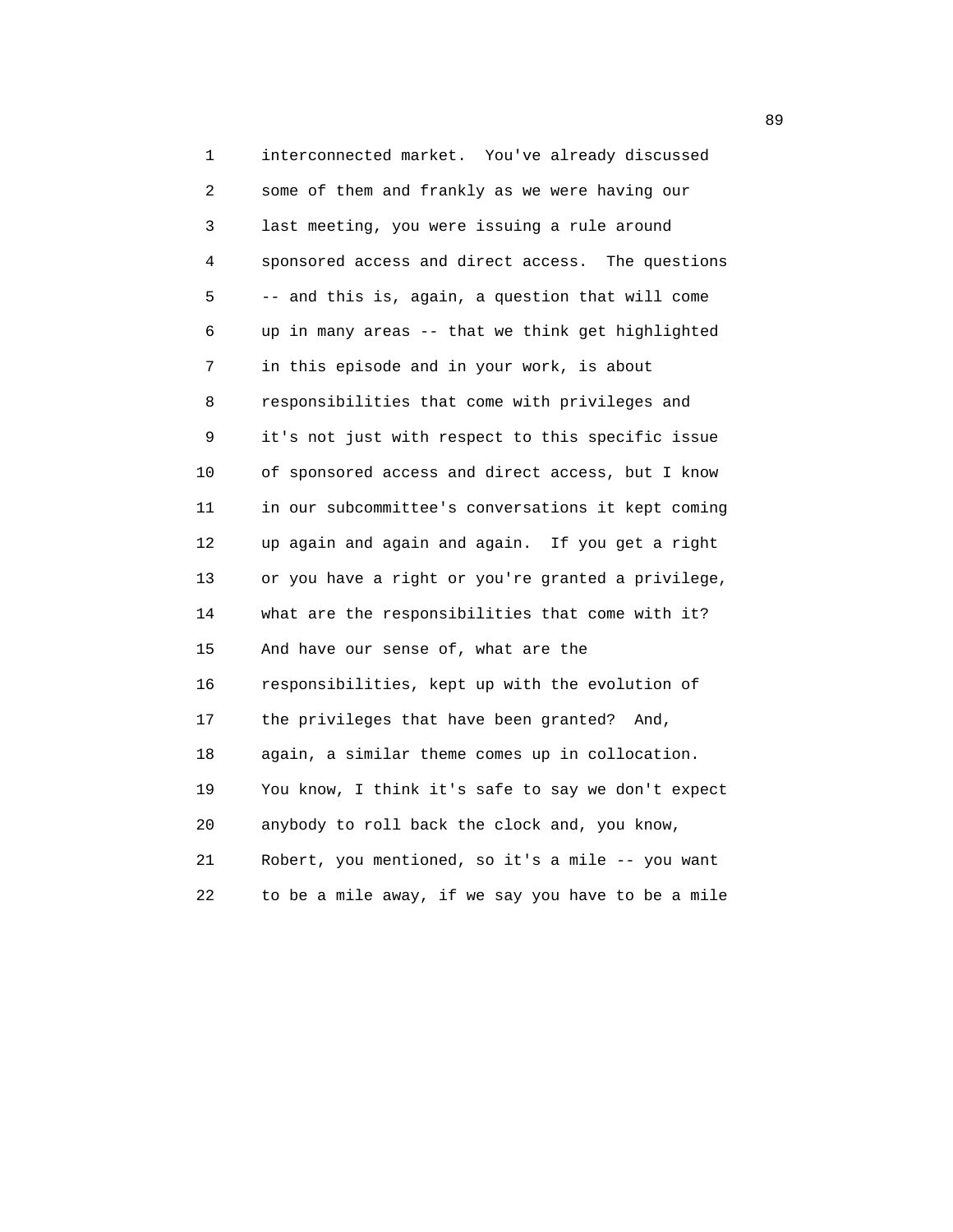1 away. I said jokingly, I want to be in the real 2 estate business near -- near the data. Forget 3 about being in the markets, the better business is 4 being in the real estate business right near the 5 exchanges, but, again, are there responsibilities 6 that come with collocation?

 7 And do we think collocation has an 8 effect beyond that which we believe is fair? You 9 know, the whole theme of high-frequency trading 10 when we were sort of -- when we were thinking 11 about both committees' reports, you could have had 12 a whole theme on -- a whole separate section -- we 13 could have had a high-frequency trading subgroup 14 if we wanted to because it runs throughout this, 15 but clearly the market access and transparency, 16 because it gets to practices and it was already 17 asked about, Professor Stiglitz asked about, you 18 know, should there be prices -- should there be 19 incentives around behavior, and one of the big 20 questions from a market access and transparency 21 standpoint has to do with quotes that are pulled. 22 And, you know, we look and we say, are withdrawn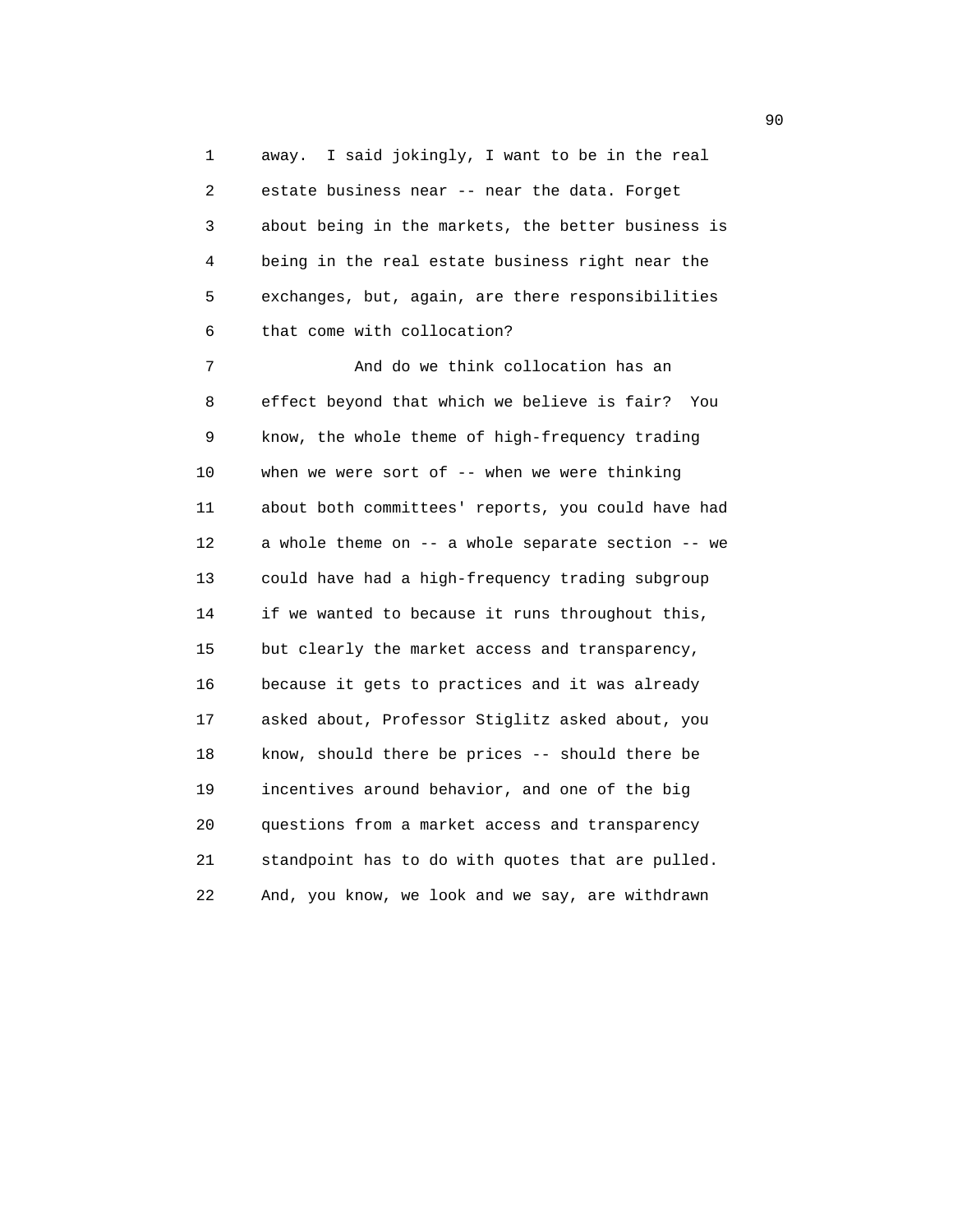1 orders in this environment at the speed at which 2 markets work problematic to -- and come back to 3 the macro theme from our subgroup -- which is 4 investor confidence, and is it false liquidity? 5 Does it look like there's much more there than 6 there is? Market book depth, obviously, is a 7 whole other subject matter, but when it comes to 8 specifically high-frequency trading, it's a 9 question of whether that practice benefits from 10 the good markets and can accentuate problems in 11 bad.

 12 Gregg, you said it looks like they're 13 buying and selling, they're on May 6th, but it's a 14 bigger question than that as to whether there's -- 15 there are appearances and behaviors that run 16 throughout -- through the normal markets, that 17 should raise concern. We ask the question, we ask 18 it without prejudice, but we think it's a theme 19 that is very much live.

 20 So, those two themes, we think, are 21 vitally important for additional work. You're 22 already doing a lot in that regard, but critically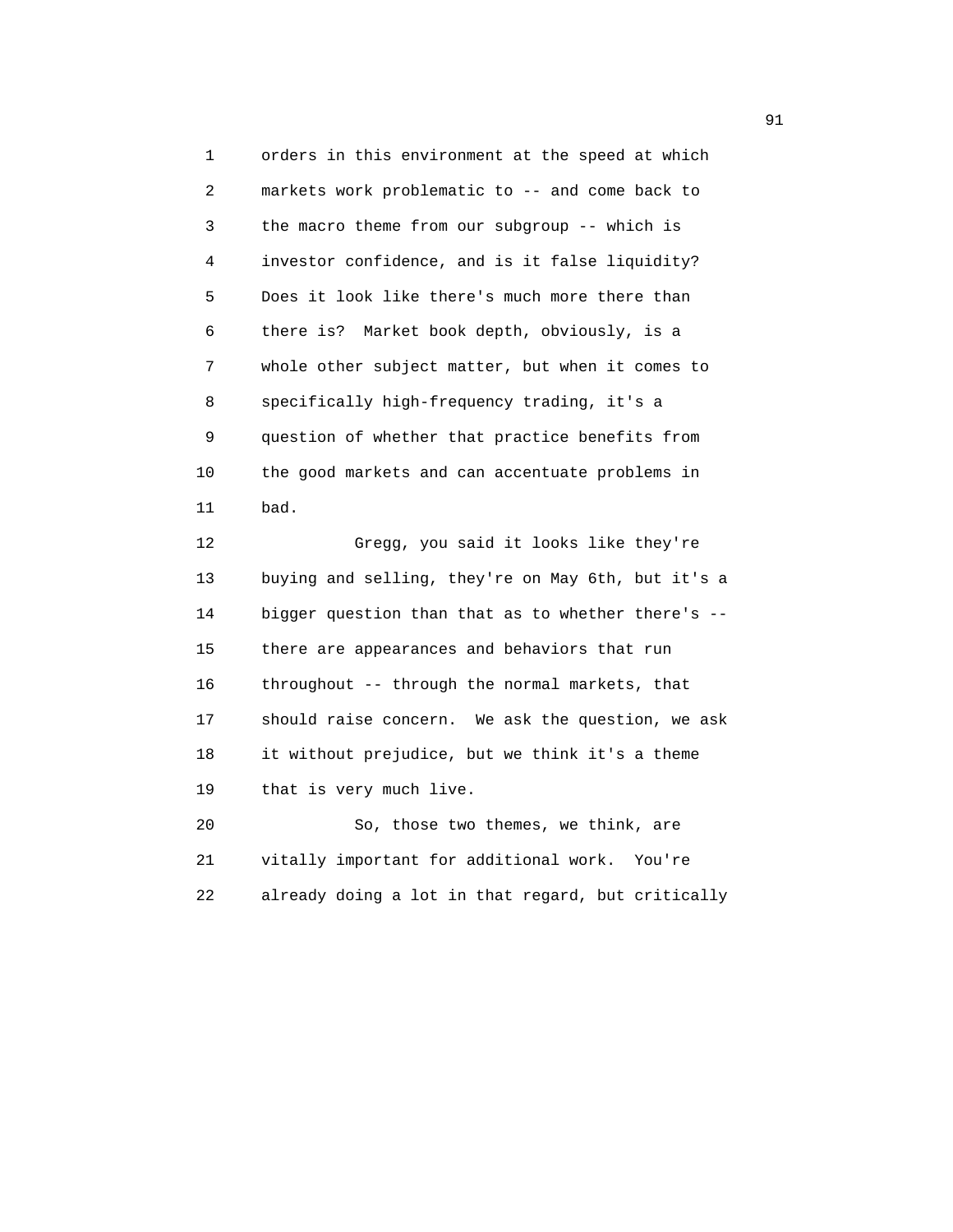1 important, and I'll flip it back to Rick for our 2 next one.

 3 CHAIRMAN GENSLER: Thanks, Jack. Rick? 4 MR. KETCHUM: Again, building on it, 5 Jack has at least -- and I'll state again -- these 6 really are purposes of both issue spotting for the 7 commissions and to begin a conversation with 8 members of the advisory board. They don't reflect 9 conclusions of the subcommittee, nor are they 10 going to reflect everything that even my 11 subcommittee members may think, and so I look 12 forward to the conversation after this. 13 Jack ably raised a lot of questions that 14 our subcommittee would put under the question of, 15 what do you do with empty books? You're in an 16 environment where there's risk of empty books, how 17 do you react to them? The second set of questions 18 or group of issues that we think the Commission 19 should continue to focus on is the question, again 20 without suggesting that there are miraculous 21 answers, how do you keep the book from becoming as 22 empty? How are there ways to, in way or another,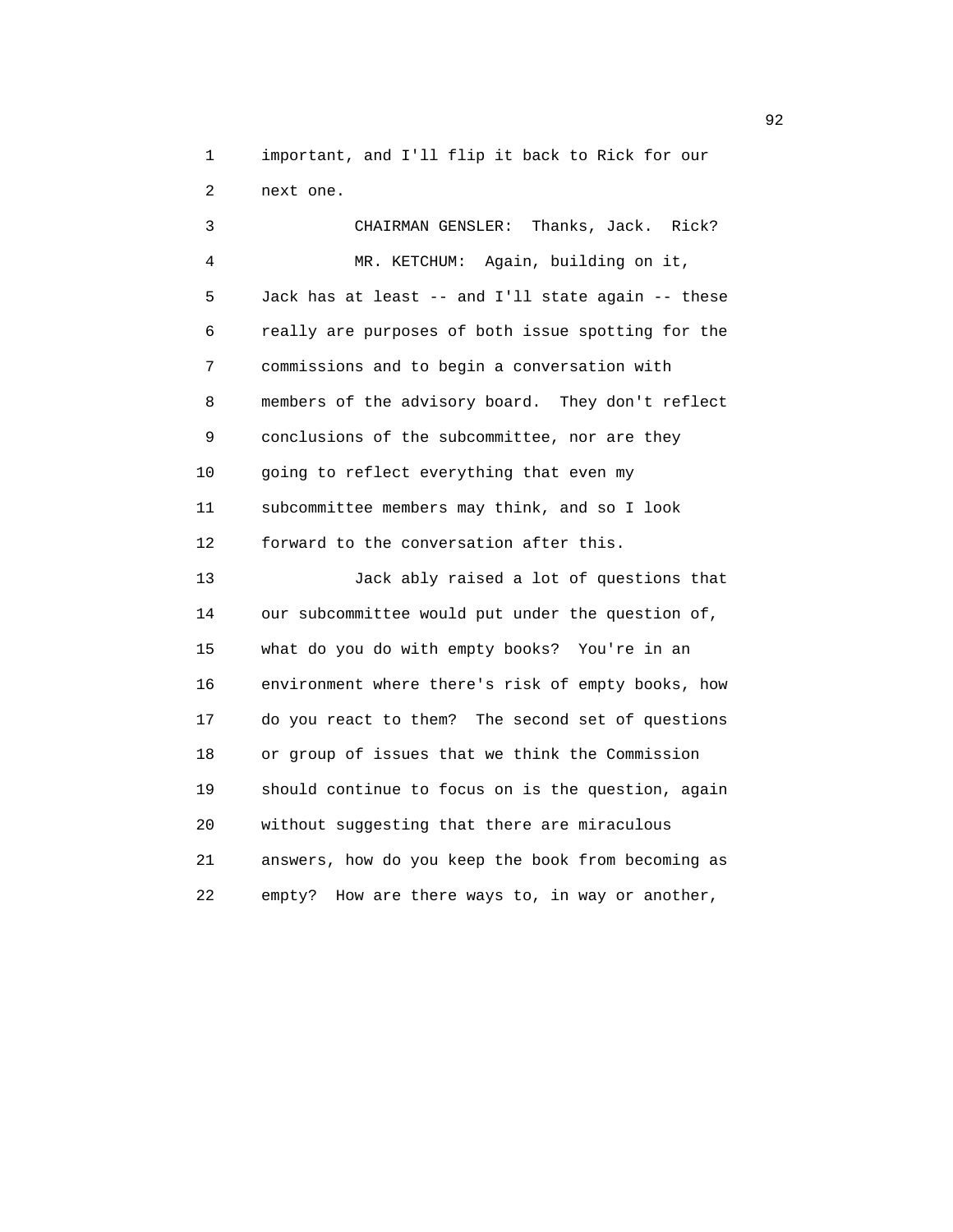1 encourage liquidity in a high-frequency world or 2 at least avoid discouraging liquidity in a

3 high-frequency world?

 4 The issues we would suggest that the 5 Commission should at least continue to attend to, 6 recognizing that you have taken steps already, I 7 would briefly tick off as these: First, 8 recognizing, as Jack just discussed and was 9 discussed by the staff of the normal behavior that 10 will occur with respect to any trader not subject 11 to particular obligations in periods of volatile 12 time, which is there will be a liquidity provider 13 for a while and they'll sell for a while. The 14 question as to whether there is value in creating 15 increased differentiation with respect to market 16 makers and not recognizing -- or market maker-like 17 activity as identified by the economists and not 18 recognizing that for anything affected to occur, 19 particularly on the equity side because of the 20 fragmentation and lack of leverage of the 21 exchanges, it would have to be a Commission 22 initiative that went across all exchanges for it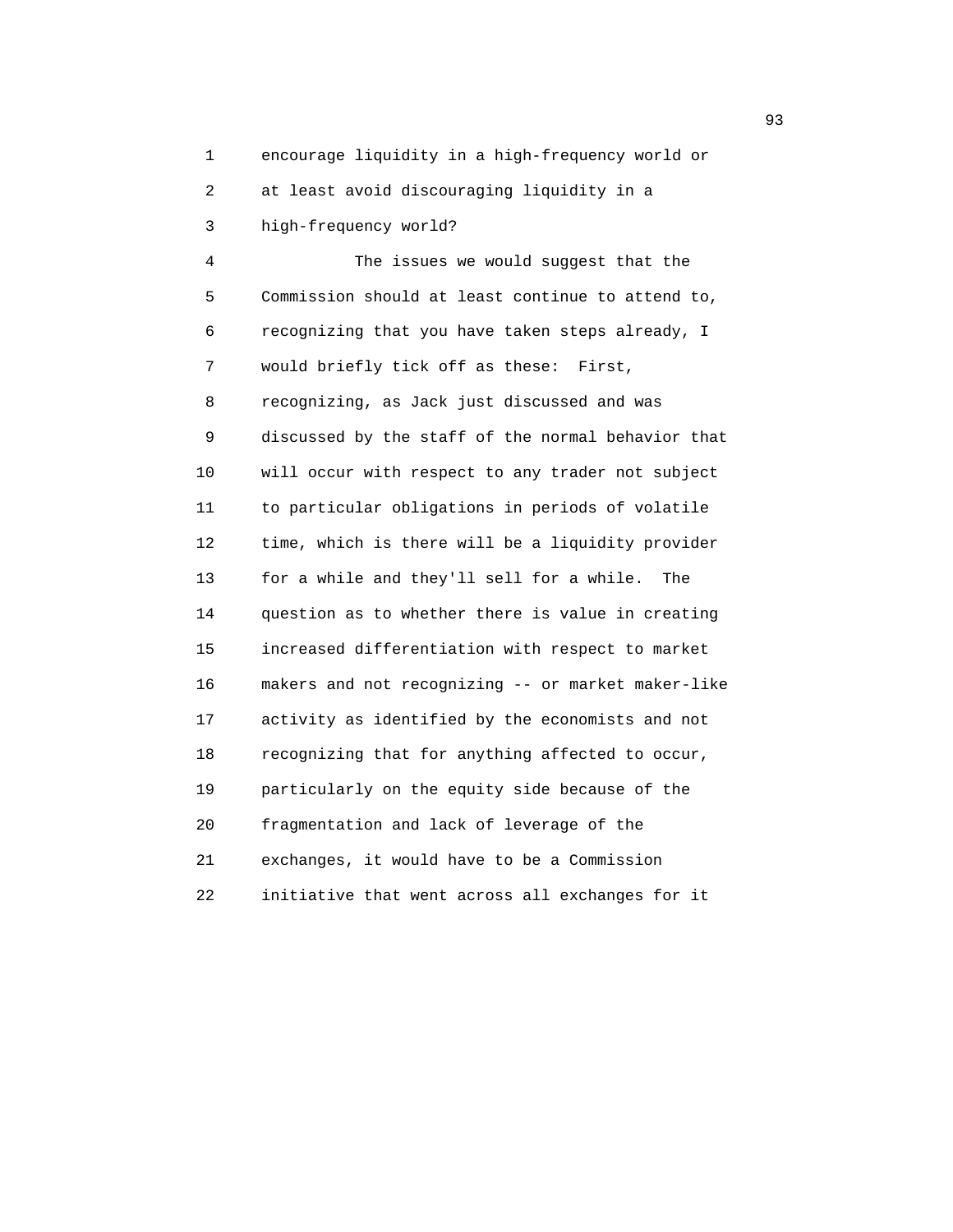1 to occur.

| 2  | We believe there are a variety of                  |
|----|----------------------------------------------------|
| 3  | questions on market maker differentiation that     |
| 4  | could be addressed with just saying it's not       |
| 5  | right. We recognize that market makers are not a   |
| 6  | panacea in any way or that particular designs of   |
| 7  | market making can also discourage competition, and |
| 8  | so we don't suggest that there are simple answers, |
| 9  | but we do believe that questions as to whether     |
| 10 | differentiation of at least liquidity provider     |
| 11 | behavior and expectations of that occurring in     |
| 12 | volatile times, whether it be from the standpoint  |
| 13 | of regulatory requirements, fees, oversight in one |
| 14 | way or another, are worth further evaluation.      |
| 15 | Second, given the timing issues, as                |
| 16 | again identified by the staff, we think further    |
| 17 | analysis and effort to try to reduce -- to         |
| 18 | increase transparency and reduce differences from  |
| 19 | a timing situation from the standpoint of data     |
| 20 | access and data feeds are a wise issue for the     |
| 21 | commissions to be focused on and deserve continued |
| 22 | focus.                                             |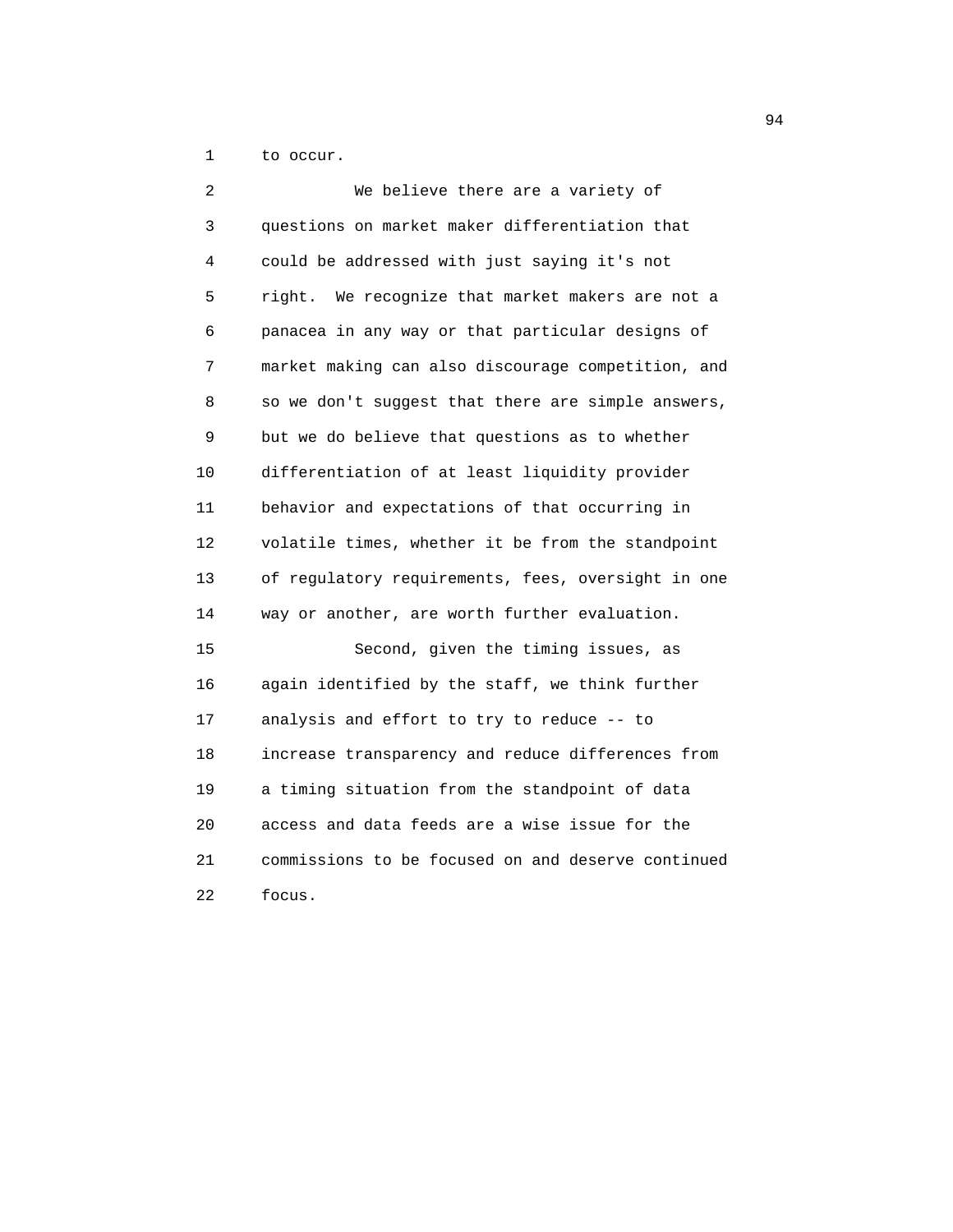1 CHAIRMAN GENSLER: In that case was it 2 fees or feeds? 3 MR. KETCHUM: Feeds, sorry. F-E-E-D-S. 4 I apologize. We think, indeed, it may be -- we 5 think that includes the question as to whether 6 greater book information and possibly additional 7 analytical information from the standpoint of 8 imbalances in the book and findings ways to have 9 that information more effectively get out to the 10 public and the participants in the market are 11 worth evaluating. 12 In addition, again recognizing the

 13 benefits behind the policy, we believe it is 14 appropriate for the Commission to reevaluate the 15 terms and the evolution of internalized business 16 and business from the standpoint of operating 17 outside of exchanges with quoting and transparency 18 obligations. We don't start that with an 19 assumption one way or another with regard to the 20 lack of benefit from a competition and choice 21 standpoint, that internalized business provides, 22 but we recognize that there's been substantial

experience of the contract of the contract of the contract of the contract of the contract of the contract of the contract of the contract of the contract of the contract of the contract of the contract of the contract of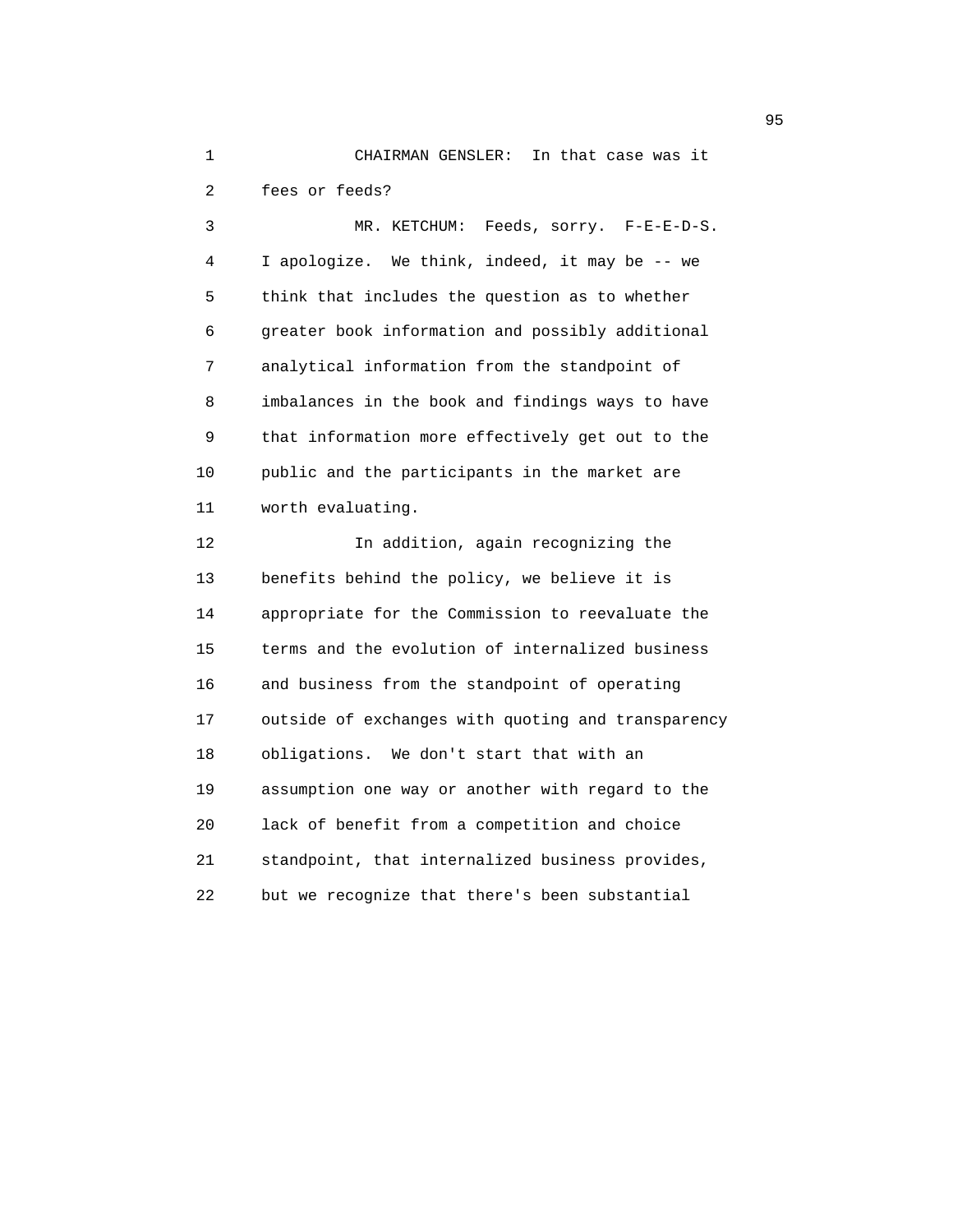1 growth and we think the factual indications of how 2 that business flew back to the organized markets 3 during May 6th is instructive and worth at least 4 further analysis and probably interconnected with 5 the question of differentiation with regard to 6 quoting obligations or obligations during periods 7 of volatility.

 8 Finally, we think that beyond the 9 questions of how perhaps steps can be taken to 10 make the books somewhat less empty during volatile 11 times, it is a good thing for the Commission to 12 review -- the commissions to review best execution 13 requirements as a little bit discussed earlier, 14 and that while regulation NMS sets up a very 15 specific, very rigid set of requirements with 16 respect to honoring the best bids wherever they 17 exist, the lack of specificity with regard to the 18 care in interacting with orders across all limit 19 order books, the lack of specificity with respect 20 to the use of orders that may not reflect the 21 risks of high volatility in short periods of time 22 to some of the questions raised by Chairman

 $\sim$  96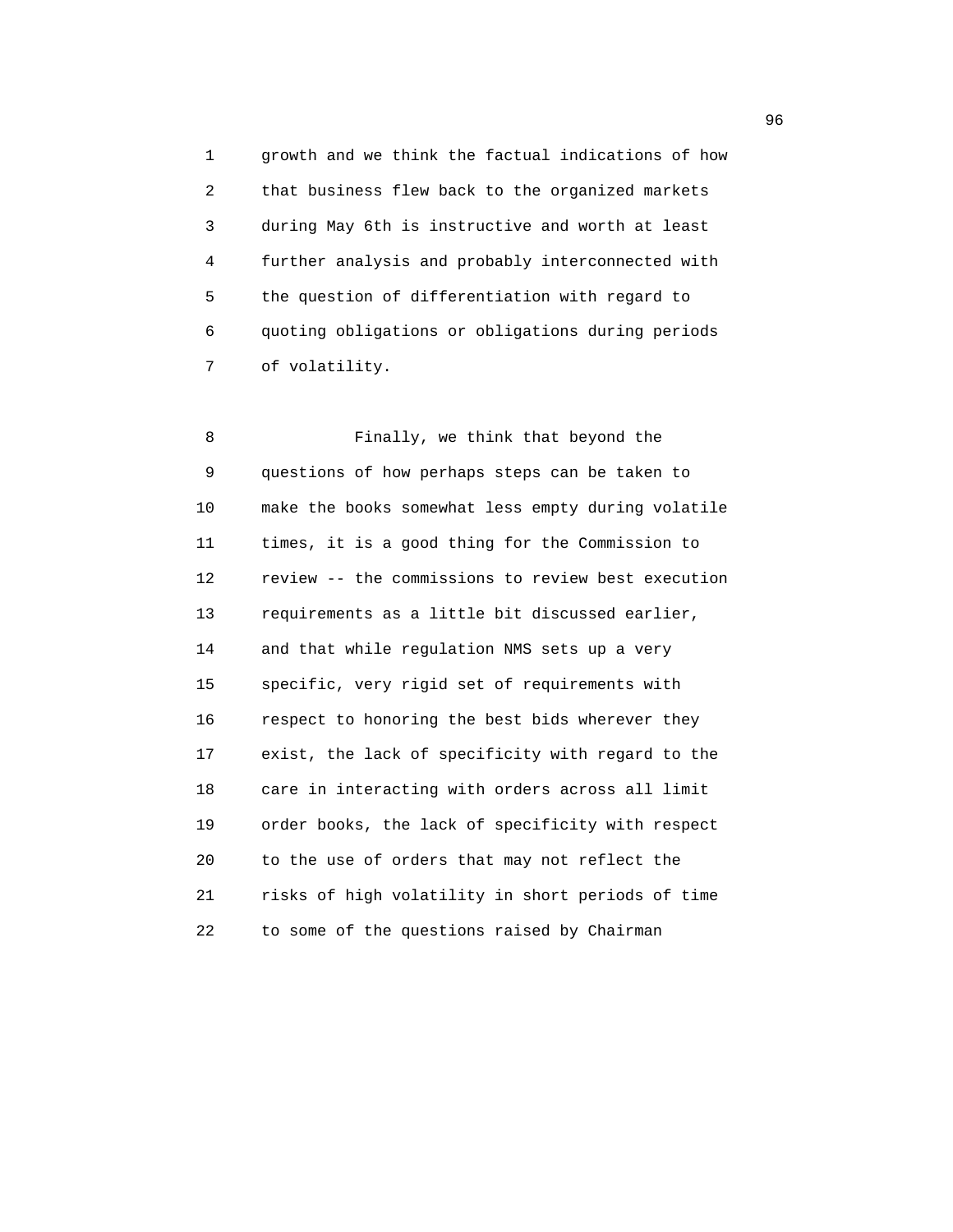1 Gensler, we believe, deserve to be re-reviewed, 2 and while that doesn't suggest that we think that 3 it's not appropriate for individual markets to 4 experiment with different ways of providing that 5 liquidity, we do think that the overall question 6 and the issues of guidance from a standpoint of 7 best execution would be important to return to the 8 agenda of the Commissions and we would recommend 9 that be reviewed as well. 10 And with that, I think the last piece, 11 which better for not a self regulator to talk 12 about, is the question of regulatory oversight and 13 I'll pass that back to Jack and we promise we'll 14 shut up. 15 CHAIRMAN GENSLER: That's all right, so, 16 Rick, I thank you for -- you've completed your 17 subcommittee report. 18 MR. KETCHUM: I may not have done it 19 ably, but I'm done talking with respect to our 20 subcommittee report. 21 MR. BRENNAN: And I will shortly follow 22 him. But the last theme and the last issue that,

97 **97**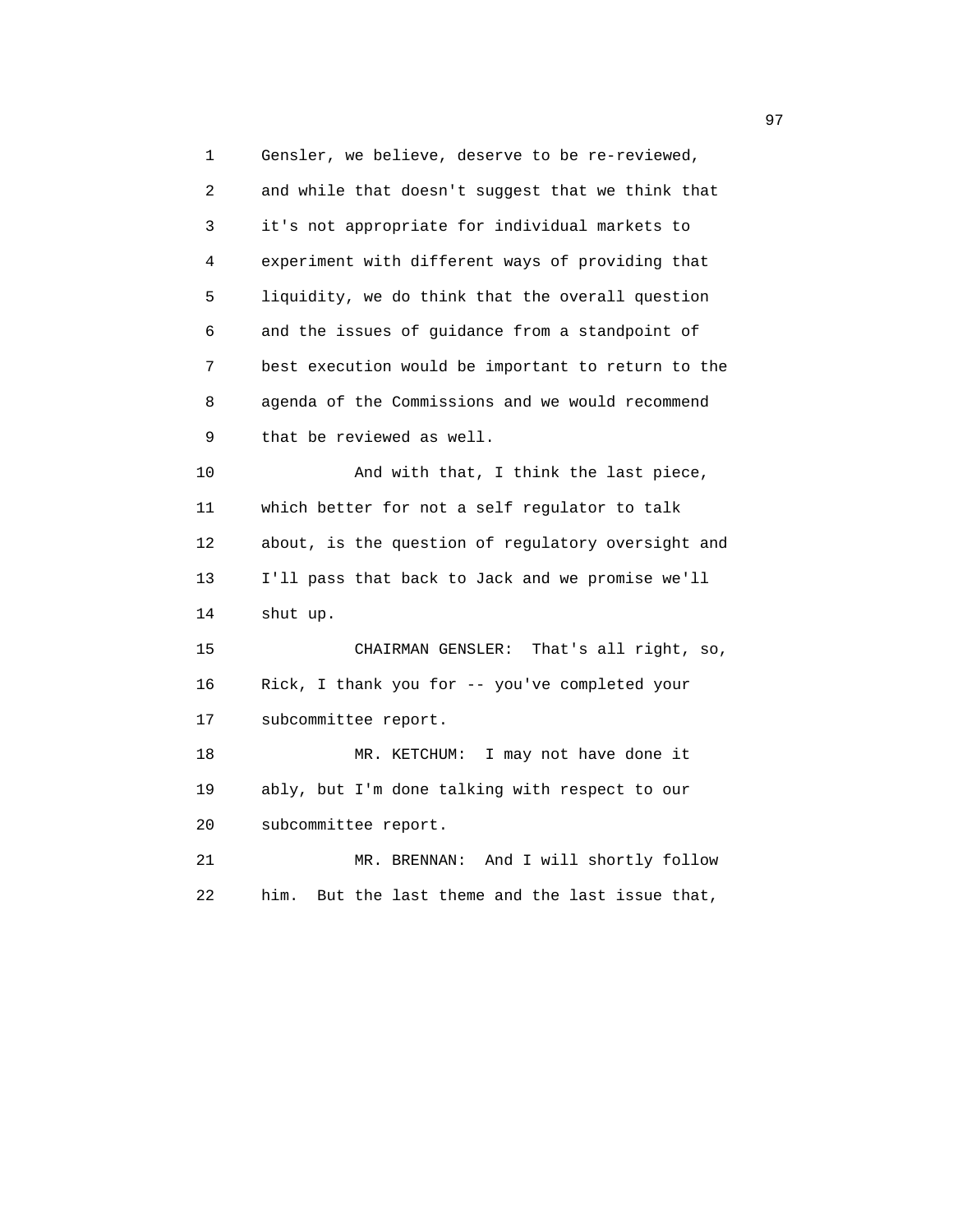1 actually, again has permeated the whole work here 2 and is the question of actually your, and broadly, 3 the Commission's access to information, and, 4 again, listening to the staff this morning, I 5 think it was reiterated in some ways about how 6 much we've learned in this process already, but at 7 a high level, a couple of specific issues that we 8 thought were worth, at least, examining and the 9 first one is specifically why it's not appropriate 10 for Rick to be presenting this part, and that is, 11 the whole question, as we've discussed, of a 12 consolidated audit trail on the stock markets. 13 And the how, the why, at what cost, real time 14 versus after the fact, and, you know, clearly a 15 major issue for the SEC and one that we believe 16 this event and the diagnostics around this event 17 highlighted. 18 Secondly, as Rick just talked about, the 19 whole -- in both markets -- the whole transparency

 20 of order books and how that helps you do your jobs 21 most effectively, both from a prophylactic

22 standpoint and on an ongoing oversight standpoint.

98 and 2012 and 2012 and 2012 and 2012 and 2012 and 2012 and 2012 and 2012 and 2012 and 2012 and 201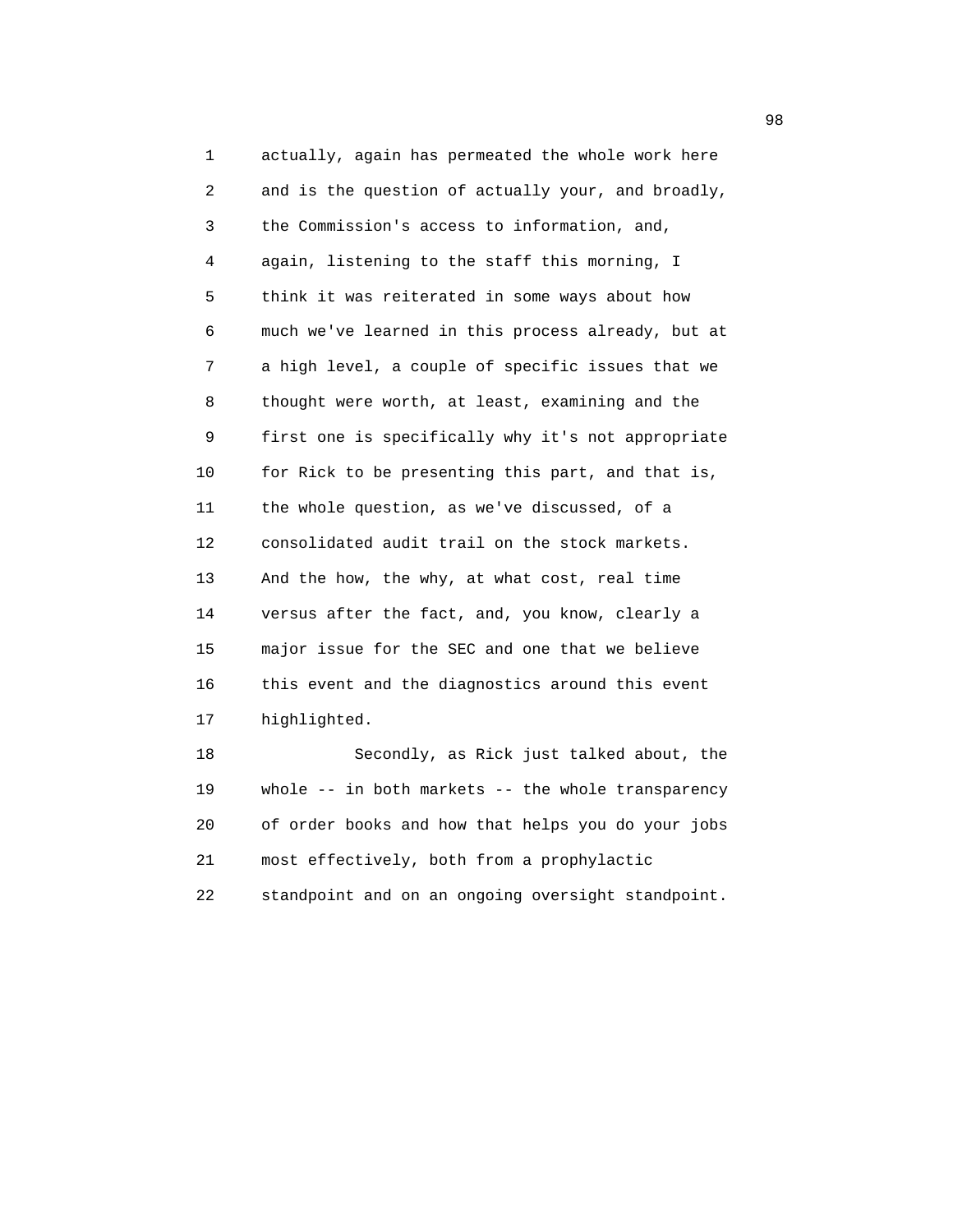1 The third, and this is -- it actually 2 was alluded to again with regard to the 3 information flow, and it's the whole question of 4 understanding the exchange's business models 5 today, because as we know, business models have 6 changed drastically and does that have an impact 7 on behavior? We know incentives create behavior 8 -- are there to incent behavior and will create 9 different ways of doing business and it's a very 10 high level question, but we think it's one worth 11 contemplating and how does it -- how has it 12 changed the way each of the commissions needs to 13 think about their relationships and, importantly, 14 again, the behaviors of those exchanges both with 15 customers and then competitively with each other. 16 A big question. 17 And then the last issue with regard to 18 the whole information access for you all, it was 19 already addressed, but I think we would 20 reemphasize it strongly is the understanding the 21 algorithm, the effect, and the nature and the

22 utilization of algorithms. You know, for some of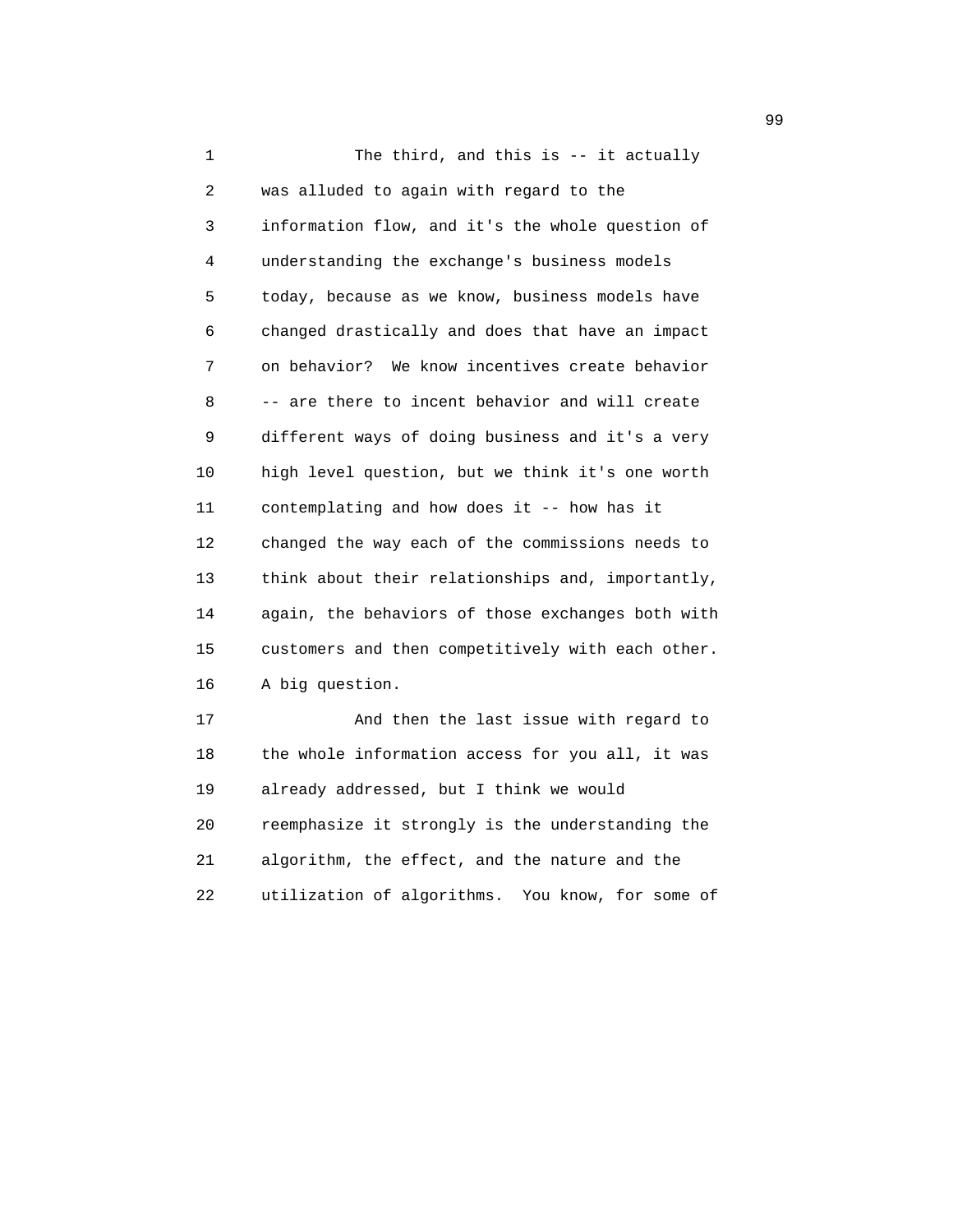1 us it's kind of old news, but it's always new news 2 in that old news and you realize just how vital it 3 has been to this specific episode and your 4 opportunity to get deep and knowledgeable about 5 those in all of the markets again and 6 understanding how firms like mine use them, but 7 what their ramifications are. 8 So, Chairman Gensler, that concludes our 9 subcommittee's report. Our hope is that now that 10 we've stopped talking, I know there's lots of 11 insights and opinions on the part of the committee 12 members and there's much more depth below these 13 high level oversights, so I hope we can engage in 14 a conversation. 15 CHAIRMAN GENSLER: Absolutely. I think 16 -- I don't know whether I officially accept the 17 reports, but I'm going to turn to Chairman 18 Shapiro. 19 CHAIRMAN SHAPIRO: Thanks, Gary. First 20 of all, thanks to the subcommittees, in particular 21 to Jack and Rick. I thought this was extremely 22 helpful. You raised incredibly thoughtful points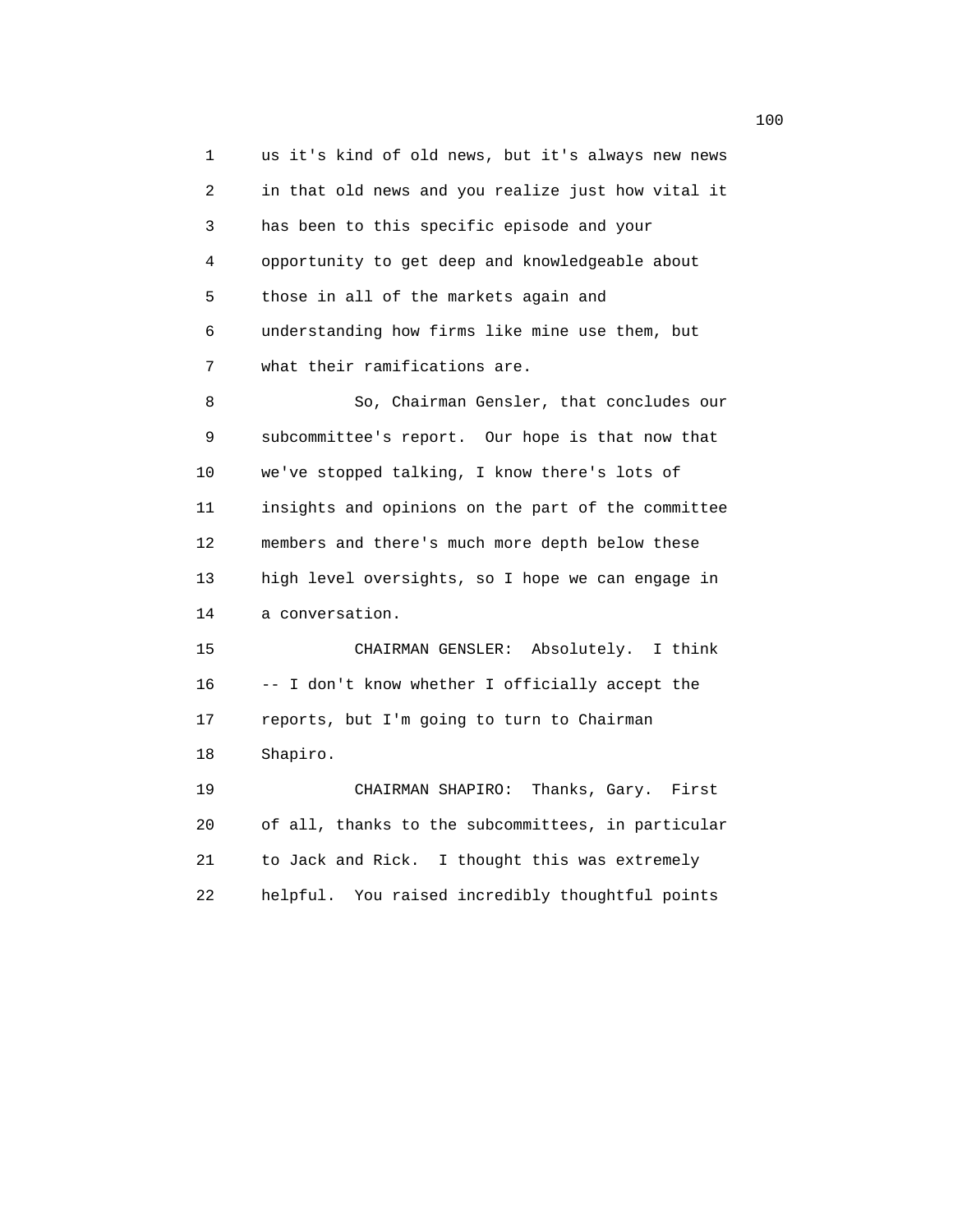1 and have laid out for us, I think, a lot of work 2 that we need to continue to do to address what I 3 believe are the right issues that you've raised. 4 I wanted to go back to one thing Rick 5 said, internalization is an issue we've been 6 particularly interested in for a long time, not 7 just because of the events of May 6th when we saw 8 what had been internalized order flow going back 9 into the markets, but as you can imagine, the 10 markets raise -- the organized markets raise it 11 with us all the time. 12 I wonder if you have any just very 13 preliminary thoughts about what we should be 14 exploring there specifically? I mean, I can 15 imagine a range of responses to do nothing at all, 16 all the way to, perhaps, ban internalization, to 17 something in the middle that might require price 18 or size improvement, if you internalize, and I

19 just wonder if you had other points in the

20 spectrum that we ought to be looking at and

21 thinking about?

22 MR. KETCHUM: I don't personally. I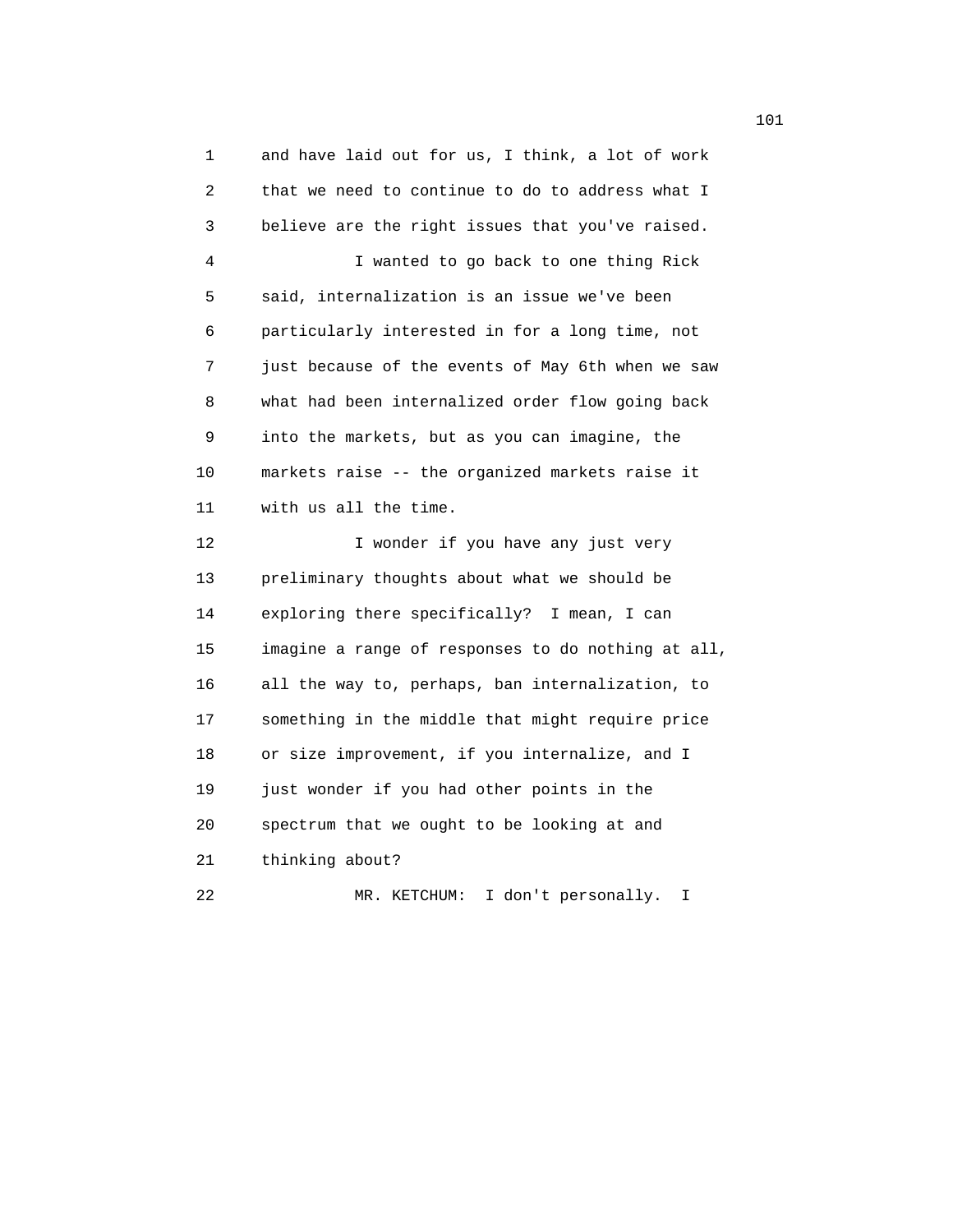1 think your concept release set out the issues, 2 both the benefits from choice and competition and 3 the issues with respect to proprietary trading, 4 different definitions of internalization with 5 respect to the firm's own order flow, their 6 customers, and aggregating a variety of broker- 7 dealers order flow in different models, and I -- 8 as an old NASDAQ, I would note that in a market 9 structure that no longer exists, the effective 10 result of that requirement where internalization 11 really mostly existed in the old world was in the 12 NASDAQ market. There was always a requirement, at 13 a minimum to quote reasonably related to the 14 market and that there was transparency associated 15 with any dealer trading that existed in NASDAQ. 16 That, for a variety of legal reasons, et cetera, 17 has kind of disappeared over time. That would 18 seem to me to be a starting point. The question 19 of price improvement and what's appropriate for 20 that, I think, are issues that the committee 21 thought were important for the Commission to 22 explore, but I don't think -- while individual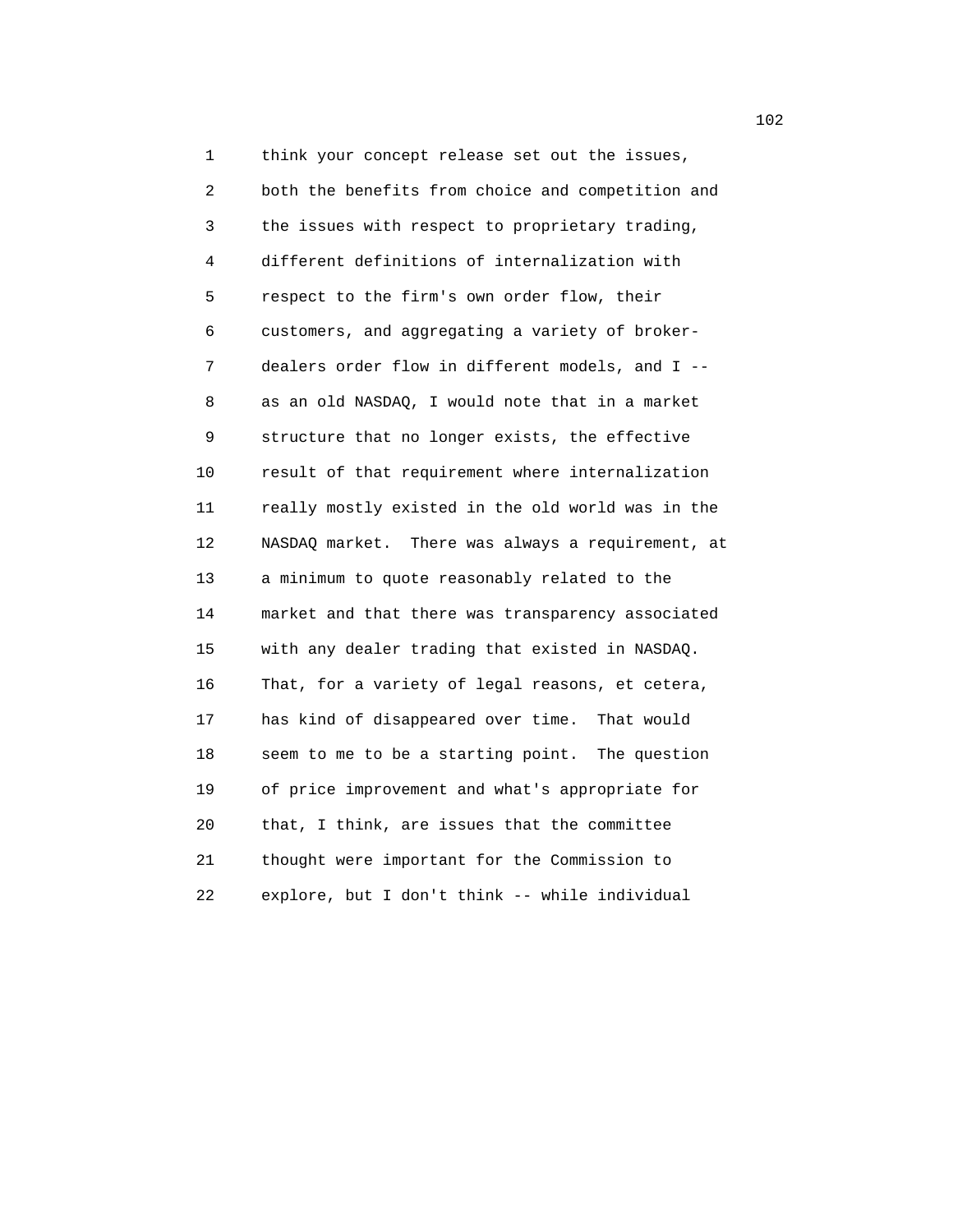1 committee members might have views one way or 2 another, I don't think we, as a subcommittee, had 3 a view one way or another.

 4 CHAIRMAN GENSLER: It strikes me, while 5 it's beyond the remit of what we're doing today, 6 it's certainly within the advice that we look for 7 from this committee is, there's a whole market 8 that both of us are -- right now is internalized, 9 but we're taking on, is the swaps market as well, 10 and so, I mean, the futures market has not had 11 this issue of dark poles, but in a sense we have 12 because swaps are just another derivative that is 13 dark, and I don't want to compare the percentages.

 14 If it's 30 percent there, the swaps markets are 15 bigger. So, as we directionally move to bring the 16 swaps market into greater transparency, some of 17 what you've said today is really helpful for that 18 market as well.

 19 MR. KETCHUM: And just know, Chairman 20 Gensler, that I think you're absolutely right on 21 that. And it really goes to the point we made 22 before that the asset integration of trading today

103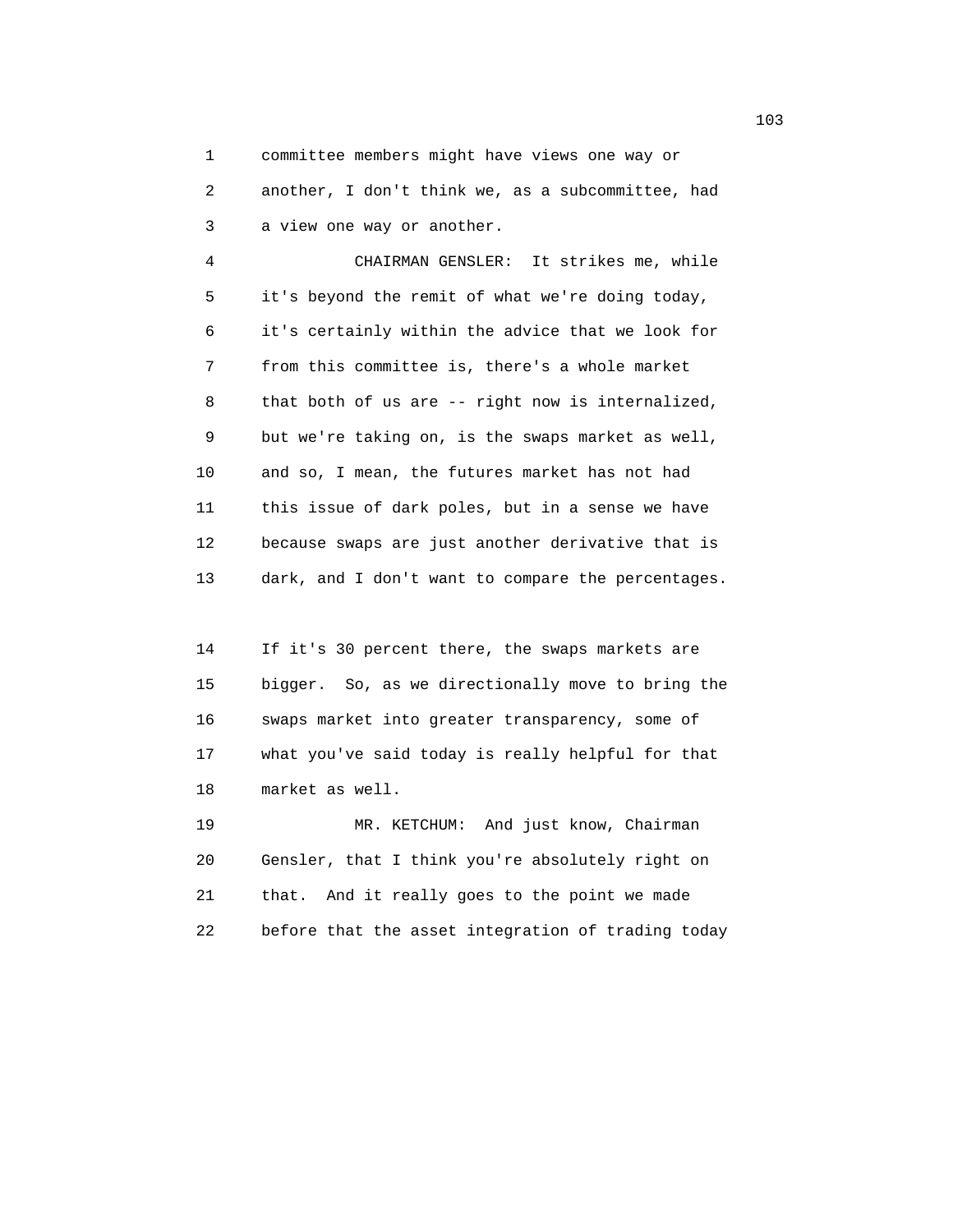1 is so dramatically different than it was even 10 2 or 20 years ago, that the opportunities that come 3 from swap dealer regulation from the standpoint of 4 both transparency and information from a 5 regulatory oversight standpoint, I think, is 6 tremendously important. And I look forward to the 7 environment you get afterwards vis-à-vis -- and I 8 think a large part of what Jack raised is that 9 consolidated audit trails, as, I think, the 10 Commission basically said in its release, now has 11 to not stop at borders across commodities and 12 futures and over- the-counter derivatives and the 13 like, because each of them impact the other. And 14 the regulation of the swap dealer marketplace, I 15 think, could provide some real opportunities for 16 significant enhancements in the sophistication of 17 surveillance. 18 CHAIRMAN SHAPIRO: Could I ask another 19 question maybe generally of the committee?

 20 International regulators have been following May 21 6th very closely, as you can imagine, and as they 22 see their markets evolving some to look more and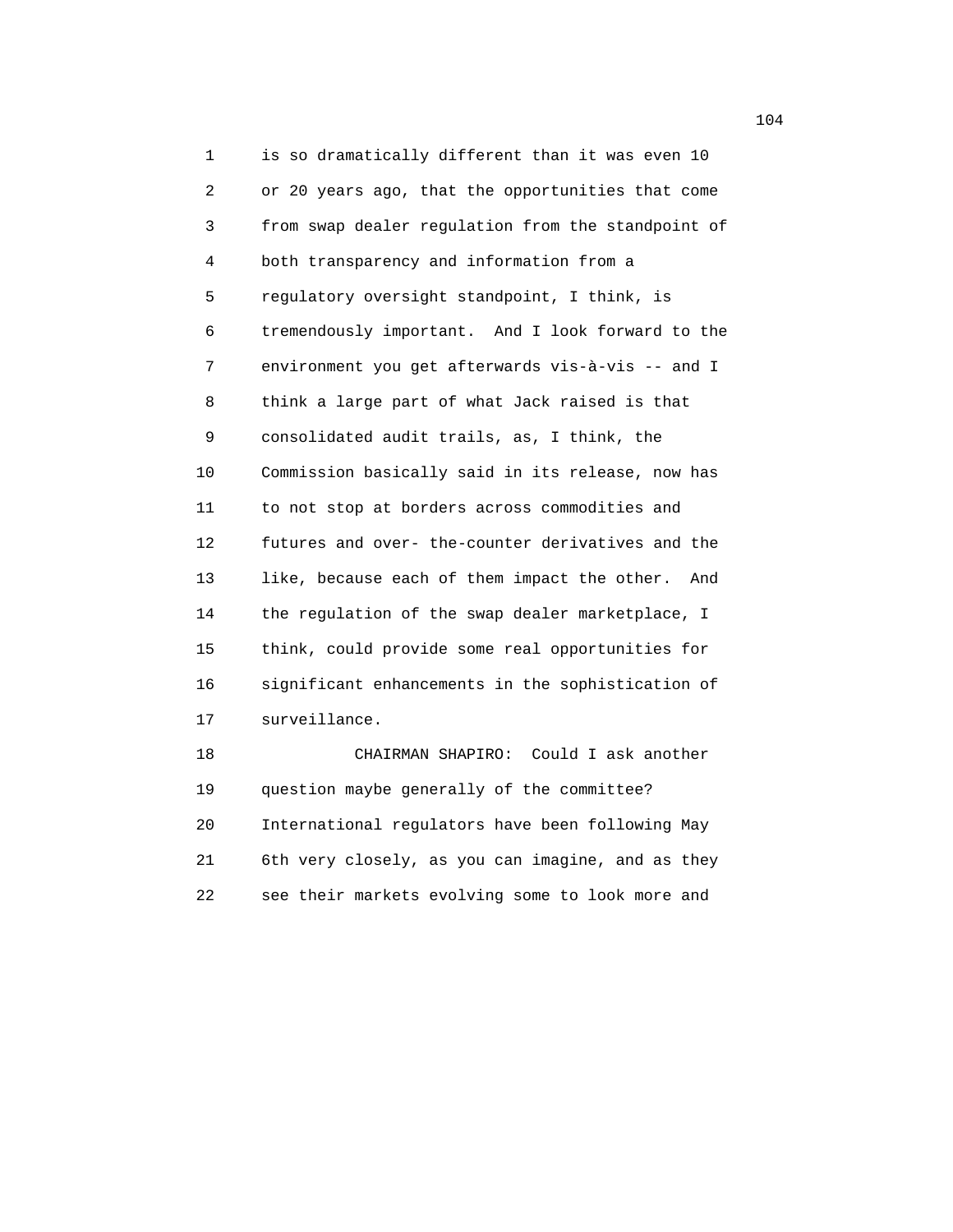1 more, particularly in Europe, like the U.S.

 2 Market, did you -- have you talked at all about or 3 could you perhaps at another committee meeting 4 start to give some thought to the extent to which, 5 as we begin to take steps in this area, we need to 6 be coordinated with our international 7 counterparts. I wouldn't imagine on everything 8 that that would be necessary, but I would imagine 9 that there would be discrete areas where we might 10 move to address certain issues, that we don't want 11 to have an unintended effect on the migration 12 business out of the United States or create an 13 opportunity for arbitrage for a less 14 well-regulated market. 15 MR. KETCHUM: Well, I'd certainly say 16 yes although some of the things we're just trying 17 to catch up to you on such as consolidated trade 18 reporting to get there, but decisions as to how to

 19 deal with the liquidity fragmentation issues, I 20 think, makes great sense for their consultation.

21 CHAIRMAN GENSLER: Maureen?

22 MS. O'HARA: I think one of the things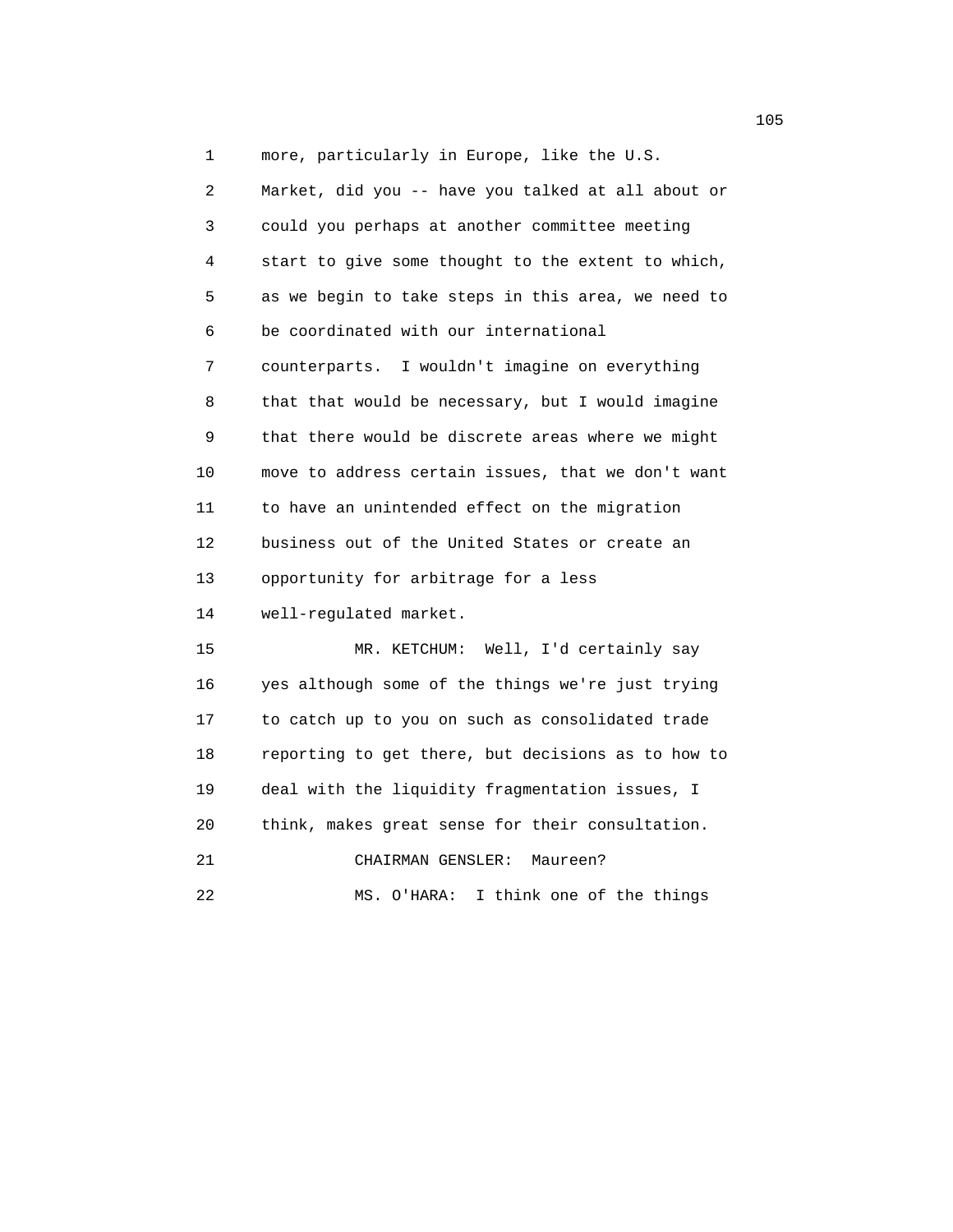1 that emerges from looking at these episodes is 2 that the nature of markets today is just very 3 different, the nature of where liquidity comes 4 from, and one of the things that actually -- is 5 highlighted by May 6th is that in general, markets 6 actually work extraordinarily well, it's these 7 episodic periods of ill liquidity that are 8 obviously not acceptable. And there have to be 9 ways to deal with these. One of the things that 10 becomes clear is that trading now is at such speed 11 that a lot of trading decisions are made ex ante, 12 that is people choose the algorithms that they're 13 going to use and then the algorithms go off in 14 trade, and poor decisions up front can result in 15 poor outcomes at the end.

 16 I think the same thing translates into a 17 mandate for regulation that's on an ex ante and 18 not an ex post basis, that it's almost too late by 19 the time the problem emerges to have the

 20 regulatory response. And so a lot of what I know 21 our subcommittee chatted about, and I would feel 22 confident, but don't know, that the other

106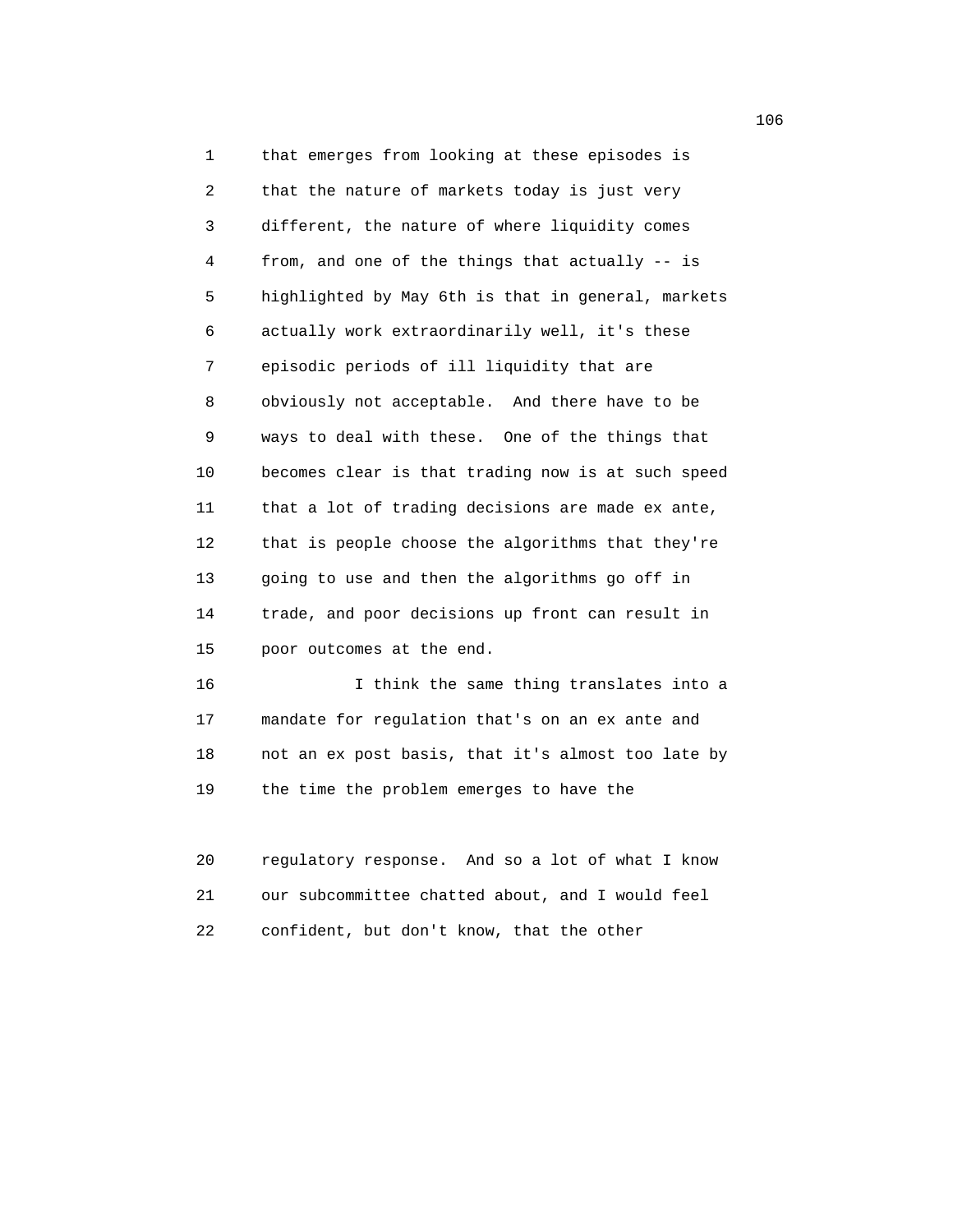1 subcommittee talked about, is that the regulatory 2 structure now has to move to an ex ante basis. 3 And a lot of the things that we've talked about, 4 the notion of pre-specified trading halts that 5 will occur, right, before any event occurs, we 6 know that that's going to occur, I think that's 7 the nature of regulatory structures going forward. 8 And I think a lot of the suggestions 9 that we will be making will be, how do you move a 10 regulatory structure that in the past probably 11 operated more ex post because trading was slower 12 and couldn't be done that way, into an ex ante 13 basis? And how do we measure the risks of the 14 various types of challenges that arise in 15 high-frequency worlds so that we're not dealing 16 with these problems in the past, that we're 17 monitoring and going forward? And that speaks to 18 questions about, how do we want exchanges to 19 provide information so that traders can see what's 20 happening without, sort of, having to react as 21 well?

22 Those are issues that, I think,

107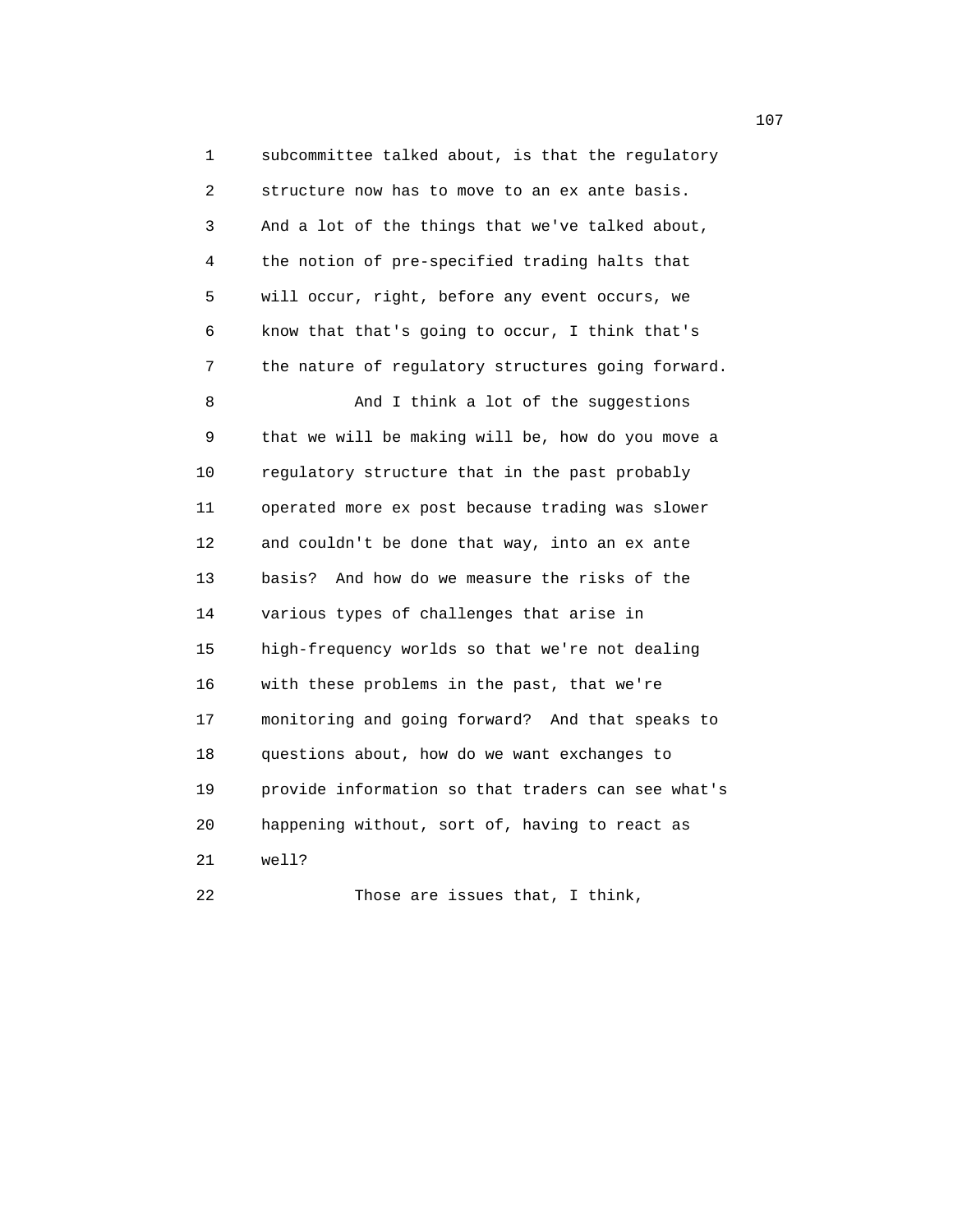1 internationally arise because we're all dealing 2 with the same issues, and one of the things that, 3 I think, you know, the good news that comes out of 4 all bad events is, you know, life is never wasted, 5 you could always serve as a bad example. We now 6 have an opportunity to be a good example in taking 7 all the things we've learned and suggest a 8 template, not only for how we will regulate 9 markets, but how markets in general, so, I'd like 10 to think that we can go there and cooperate, of 11 course, we don't have all the good ideas on our 12 side, but we have had the opportunity to think 13 about these. 14 CHAIRMAN GENSLER: Maureen, thank you. 15 I'm wondering if I can quote you with my kids on 16 that last piece. 17 MR. BRENNAN: That's so much better than 18 the camel thing. Let's stay with that one. That 19 is really good. 20 CHAIRMAN GENSLER: Brooksley? 21 MS. BORN: Well, just one small specific 22 point on internalization that I think shouldn't be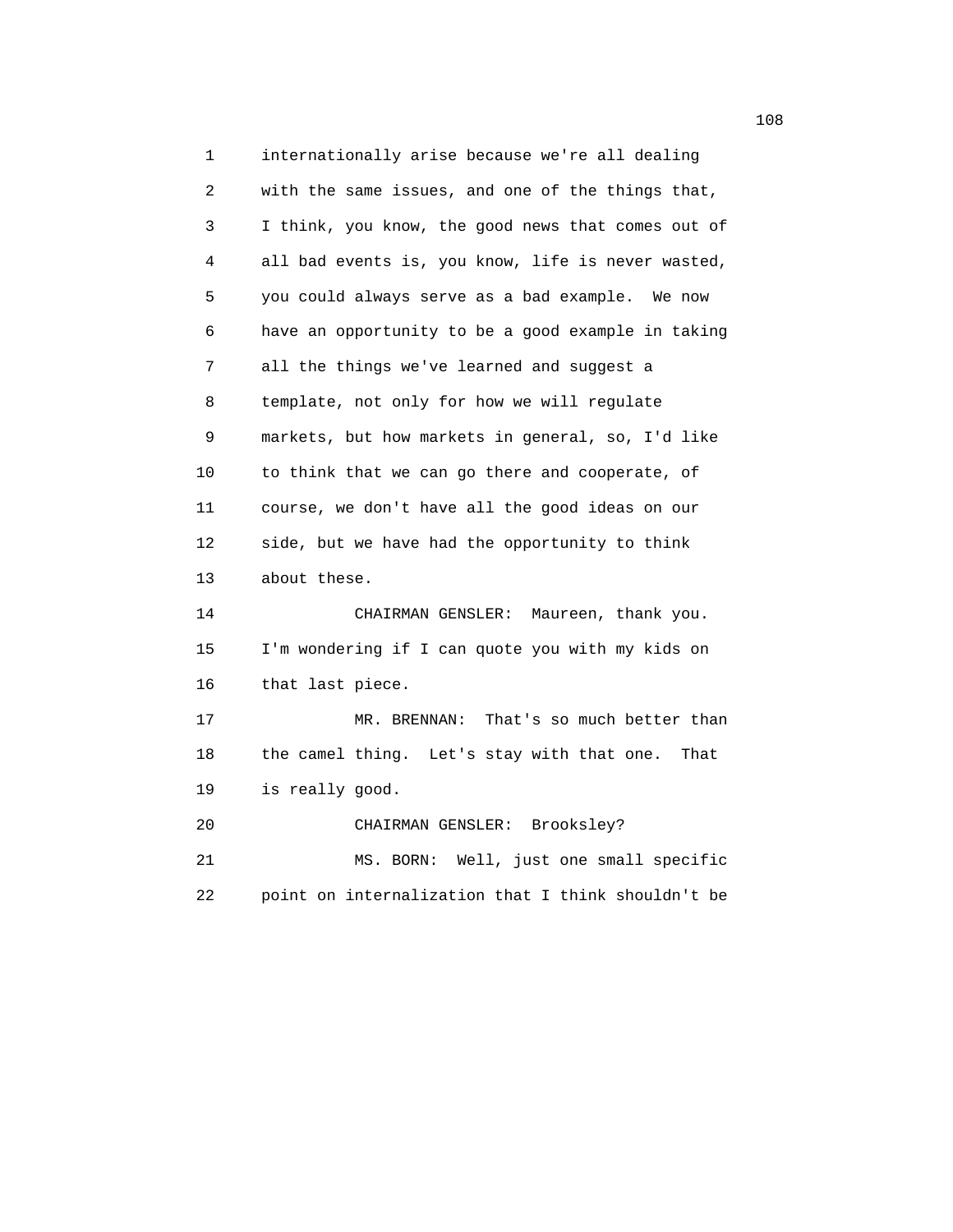1 lost, you know, the report indicates that a great 2 deal of the broken trades were retail customer 3 trades that an internalizer sent to the public 4 markets and because they were market sell orders 5 and/or stop loss orders, they were executed at the 6 bottom, and it seems to me that really raises some 7 issues about whether that kind of order is 8 appropriate for retail customers and whether 9 internalizers should be accepting those orders 10 without limits. 11 CHAIRMAN GENSLER: David? 12 MR. RUDER: I have a couple of points. 13 The first, I think, is something that we know 14 about as regulators and that is that the 15 technology of the markets is something that we 16 find it very difficult to anticipate. And I've 17 always said, and it may be a shame, but it's true, 18 that the regulations follow market innovations. 19 So, I think we need to be aware in our -- in 20 whatever's done, that we don't restrain the 21 markets so that they can't accomplish their true 22 purposes.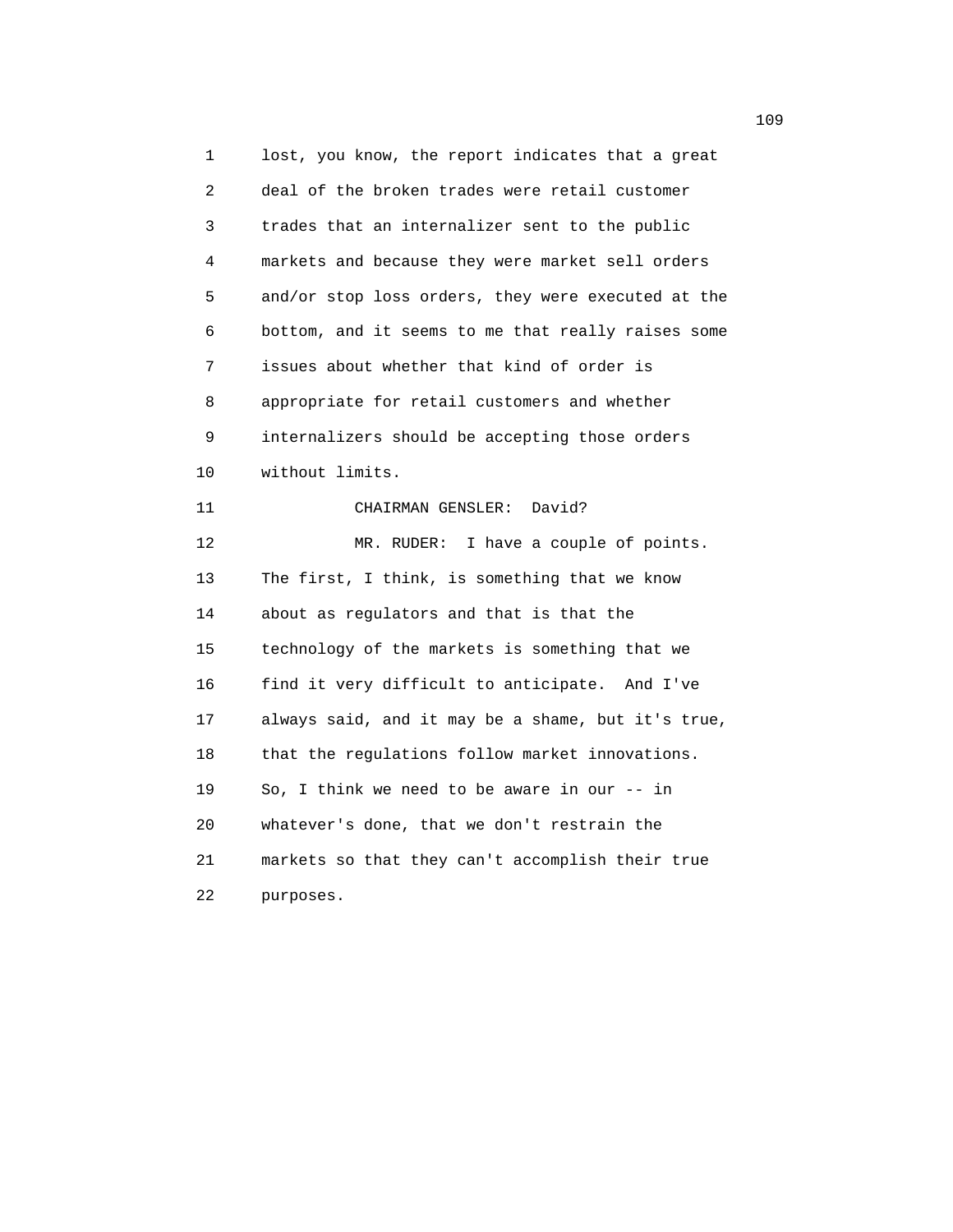1 And that sort of drives me to sort of 2 where we were talking about, the market 3 information process. It seems to me we're not 4 going to prevent the high-frequency traders from 5 getting information first and having an advantage 6 over the retail customers, so we need -- the study 7 has to be some way in which to impose some costs 8 on -- for those people in terms of advantage. And 9 we used to have costs in the days of the 10 specialists, we used to have costs that were 11 imposed on specialists. We had market continuity 12 report requires no gapping, sometimes we asked a 13 specialist to step up in times of problems. And 14 what we're really talking about is whether or not 15 there should be some obligations placed on the 16 people who are in the high- frequency trading 17 mechanism and whether there should be some 18 requirements that they provide liquidity, and 19 that's sort of the broad picture. I don't know 20 whether you want to call them market makers and 21 place market making obligations on them, or 22 whether you simply want to say, here are your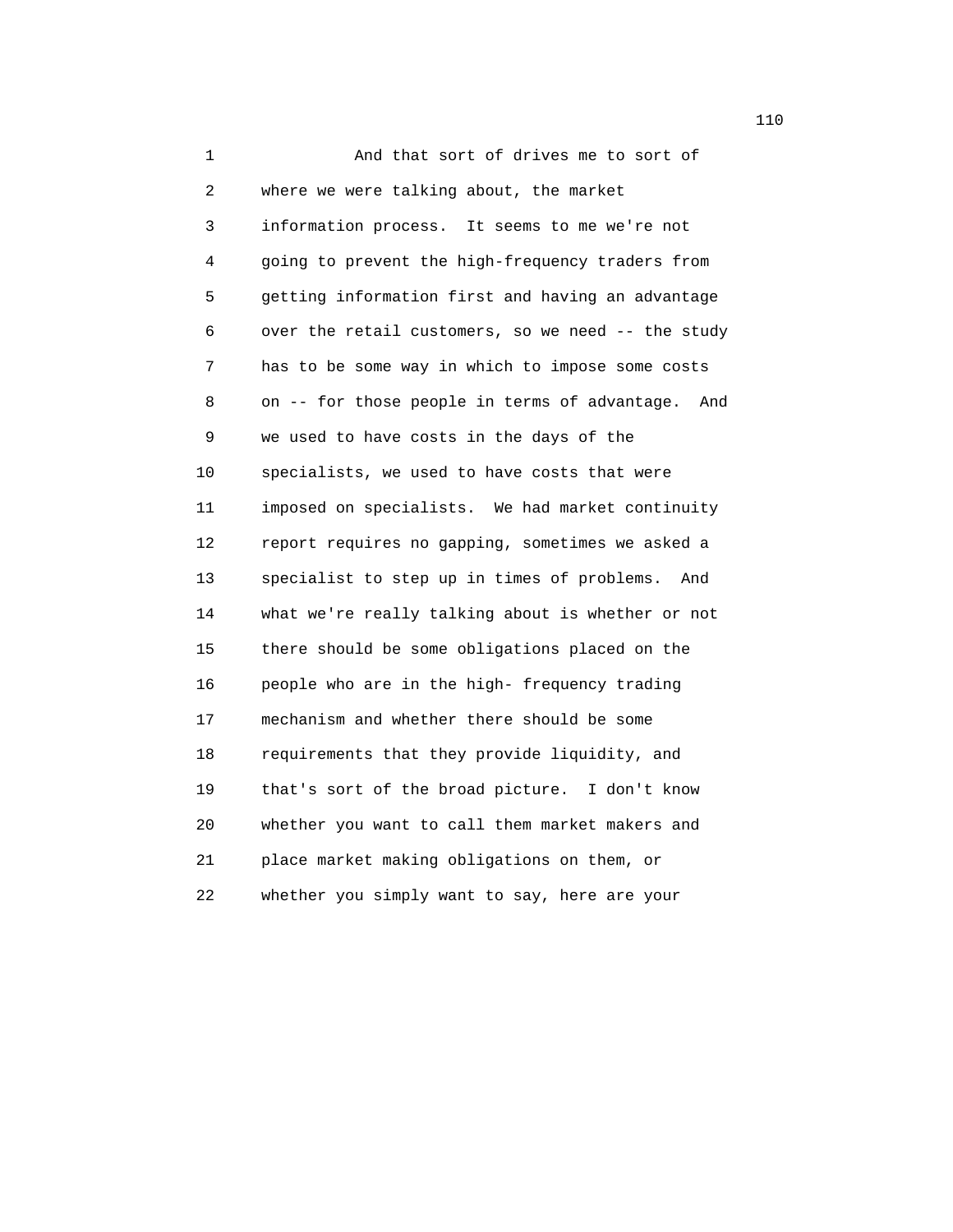1 liquidity preserving obligations.

| 2  | I had one thought that's been coming to              |
|----|------------------------------------------------------|
| 3  | me due to a seminar I've been operating on this      |
| 4  | same subject, but the question is whether or not     |
| 5  | the decimalization process has affected the          |
| 6  | The fact that the quotes are in a penny<br>markets.  |
| 7  | really prevents, I think, the market-making          |
| 8  | function from existing the way it used to be.<br>You |
| 9  | don't have clusters of liquidity around pricing      |
| 10 | points, and one of the suggestions that might be     |
| 11 | looked at is whether or not the pricing intervals    |
| 12 | should be increased from a penny to two pennies or   |
| 13 | three pennies or a nickel so that you could then     |
| 14 | reinvigorate the market-making structure, and I      |
| 15 | see this as an economic incentive that might be      |
| 16 | inserted in the markets instead of a regulatory      |
| 17 | incentive, because if you do create incentive for    |
| 18 | market making, then you may get more liquidity.      |
| 19 | CHAIRMAN GENSLER:<br>I had a -- Susan?               |
| 20 | I guess I'd like to make<br>MS. PHILLIPS:            |
| 21 | just a couple comments, first of all on the          |
| 22 | report, and compliment the staffs for a deeply       |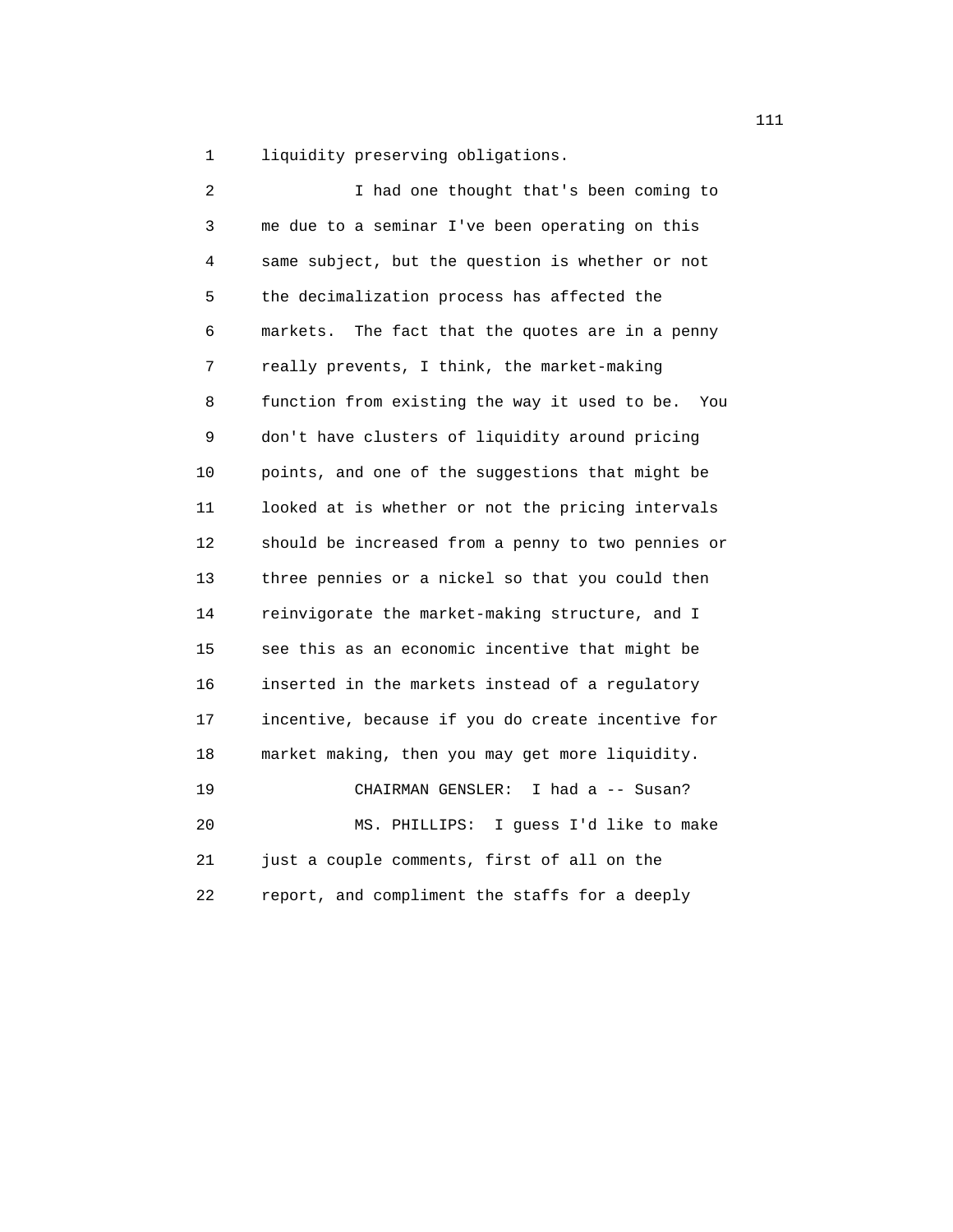1 forensic analysis and I don't think I've ever seen 2 this much detail packed into 300 pages between the 3 two reports. And I think one of the things that, 4 you know, when you see in detail the different 5 types of trading that's going on, you realize that 6 the fragmentation is occurring in a variety of 7 different ways, not just between exchanges and 8 over the counter, but between and among computers 9 and people, and computers and people have 10 different reaction times. And I have to say that 11 when we first, within our subcommittee, started 12 talking about the first report, in particular, you 13 know, the thought that we were going to start 14 seeing lots more pauses and lots more constraints 15 on the market, I have to say, as sort of a more 16 free market-oriented person, gave me significant 17 pause myself. But I'm becoming -- I'm coming to 18 an understanding that some of these things, like 19 the LRPs, some of the pauses, even the limit 20 up/limit down kinds of things do provide a way for 21 all of the participants to get the information 22 within a reasonable amount of time.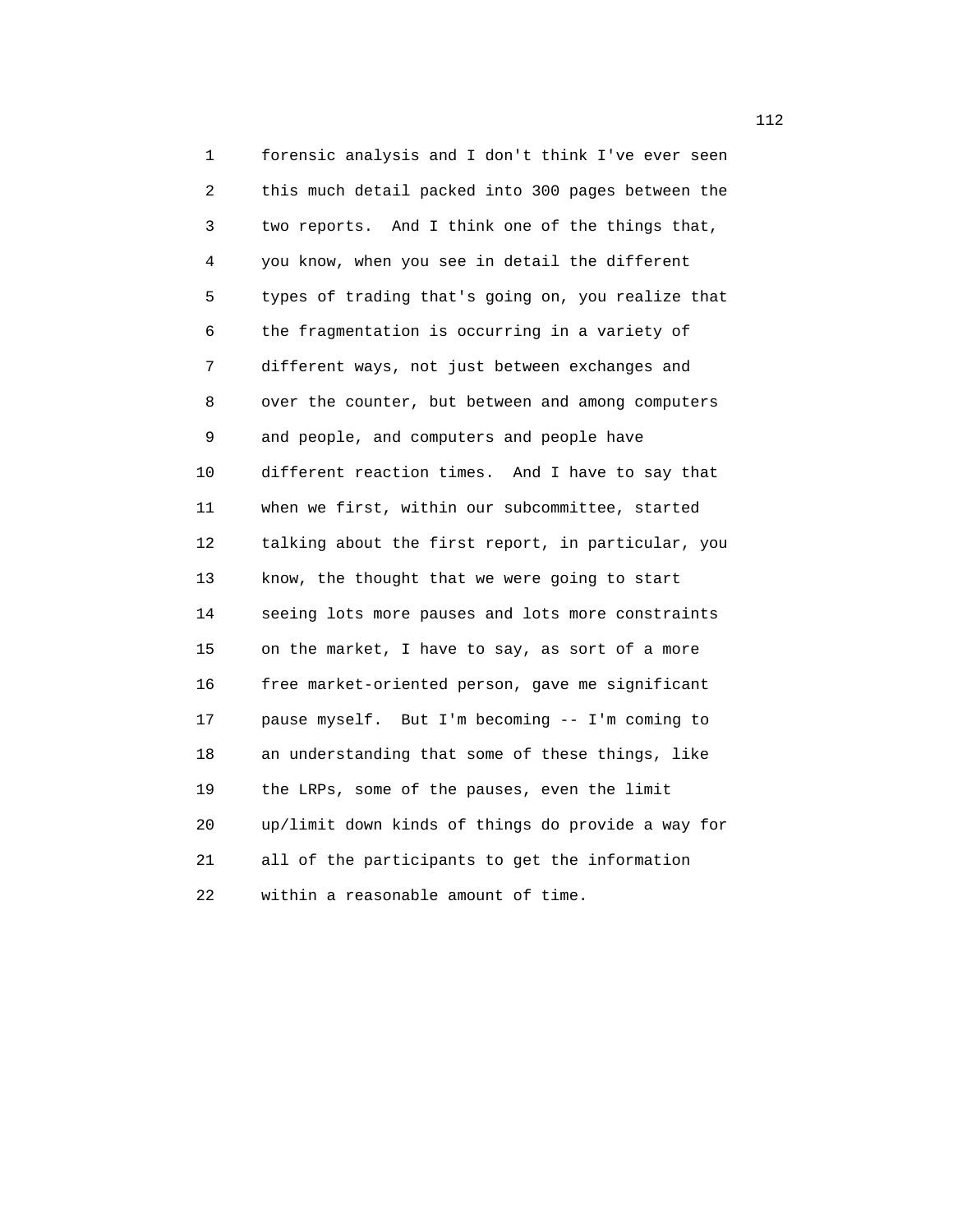1 And so, I think, as you're going 2 forward, in looking at some of these trade -- you 3 know, these various constraints and perhaps 4 guidance for broker dealers, for example, to try 5 to balance keeping the markets operating, as David 6 has mentioned, but at the same time creating an 7 environment in which all market participants can 8 participate.

 9 You know, in some ways I think it's 10 really very surprising that the markets recovered 11 as quickly as they did. I mean, the fact that 12 they came back as quickly as they did, I think, 13 does demonstrate the strength of the overall 14 market system, and including the fact that you had 15 all of this back and forth between all of the 16 different markets and traders. 17 I do think that there were some things

 18 that -- sort of structural things that had been 19 brought out by this learning opportunity of May 20 6th and it's not just -- you know, we talk about 21 transparency, but the question then is, what is 22 meaningful transparency. I mean, you can dump a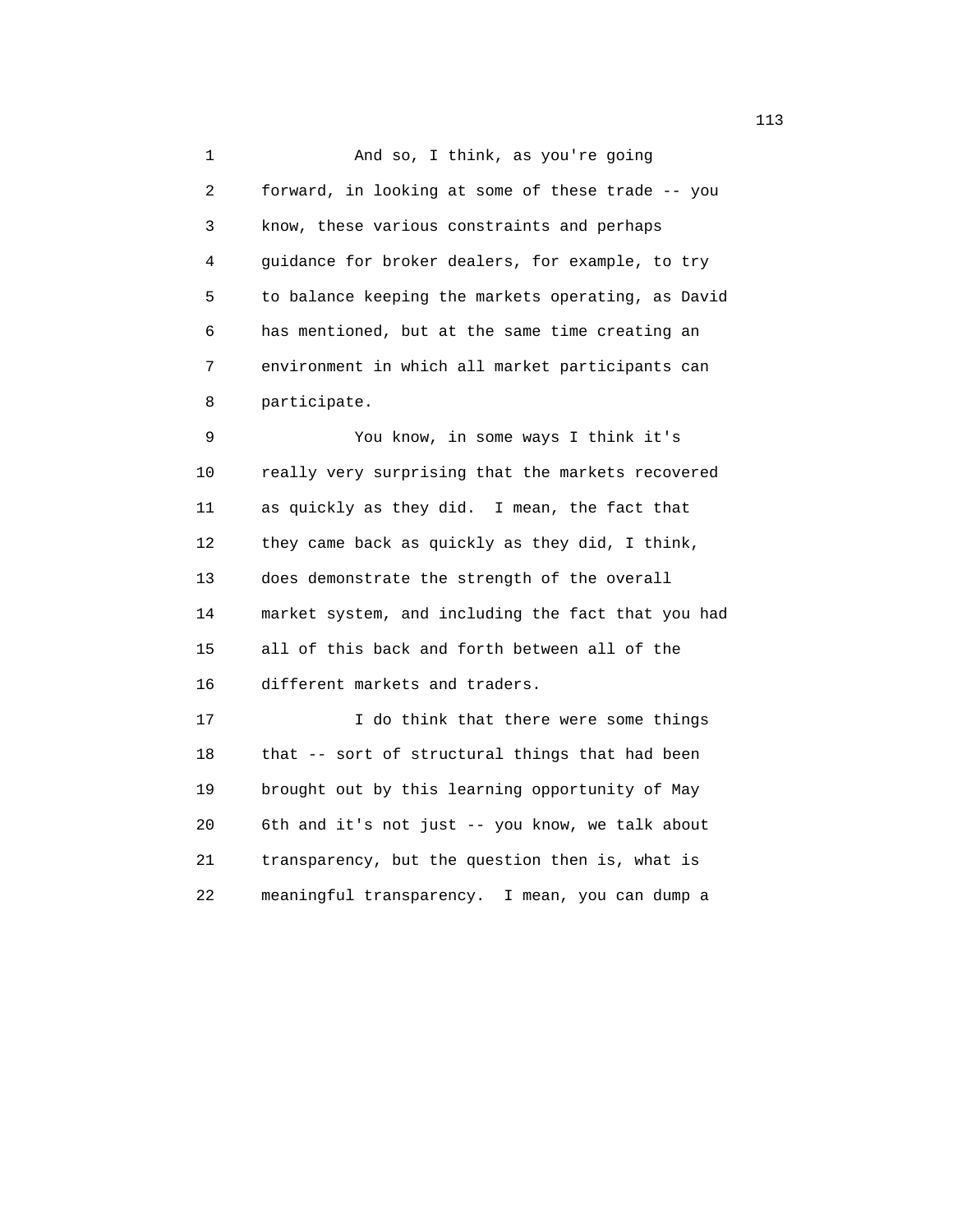1 lot of data out there and it may not be all that 2 helpful, and one of the things -- just to give an 3 example, and Maureen has talked about this in our 4 subcommittee calls -- maybe there are different 5 kinds of data that would be useful for either the 6 exchanges or through some kind of consolidated 7 reporting system such as depth of the limit order 8 book. You know, to the extent that you know, you 9 know, how many orders are available on either side 10 of the market should give some guidance to market 11 participants in the way they submit their 12 executions, and so maybe some simple -- some kind 13 of simple ratios would be useful to traders to try 14 to figure out. And I would hope that the 15 exchanges themselves would be thinking about this 16 kind of information because it does give more 17 confidence to traders that they know what they're

18 doing when they drop an order in there.

 19 So, I think that in many ways it's kind 20 of surprising that this very sizable move in the 21 market one day, we had fairly quick recovery and 22 yet we do have an opportunity to make some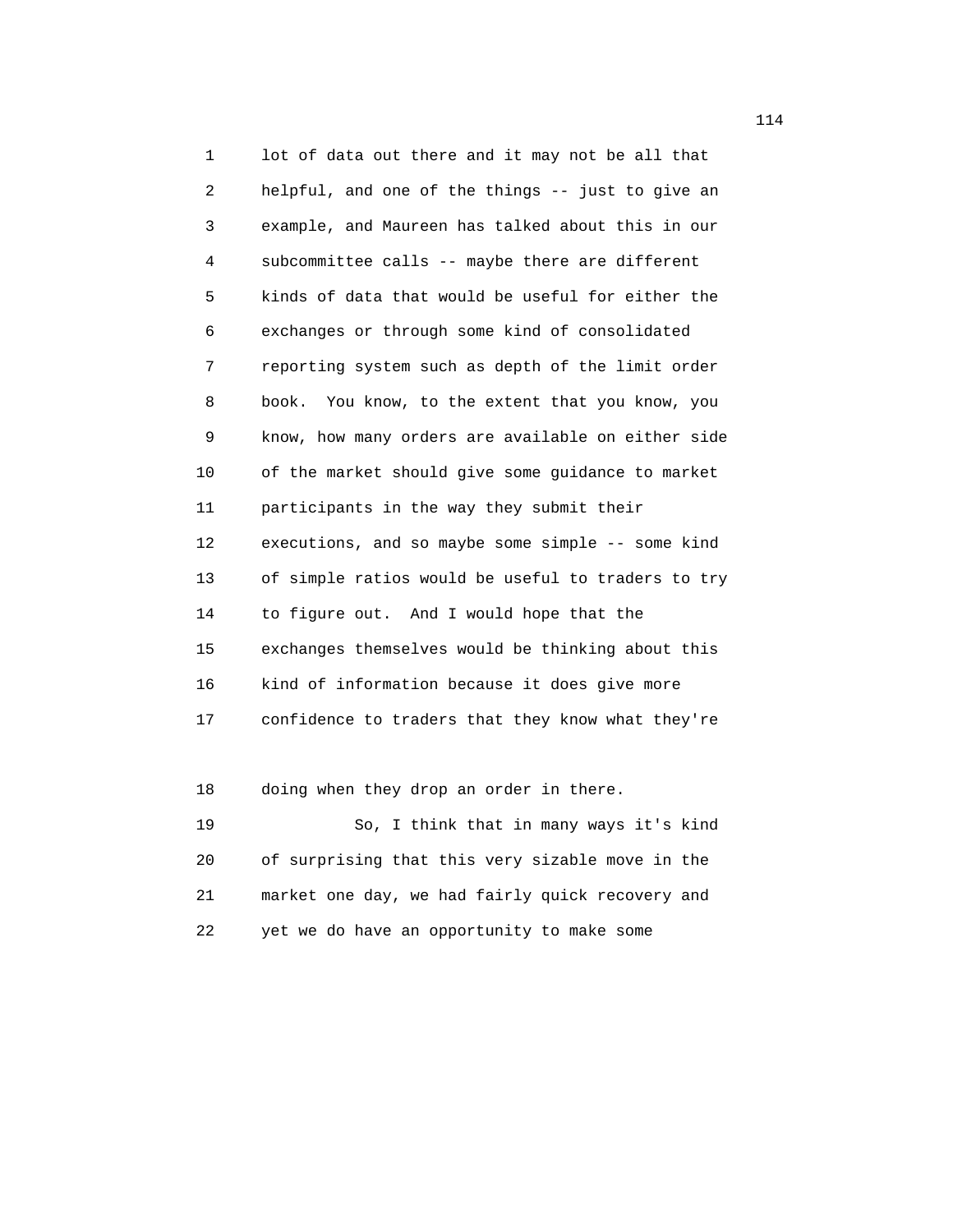1 changes, and both commissions have started down 2 the path, and the exchanges have too, it's not -- 3 exchanges, FINRA, NFA -- I mean, they're looking 4 at things they should be doing to try to figure 5 out a way to prevent these things because it is a 6 market confidence issue. So, I commend you, but I 7 think it's going to be an iterative process and 8 it's going to take some pilot programs like this. 9 Limit up/limit down works in futures markets 10 pretty well. That's been a tradition for many 11 years. But you also have a pit style trading and 12 is it going to be transferrable to securities 13 markets where you've got fragmented markets. 14 So, it's hard to know how the 15 implementation will work, so I think it's going to 16 take a bit of experimentation, some pilot 17 programs, but it seems to me that you're on the 18 right track. 19 CHAIRMAN GENSLER: Rick. I'll just save 20 my questions. 21 MR. KETCHUM: Well, I'd just add on to, 22 I think, Chairman -- former Chairman Phillips'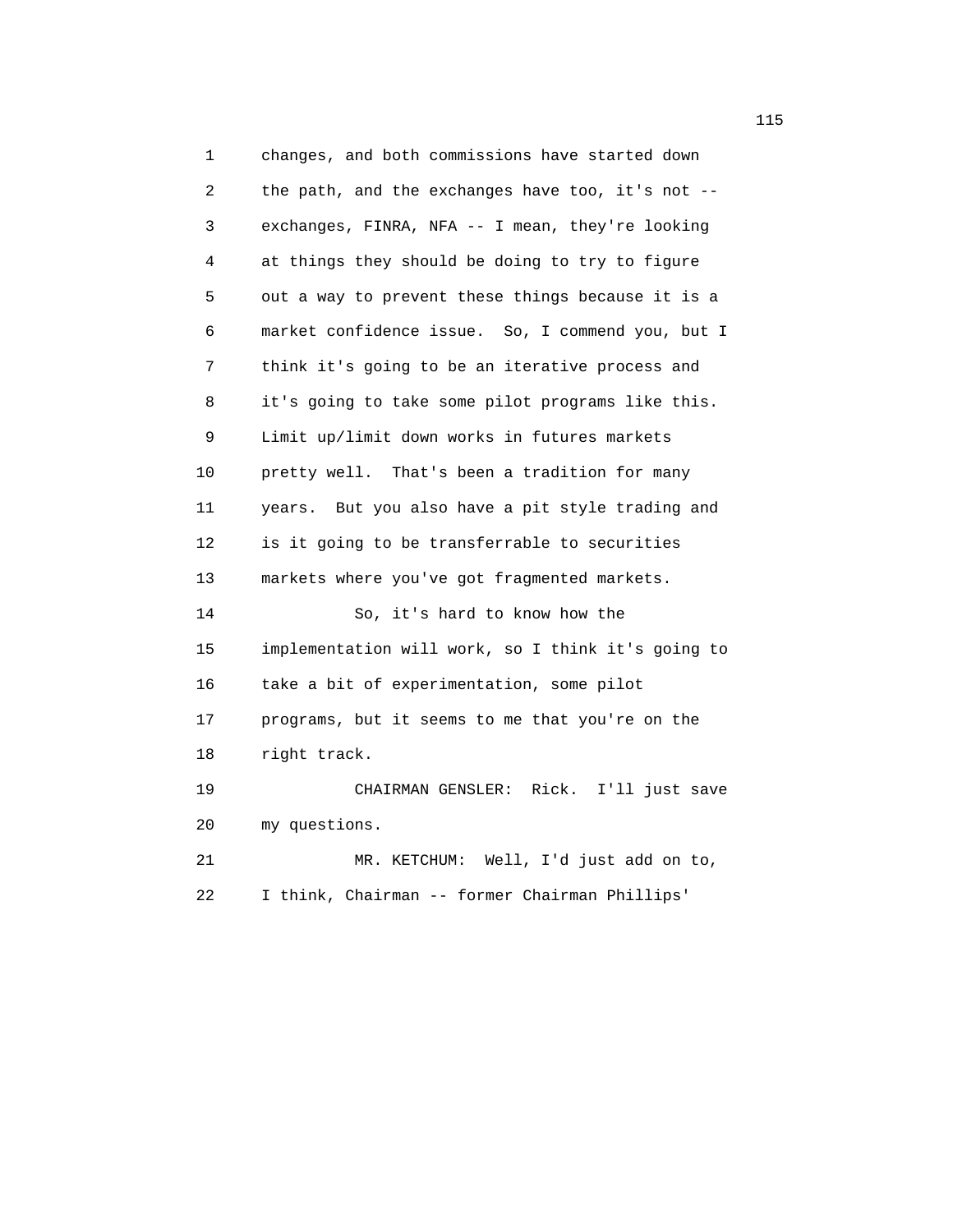1 really good points. Maureen's probably too shy to 2 note it, but she's done what I think are two 3 exceptional papers that I'd recommend to the 4 Commission on -- that propose ways of thinking and 5 measuring with regard to order toxicity. 6 CHAIRMAN GENSLER: I've read ones that  $7$  -- 8 MS. O'HARA: We distribute it, yeah. 9 CHAIRMAN GENSLER: -- the one with the 10 tutor. What's the other one? 11 MR. KETCHUM: Well, no, one of them is 12 actually in English for lawyers and then the other 13 one does the numbers that you can read, Gary, but  $14$  -- 15 CHAIRMAN GENSLER: No, no. 16 MR. KETCHUM: I really like the one that 17 was English for lawyers. 18 CHAIRMAN GENSLER: That one I might not 19 be able to read. 20 MR. KETCHUM: No, that one I can't read. 21 No, you can read them both. The point I really 22 want to make on it other than the fact that it was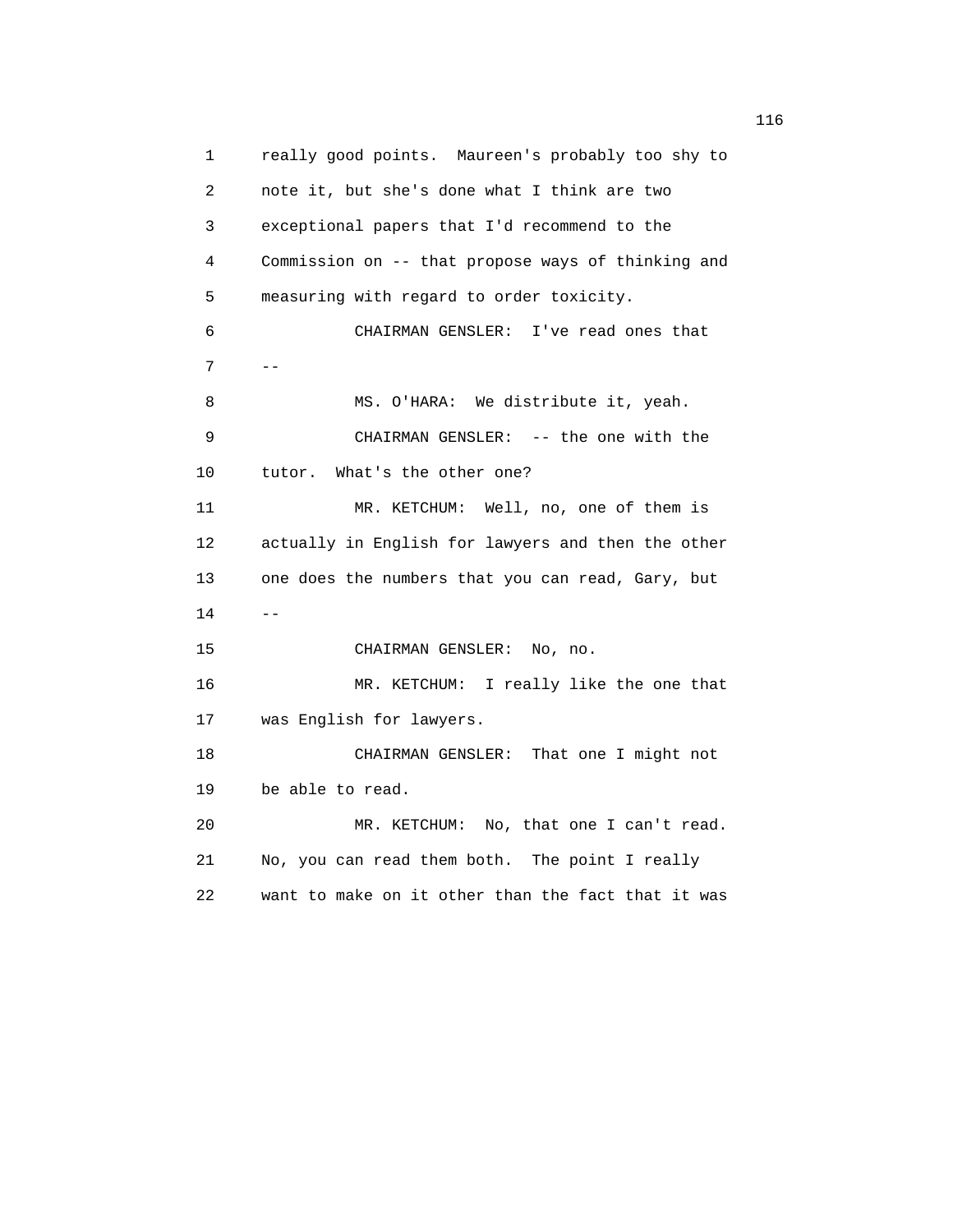1 terrific, terrific original work is that it does 2 describe again the questions of what makes books 3 empty. And what makes books empty is uncertainty 4 and risk and it is interesting how VIX contracts 5 have provided the ability to address one set of, 6 in a fairly gross way, uncertainty and risk. 7 I think greater information on things 8 that in some way or another are a foreteller of 9 toxicity or even the possibility of contracts that 10 allow liquidity providers to more effectively 11 hedge the risk of informed order activity or 12 otherwise high-risk activity for liquidity 13 providers could be really valuable and it's for 14 that reason I mention Maureen's -- and I think 15 Susan's absolutely right, that that type of 16 exploration from the standpoint of, how do you 17 create an environment where people can offload 18 some of that toxicity risk. 19 CHAIRMAN GENSLER: Can I just ask one of

 20 my two questions because it relates to the empty 21 books? My question for the group that you might 22 think about today and further is this empty book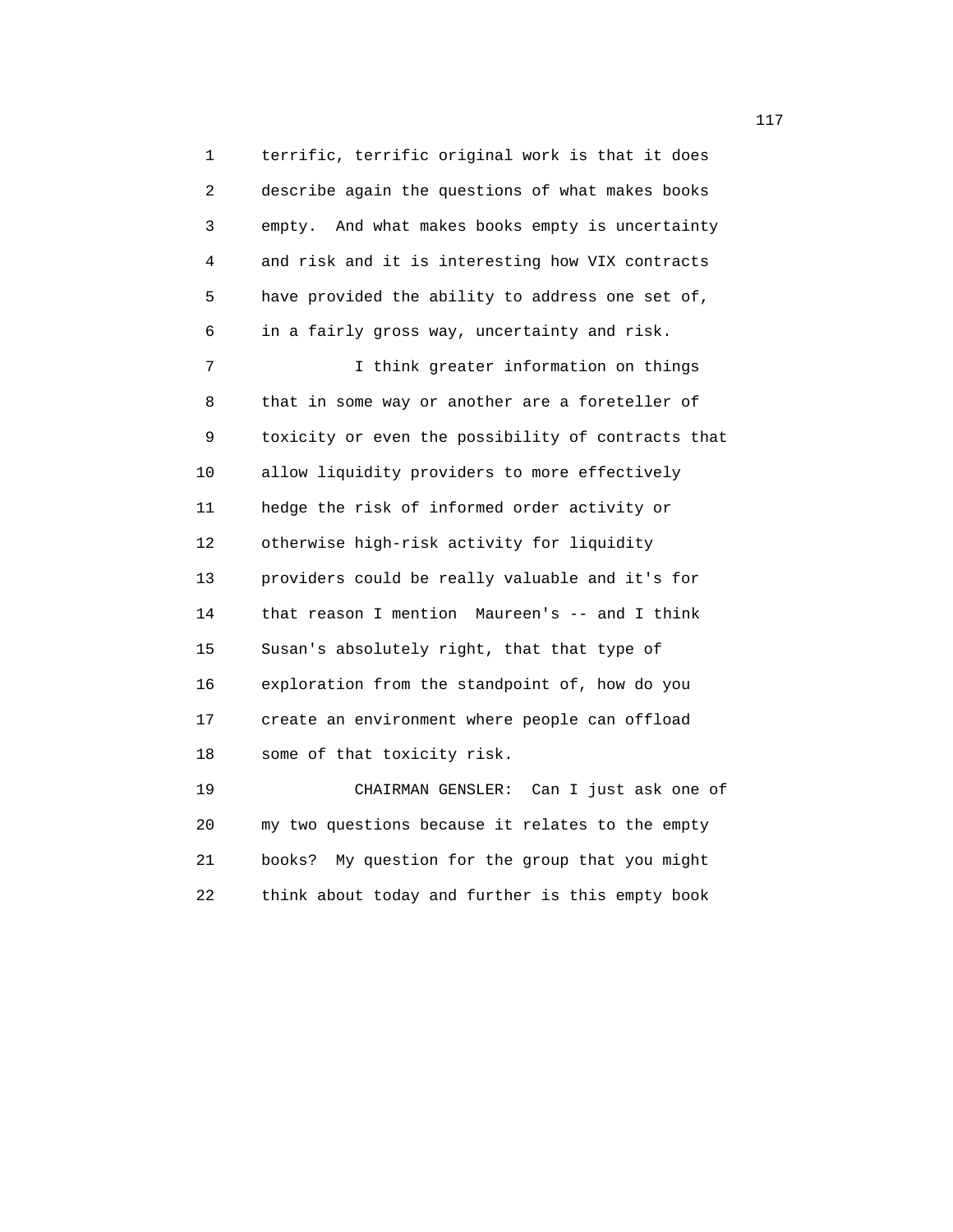1 scenario, might that relate to market pauses? I'm 2 bringing the two together. But market pauses 3 currently in the equities markets and cross market 4 are about price movement, but they don't 5 necessarily speak directly to the empty book 6 issue. 7 CHAIRMAN SHAPIRO: Except to the extent 8 they exist to help rebuild the book. 9 CHAIRMAN GENSLER: Right, they 10 certainly, as Chairman Shapiro says, exist to 11 rebuild the book, but they're only triggered by a 12 certain price movement and a certain time period, 13 either like cross markets since the prior day's 14 close or the pilot program that has had, I think, 15 some very real effect, but it's still uncertain 16 over minutes. And I highlight that because in the 17 futures marketplace there was a market pause that 18 does relate somewhat to the book. The stop loss 19 limit that occurred on May 6th was because the -- 20 I guess it was the next trade would have been down 21 six full points, six handles, right? So, it 22 somewhat relates to the book, but that book in the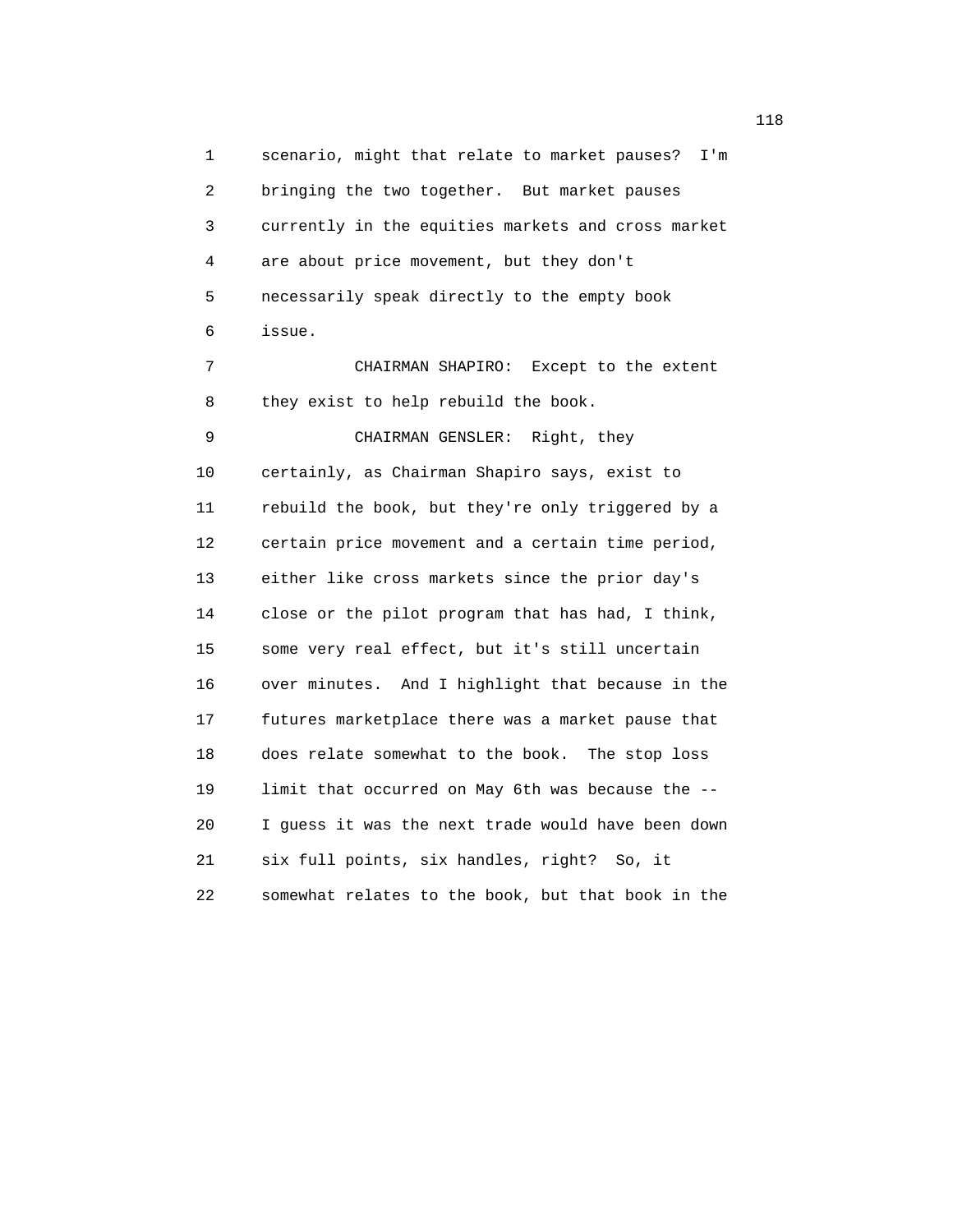1 E-Mini which started the day with about 100,000 2 contracts and the order book went both sides, it 3 was about 50,000 contracts when the large trade 4 came in, was down to 1,000 by -- resting buy 5 orders. And so, fortunately, the stop loss 6 happened, but you could have seen that, what if 7 that 1,000 order was inside the 6 points, they 8 would have actually probably just -- excuse the 9 expression -- but blown through the order book as 10 happened to Ascencia and other things in the 11 equities market. So my question for the group is 12 -- to keep it in English is -- might any part of 13 the order book, maybe in the futures market more 14 relevant than the securities market, relate to 15 market pauses, again, as Chairman Shapiro said, to 16 rebuild to book or give it -- maybe give it five 17 seconds, five minutes, whatever, to rebuild? 18 Maureen? 19 MS. O'HARA: I think, you know, our 20 committee did speak about these issues because it 21 -- the challenge in a high-frequency world, and in

22 a world, as David Ruder has born it out so well,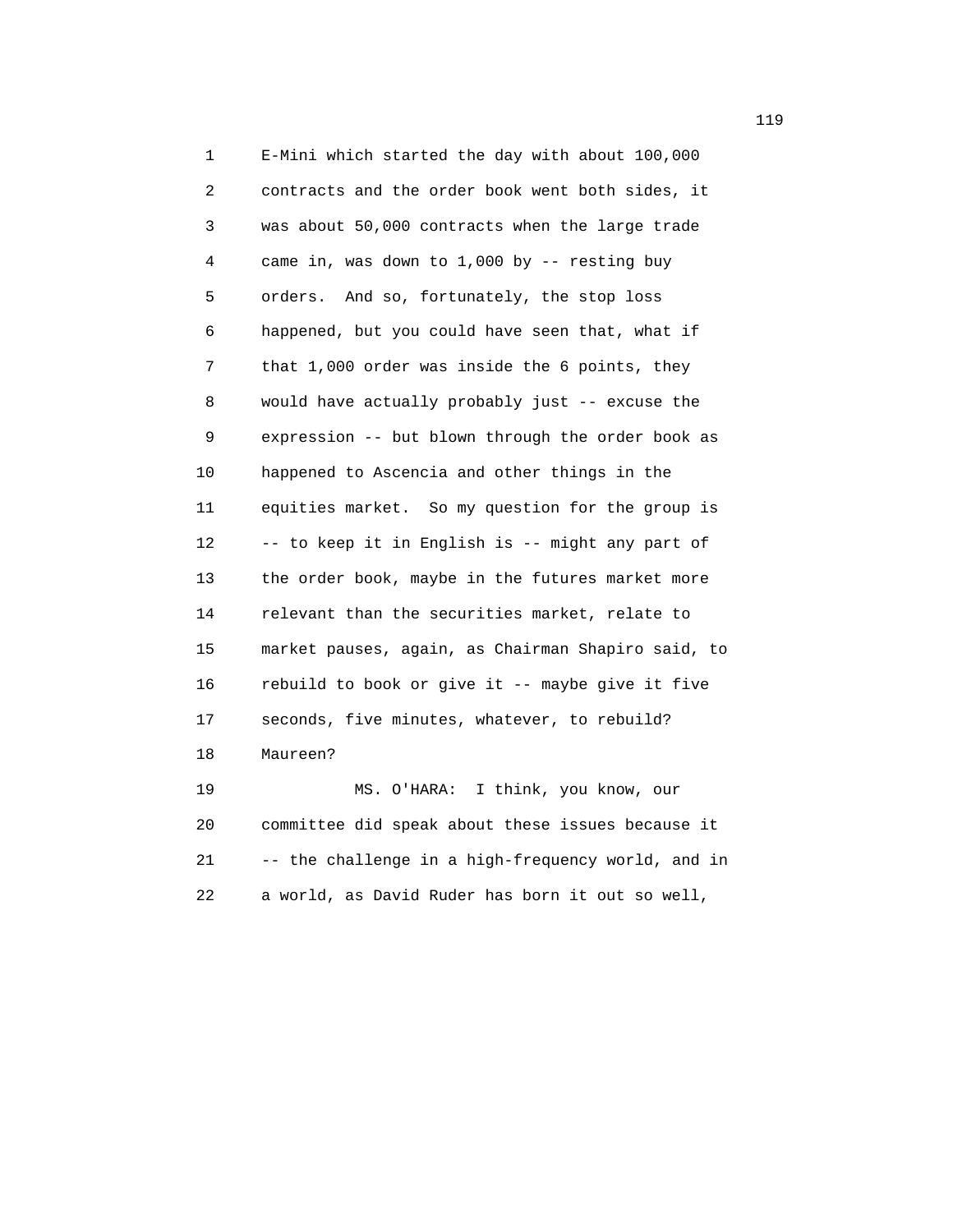1 that resting orders on books now is not -- is 2 certainly in equities as common as it was, and so 3 liquidity almost has a just in time feel to it. 4 The challenge of an empty book is, you 5 know, once you have an empty book you really are 6 dead in the water, in a sense, and so providing 7 proactive information about the state of the 8 amount of liquidity seems a sensible approach to 9 go. I think the futures stop logic was really 10 demonstrated as an excellent approach in the sense 11 that the stop logic was ex ante, it moved in 12 advance of what was going to be a disaster. I 13 think we have to sort of keep that in mind. And 14 you're right, it's not necessarily basing things 15 off of the price that just happened, it has to 16 look forward and think about the prices that will 17 happen. It's a lot easier to do that in futures 18 though than it is in a fragmented equity market, 19 and therein lies the real challenge that, 20 unfortunately, our subcommittees did not solve, 21 but I think the issue is one that we do have to 22 think about and it may have to do with disclosure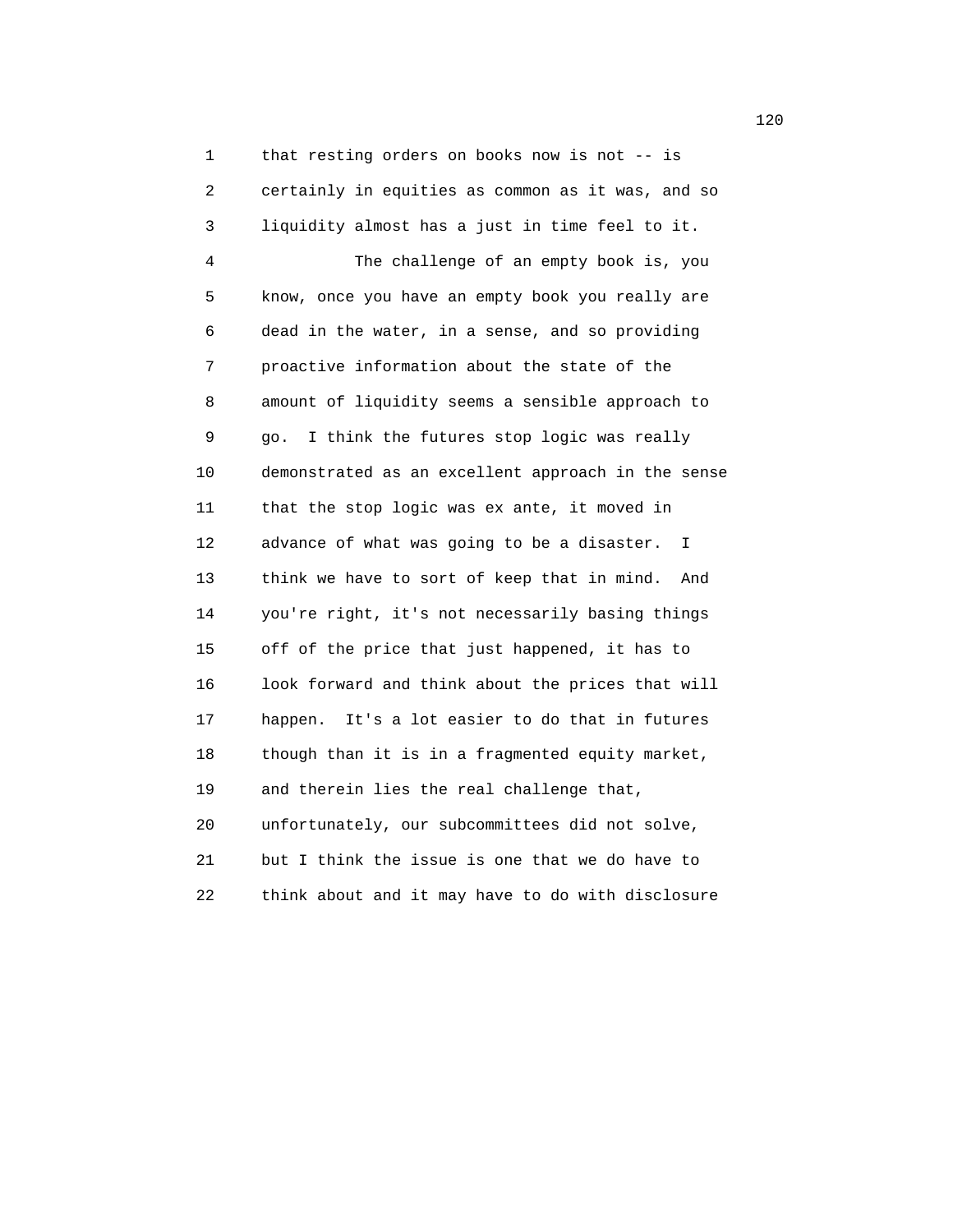1 of depth on books so that routing decisions are in 2 advance realizing you don't go there because it's 3 going to create problems. But I think that is a 4 huge, huge issue and not completely solved by just 5 simply limits in prices.

 6 CHAIRMAN GENSLER: So, if I can leave 7 that question, at least from one of your 8 colleagues or chairs, is just whether market 9 pauses themselves have any triggering from 10 information from the book, the emptiness of the 11 book, or the thinning out of the book.

 12 MR. BRENNAN: One of the questions 13 though that we've heard loud and clear, and this 14 is not just the book but sort of what's real 15 liquidity and what's ephemeral liquidity has 16 changed a lot Maureen in terms of what we think it 17 is. So, because of the withdrawn orders that that 18 happens often, and so it's a great question and it 19 would be a fourth or fifth catalyst for a market 20 pause and we'll certainly kick it around, but 21 there's a subsidiary question that I think we kind 22 of scratch our heads on at this stage seeing what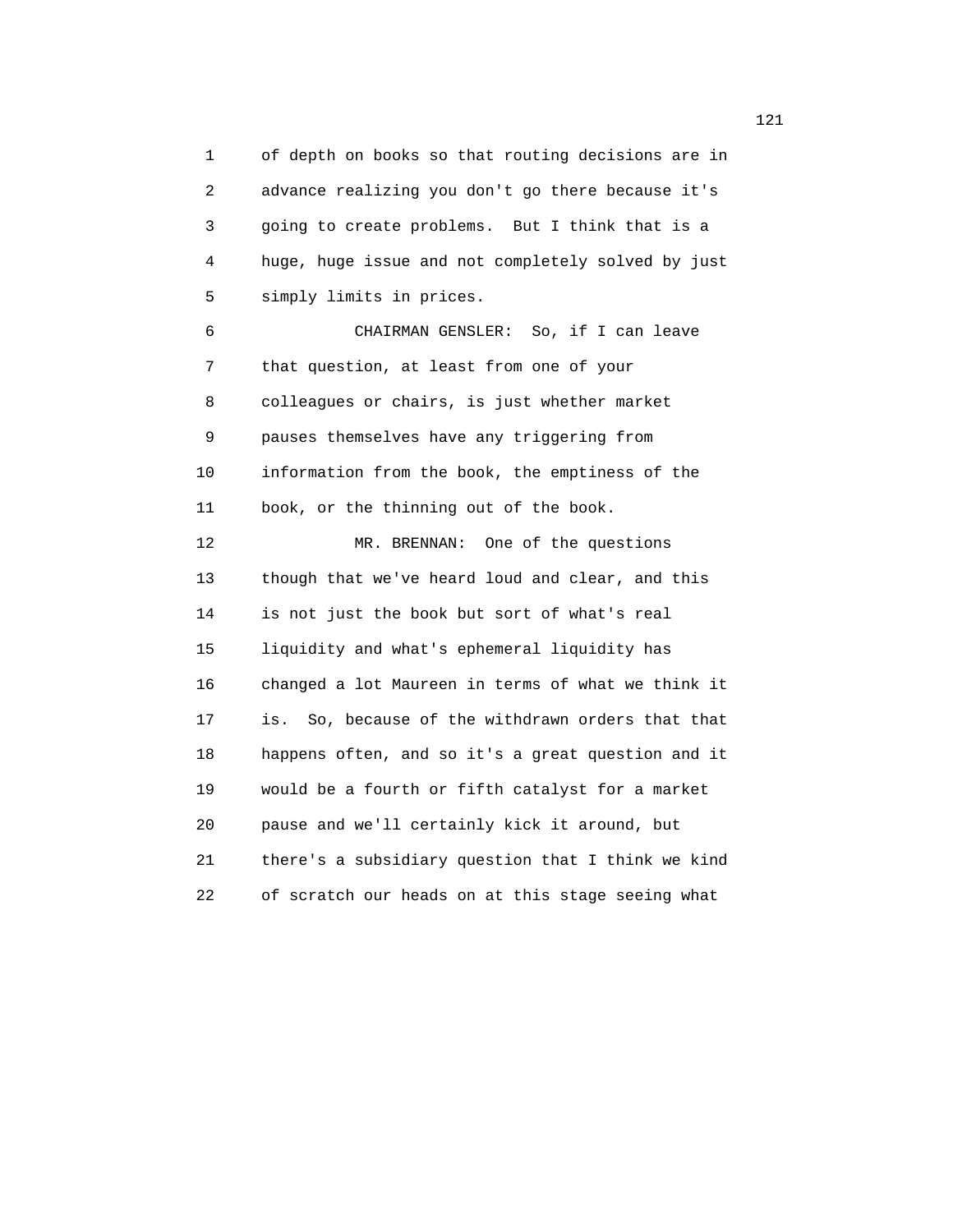1 we see from this --

 2 CHAIRMAN GENSLER: You mean, what's real 3 liquidity? 4 MR. BRENNAN: Yeah. 5 CHAIRMAN GENSLER: I'm sorry. 6 Brooksley? 7 MS. BORN: Well, I mean, I'm going to 8 pick up on that point because I really think that 9 some in depth looking at high-frequency trading is 10 necessary and demonstrated by the staff's report. 11 It's pretty clear in the staff's report that 12 although that one trader who put in the very large 13 sell orders on the E-Mini was a trigger, the 14 high-frequency traders moved in immediately, 15 bought it, decided whoops, you know, their 16 algorithms told them to dump it, and a number of 17 them then withdrew liquidity from the market. 18 I do think investor confidence in the 19 markets is being affected by perceptions that 20 high-frequency traders have unfair access to the 21 markets and unfair access to market information, 22 and it seems to me that it would be very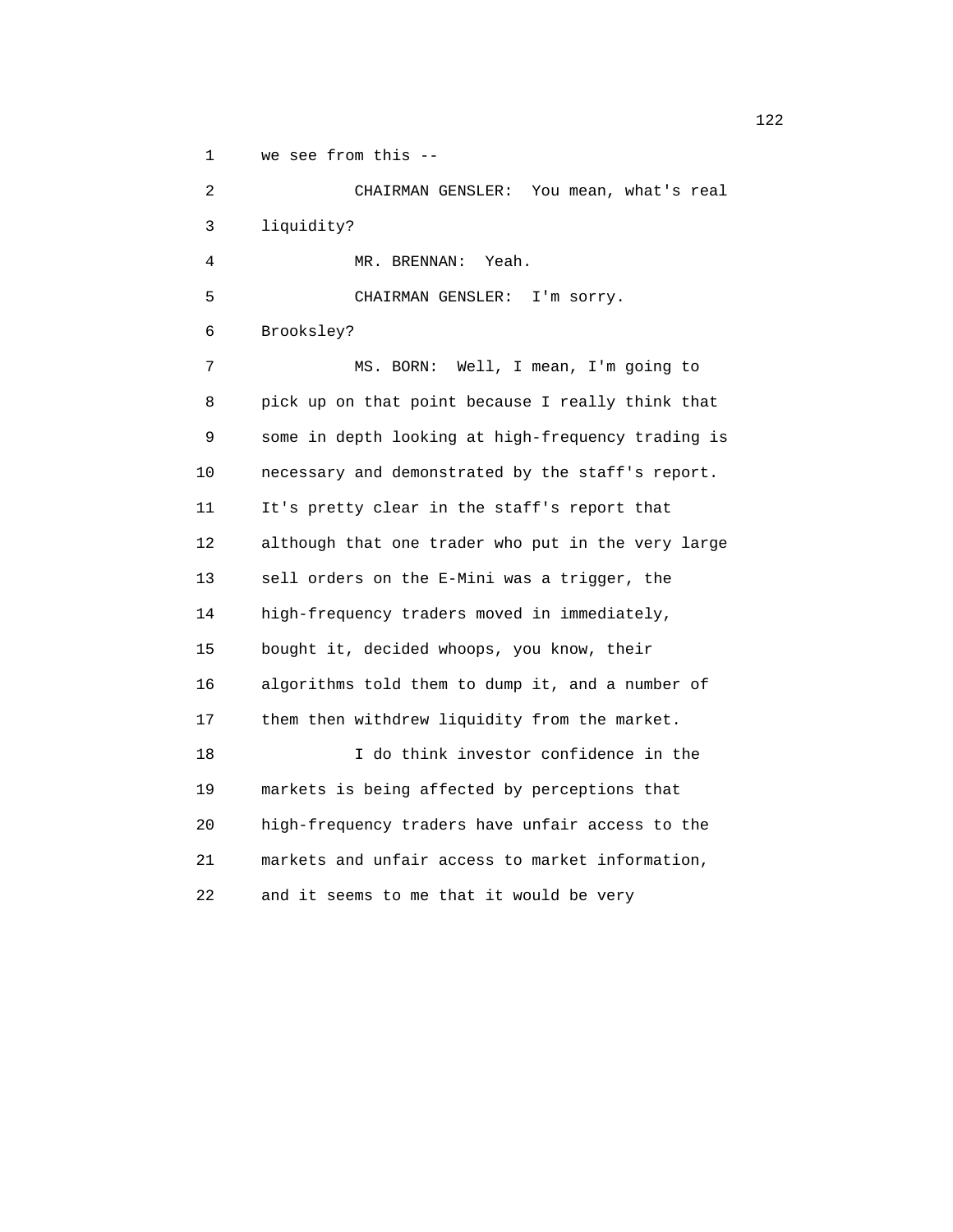1 beneficial for the commissions to look at this 2 carefully. The suggestion, I think, David Ruder 3 made that perhaps with their advantages of 4 information and advantages of access, they should 5 also have some responsibilities of either a 6 market-making kind of role to some kind of role to 7 maintain liquidity would be useful to explore. I 8 also think there are some major problems with 9 order cancellations which, at least from a futures 10 perspective, would seem to almost, you know, be 11 fraudulent orders, putting in orders that you have 12 no intention to do anything but probe for where 13 the rest of the market is. 14 So, I would strongly recommend that some 15 looking at the role of high-frequency traders, the

 16 impact they have on liquidity, the appropriateness 17 of their activities, and whether they should be 18 regulated in some meaningful way.

 19 MR. RUDER: Could I just talk about 20 something else slightly different? I think that 21 with regard to halts and pauses that the 22 commissions need to be careful that they're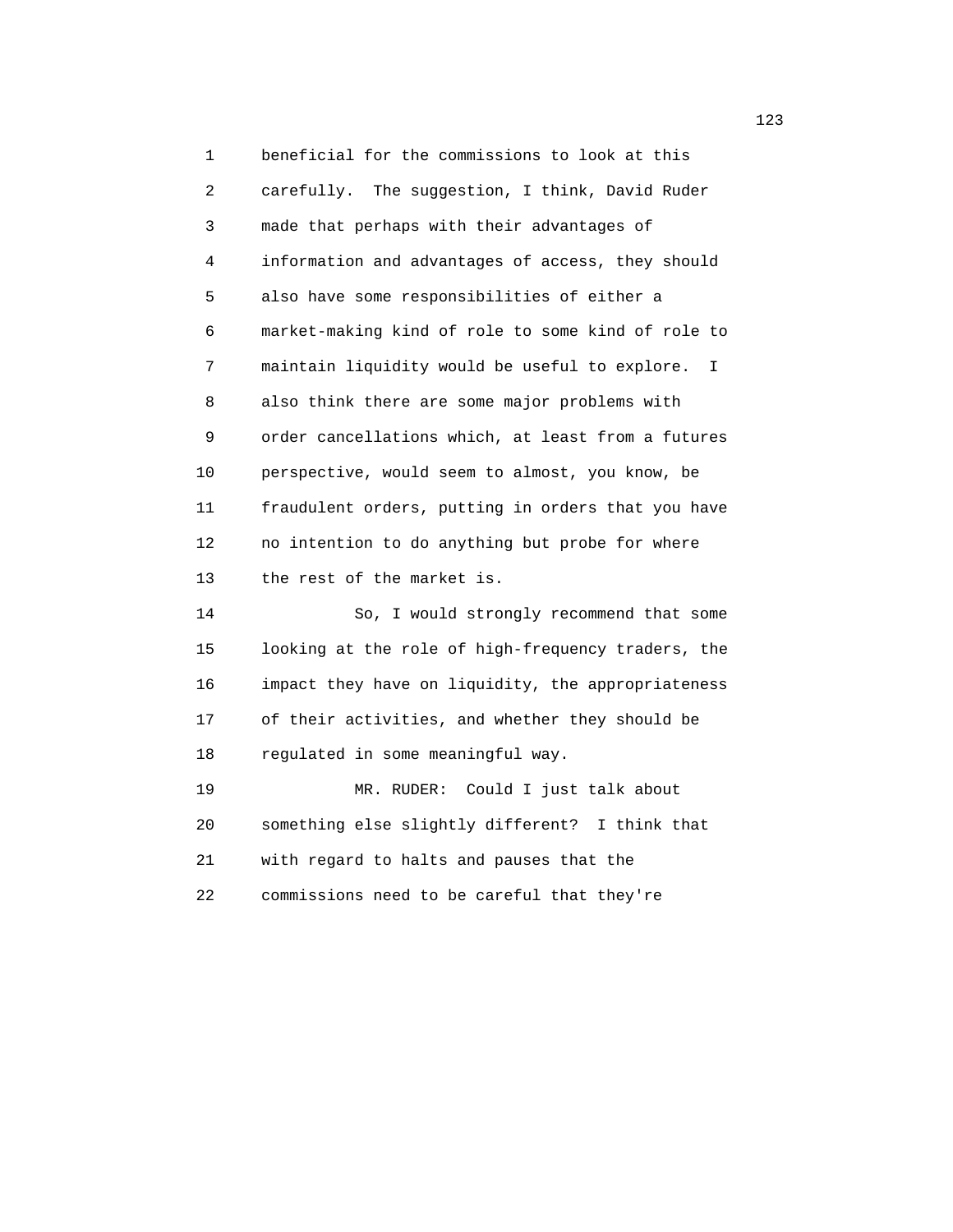1 talking about two things. One is a circuit-wide 2 -- one is a market-wide circuit breaker and the 3 other are the single stock circuit breakers. But 4 if you're talking about the market-wide circuit 5 breakers I think we're in a very new world because 6 we not only have the futures contracts which 7 effect the whole securities markets, but we now 8 have the spy contracts, the ETF contracts, which 9 are somehow demonstrative of where the market's 10 going. So you need to structure the circuit wide 11 -- the market-wide circuit breakers in order to 12 take into account what kind of signals are being 13 made from the ETFs. 14 And the second thing that's just -- that 15 is interesting is that we're not talking about 16 circuit breakers that are going to be a long pause 17 so that the market can get all the information. 18 Rick, we did half an hour or an hour in 1988 and  $19$  -- 20 MR. KETCHUM: Both. 21 MR. RUDER: Both. Yeah. And they're 22 the ones that are still in place, but we're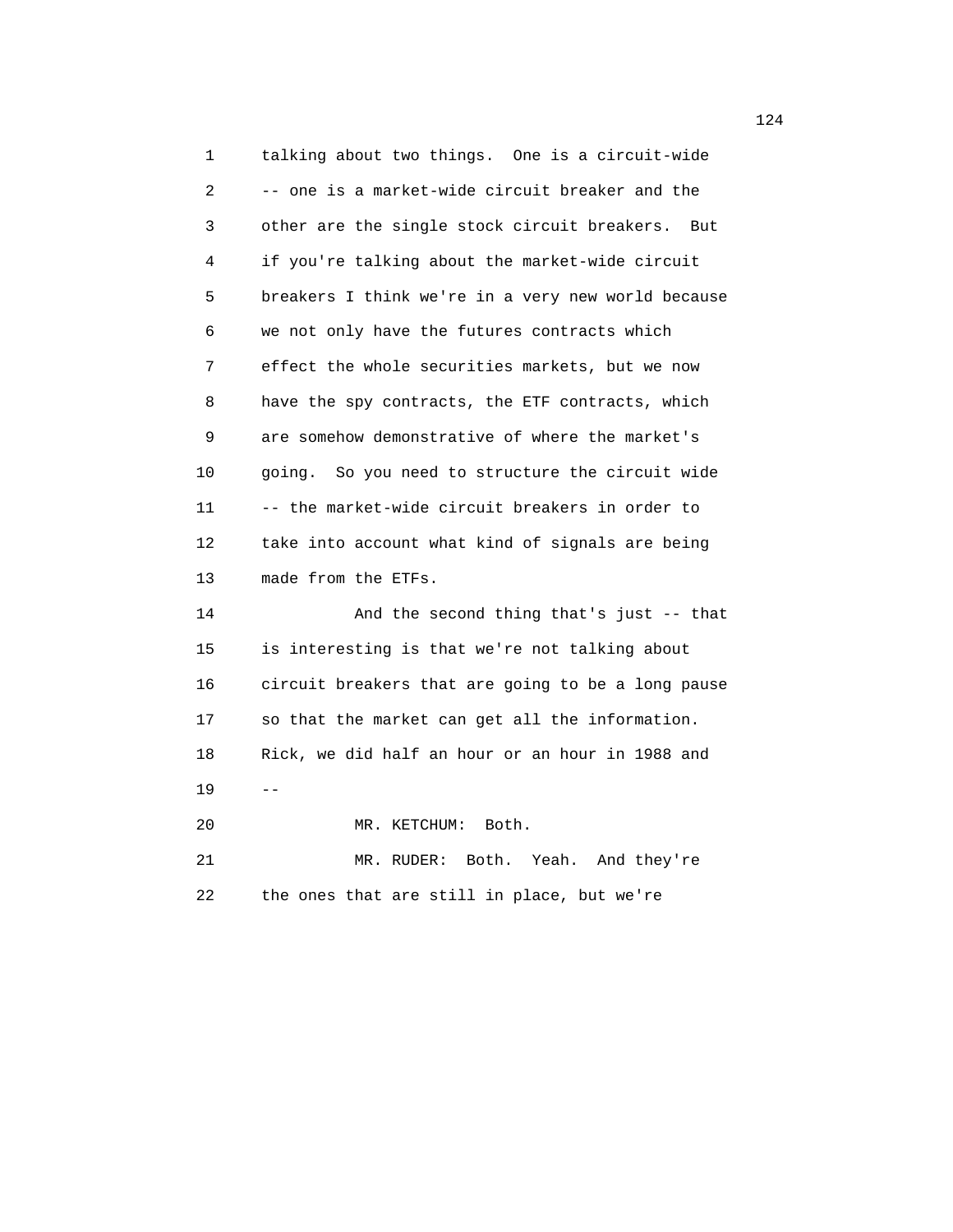1 talking about what the machines are thinking 2 about, and we need to know, I think, in looking at 3 the algorithms, what kinds of inputs the algorithm 4 -- the algo-makers are putting in in terms of what 5 their activities are going to be if certain events 6 take place, and I don't know how you get that 7 information. Maybe the staff can go out and ask 8 everybody what are your aglos -- what are your 9 protections against major crises?

 10 CHAIRMAN GENSLER: You know, I say one 11 thing, I was in Chicago this week for a number of 12 reasons, mostly with Michelle Barnie, who's the 13 European Commission for Internal Markets, but I 14 also, Monday night, had a dinner with eight 15 high-frequency traders. These were founders, I 16 think amongst them, they did say at one moment -- 17 and they weren't bragging or anything -- they 18 said, you know, there's some days that the eight 19 of our firms are probably half the volume in 20 certain contracts. And I didn't ask which, but 21 amongst them, they all wanted what Andre said 22 earlier. They want certainty. They want to be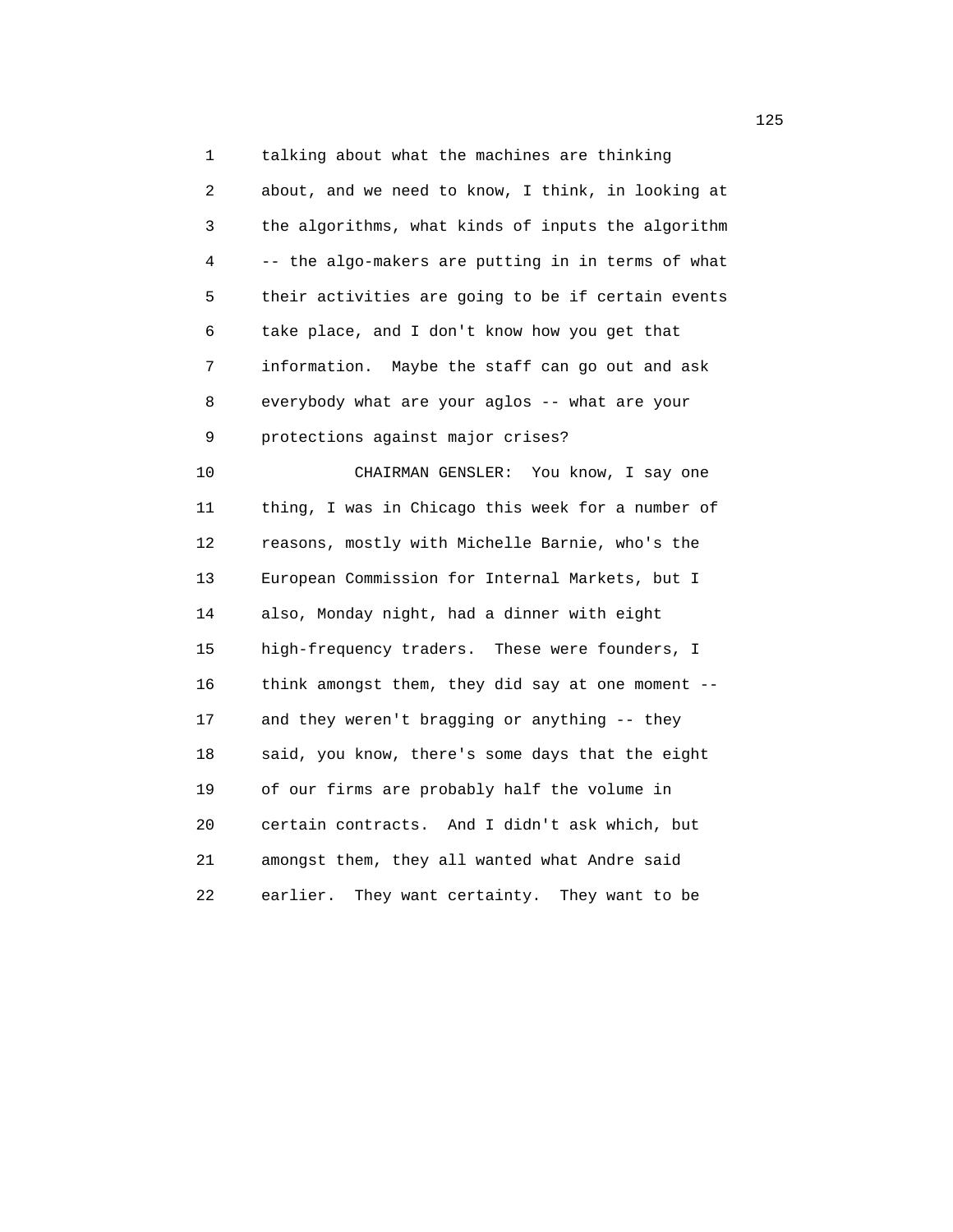1 able to program their programs and if something's 2 going to be deemed a disruptive trading practice 3 ex ante, they want to know it. They want to put 4 it in their boxes so that they -- you know, they 5 do that.

 6 But they did have one suggestion that 7 I'd be curious of your reactions to. Again, you 8 don't have to react today. They'd like the 9 exchanges to have more, both in the equities and 10 in the futures markets, the exchanges have more 11 risk parameters. And I said, well, they do have 12 them, they have price banding and they have a 13 whole sort of things, like in the E-Minis, you 14 can't put more than 2000 orders in. And they 15 said, well, our programs could break down and we 16 could, for instance, have like a machine gun, a 17 1,999 volume, you know, just hit, repeatedly. 18 They actually all wanted -- they'd like the 19 exchanges to have something to shut them down at 20 some point as a risk parameter. 21 It was just an interesting -- to your

22 point. There may be other things like that.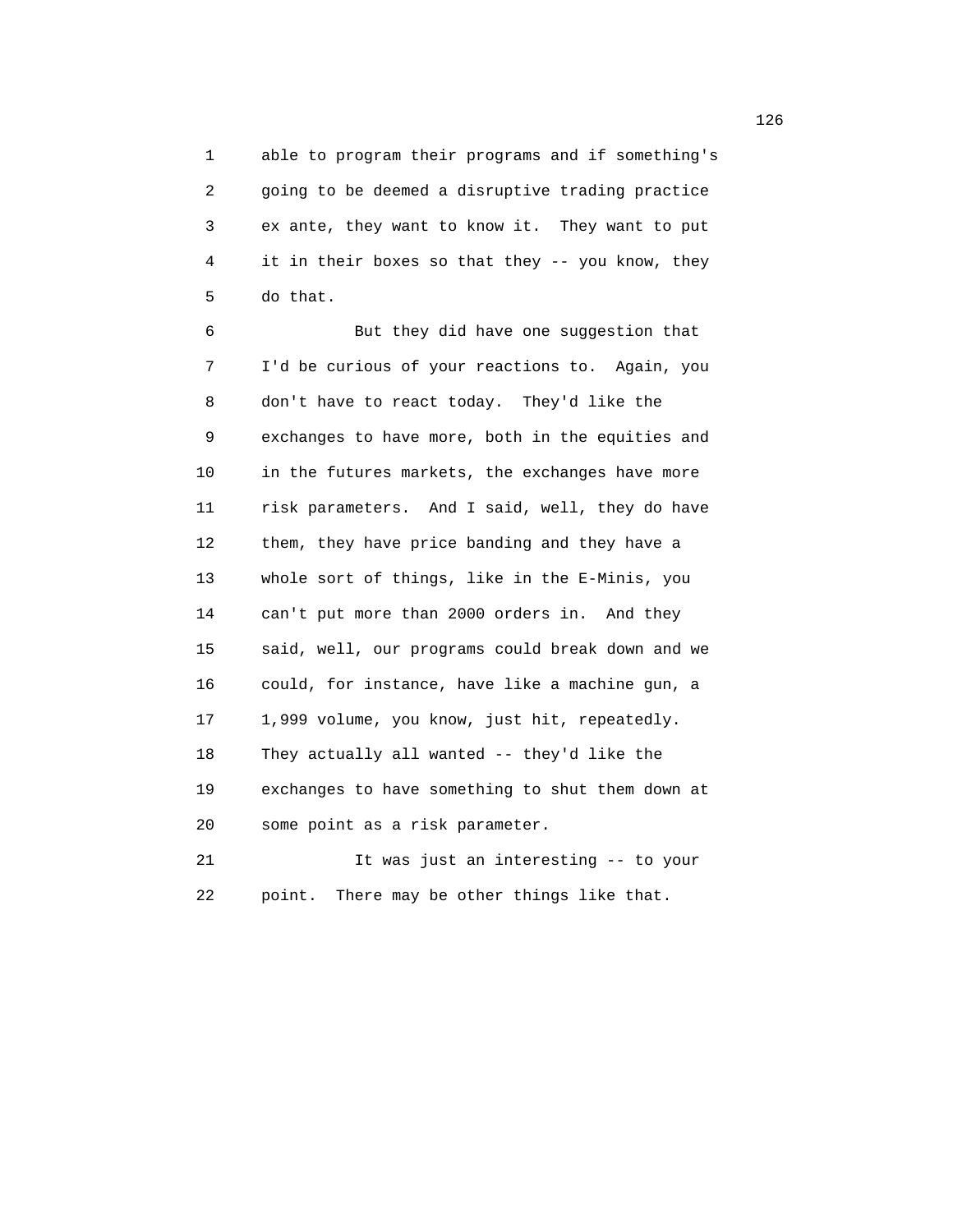1 MS. O'HARA: I think that one of the 2 things we have to bear in mind is that the 3 exchanges are in the business to do -- you know, 4 to provide liquidity and execute volumes and I 5 think the exchanges would love to design things 6 that work well. I think the firms are not out to 7 ruin markets. I think they're out to try and 8 provide a service and create liquidity and they 9 need tools. And I think part of what the 10 regulators can help do is really give a template 11 for both groups to think about how they fit into 12 this. 13 So, I think that one advantage that will 14 come out of this is I suspect firms will be 15 looking to be smarter and exchanges will be 16 looking to be smarter and I certainly think the 17 great work the staff has done really helps all the 18 parties figure out the new world in ways that I 19 don't think anyone completely appreciated before 20 this started. 21 CHAIRMAN GENSLER: Commissioner O'Malia? 22 MR. O'MALIA: Thank you. I'd be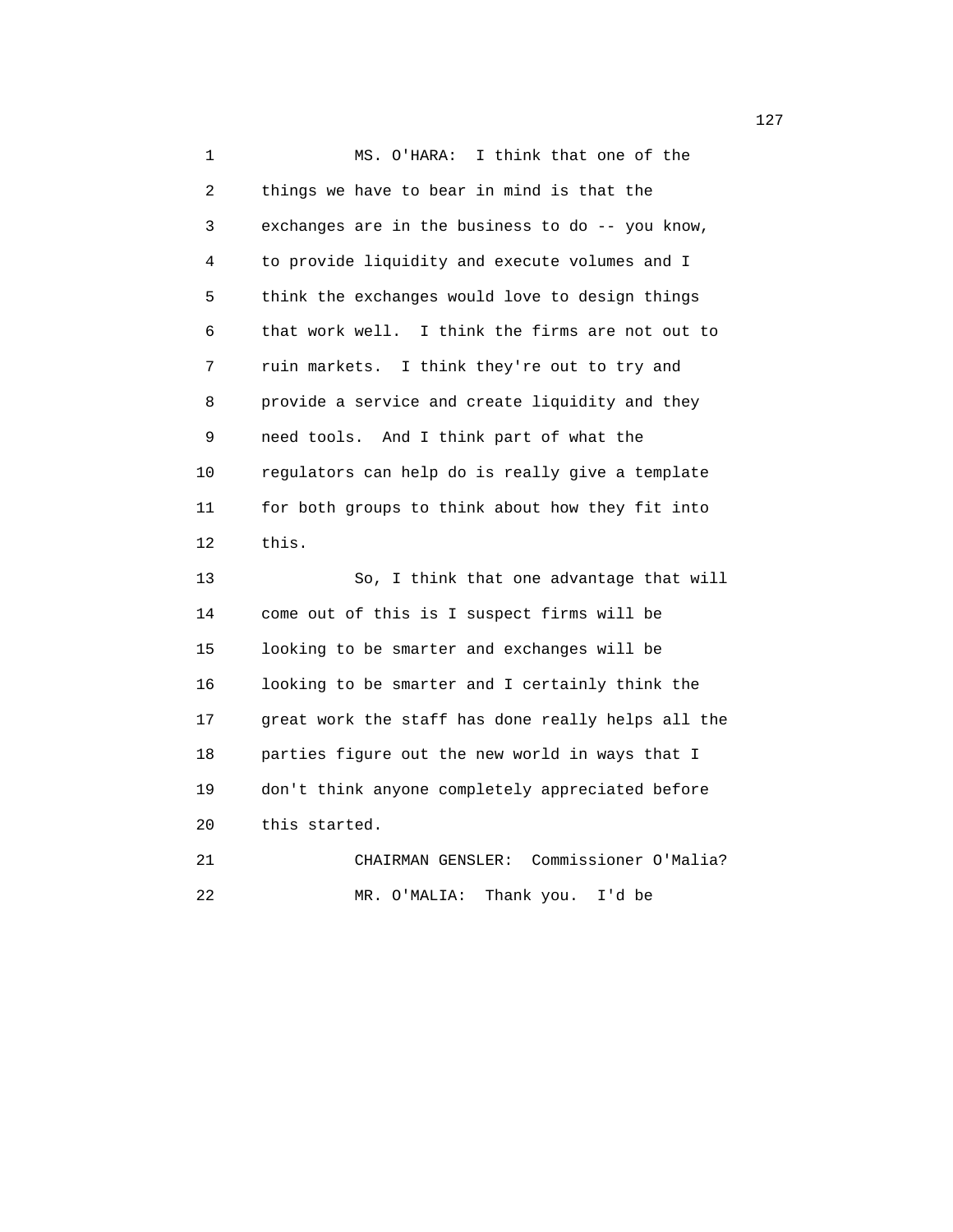1 interested to know -- following on your point, 2 Gary -- the issue of direct market access and 3 should the exchanges have these authorities to, 4 you know, set the access barriers. 5 The FIA did a paper, which was the first 6 issue the Technology Advisory Committee here at 7 the Commission looked at, on direct market access. 8 I was wondering if either subcommittee looked at 9 that paper and had any thoughts about it and/or 10 additional recommendations that should be 11 implemented to support that? 12 CHAIRMAN GENSLER: And if you haven't 13 seen it, we'll make sure Andre or somebody will 14 send it around. 15 MR. O'MALIA: Either the staff or the 16 advisory committee. 17 CHAIRMAN SHAPIRO: I guess I'd be 18 curious as we figure out this issue about whether 19 exchanges should have more risk parameters on the 20 extent to which it will really be important that 21 they be the same at all the exchanges and all the 22 venues or we've just actually made the world a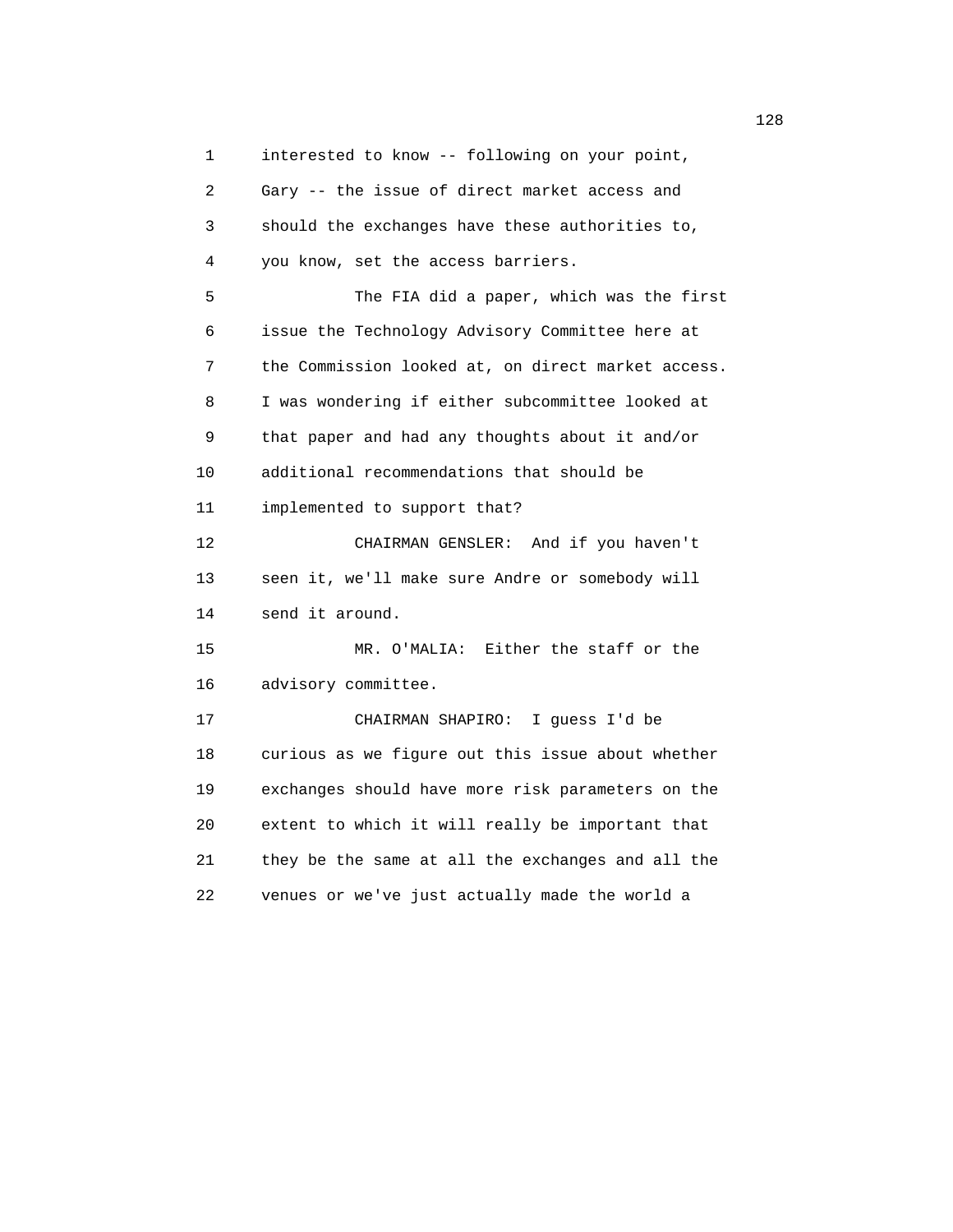1 little bit more complex by having order routing 2 decisions then made based on individualized risk 3 parameters at each of the different exchanges or 4 trading venues.

 5 MR. KETCHUM: It seems to me there's 6 sort of a nuanced answer to that. I do think that 7 the Commission's role on the equity market side or 8 the stock side, is critical, because we shouldn't 9 have the illusion that the exchanges have the 10 leverage to be able to act. They are commoditized 11 from a competitive standpoint. The flow of -- 12 order flow even with respect to minor pricing 13 changes is quite remarkable at this point and I 14 don't think any exchange can make a series of 15 decisions from an access standpoint and providing 16 things that may both reduce speed, to some degree, 17 and/or reduce some order -- the flexibility of 18 some orders. I think the Commission has to 19 fundamentally define it.

 20 I would say within that context, though, 21 I would be a little cautious in not letting -- if 22 an exchange feels they can differentiate in that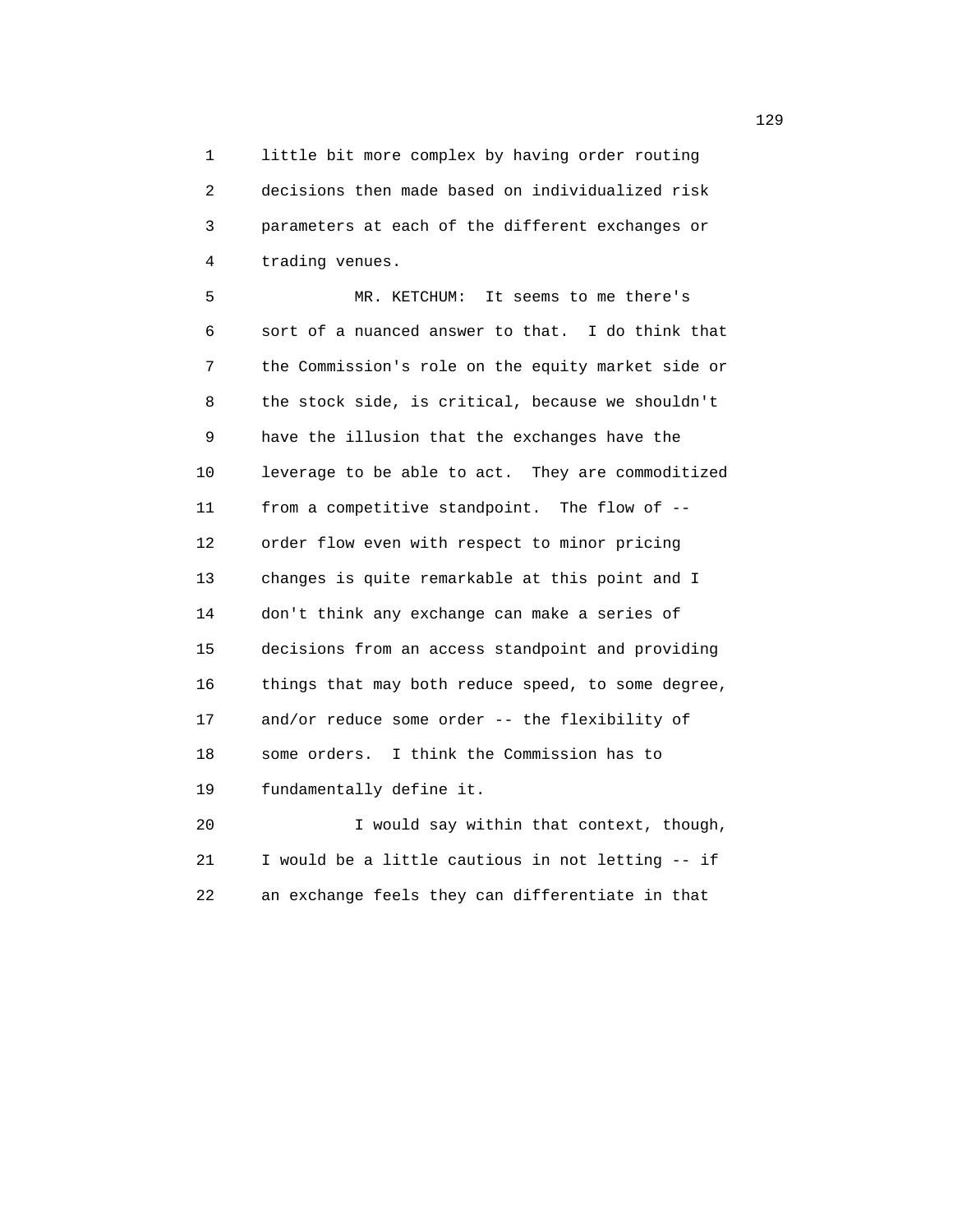1 way, letting them go beyond a Commission minimum 2 because I think, first, it provides different 3 alternatives for best execution decisions or 4 execution decisions, and secondly, it provides an 5 opportunity for experimentation, but I do think 6 you're right, Chairman Shapiro, that the only way 7 this will work on the stock side of the equation 8 is for the Commission to be very aggressive to 9 ensure at least a minimum level of consistency. 10 Experimentation beyond that, perhaps, but a 11 minimum level of consistency because the exchanges 12 just don't have the leverage. 13 CHAIRMAN GENSLER: Do you know of the 14 FIA? 15 MR. KETCHUM: I would love to see the 16 FIA paper, but I have not had a chance to review 17 it, and I'd certainly be very interested in 18 including it in the committee's evaluations. 19 CHAIRMAN SHAPIRO: Maybe we could 20 circulate both of the two papers Maureen's done 21 and the FIA paper to the committee later today. 22 CHAIRMAN GENSLER: Joe? I haven't heard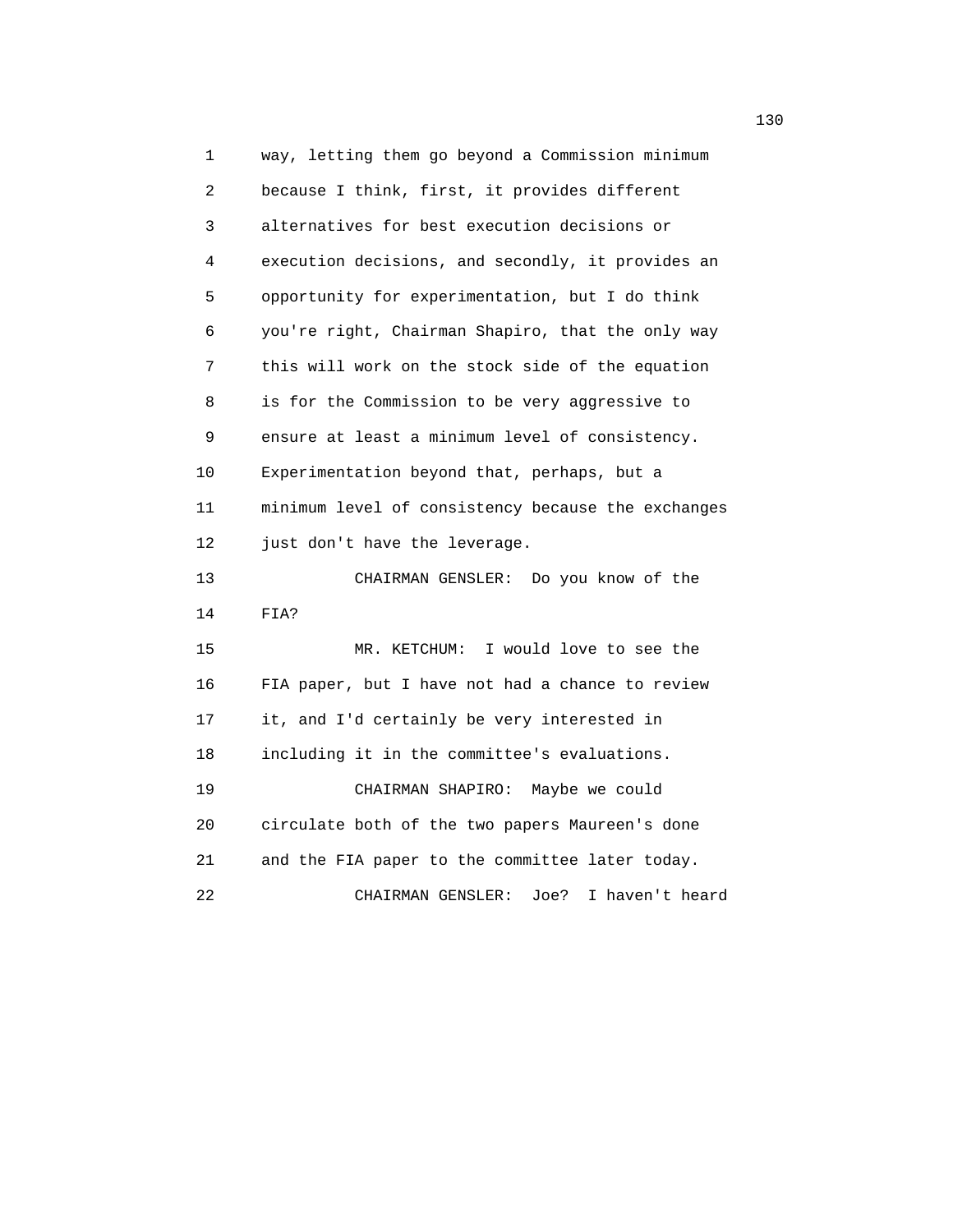1 you and I don't know if you're still there.

2 Professor Stiglitz?

 3 MR. STIGLITZ: I'm still there. I don't 4 have anything particular to add at this point 5 except for a point that I've made on other 6 occasions which is some people have, you know, 7 remarked about -- well, two points. One is the 8 function of the market, and obviously I keep it 9 focused on what do you mean by the function of the 10 markets. And here, I guess, is related to the 11 other point that I've raised which is one needs to 12 see the whole ecology, the whole system, as they 13 interact. And I've been concerned -- this issue 14 that we've raised on other occasions -- that the 15 -- one of the things that's going on here is that 16 the flash traders may be extracting ranks from the 17 fundamental traders by trying to extract 18 information from them, and, therefore, actually 19 undermining the efficiency of the market as a 20 whole. That is, to put it another way, you know, 21 the paper that Sandy Grossman and I wrote a number 22 of years ago showing that if we had fully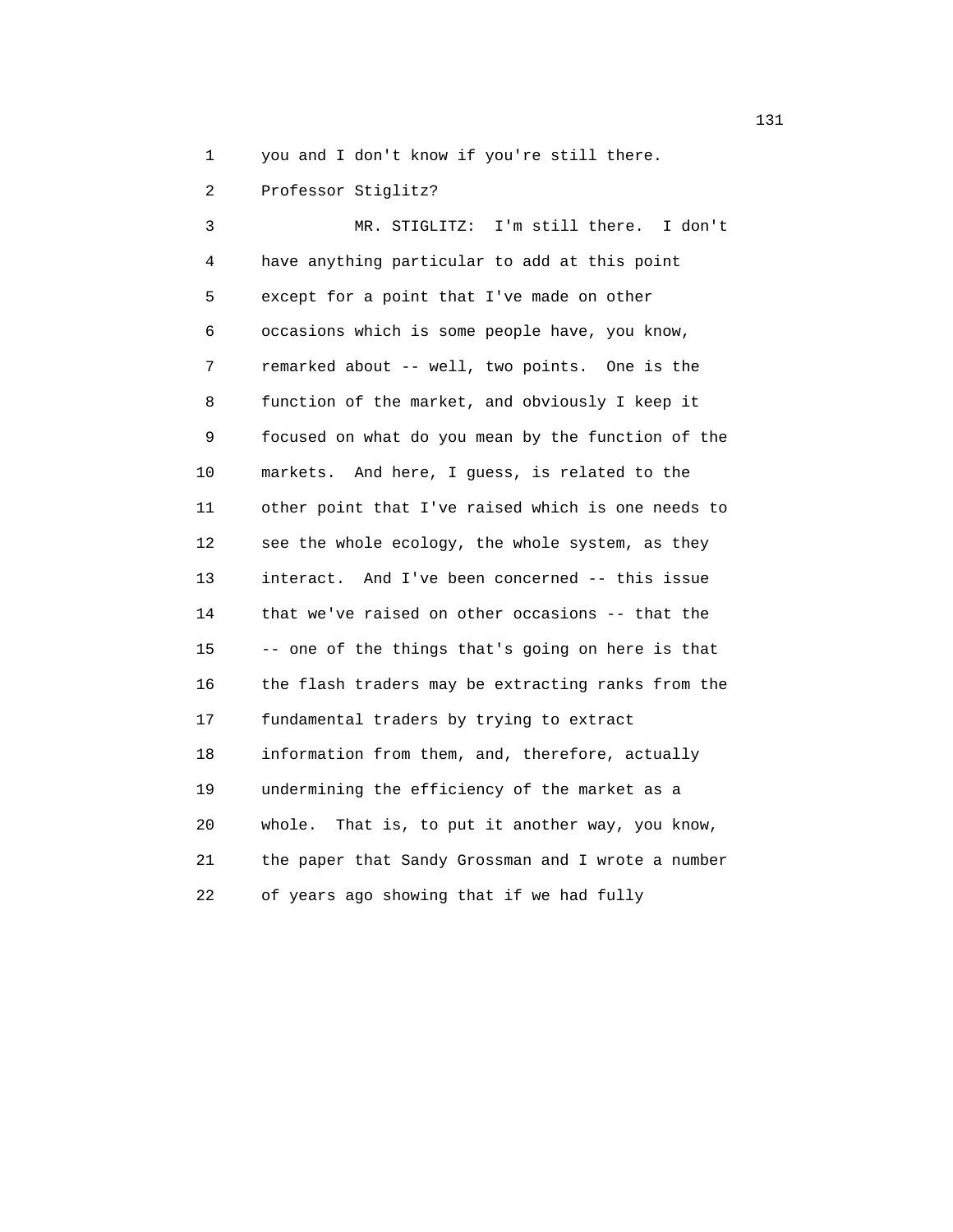1 efficient markets, nobody would have any incentive 2 to invest information because prices convey 3 information and that eliminates the incentive for 4 anybody to get it. And the problem here is that 5 flash trading may in effect increase the 6 efficiency of extracting information from the 7 informed to the uninformed in the sense that flash 8 traders aren't using information that is of any 9 fundamental value. They're using information -- 10 they're getting information from others who are 11 getting information and, therefore, undermining 12 the efficiency of the market. 13 And therefore, a lot of the discussion

 14 about worrying about is it interfering with the 15 functioning of the market looking at it from the 16 perspective of the flash traders, or from those 17 engaging in these very fast trades I think may be 18 fraud in terms of what our broader objective -- 19 which should be protecting consumers, investors -- 20 ordinary investors, and in terms of making a 21 market that is truly more efficient. 22 CHAIRMAN GENSLER: I couldn't tell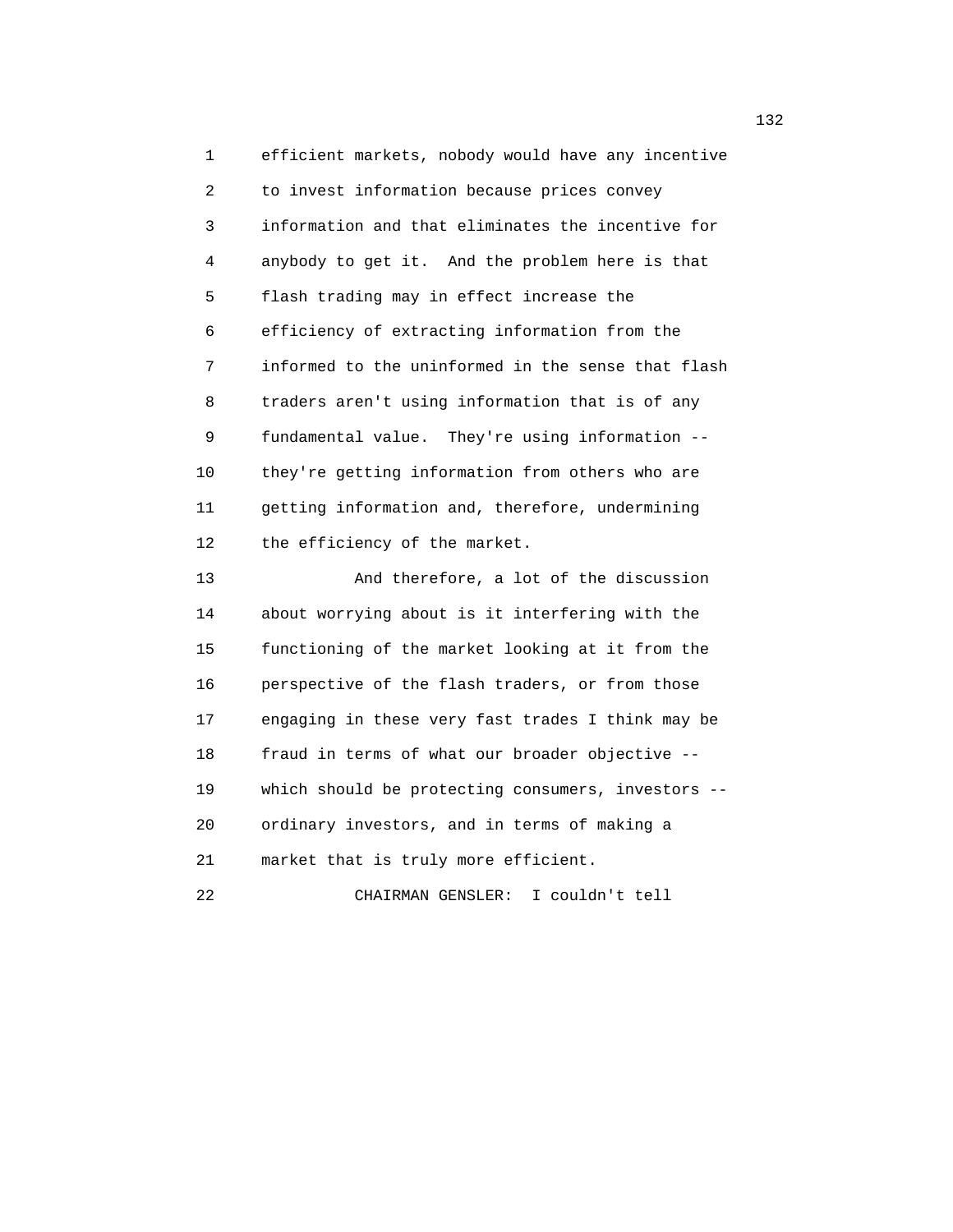1 whether people wanted to comment on Joe's comment.

2 Jack?

 3 MR. BRENNAN: The one comment would be 4 that his comment on fundamental traders believing 5 they're paying rent to high-frequency traders is a 6 deeply felt position on the part of what we call 7 much more traditional traders. We actually had 8 one on one of the panels from Southeastern Asset 9 Management and you would think they were long-term 10 holders and why do they care, the rest of this is 11 noise, but there is a deeply held view, partly on 12 Brooksley's point that there really is an effect 13 that one wouldn't think was natural, but because 14 of being on this panel I hear from lots of 15 "traditional, fundamental traders" that they 16 believe there is a curious effect on the 17 efficiency of the market when one would think that 18 it had the opposite effect. 19 MR. STIGLITZ: Theoretically, you can 20 show that that has to be the case. So I -- you

 21 know, I was on the phone on that meeting and I 22 remember his saying that and I get that from other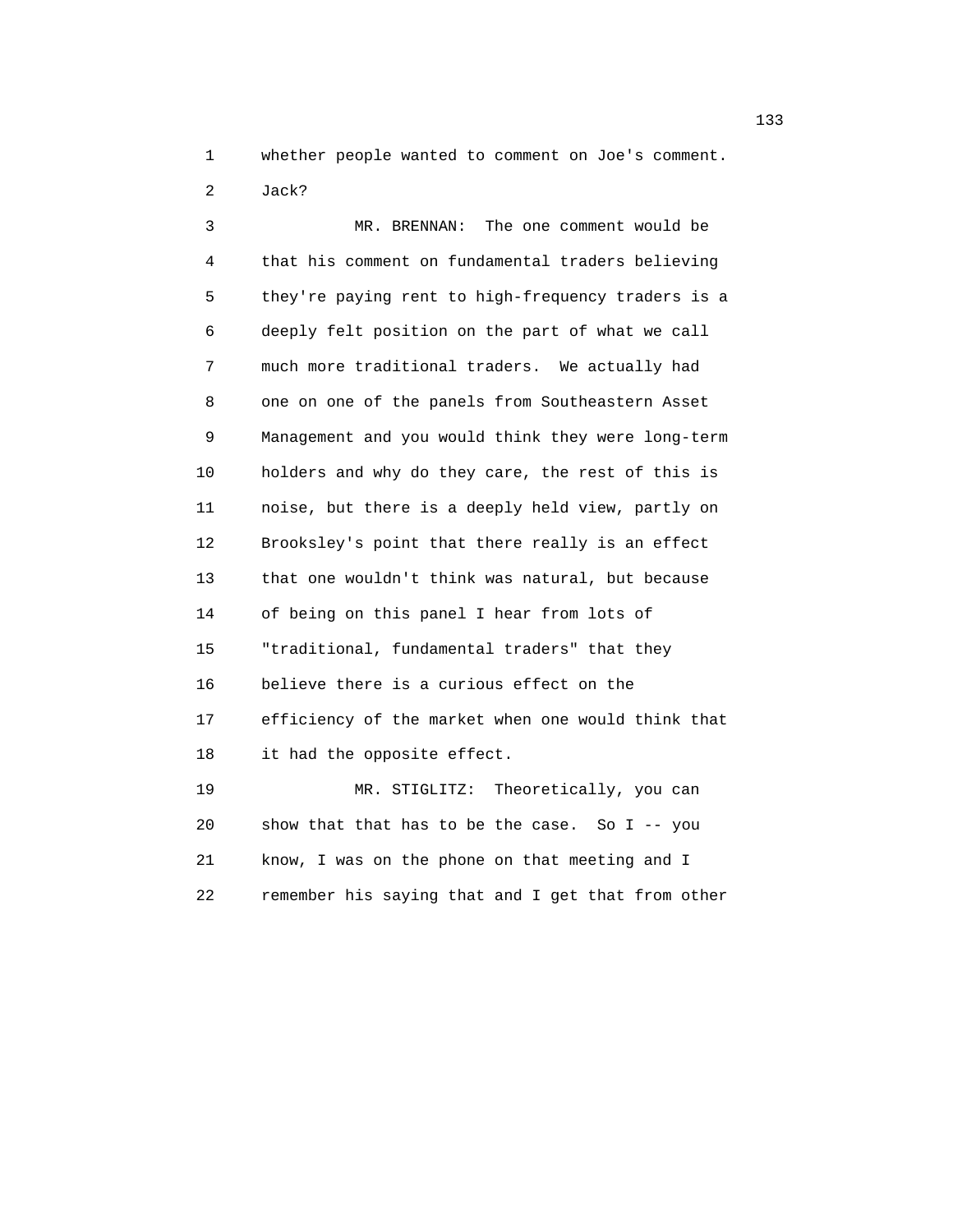1 people, too. But I just wanted to say that 2 there's actually a very strong theoretical case 3 for what -- for that claim that they're making. 4 In fact, it's hard to believe it's not true. 5 CHAIRMAN GENSLER: That what's not true? 6 So, if you say affirmatively, what is -- 7 MR. STIGLITZ: That is to say that they 8 aren't in fact doing any fundamental research on 9 the -- the flash traders are not doing fundamental 10 research on what the underlying supply and demand 11 trends in our real economy. What they're trying 12 to do is extract information from prices, order 13 flow, you know, market -- that's what we're all 14 talking about, how they're trying to gain the 15 algorithms and algorithms are trying to stop them 16 from gaining them, and so forth. And so given 17 that, they aren't adding information, they're just 18 reprocessing other peoples' information, and in 19 that sense, they almost inevitably are taking away 20 -- to the extent that they make a return, they're 21 taking away rents from those who are providing 22 information.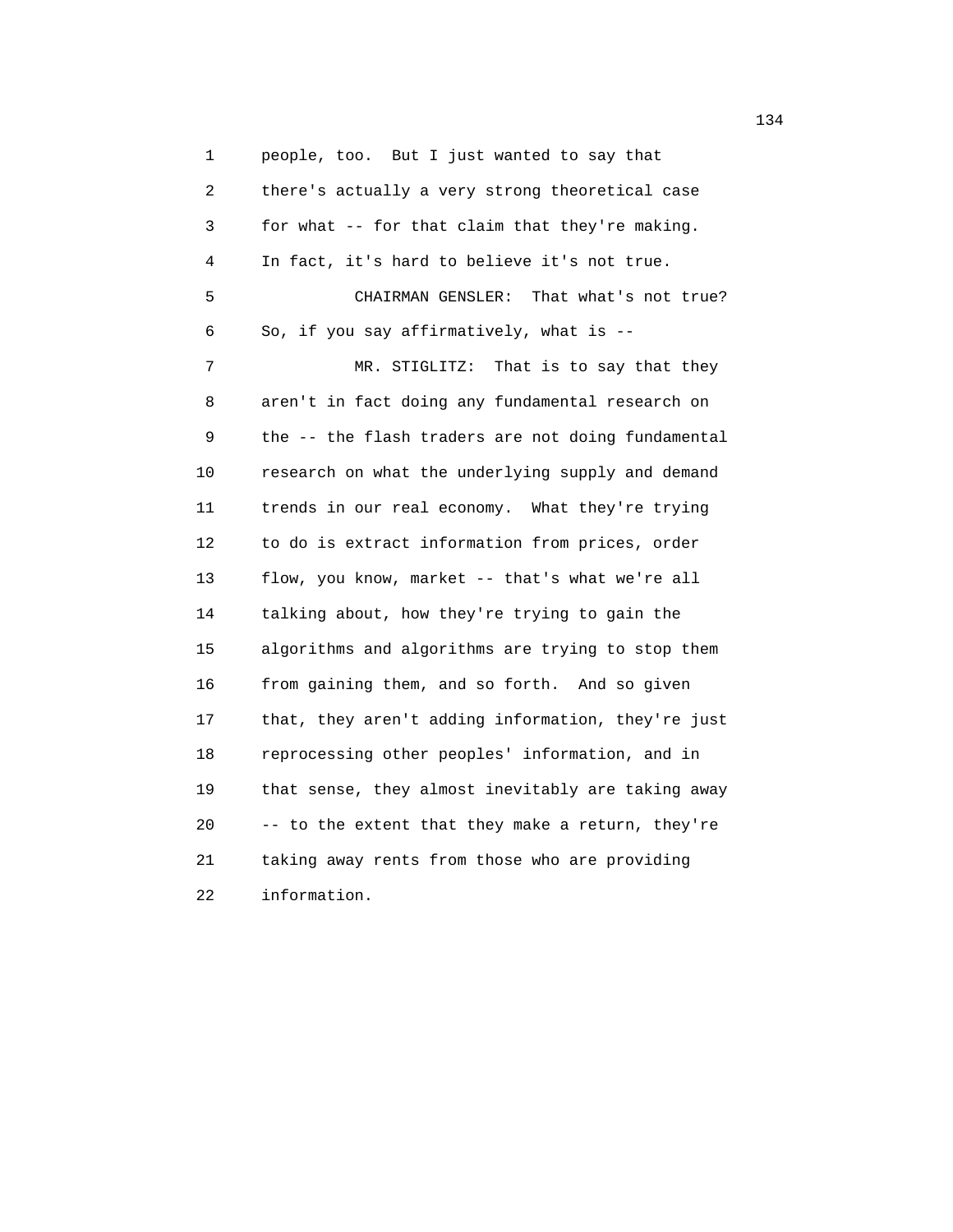1 CHAIRMAN GENSLER: Joe, at the risk of 2 raising my head above this fox hole about 3 high-frequency traders, but the market ecosystem 4 has some who do fundamental research and has many 5 investors who buy and hold for long term, but it 6 has traditionally for decades had people who were 7 also either specialist or pit traders who one 8 might contend did a modest amount of fundamental 9 research, but very little when you stand in the 10 pits in Chicago. Even today there are still pits. 11 How do you differentiate the people that 12 did that and provided very short-term liquidity 13 based on order, flow, and information from what a 14 high-frequency trader does? 15 MR. STIGLITZ: That's a harder -- you're 16 exactly right. I mean, and the provision of this 17 kind of liquidity is of some value. The real 18 question is, as you go from smoothing out 19 movements from within, you know, within a week to 20 within micro -- within a minute, the social value 21 goes down to zero clearly. And so the question 22 is, the specialists always were, in fact, taking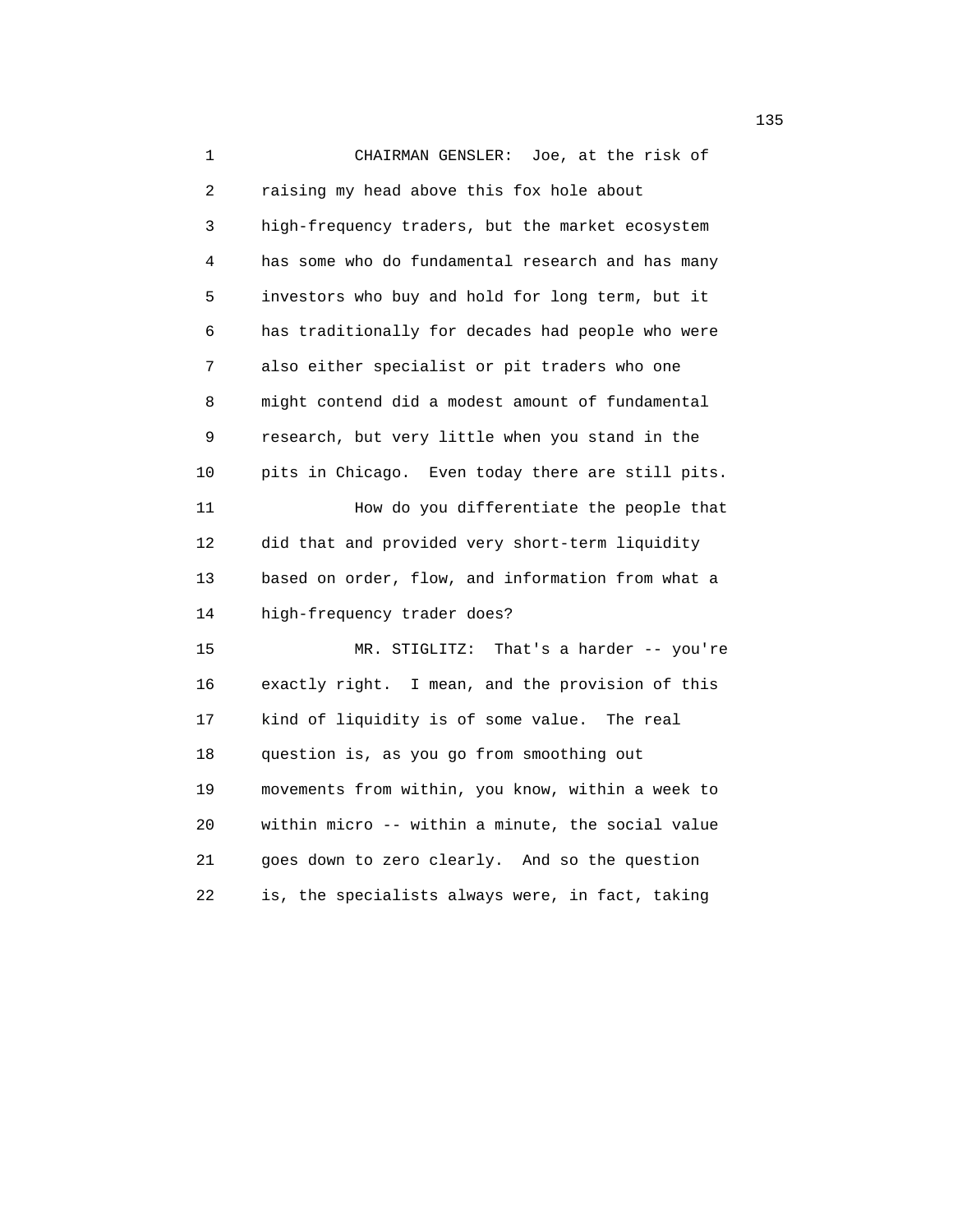1 out rents from the fundamental trader, but they 2 were providing a benefit that allowed people to 3 sell the asset when they wanted. But what did 4 that mean sell it when they wanted? It wasn't 5 selling it within the next, you know, nanosecond, 6 it was really, can I convert this stock into cash 7 within a reasonable period of time? 8 So, it's that balance that I think we've 9 lost. I don't think that there is any incremental 10 social value in the price information. That's 11 clear. There's no real -- and is the right 12 provision of liquidity -- the question is, does it 13 actually not drain liquidity from the system for 14 the relevant -- what we really care about which is 15 say fundamental traders who want to be able to 16 have the option of selling when they want -- when 17 they need cash for one reason or another. Does 18 that make sense? 19 MS. O'HARA: Joe, this is Maureen 20 O'Hara, and I think, you know, what I would 21 interpret your remarks as saying is that we

22 shouldn't lose sight of the fact that markets have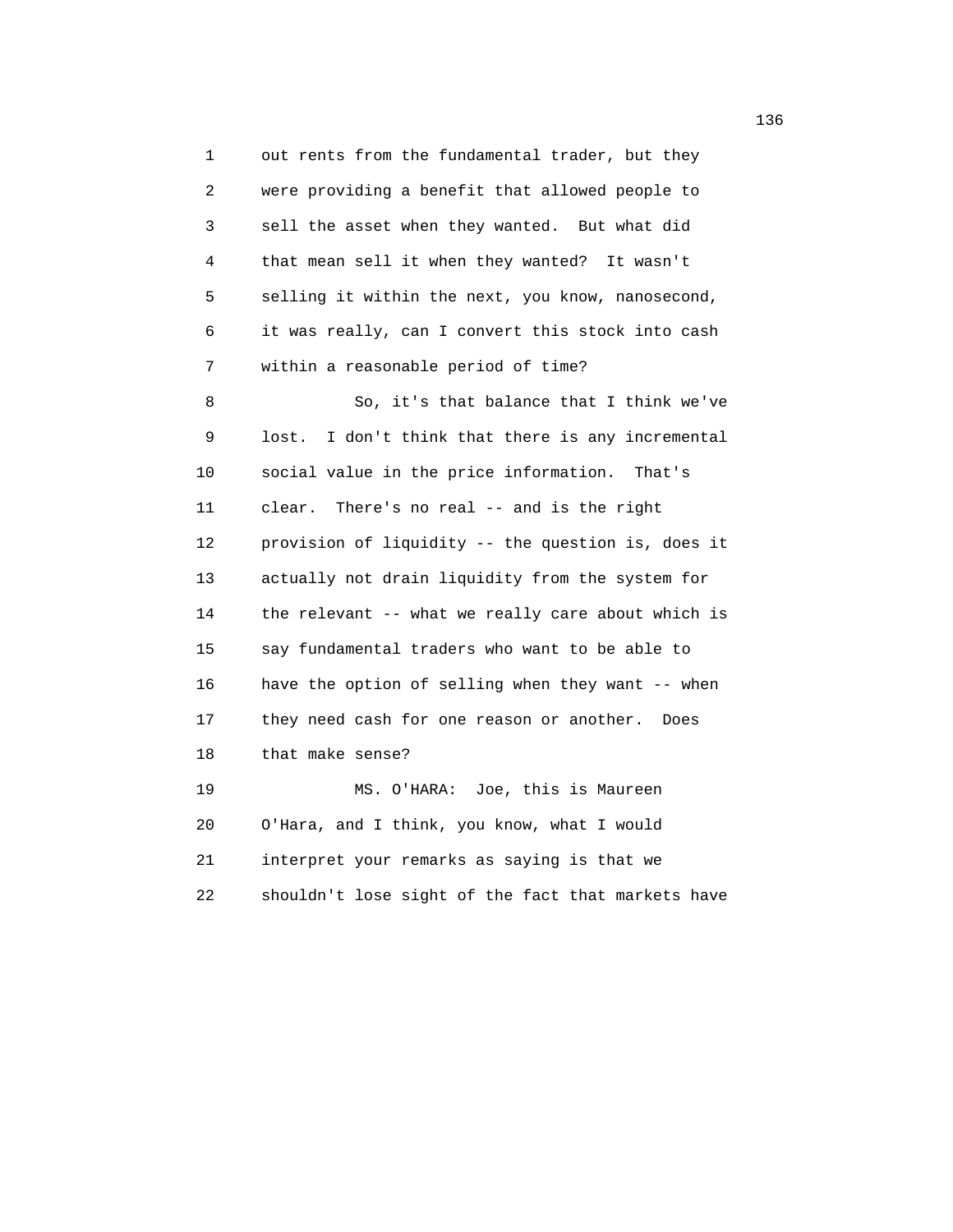1 very important roles, one is liquidity and the 2 other is price discovery. The price discovery 3 role is really based upon the ability of 4 fundamental traders to learn new information and 5 be able to trade on that information in markets in 6 a way that compensates them for their efforts. 7 So, to the extent that any of our 8 structures inhibit the ability of fundamental 9 traders to do the important work of bringing new 10 information to the market, that would be a bad 11 thing and we definitely need to be careful that 12 any sort of practices that degrade the ability to 13 trade on fundamental information are avoided. 14 The issue of whether high-frequency 15 traders, by definition, degrade that is somewhat 16 more challenging because I think the 17 high-frequency guys would argue that they really, 18 instead, allow the markets to have a great deal of 19 liquidity and that allows the fundamental traders 20 to be able to trade on their information and earn 21 a rent. Right? If you learn new information but 22 you can't trade on it, then actually it's going to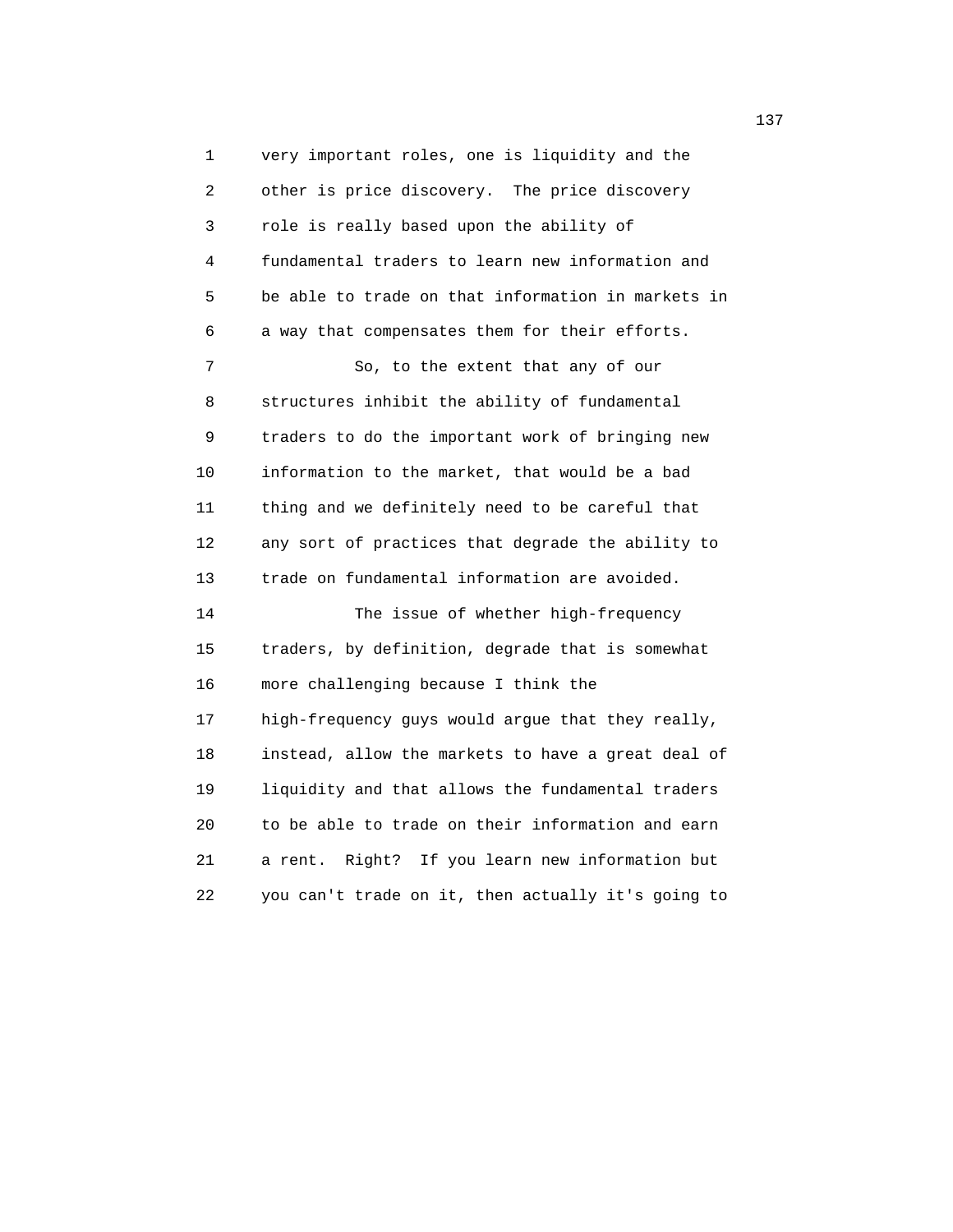1 be difficult to earn rent. So, I think you've 2 raised a very good point for this Commission and 3 the task force to think about which is balancing 4 those two very important topics and making sure 5 that the provision of liquidity doesn't erode the 6 ability to trade on information and make markets 7 efficient.

 8 MR. STIGLITZ: That's right, and let me 9 just say, you know, some of the earlier research 10 before the flash trading occurred actually 11 suggested that there could be even advantages of 12 having markets that were not continuous, so you 13 could aggregate liquidity, so if you meet -- you 14 know, markets that met once a day or even less 15 frequently than that, because they -- you know, 16 the price discovery isn't going on in continuous 17 time, but decisions aren't made in those same kind 18 of continuous time and certainly not in 19 nanoseconds. 20 And so that literature actually

 21 suggested that there were advantages in terms of 22 liquidity for the fundamental traders and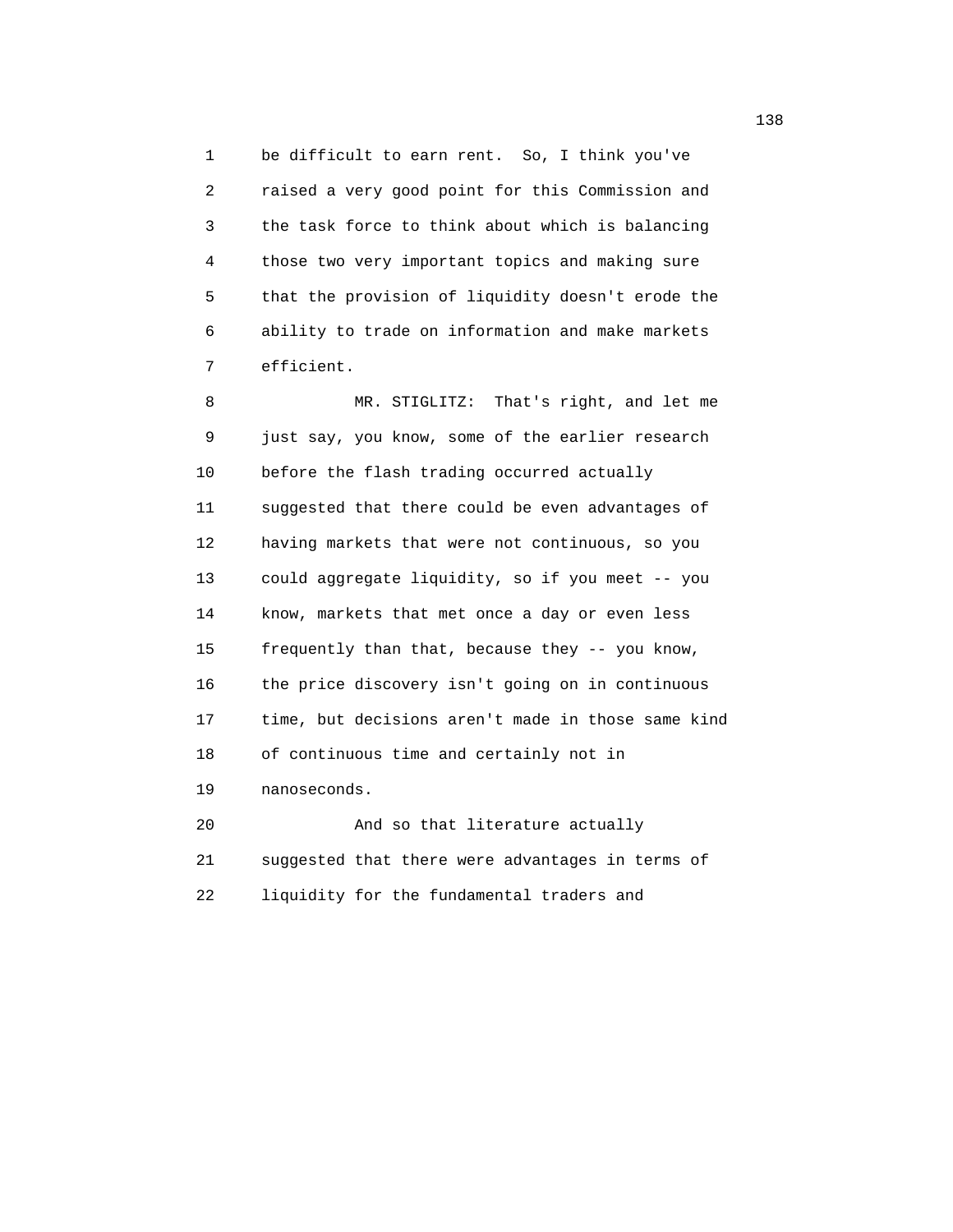1 incentives for providing information from having 2 less frequent trading. So, that highlights the 3 point that you just raised and that I was trying 4 to emphasize, that we really want to keep in mind 5 -- and this is (inaudible) I just want to 6 emphasize -- keep in mind what the real functions, 7 social functions, of these markets are.

 8 MR. KETCHUM: Just a brief supplement 9 with the leeriness of a lawyer wandering into 10 social good discussions, but I agree with both of 11 the points in some ways. I think Professor 12 Stiglitz rightly says that I think we need to look 13 at the overall impact. I do agree with Professor 14 O'Hara that it seems to me, at least to me, that 15 there is contributions to both market liquidity 16 and market efficiency and pricing that comes from 17 high-frequency trading that shouldn't be ignored. 18 I would say there's one subset that is 19 interesting in viewing trading around the world 20 versus the United States that would suggest that 21 there is at least a reallocation of cost, to some 22 degree. Most of the rest of the world and the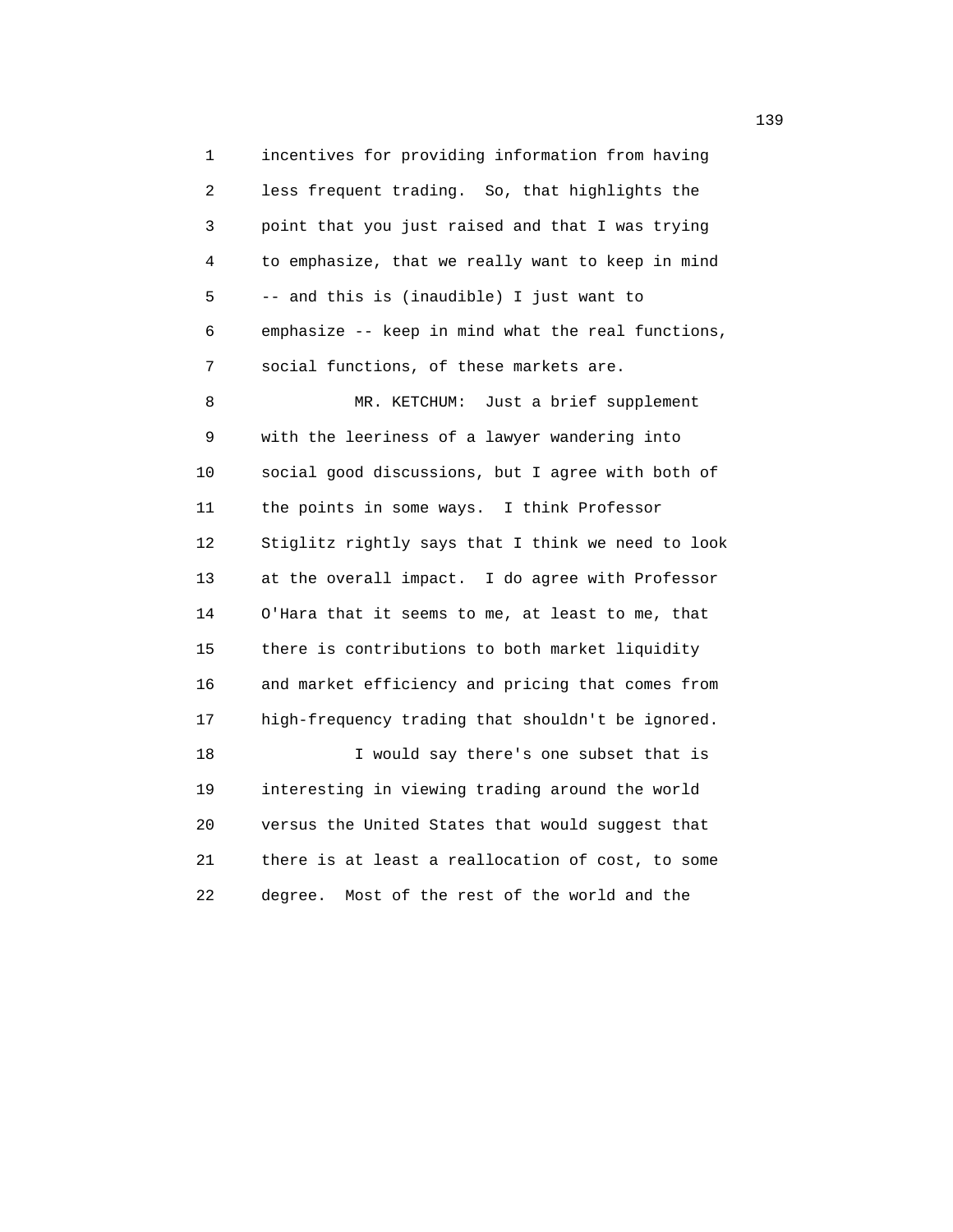1 world and the United States on the equity side 2 until fragmentation became the reality, charged, 3 at least with respect to ratios of high levels of 4 message traffic with low levels of executions. 5 Without saying whether it's social good or not

 6 social good or the rest, it clearly was viewed by 7 exchanges or exchange-like things as less valuable 8 than quoting activity that generally resulted in 9 executions because it imposed significant 10 transactional costs from a technology standpoint, 11 surveillance, regulation, et cetera. That has 12 disappeared from pricing, I think, in the United 13 States in both areas -- not in the futures so much  $14$  --

> 15 CHAIRMAN GENSLER: No, actually in the 16 futures world there's still a premium charge if 17 you have high quote or message volume compared to 18 your transaction.

> 19 MR. KETCHUM: More to my point, in a 20 futures world where there is more concentration, 21 there's some of it --

22 CHAIRMAN GENSLER: But it's only a small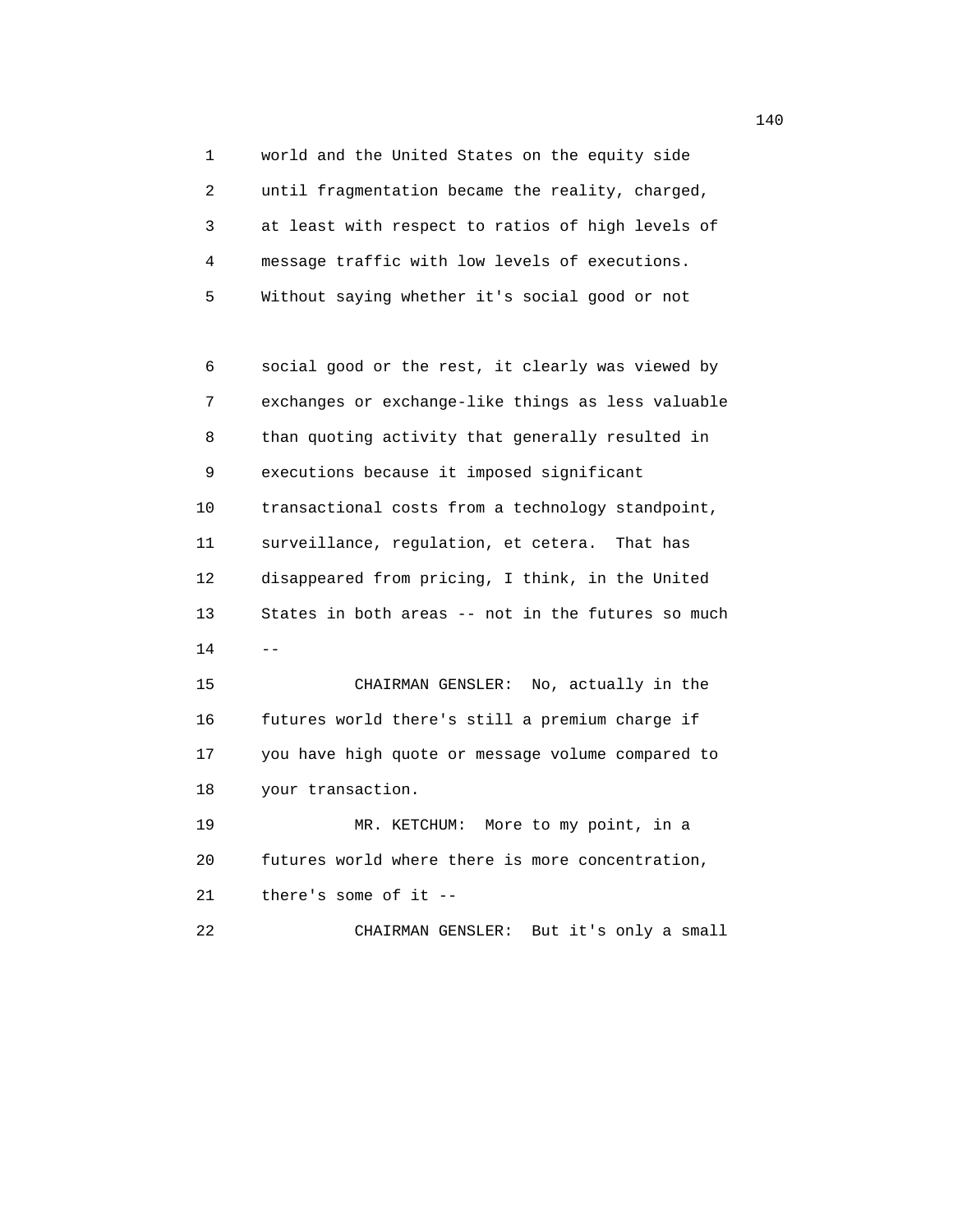1 premium, but there is a premium.

| $\overline{a}$ | And I would suggest that<br>MR. KETCHUM:           |
|----------------|----------------------------------------------------|
| 3              | even the small premium probably suggests the       |
| 4              | greater risk of potential competition that exists  |
| 5              | in the futures market today rather than a few      |
| 6              | years ago.                                         |
| 7              | In the equity market it's completely               |
| 8              | disappeared. I think it hasn't disappeared         |
| 9              | because there's a different view with respect to   |
| 10             | the overall benefit of a low quoting to trade      |
| 11             | ratio from a cost standpoint, it's disappeared     |
| 12             | because there's no pricing power left and I do     |
| 13             | think it's worth the Commission looking from an    |
| 14             | allocation standpoint with respect to price, at    |
| 15             | least pricing if nothing else, that I think you've |
| 16             | had a reallocation because the exchanges can't     |
| 17             | price against activity that may generate huge      |
| 18             | numbers of quotes for relatively few trades in the |
| 19             | high-frequency world.                              |
| 20             | CHAIRMAN SHAPIRO:<br>I quess I'd just say          |
| 21             | that I think this last discussion really points to |

22 the issue Jack raised about investor confidence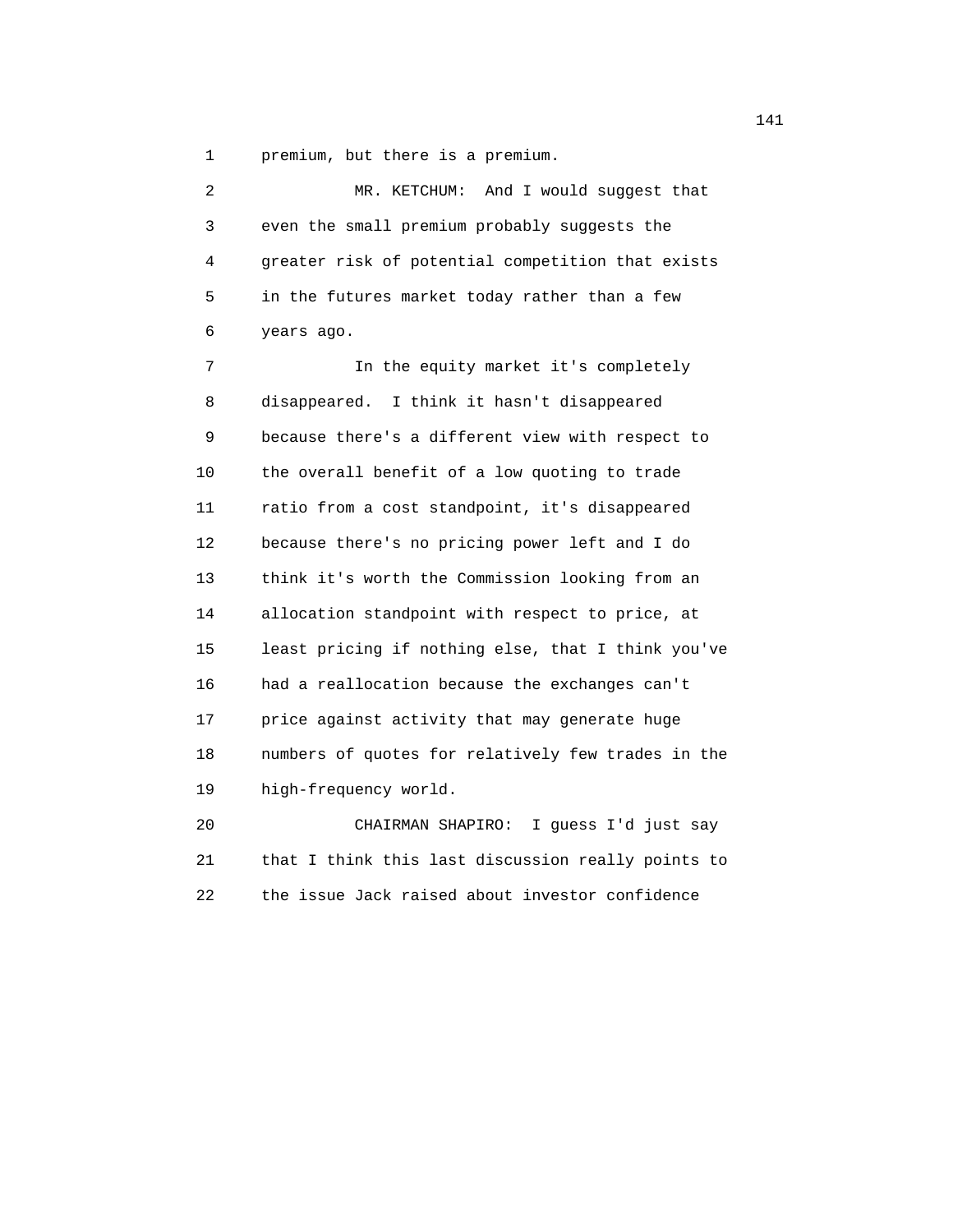1 and it's really intimately tied to that, and I 2 would add to that issue of confidence in the 3 quality of the markets and the capability to raise 4 capital efficiently and effectively. I think we 5 have to sort of bare that in mind as an umbrella 6 over this discussion.

 7 CHAIRMAN GENSLER: I would agree with 8 that and even though I stuck my head above the fox 9 hole, I just -- you know, I absolutely think our 10 markets have changed because of technology and 11 what was once done in the specialist or in the pit 12 -- seven of these eight high- frequency traders I 13 met with Monday night who founded their own firms, 14 they employ collectively 2,500 employees, and, you 15 know, they're not just 3 people somewhere. Many 16 of them are programmers. But seven of the eight 17 were former pit traders and one was just a 18 software developer, if I remember, because we went 19 around the table and they said how they started 20 their firm.

 21 It's all within the last 10 years, some 22 within the last 3 or 4 years. So, it's this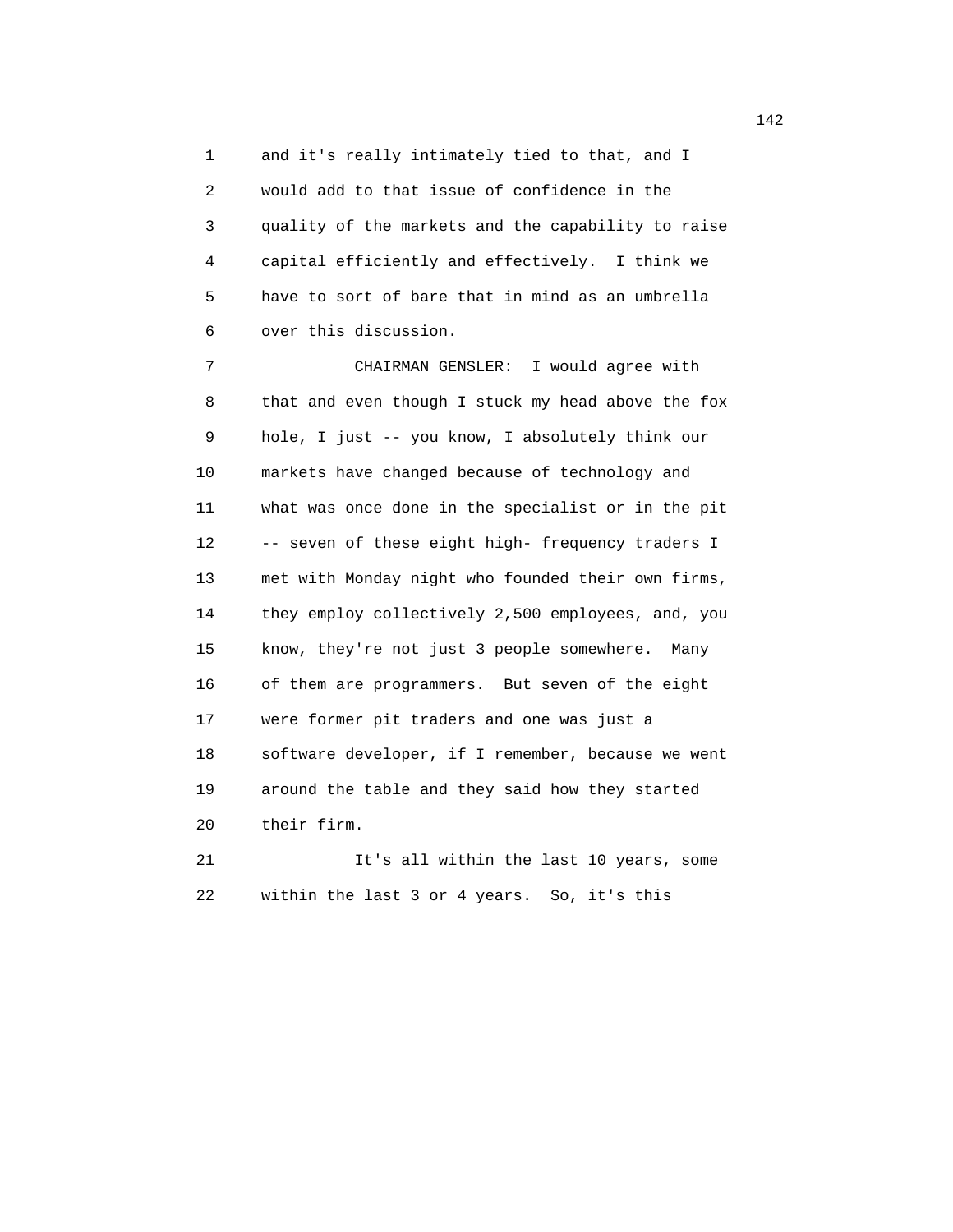1 dramatic shift of markets and how we maintain 2 investor confidence, issuer confidence in our 3 markets, the hedgers that hedge and use these 4 instruments. It's absolutely critical that the 5 price discovery function and liquidity is 6 provided.

7 1 Just want to make sure whether Elise 8 or Scott had things or if any commissioners are on 9 the phone, I know Bart Chilton was on earlier. 10 MS. WALTER: I'd just like to plant a 11 thought. I mean, I know we're coming close, to 12 come pick up on two themes that were mentioned 13 before, and that's the interrelatedness of the 14 markets and informational advantages or 15 disadvantages. I would love to get the wisdom of 16 the committee members on -- and this is probably a 17 long-term issue -- how important the consolidation 18 of information across markets in a standardized 19 sort of way that gives people truly comparable 20 access at a comparable point in time in a combined 21 fashion is? I mean, how much of a disadvantage 22 are market participants at that their flows of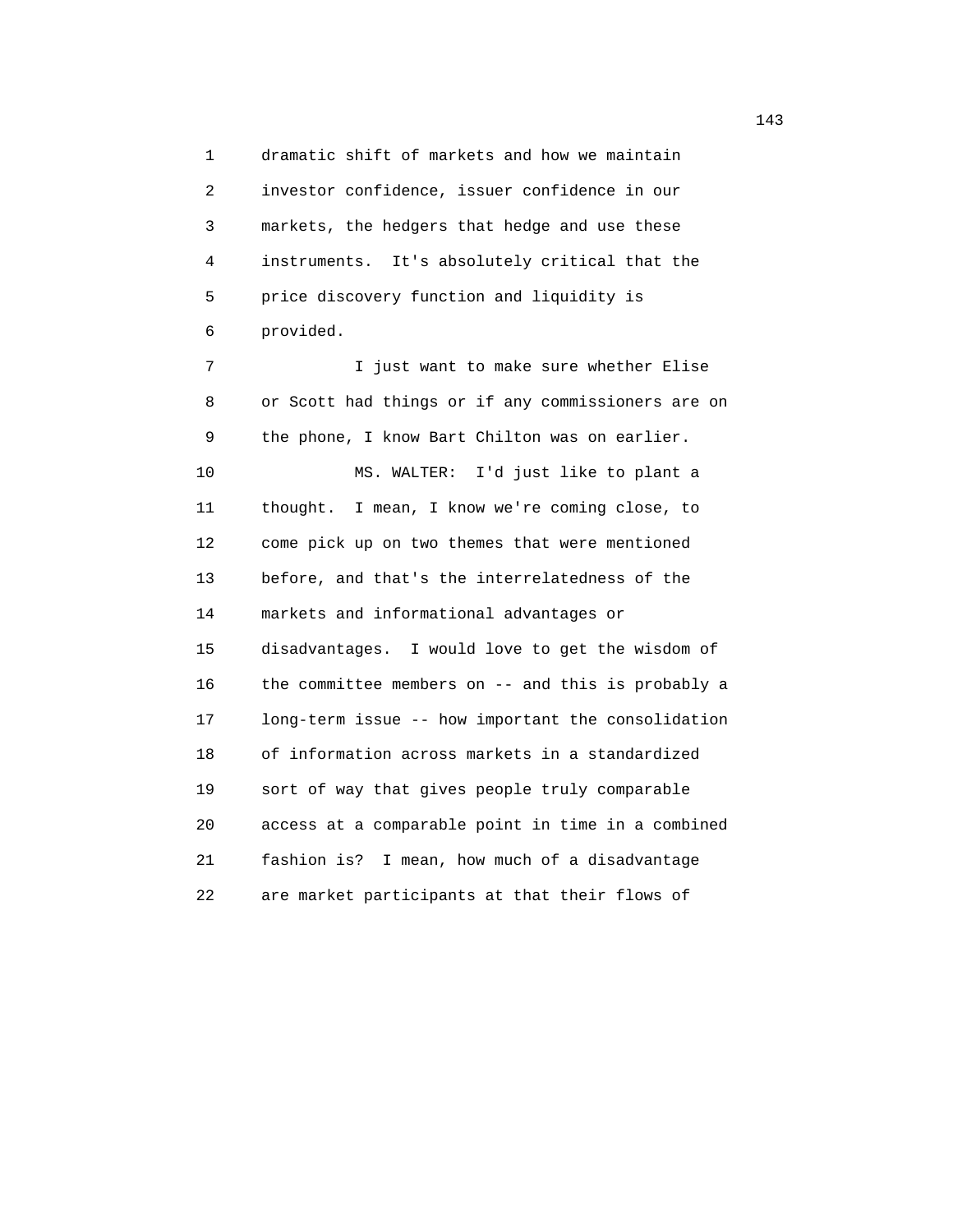1 information are coming from different places at

2 slightly different times?

 3 I feel pretty strongly about that in the 4 regulatory area but I don't know whether that's a 5 difficult issue to solve and I don't know how 6 important all of you would think it is 7 particularly with respect to market participants 8 and I don't know if anybody has any comments on 9 that today, but if I could kind of put that on 10 your thinking agenda for the future, that would be 11 great. 12 MR. O'MALIA: I'd also like to extend my

 13 thanks to everyone who's participated here, the 14 staff and the committee members. It's interesting 15 to hear some of this debate and it's less about 16 specific recommendations, but also what role the 17 fundamental market plays, and it's an important 18 debate to have.

 19 I do have a couple of questions on some 20 of the solutions or potential solutions. We've 21 talked about circuit breakers and pauses and LRPs, 22 et cetera. I'd like to get a sense -- somebody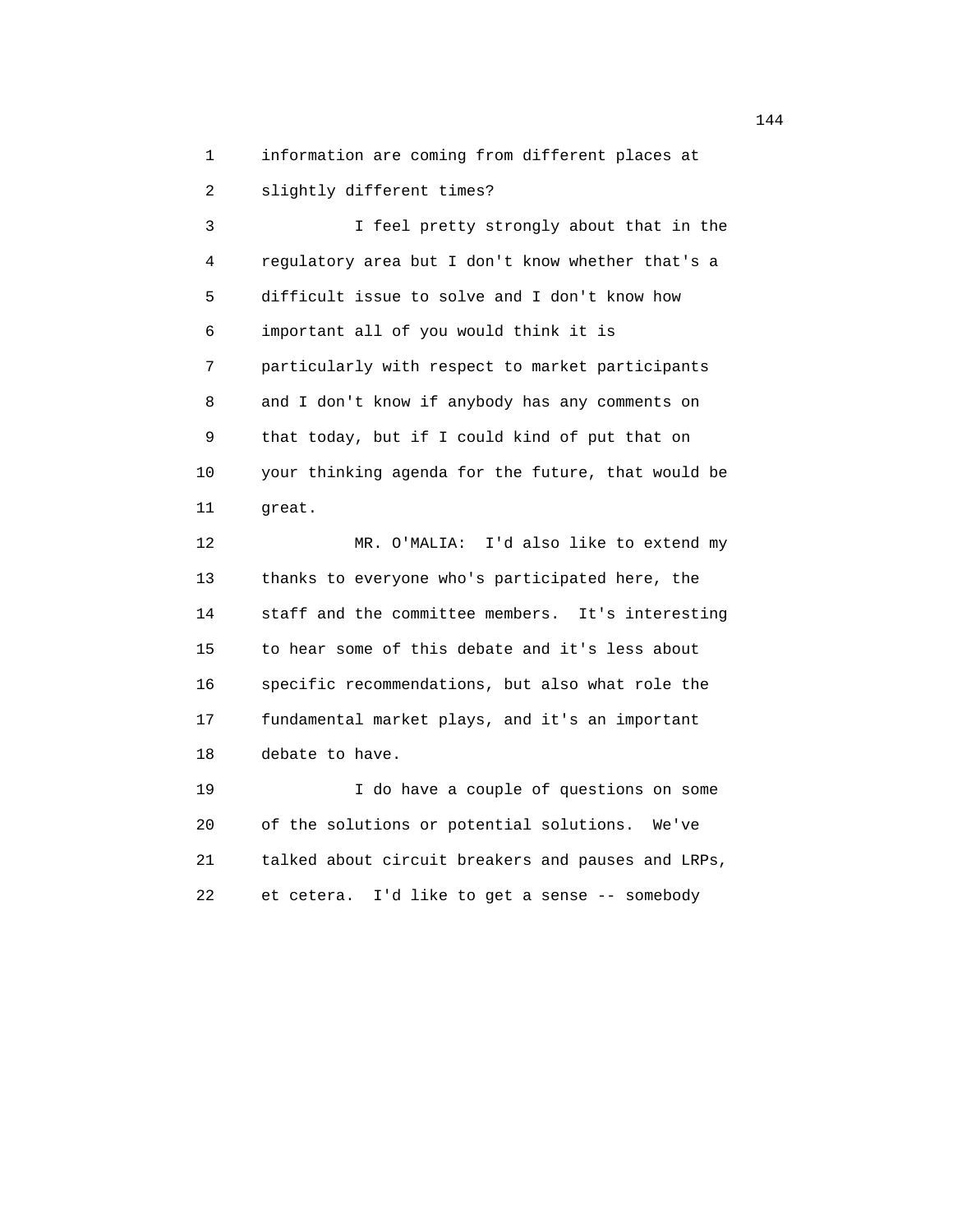1 raised the issue of, you know, the book being 2 empty or a fully emptied book. Which of these 3 various remedies might apply to which category and 4 how we can avoid emptying the book and then what, 5 you know, specific solutions are for an empty book 6 and how we restore that? 7 The other one is the speed of the 8 market, and I think Maureen raised it, and I think 9 Susan raised it as well, but what would the impact

 10 be of slowing down the market? Would it 11 exacerbate the liquidity crisis or not? And at 12 what point is it -- obviously when it came back, 13 it looked -- the market looked like a great thing 14 to have, all the liquidity coming back as fast as 15 possible. So, if we could take some thought to 16 the speed of the market and whether slow downs in 17 market crisis would help or not. 18 And any solutions on high-frequency

 19 trading are more than welcome. Thank you. 20 CHAIRMAN GENSLER: I don't know if 21 Commissioner Chilton is still with us or any of 22 the other commissioners are on the phone.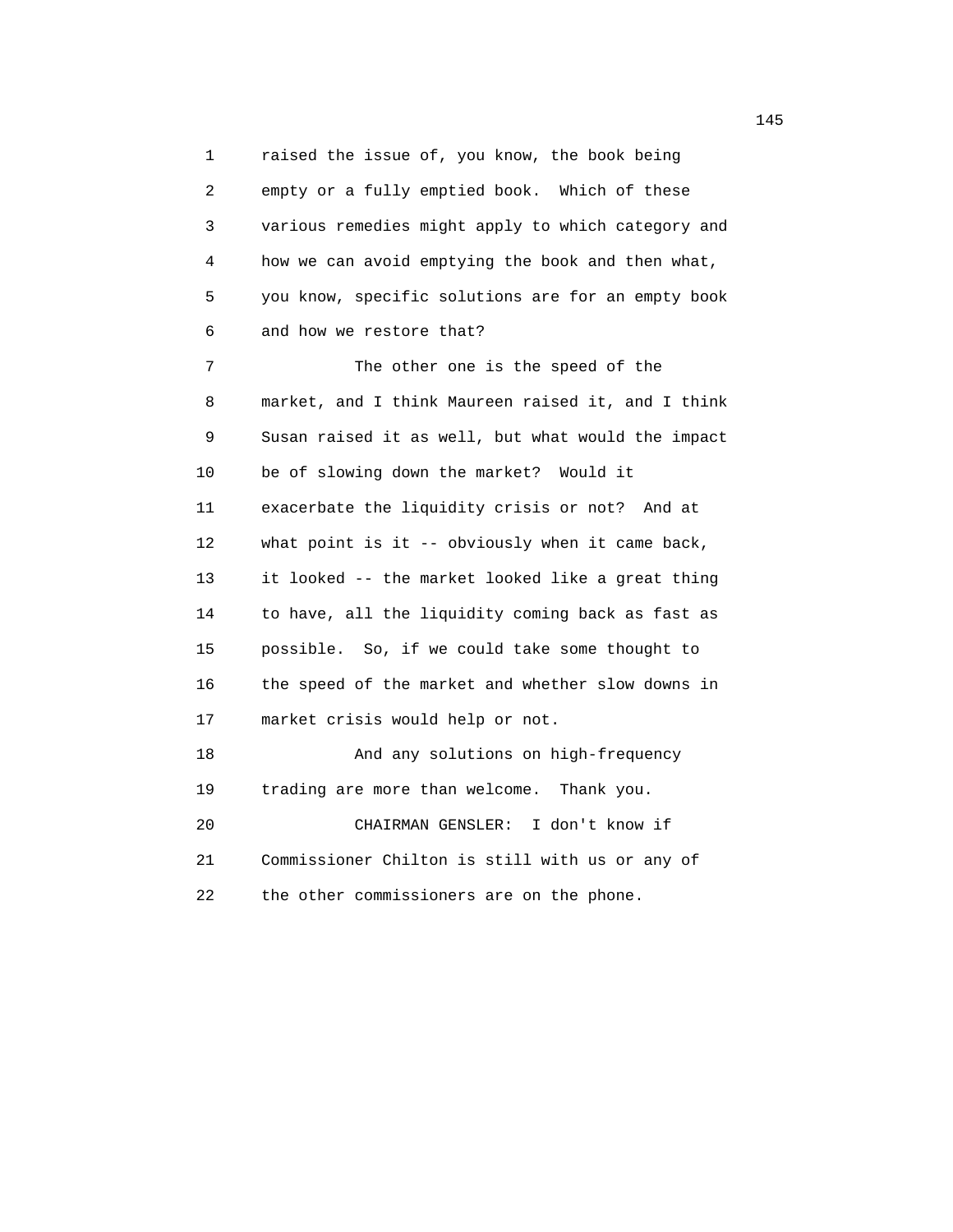1 COMMISSIONER CHILTON: I'm here, Mr. 2 Chairman. I know it's awkward on the phone for 3 folks, so I appreciate your patience. But I'll 4 try to be quick and forthright and I won't go too

 5 much overboard in thanking everybody, but I really 6 am impressed by both the staffs and our advisory 7 committee with all the discussion now and the work 8 that's gone into this, and particularly with you, 9 Mr. Chairman and Chair Shapiro, with all the work 10 you've done, not jus ton this, but on the Wall 11 Street Reforms Act. We really owe you a debt of 12 gratitude.

 13 My quick takeaways here are, first, as 14 Gregg suggested early on when he was talking, 15 perhaps the circuit breakers need to be more 16 fine-tuned. When I say that it strikes me that it 17 strikes me that the circuit breakers and the stop 18 logic, you know, what's used in the futures 19 market, really need to be harmonized between the 20 two markets. If we do that it might help avoid 21 sort of the arbitrage opportunities that HFTs were 22 looking at in the flash crash and sort of stop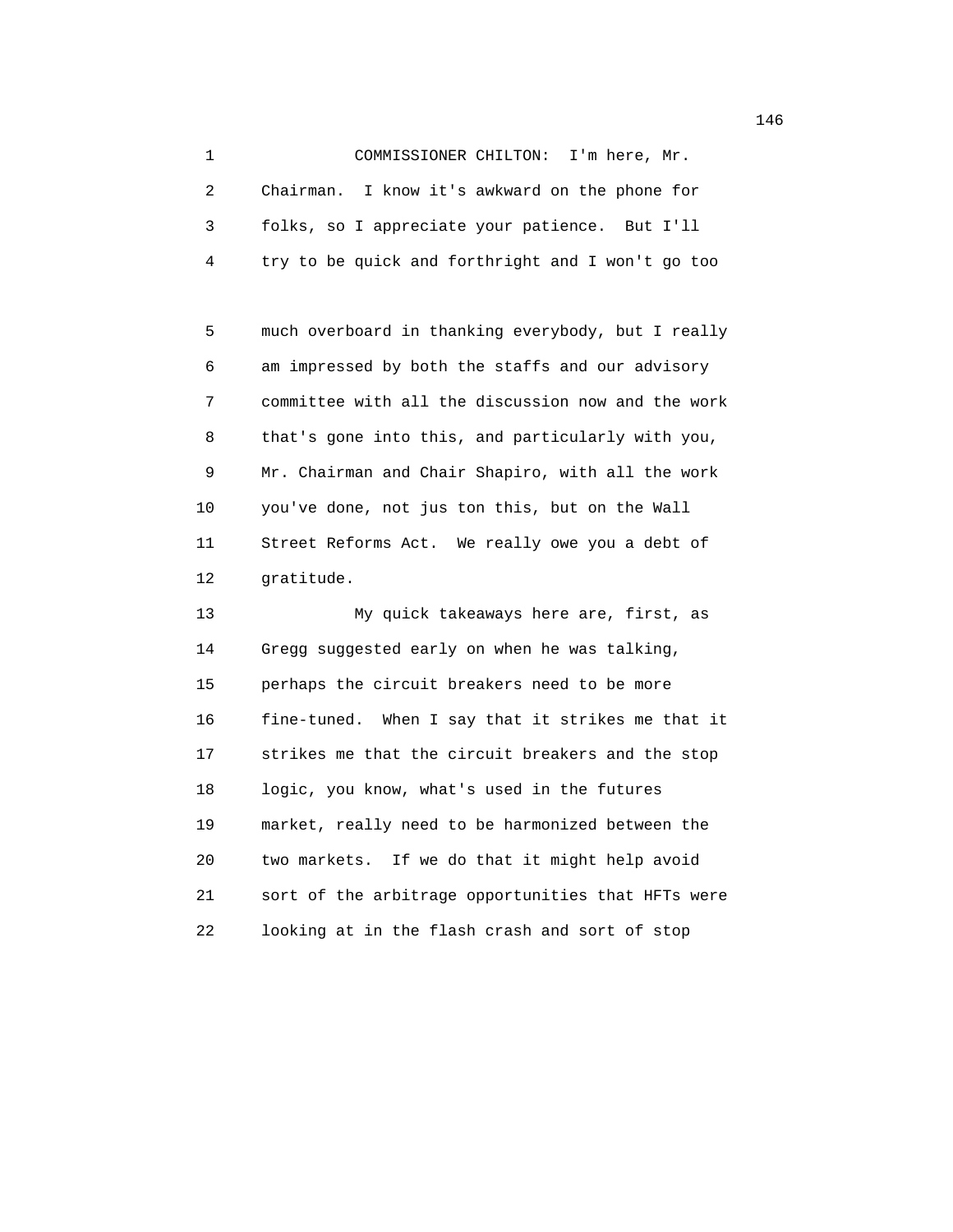1 that cascading calamity that the staff described. 2 Those sorts of harmonized shock 3 absorbers, if you will, I think could be of real 4 assistance in ensuring some market integrity. 5 And then second, at the CFTC, and the 6 Chairmen refer, I think, briefly to this, we're in 7 the process of coming up with a proposal for 8 mandatory position limit but those position limits 9 are for commodities of finite supply -- energy, 10 metals, and ags -- but given what we saw in the 11 flash crash, you know, perhaps we should be 12 looking at -- I think we should -- limits on 13 financial futures or even, you know, robotic 14 algos. And Professor Stiglitz and Maureen were 15 talking about both of these things, but it seemed 16 to me, so say you have a limit of whatever it is, 17 it's a hard number limit or it's a percentage 18 limit, but for the sake of argument, say it's 10 19 percent, and that might be fine. But should an 20 HFT or an algo trader be able to buy or sell 10 21 percent of the market 10 times in a minute? You 22 know, that has a possibility, it seems to me, of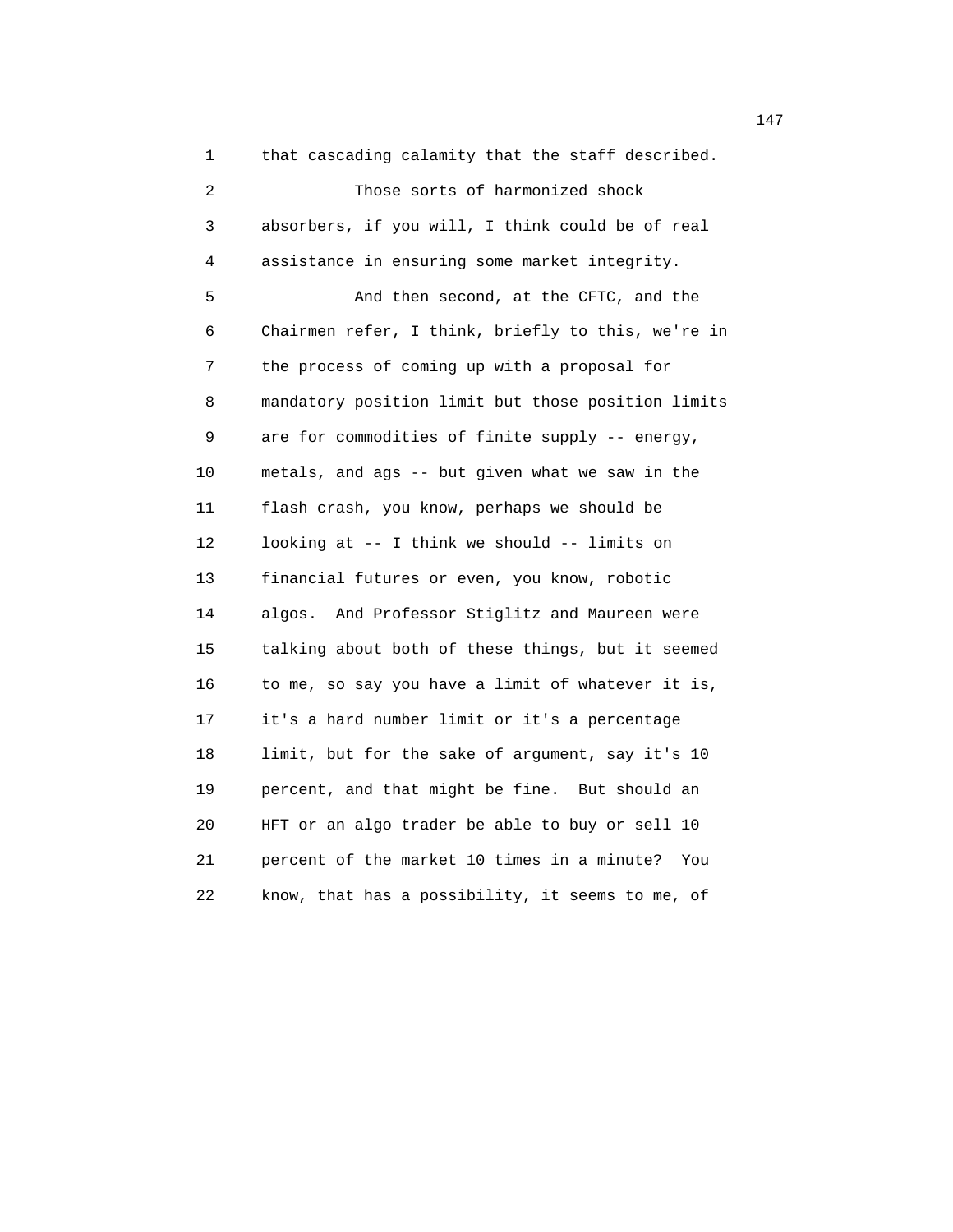1 roiling the market.

| 2  | Now, you know, some high-frequency                   |
|----|------------------------------------------------------|
| 3  | trading cowboys may be able to scoop up the micro    |
| 4  | dollars in nanoseconds, but it could also disrupt    |
| 5  | markets. So, it seems that there's a good            |
| 6  | argument to me, you know, that this sort of          |
| 7  | trading, as Professor Stiglitz was saying to some    |
| 8  | extent, could be, you know, in some regard           |
| 9  | parasitical trading which doesn't really have a      |
| 10 | great contribution to market efficiency.             |
| 11 | So, and then the last thing is that, you             |
| 12 | know, it seems to me as regulators, at least at      |
| 13 | the CFTC, that we should have some team, Mr.         |
| 14 | Chairman, that we should have some team of folks     |
| 15 | who are IT experts, who look at this, look at        |
| 16 | I know that folks will get concerned about<br>algos. |
| 17 | proprietary information -- the exchanges do this,    |
| 18 | the CME does this a little bit, but there's got to   |
| 19 | be some responsibility on the government to have     |
| 20 | There's a story that's posted on the<br>some sense.  |
| 21 | FT's site, they call it the trading room site,       |
| 22 | Jeremy Grant wrote it, this morning, and<br>online.  |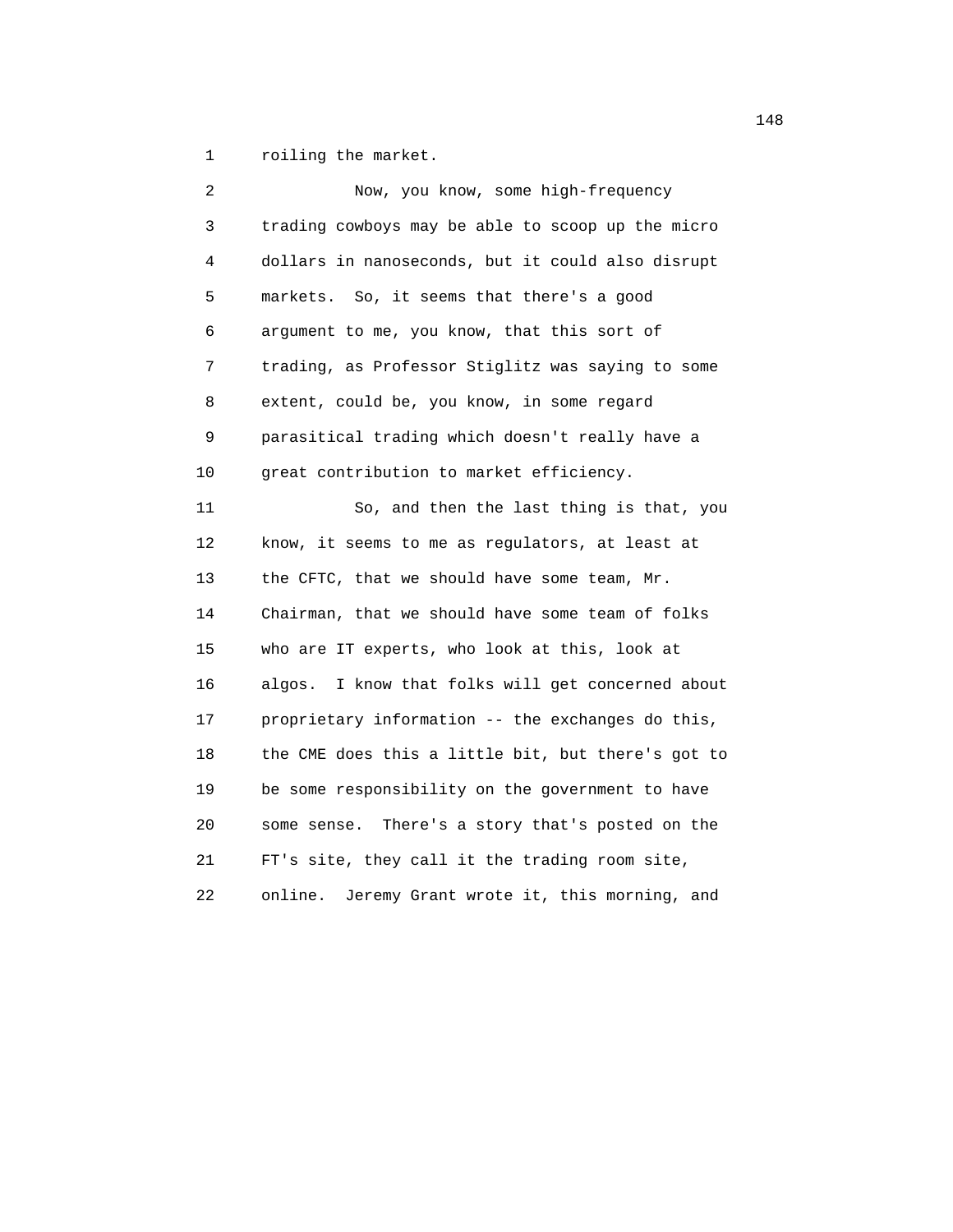1 it talks about how the Indian regulators both on 2 the securities side and on the futures side, test 3 the algos before they get put into the production 4 environment. I don't know if that's something we 5 should do or not, but it seems to me that we 6 should certainly look at it.

7 And then the final thing, and Mr. 8 Chairman, you mentioned this and Commissioner 9 O'Malia and I have talked about this before, too, 10 whether or not we actually hold folks who actually 11 run these renegade algos accountable, that we have 12 a disruptive trading practice rule out for comment 13 right now. One of the questions is whether or not 14 these algos gone wild. There should be some 15 accountability for them. I mean, I think so. But 16 what that is, Mr. Chairman, you were talking 17 about your meeting with the HFTs the other night. 18 They definitely need some certainty. It would 19 have a quelling impact on the market if we just 20 left it right open, so we've got to have some 21 certainty as to what this is, but it seems to me 22 some sort of parameters with some sort of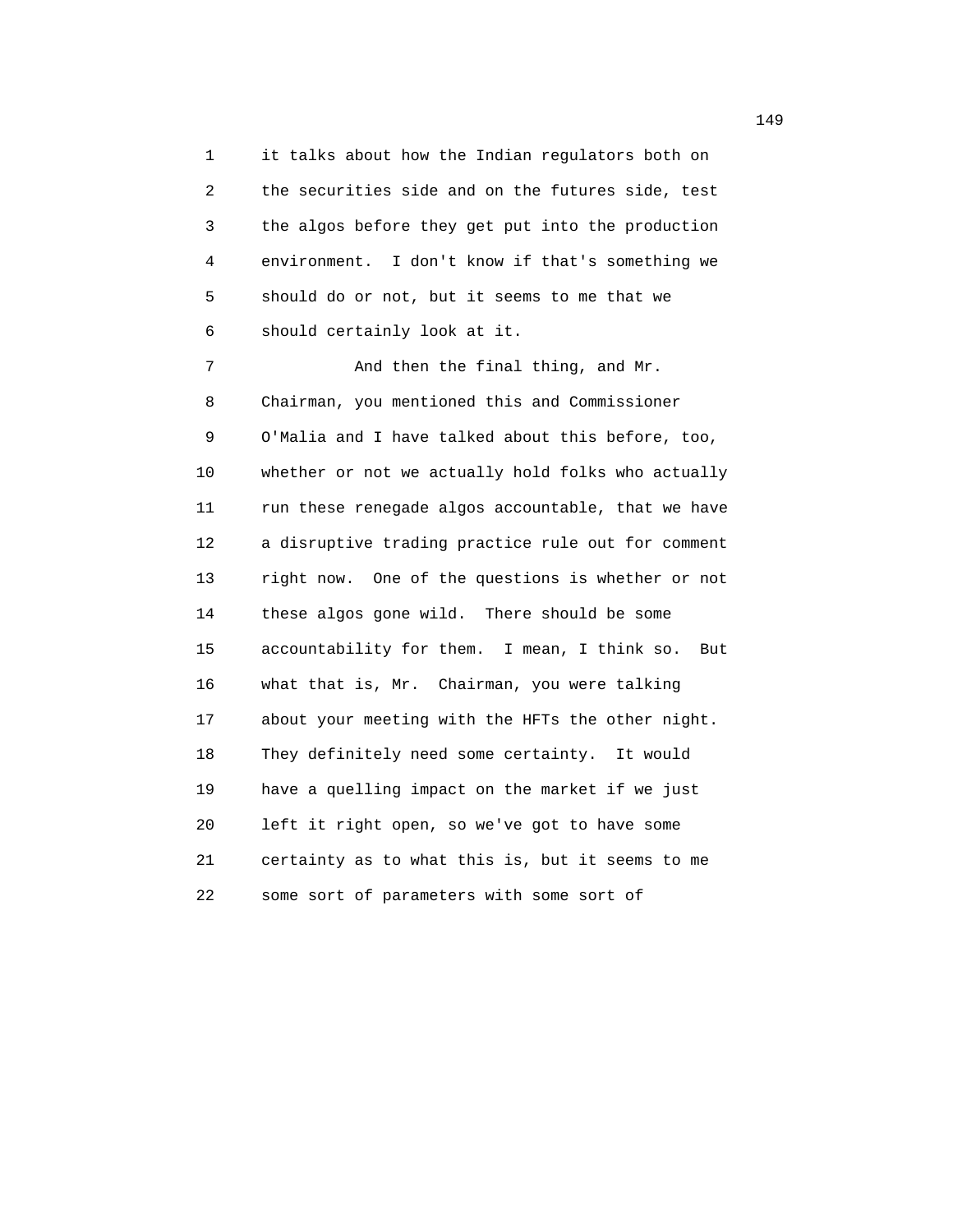1 accountability is needed.

| 2  | But I look forward to getting the                  |
|----|----------------------------------------------------|
| 3  | comments, and thank you again for dealing with me  |
| 4  | on the phone. I know it's a little awkward for     |
| 5  | you guys. Thank you.                               |
| 6  | CHAIRMAN GENSLER: No, thank you,                   |
| 7  | Commissioner Chilton. And I think Commissioner     |
| 8  | Dunn is on the phone as well.                      |
| 9  | COMMISSIONER DUNN:<br>Yes, I am.<br>Mr.            |
| 10 | Chairman, thank you and thanks to this advisory    |
| 11 | group and the staff for all their hard work        |
| 12 | they've put in this, and especially to Rick and    |
| 13 | Jack for being volunteered to chair up those       |
| 14 | subcommittees. I really appreciate it. I was       |
| 15 | most interested in your reports, but I guess,      |
| 16 | Maureen, you get the tip of the hat for the quote  |
| 17 | of the day. I certainly hope we don't end up as    |
| 18 | that bad example.                                  |
| 19 | Two points that come to mind to me                 |
| 20 | listening today, and first of all, to the two      |
| 21 | chairmen, I think it is just absolutely imperative |
| 22 | that we go forward on getting the definitions out  |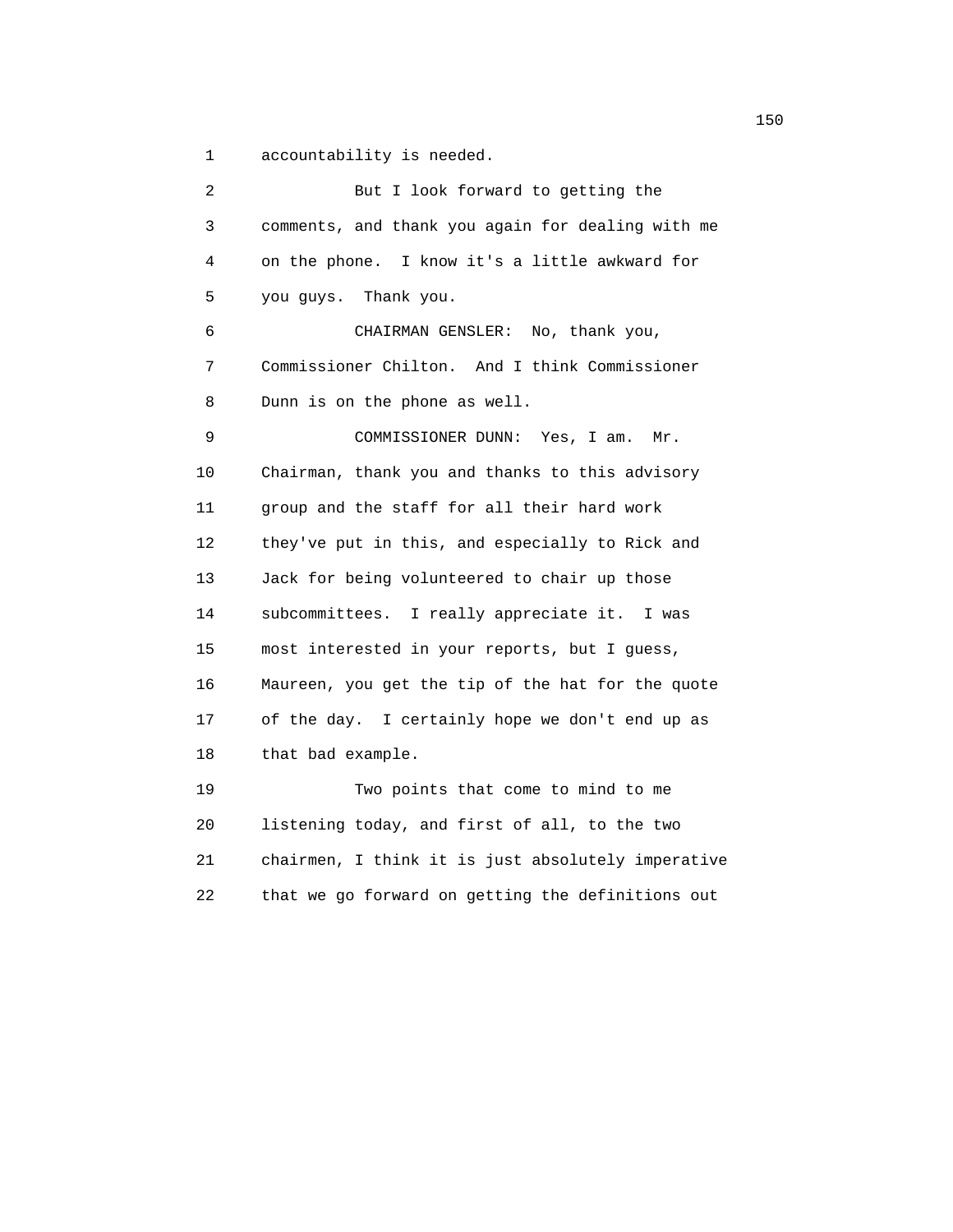1 for our implementation into Dodd-Frank, and 2 frankly, I'm disappointed that staff has not been 3 able to reach conclusions on that. It looks like 4 we're slipping a little bit in the timeframe that 5 was our goal. But I think it's important that we 6 all are working with the same nomenclature and as 7 I listen to this discussion today, that just has 8 been reinforced, so please make sure that we get 9 those definitions as soon as possible. There's 10 just too much uncertainty out there without 11 knowing what we're actually talking about. 12 The second point on the high definition 13 and algorithms, I had said during our technical -- 14 Technology Advisory Committee meeting that I 15 wanted to know who was responsible for oversight, 16 who should be privy to what algorithms are based 17 on, who should be regulated and how can they be 18 regulated, and the discussion today has really 19 moved this, in my mind, much further down the 20 road. I have a much better understanding of what 21 the expectations are out there. 22 Mr. Chairman, your meeting with the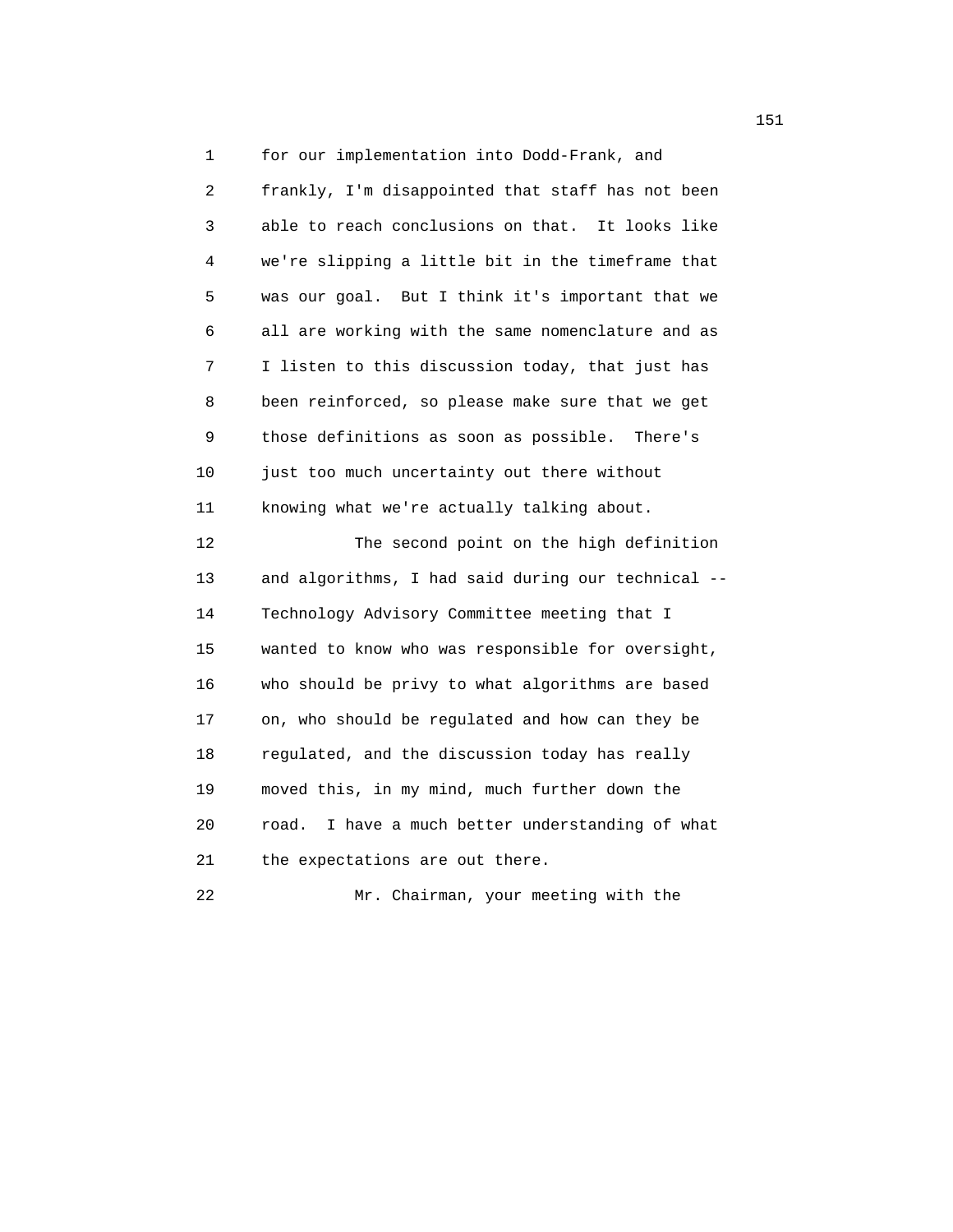1 high- frequency traders reminds me of the old 2 B-grade movies where the detective walks into the 3 murder site and sees written on the mirror: 4 Please stop me before I kill again. I think it's 5 incumbent upon us to have that certainty, I think, 6 as a template or best practices guides are 7 something that we need to be working on.

 8 And the third issue is funding. I would 9 be remiss if I didn't bring this up because 10 everything that the advisory group has talked to 11 us about today I see as going to be requiring some 12 type of financial output on the behalf of both 13 commissions. And to that end, since so many of 14 the issues that we have are a result of the 15 interrelationship between the two markets, I think 16 it is incumbent upon the CFTC and the SEC to work 17 collectively on these issues and not to be 18 reinventing the wheel in both commissions. I 19 think we can save some money for the taxpayers, 20 but, again, without the fiscal and human resources 21 to address these issues, it's going to be the 22 public and the financial world that's going to be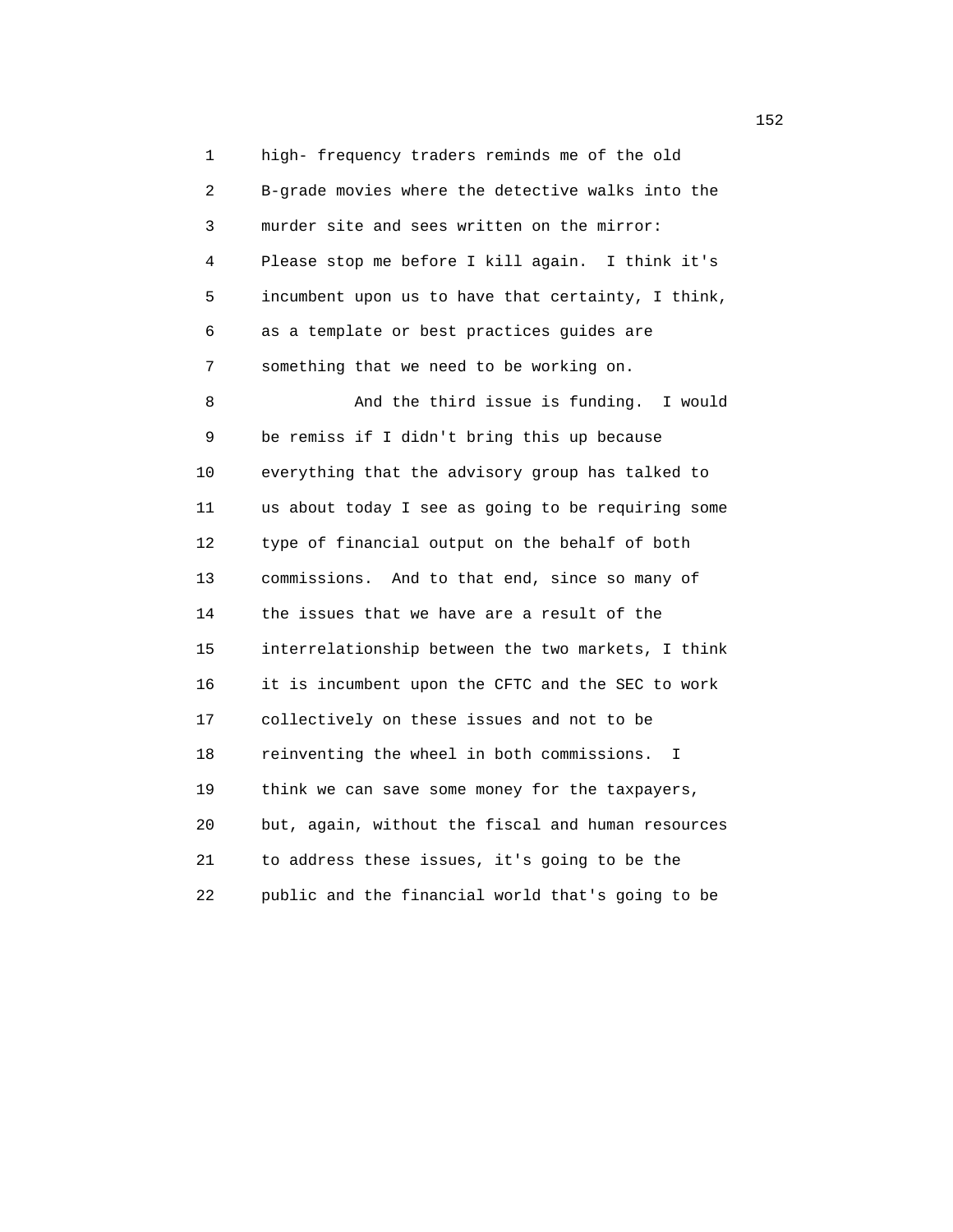1 the victim if we don't have those resources.

| $\overline{2}$ | So, again, thanks to all the members of            |
|----------------|----------------------------------------------------|
| 3              | the advisory group, and especially the staff for   |
| 4              | the work that they've done.                        |
| 5              | CHAIRMAN GENSLER: Thank you,                       |
| 6              | Commissioner Dunn. I want to assure you it was a   |
| 7              | dinner that I asked for and it was very helpful.   |
| 8              | It was very helpful.                               |
| 9              | These are active participants in our               |
|                |                                                    |
| 10             | markets. I just wanted to -- we do have to         |
| 11             | approve minutes, but I also wanted to suggest that |
| 12             | if each of the committee members could get back to |
| 13             | the staffs on your availability in early January.  |
| 14             | What we'd like -- I know it's an ambitious         |
| 15             | schedule, but what we'd like -- and Chairman       |
| 16             | Shapiro and I were just chatting so this is maybe  |
| 17             | a little audible here, meaning our staffs don't    |
| 18             | know I was going to say this -- but what we'd      |
| 19             | really like is that if you all could be prepared   |
| 20             | to come back with some recommendations, you know,  |
| 21             | through your subcommittee work and whether you     |

22 need some ways under the FACA committee to have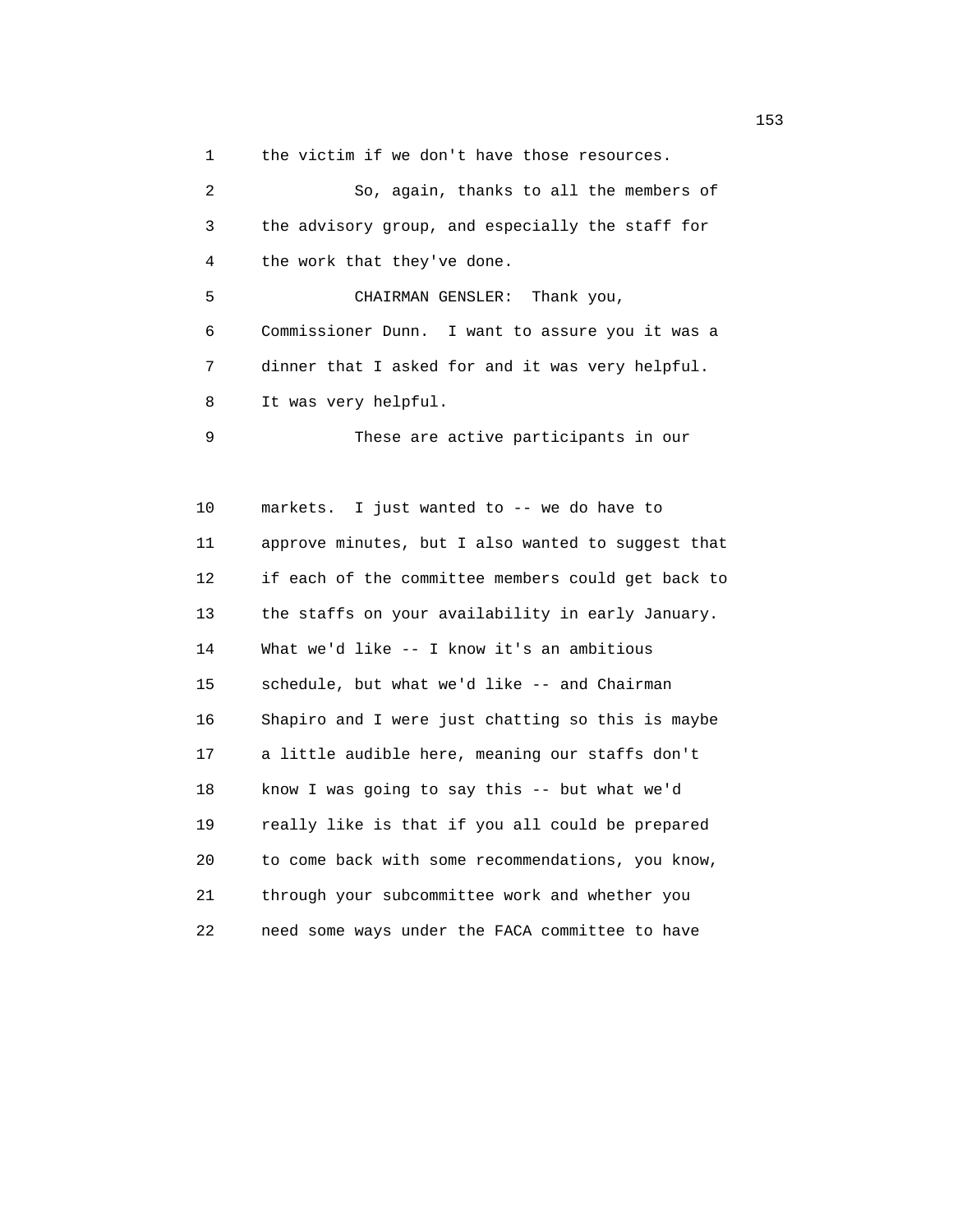1 conference calls and so forth, but this committee 2 doesn't go away after January. I mean, you 3 continue to advise us, not just on May 6th, but on 4 other matters, but if we can try to get to that in 5 this timeframe, that would be terrific. 6 So, but with that, finally we need to 7 actually discuss and approve the minutes of the 8 August 11th meeting of this committee. And I 9 think I'm supposed to -- 10 MR. BRENNAN: Second. 11 MR. KETCHUM: Third. 12 CHAIRMAN GENSLER: Any discussion? All 13 in favor. 14 GROUP: Aye. 15 CHAIRMAN GENSLER: Any opposed? Minutes 16 being approved. And I think then given the 17 minutes, we're done. 18 I think the next thing I'm supposed to 19 do -- do I need a motion to adjourn this meeting? 20 Just want to make sure. All in favor. 21 GROUP: Aye. 22 CHAIRMAN GENSLER: Thank you so much.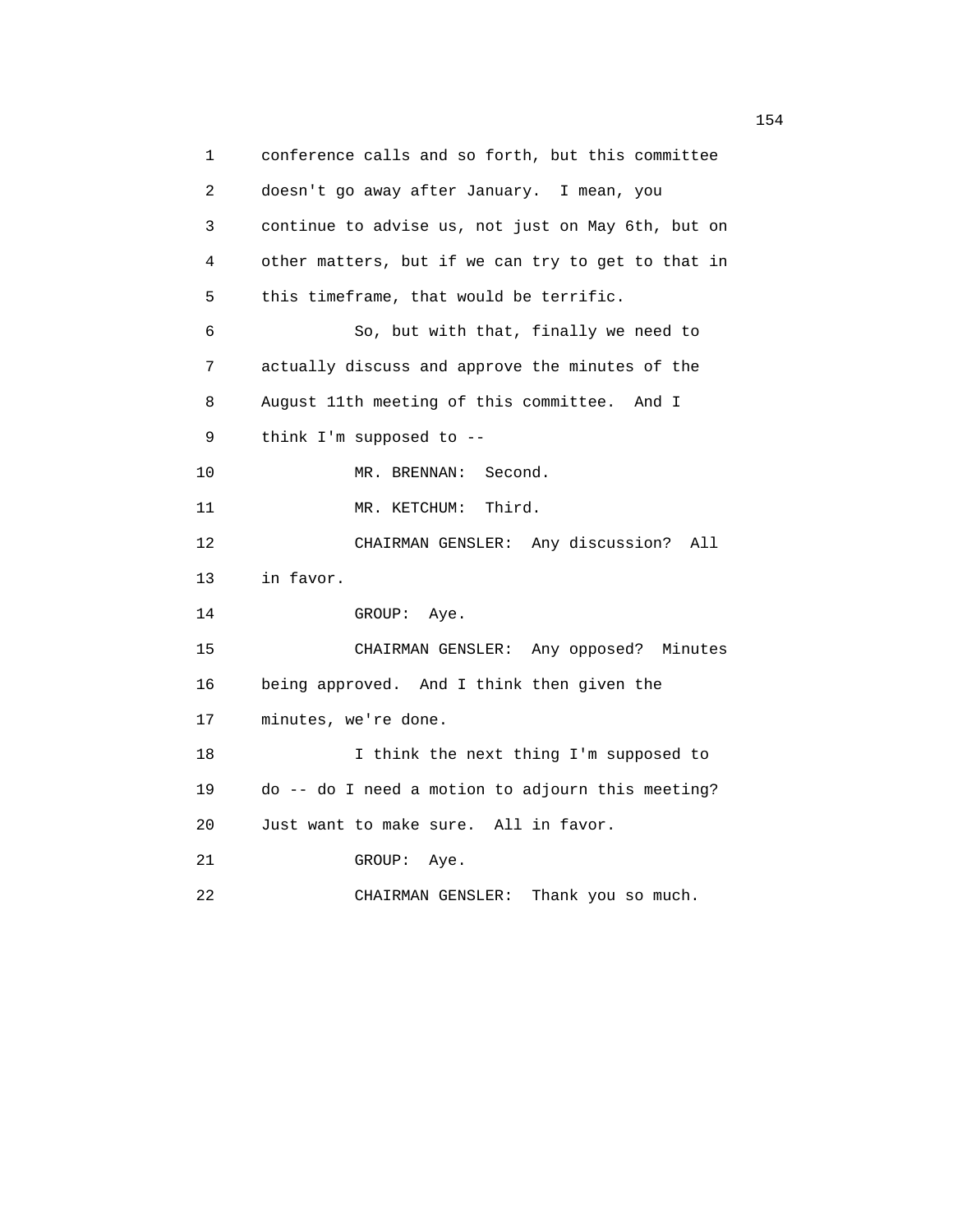1 Thank you, Commissioner Chilton and -- 2 CHAIRMAN SHAPIRO: Thank you all very 3 much. 4 (Whereupon, at 11:57 a.m., the 5 PROCEEDINGS were adjourned.) 6 \* \* \* \* \*